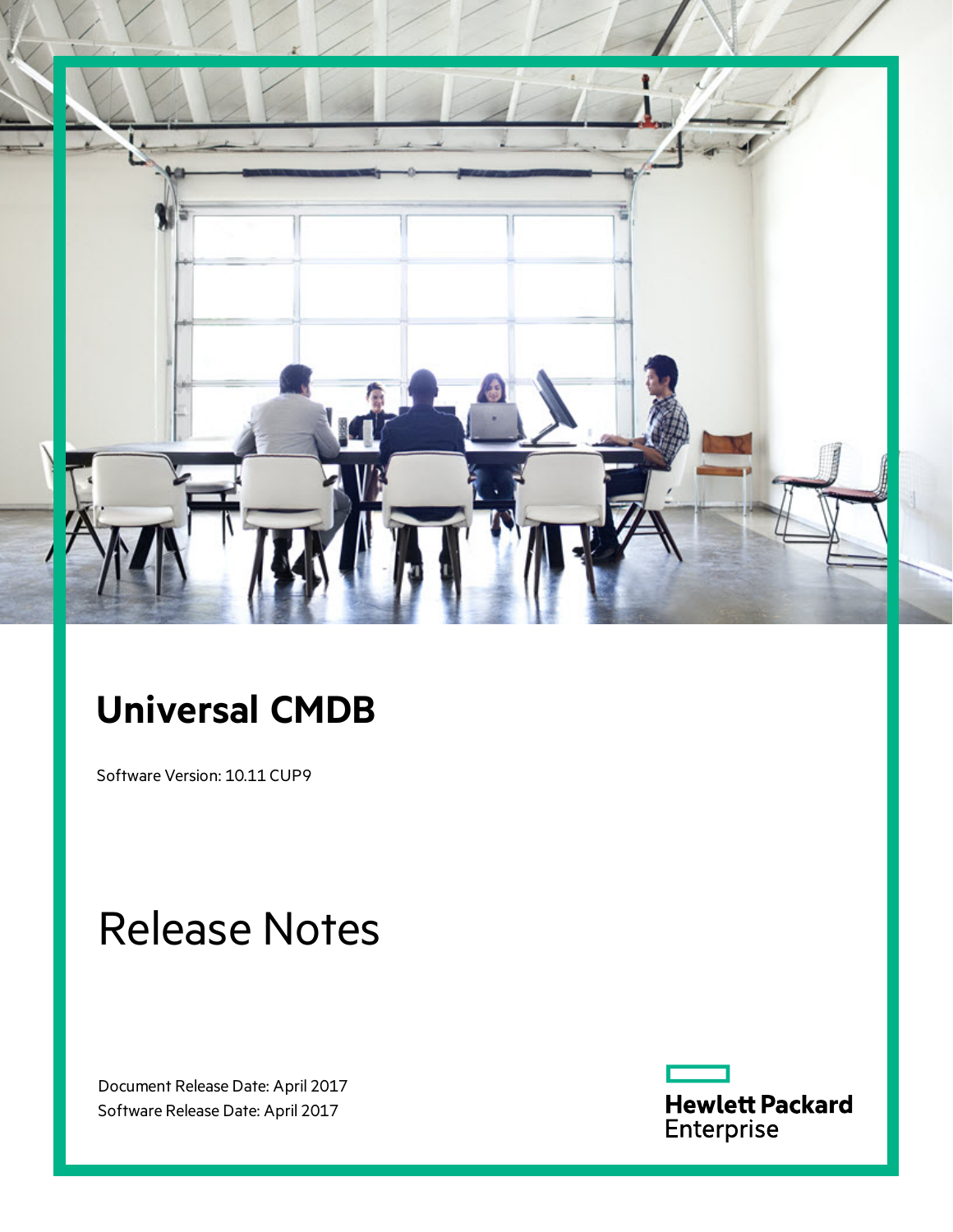### Legal Notices

### **Warranty**

The only warranties for Hewlett Packard Enterprise products and services are set forth in the express warranty statements accompanying such products and services. Nothing herein should be construed as constituting an additional warranty. Hewlett Packard Enterprise shall not be liable for technical or editorial errors or omissions contained herein.

The information contained herein is subject to change without notice.

### Restricted Rights Legend

Confidential computer software. Valid license from Hewlett Packard Enterprise required for possession, use or copying. Consistent with FAR 12.211 and 12.212, Commercial Computer Software, Computer Software Documentation, and Technical Data for Commercial Items are licensed to the U.S. Government under vendor's standard commercial license.

### Copyright Notice

© 2002 - 2017 Hewlett Packard Enterprise Development LP

### Trademark Notices

Adobe™ is a trademark of Adobe Systems Incorporated. Microsoft® and Windows® are U.S. registered trademarks of Microsoft Corporation. UNIX® is a registered trademark of The Open Group.

## Documentation Updates

To check for recent updates or to verify that you are using the most recent edition of a document, go to: <https://softwaresupport.hpe.com/>.

This site requires that you register for an HPE Passport and to sign in. To register for an HPE Passport ID, click **Register** on the HPE Software Support site or click **Create an Account** on the HPE Passport login page.

You will also receive updated or new editions if you subscribe to the appropriate product support service. Contact your HPE sales representative for details.

## **Support**

Visit the HPE Software Support site at: <https://softwaresupport.hpe.com/>.

This website provides contact information and details about the products, services, and support that HPE Software offers.

HPE Software online support provides customer self-solve capabilities. It provides a fast and efficient way to access interactive technical support tools needed to manage your business. As a valued support customer, you can benefit by using the support website to:

- Search for knowledge documents of interest
- Submit and track support cases and enhancement requests
- Download software patches
- **Manage support contracts**
- Look up HPE support contacts
- Review information about available services Enter into discussions with other software customers
- Research and register for software training

Most of the support areas require that you register as an HPE Passport user and to sign in. Many also require a support contract. To register for an HPE Passport ID, click **Register** on the HPE Support site or click **Create an Account** on the HPE Passport login page.

To find more information about access levels, go to: <https://softwaresupport.hpe.com/web/softwaresupport/access-levels>.

**HPE Software Integration Catalog** accesses the new HPE Software Integrations and Solutions Catalog website. This site enables you to explore HPE Product Solutions to meet your business needs, includes a full list of Integrations between HPE Products, as well as a listing of ITIL Processes. The URL for this website is [https://softwaresupport.hpe.com/km/KM01702731.](https://softwaresupport.hpe.com/km/KM01702731)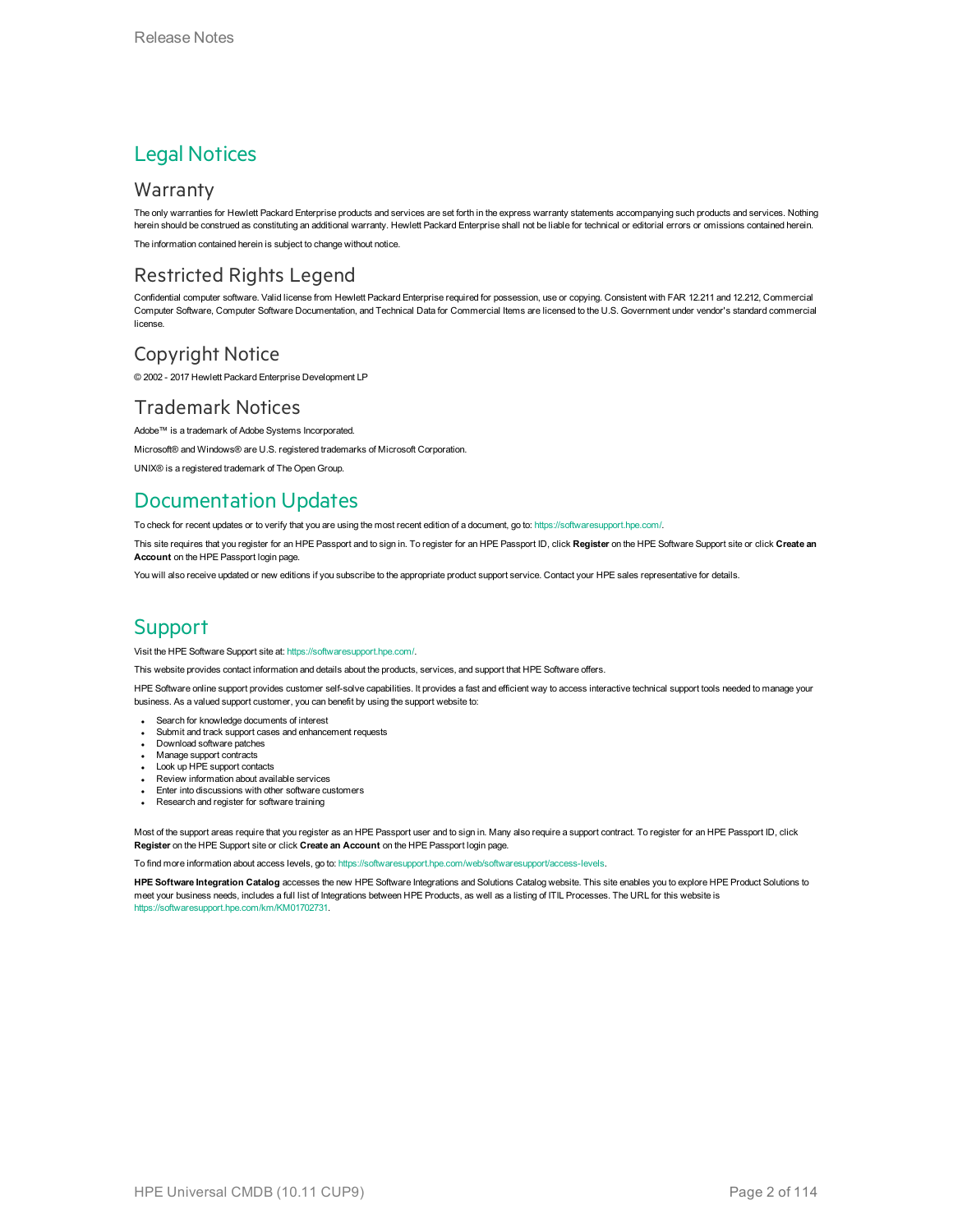# **Contents**

| HPE Universal CMDB & Configuration Manager Release Notes  5        |  |
|--------------------------------------------------------------------|--|
|                                                                    |  |
|                                                                    |  |
|                                                                    |  |
|                                                                    |  |
|                                                                    |  |
|                                                                    |  |
|                                                                    |  |
|                                                                    |  |
|                                                                    |  |
| Universal CMDB and Configuration Manager 10.11 CUP9                |  |
|                                                                    |  |
| Install 10.11 CUP9 on the Universal CMDB and Configuration Manager |  |
|                                                                    |  |
| HPE Universal CMDB 10.11 CUP9 Manual Data Flow Probe               |  |
| Universal CMDB and CM 10.11 CUP9 Uninstall Procedure 15            |  |
|                                                                    |  |
|                                                                    |  |
|                                                                    |  |
|                                                                    |  |
|                                                                    |  |
|                                                                    |  |
|                                                                    |  |
|                                                                    |  |
|                                                                    |  |
|                                                                    |  |
|                                                                    |  |
|                                                                    |  |
|                                                                    |  |
|                                                                    |  |
|                                                                    |  |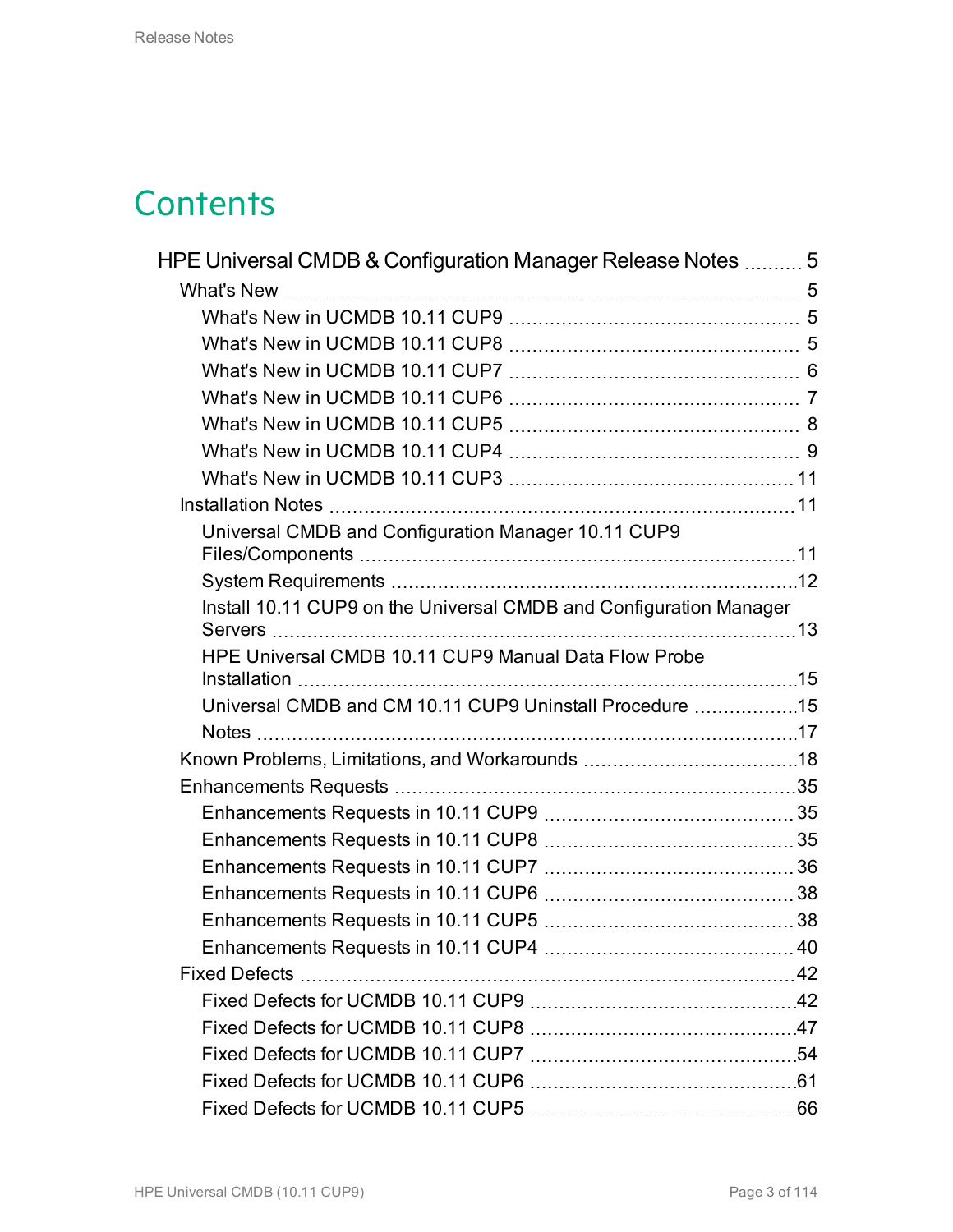| How to Increase the Number of Threads for Data Push Jobs 87            |  |
|------------------------------------------------------------------------|--|
|                                                                        |  |
| Configure Basic Authentication for Upgraded Data Flow Probes           |  |
|                                                                        |  |
|                                                                        |  |
|                                                                        |  |
|                                                                        |  |
|                                                                        |  |
| How to Mark Sensitive Settings and Enable Storing Encrypted Data in    |  |
| How to Set Shared Key for Encrypting or Decrypting the                 |  |
|                                                                        |  |
|                                                                        |  |
| How to Enable CI Type Tenant Owner Verification during the Matching    |  |
| Tenant Owner Related Known Issues, Problems, and Workaround  106       |  |
| How to Limit the XML Enricher Port to Allow Local Connection Only  108 |  |
| How to Prevent Custom CI Attributes Values from Being Updated by       |  |
|                                                                        |  |
|                                                                        |  |
|                                                                        |  |
|                                                                        |  |
|                                                                        |  |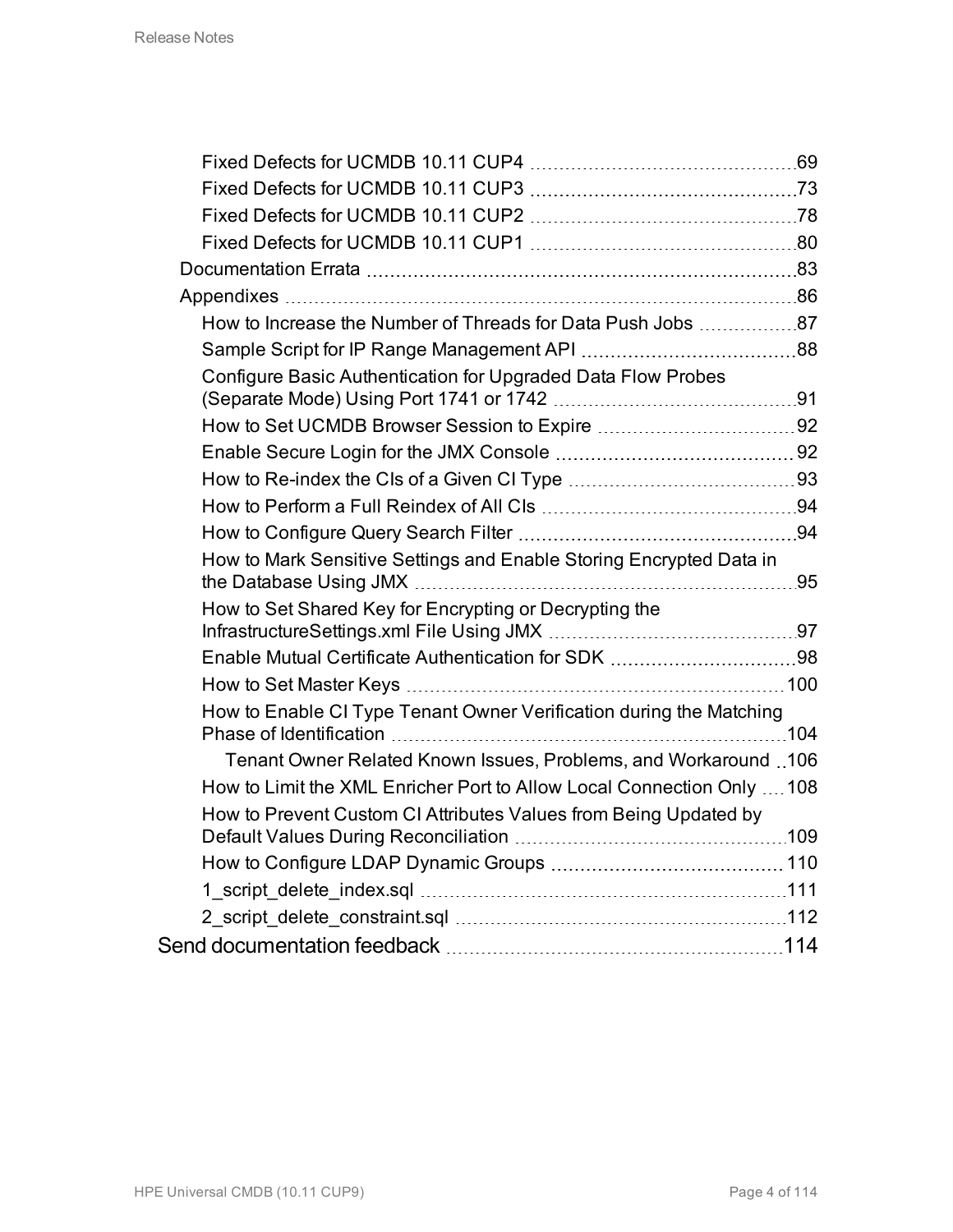# <span id="page-4-0"></span>HPE Universal CMDB & Configuration Manager Release Notes

Keep your system up to date with the most recent cumulative update package (CUP) for UCMDB 10.11. This package contains all of the UCMDB 10.11 hotfixes that have been released since the initial release of UCMDB 10.11.

## <span id="page-4-2"></span><span id="page-4-1"></span>What's New

## What's New in UCMDB 10.11 CUP9

UCMDB 10.11 CUP9 contains the following new features and changes:

### <sup>l</sup> **Support for LDAP dynamic groups**

Support for LDAP dynamic groups is now available with the introduction of two new JMX methods. You can configure LDAP dynamic groups using JMX method **configureLdapDynamicGroups** and enable the use of dynamic groups by invoking **useDynamicGroups**. For more details, see ["How](#page-109-0) to [Configure](#page-109-0) LDAP Dynamic Groups" on page 110.

## <span id="page-4-3"></span>What's New in UCMDB 10.11 CUP8

UCMDB 10.11 CUP8 contains the following new features and changes:

### <sup>l</sup> **Added possibility for increasing the number of threads for push jobs**

The new setting **com.hp.ucmdb.synchronizer.manager.SynchronizerManagerFactory** added to the **Settings\_STATE\_CUSTOMER\_SETTING** type offers the possibility for you to increase the number of threads for push jobs from the OOTB value 3 to any desired value. For detailed instructions, see "How to [Increase](#page-86-0) the Number of Threads for Data Push Jobs".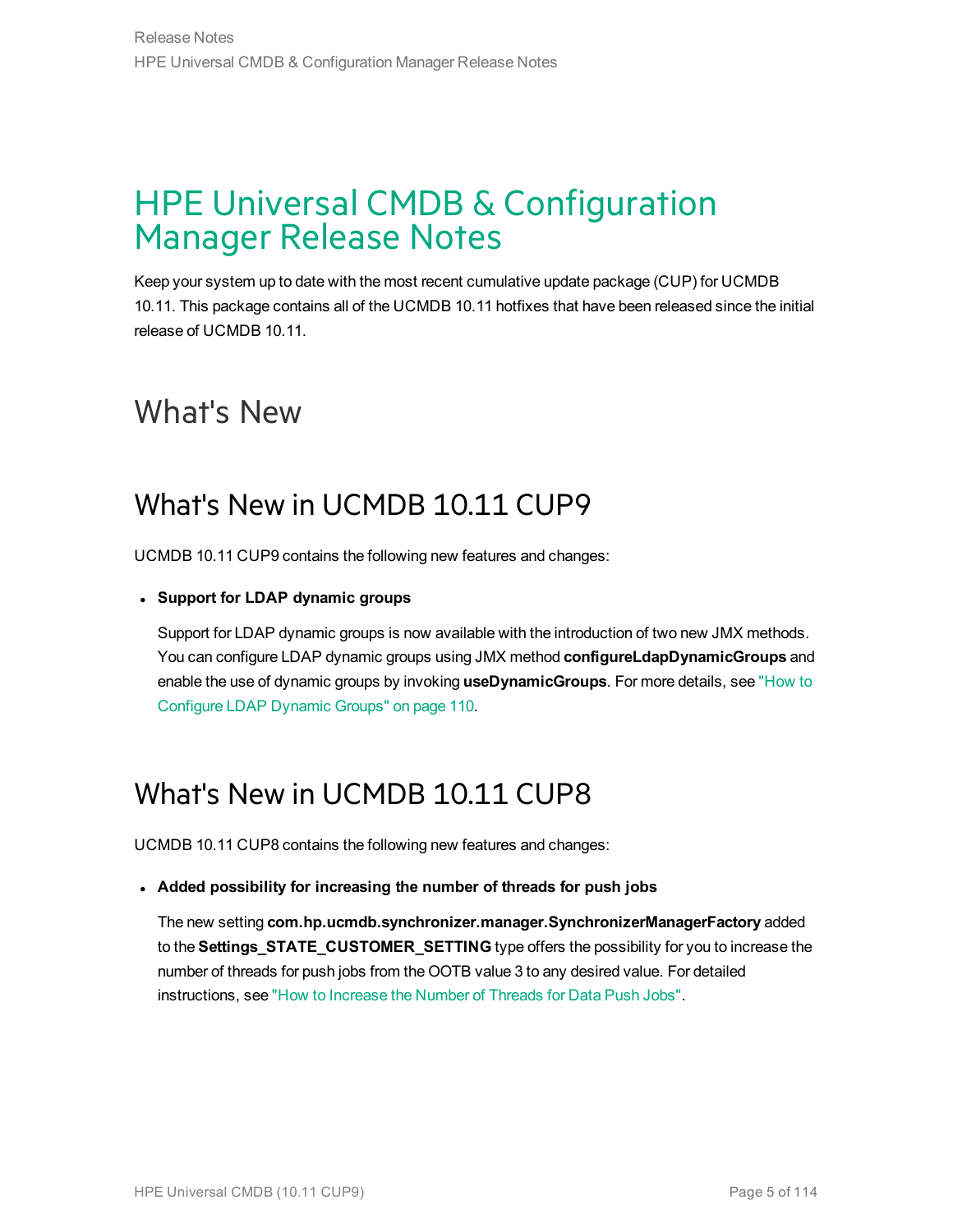## <span id="page-5-0"></span>What's New in UCMDB 10.11 CUP7

UCMDB 10.11 CUP7 contains the following new features and changes:

- **.** The Data Flow Management Java API has a new *importIPRanges()* method in the **DDMConfigurationService** class. This method allows you to perform the following tasks by using a customized script to manage the IP ranges of specified Probes:
	- <sup>o</sup> Overwrite the IP ranges of specified Probes. The **IPv4/6**, **Range**, and **Type** settings of an IP range are manageable through this method.
	- $\circ$  Assign certain probes in the same domain into a probe list, and then distribute the IP addresses in the specified ranges evenly to each probe in the group.

**Note: Group** is a temporary parameter used in this API method to group a set of probes assigned to the same domain, and to balance the IPs evenly among these probes.

You can perform this task on any computer that can access the UCMDB server. One or both of the following files are mandatory to set up the work environment on different computers:

- <sup>o</sup> **ucmdb-api.jar**: On the UCMDB server or on a probe, you only need this file. This file is available for download from the UCMDB server through the following URL: https://*<IP\_or\_ FQDN>*:8443/ucmdb-api/download
- <sup>o</sup> **api-client.jar**: On a computer other than the UCMDB server or a probe, you need this file in addition to the ucmdb-api.jar file. This file is available in the following directory on the UCMDB server: <UCMDB\_server>\lib\

For more information about how to use the UCMDB API, refer to the following documentation:

- <sup>o</sup> The **HP Universal CMDB API** chapter in the *HPE Universal CMDB Developer Reference Guide*
- <sup>o</sup> *API Reference*

For a sample script to perform the IP range management task, see ["Sample](#page-87-0) Script for IP Range [Management](#page-87-0) API " on page 88.

### **Note:**

- <sup>o</sup> This method does not support Data Flow Probe clusters.
- o You can specify the excluded IP ranges in the script. The API will calculate the whole IP ranges and the excluded IP ranges, and only assign the resulting IP ranges to a probe.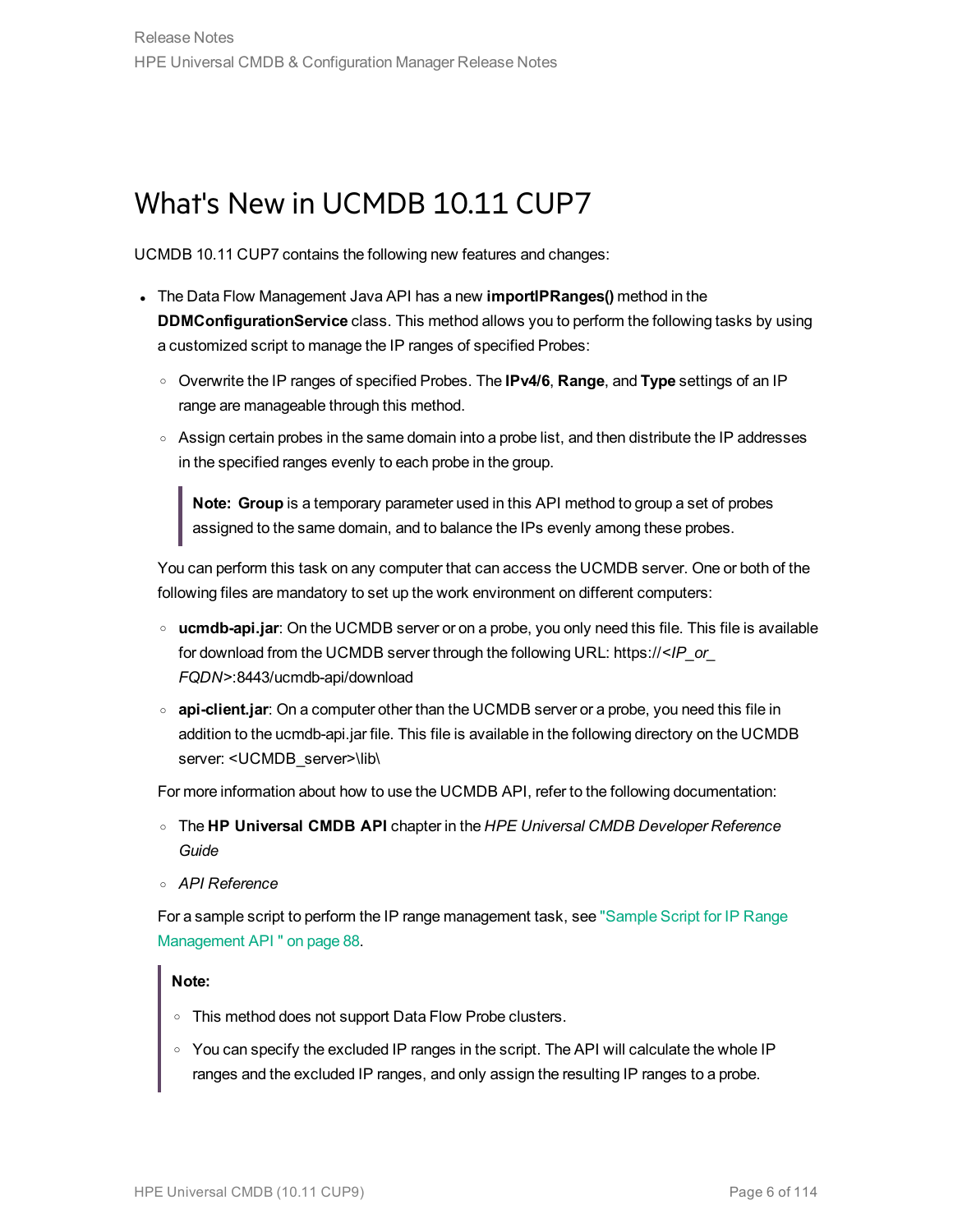- ∘ For both IPv4 and IPv6, you must specify an IP range with a starting IP address and an ending IP address in the format of x.x.x.x.x.x.x.x. If you want to specify a single IP address, the starting IP address and the ending IP address are the same.
- <sup>o</sup> An IP range should not overlap with another IP range in the script or with an IP range in another existing probe. Otherwise, the IP range will not be imported.
- <sup>o</sup> When you add probe list in the Java API **importIPRanges()** method, make sure you only add the discovery probe list. Do not add integration probes (for example, Linux probes or integration services).

Linux Probes and integration services do not need IP ranges. If you add Linux probes or integration services, although the IPs in Linux probe or integration services do not display in the UI, they will be assigned to Linux Probes or integration services.

- For upgraded separate mode probes that can be accessed using port 1741 or 1742, basic authentication is enabled automatically. To disable basic authentication for them or change the default basic authentication user name and password, see "Configure Basic [Authentication](#page-90-0) for Upgraded Data Flow Probes [\(Separate](#page-90-0) Mode) Using Port 1741 or 1742" on page 91.
- <span id="page-6-0"></span>• Added discovery support for Microsoft Windows 10.

## What's New in UCMDB 10.11 CUP6

UCMDB 10.11 CUP6 contains the following new features and changes:

• Added user password expiration policy settings in the Infrastructure Settings Manager

To access the settings, go to **Administration > Infrastructure Settings Manager > Security Settings**.

| <b>Name</b>                                                           | <b>Description</b>                                                 | <b>Default</b><br>Value |
|-----------------------------------------------------------------------|--------------------------------------------------------------------|-------------------------|
| User password expires after<br>the specified number of<br>days        | User password expires after the specified<br>number of days        | 90                      |
| User password expires after<br>the specified number of<br>generations | User password expires after the specified<br>number of generations | 4                       |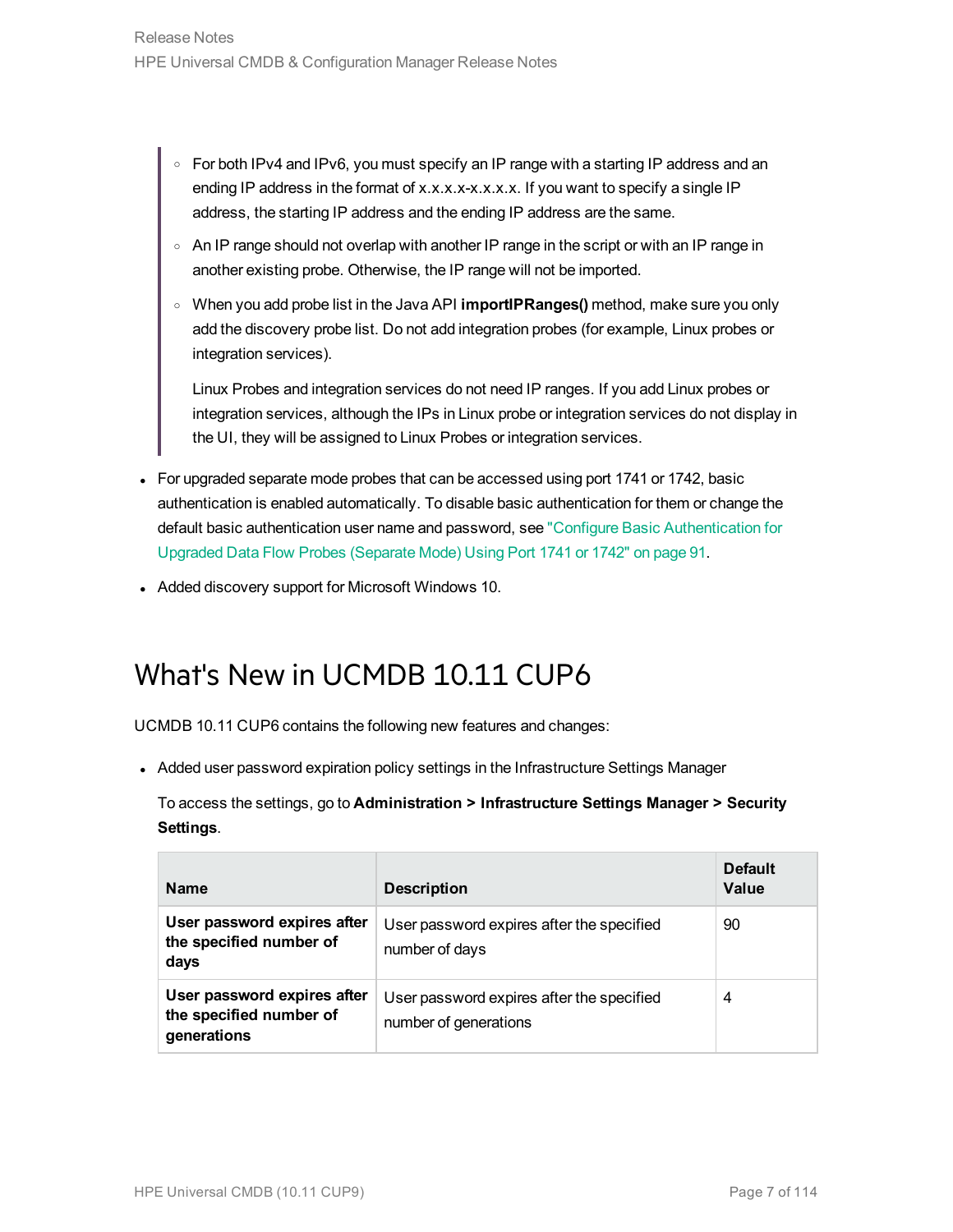**Note:** In order for the above password expiration checks (the expiration time and repetition of passwords generation) to be validated, you must manually set the value for the **Passwords must use default policy** setting to **true** to enable the above user password expiration policy settings. The default value for the **Passwords must use default policy** setting is false.

• You can verify names of CI Types during the matching phase of the identification process for the **TenantOwner** attribute by using the new JMX setting **reconciliation.tenantaware.citypes**. If, compared to the other CI, the value of the **TenantOwner** attribute is different, the verification process stops and the match is rejected.

For details, see "How to Enable CI Type Tenant Owner [Verification](#page-103-0) during the Matching Phase of [Identification"](#page-103-0) on page 104.

- You can use the JMX console to change the master key that is used to encrypt all UCMDB keys. For detailed instructions, see "How to Set [Master](#page-99-0) Keys" on page 100.
- <span id="page-7-0"></span>• As an integration user, with tenant information set on the TQL query layout, your autocomplete reconciliation data will also have set the assigned tenant information during push flows.

## What's New in UCMDB 10.11 CUP5

UCMDB 10.11 CUP5 contains the following new features and changes:

- <sup>l</sup> **Enhancements implemented to server health check**
	- <sup>o</sup> Added a new JMX method **exportDiscoveryProcessingStatisticsToExcel** in **UCMDB:service=Reconciliation Services**. After invoking this method, an Excel file named **DiscoveryProcessingStatistics.xlsx** in the ZIP file is generated to record discovery throughput statistics data.
	- <sup>o</sup> Added a new JMX method **testConnectionToDB** in **UCMDB:service=DAL services**. Stored procedures for Oracle and MSSQL will be used when invoking the **testConnectionToDB** method.
	- <sup>o</sup> Added a JMX supportability handler **Memory and Thread Count Info** to record the UCMDB memory usage and thread count in the **MemoryAndThreadInfo.html** file. The information is displayed in color: green, orange, and red. If the color is not green, it requires attention.

**Note:** LDAP authentication can generate many idle threads. Until these threads are closed, it can temporarily lead to a high thread number, which is causing performance potential issues.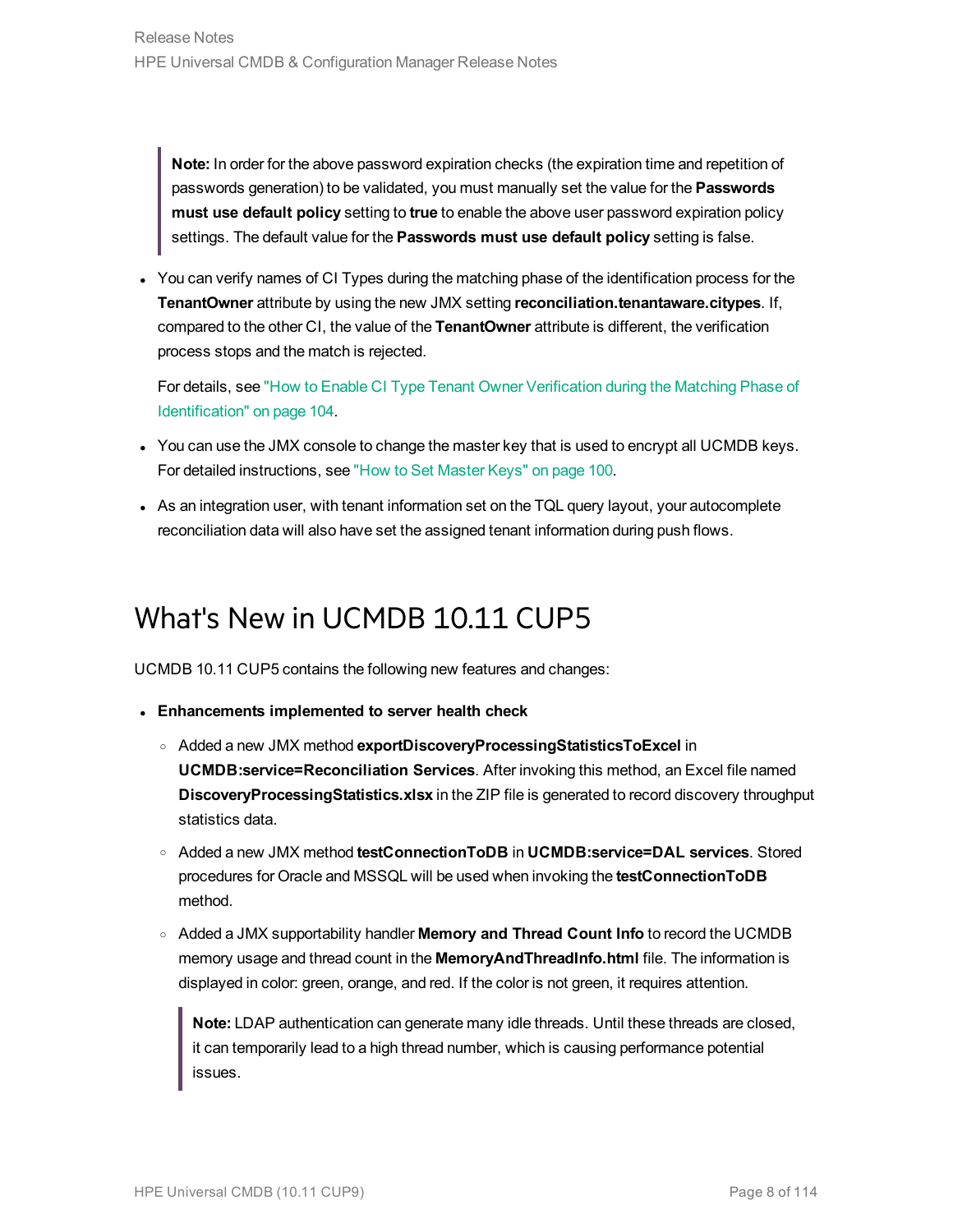- <sup>l</sup> Added a new JMX method **reindexCiType** in **UCMDB:service=Topology Search Services**. This method selects a subset of data in a short time.
- <sup>l</sup> Added a new JMX method **deactivateAllViewsTqls** in **UCMDB:service=New Views Services** to deactivate all the TQL queries s that are related to views.
- <sup>l</sup> Added a new setting **cmdb.search.use.query.syntax.tree** to the **setSettingValue** method to control if syntax tree is logged or not.

To enable the setting,

- a. Go to **JMX Console > UCMDB:service=Settings Services**.
- b. Locate the **setSettingValue** method.
- c. To enable logging of syntax tree, invoke the **setSettingValue** method with the following parameters:
	- **customerID:** <customer id>
	- **.** name: cmdb.search.use.query.syntax.tree
	- **value:** true

## <span id="page-8-0"></span>What's New in UCMDB 10.11 CUP4

UCMDB 10.11 CUP4 contains the following new features and changes:

#### <sup>l</sup> **A lockout mechanism is now available**

The lockout mechanism allows UCMDB administrators to:

- <sup>o</sup> enable or disable the lockout mechanism
- specify how many failed login attempts are allowed before a user is locked out
- $\circ$  specify the period of time after which the locked accounts will be automatically released
- <sup>o</sup> retrieve a list of locked out users and unlock certain users

In addition, all failed login attempts will be logged, and consecutive attempts are reported to the proper security administration personnel in your organization.

The table below describes the new infrastructure settings available with the lockout mechanism (**Administration > Infrastructure Settings Manager > Security Settings**):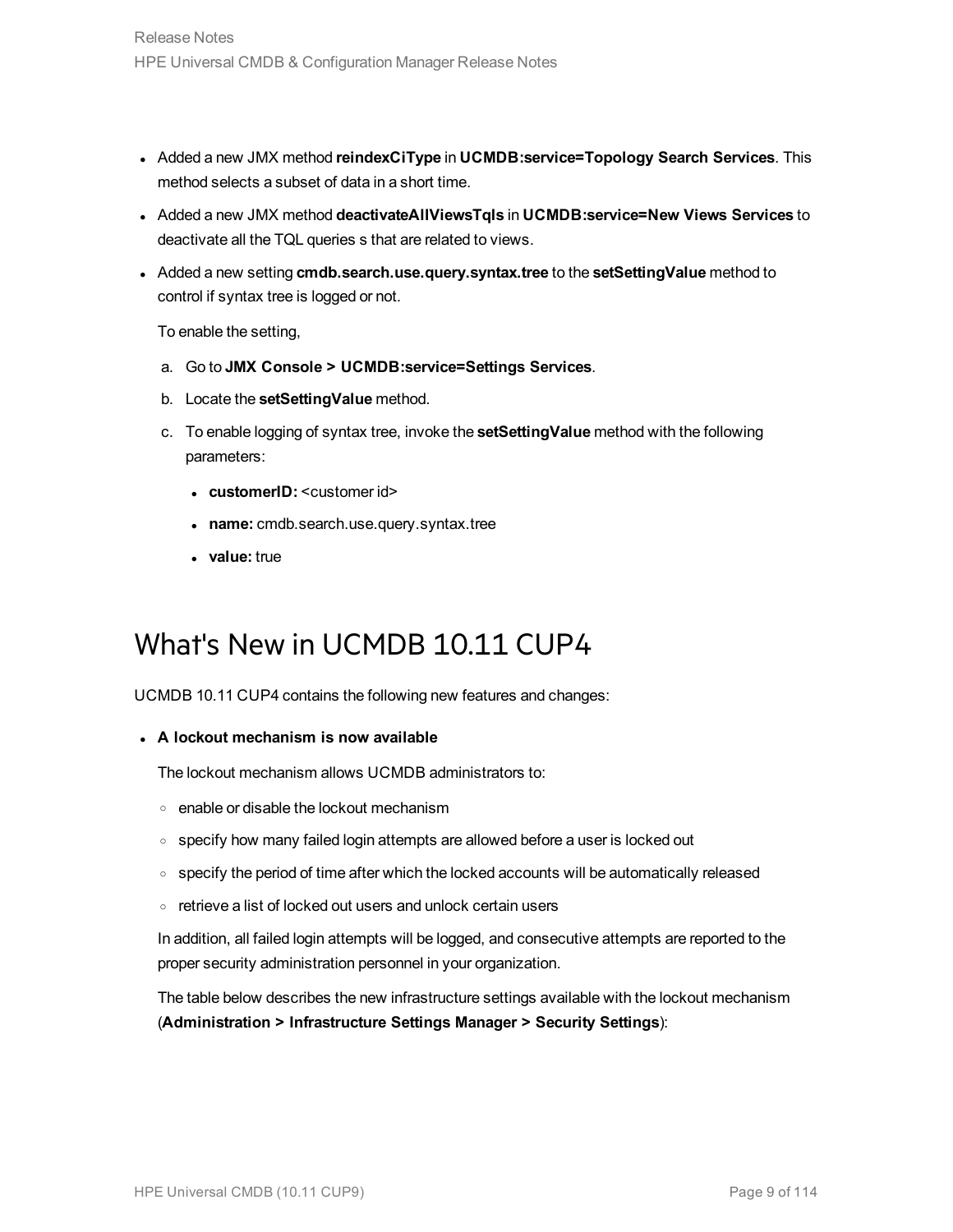| <b>Name</b>                                                               | <b>Description</b>                                                                                                                 | <b>Default</b><br>Value |
|---------------------------------------------------------------------------|------------------------------------------------------------------------------------------------------------------------------------|-------------------------|
| User lockout mechanism<br>enabled                                         | Enable the user lockout mechanism after a number<br>of failed login attempts.                                                      | True                    |
| User lockout timeout value<br>(minutes)                                   | The time value in minutes until the next login<br>attempt can be successfully permitted in case the<br>current user is locked out. | 10                      |
| The maximum number of<br>failed login attempts prior to<br>a user lockout | The maximum number of failed login attempts<br>before a user enters the timed lock out state.                                      | 3                       |

Also in JMX, under **Security Services**, two new methods are added for unlocking users:

- <sup>o</sup> **retrieveCurrentlyLockedOutUsers.** Retrieves a list of the currently locked out users and allows individual unlocking.
- <sup>o</sup> **unlockUser.** Allows unlocking a certain user that is currently locked out by the login mechanism.
- <sup>l</sup> Added a new API method **void setDiscoveryConfigurationXML(String xmlString, boolean includeGroup)**.

Compared to the existing API method **void setDiscoveryConfigurationXML(String xmlString)**, this new method contains the **includeGroup** parameter. The **includeGroup** parameter allows you to set whether you want to update the entire device group.

For example, if you want to update IP ranges and credentials only and leave the statuses of all jobs as is, you can invoke this new method by setting the **includeGroup** parameter to **false**.

• Added multi-tenant status information into the system information to show whether the UCMDB Server is set up as a single-tenant or multi-tenant environment.

The multi-tenant status information can be seen in two places:

a. **Mbean: UCMDB:service=Server Services. Method: viewSystemInformation**

When executing the JMX method **viewSystemInformation**, the result now displays an additional line:

MT: [enabled | disabled]

b. **Mbean: UCMDB:service=Supportability Services. Method: runSupportHandlersForAllCategories**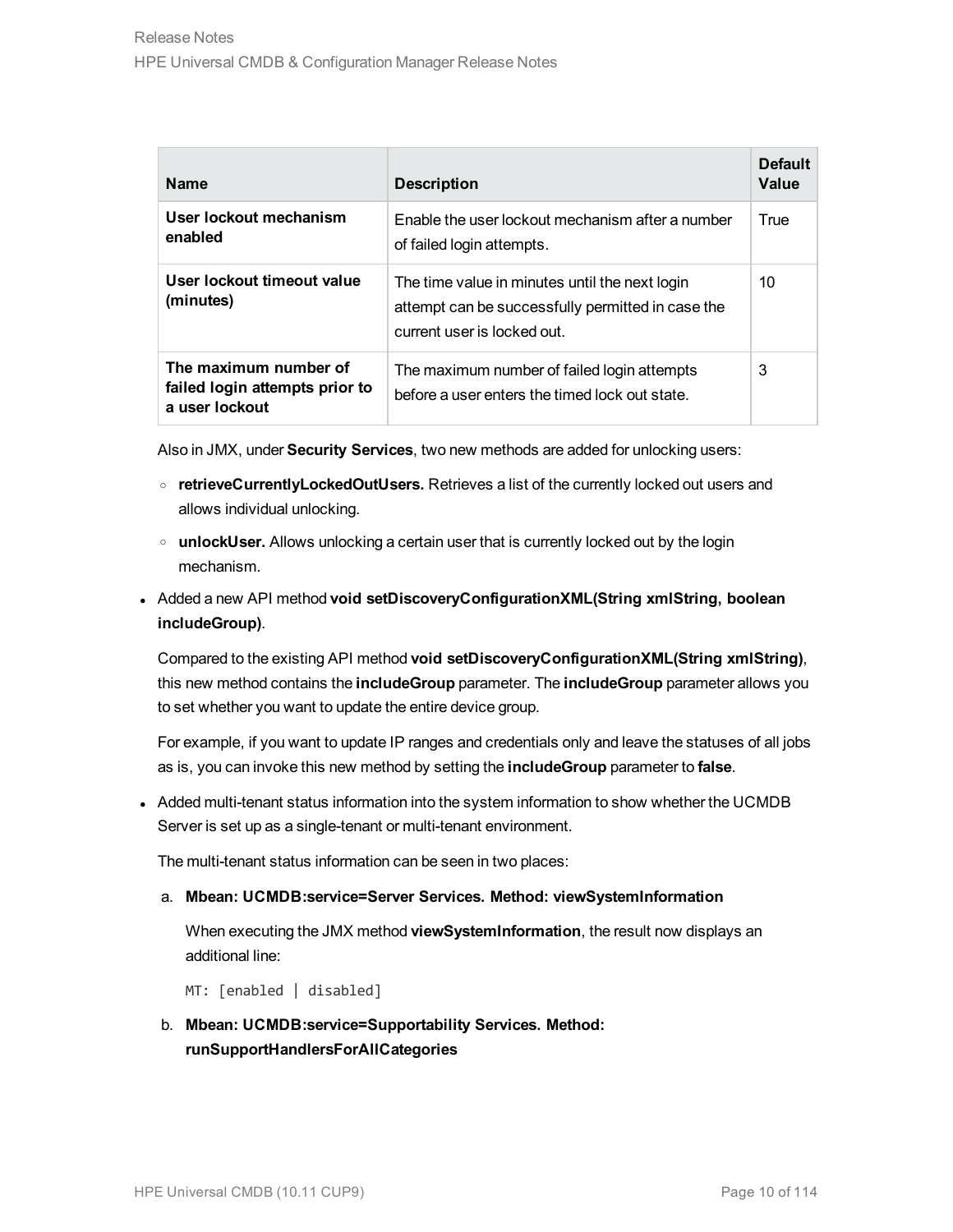When exporting the UCMDB System Info information by executing the JMX supportability tool (JMX method **runSupportHandlersForAllCategories**), in one of the archive files created (**systemInfo.properties**), a new line is added to display the status of the multi-tenancy:

```
MT: [enabled | disabled]
```
## What's New in UCMDB 10.11 CUP3

UCMDB 10.11 CUP3 contains the following change:

<sup>l</sup> A new attribute **isTopologyRequired** is added in the **<connected-ci-condition>** XML tag of the reconciliation rule of a CI type. Setting the **isTopologyRequired** attribute value to **true** overrides the UNKNOWN result with FALSE for a validation criterion when there are no connected CIs. (QCCR1H96982)

The following example shows the usage of the attribute, which is taken from the identification rule for the **sap\_system** CI type:

```
<validation-criterion priority="2">
    <connected-ci-condition ciType="sap_app_server" linkType="membership"
isTopologyRequired="true"conditionType="approveAndContradict">
        <overlap-fixed-operator number-of-matches="1"/>
    </connected-ci-condition>
</validation-criterion>
```
# <span id="page-10-2"></span><span id="page-10-1"></span>Installation Notes

# Universal CMDB and Configuration Manager 10.11 CUP9 Files/Components

HPE UCMDB 10.11 CUP9 is packaged in one ZIP file.

The **UCMDB\_00194.zip** (for Windows) includes the following files/components: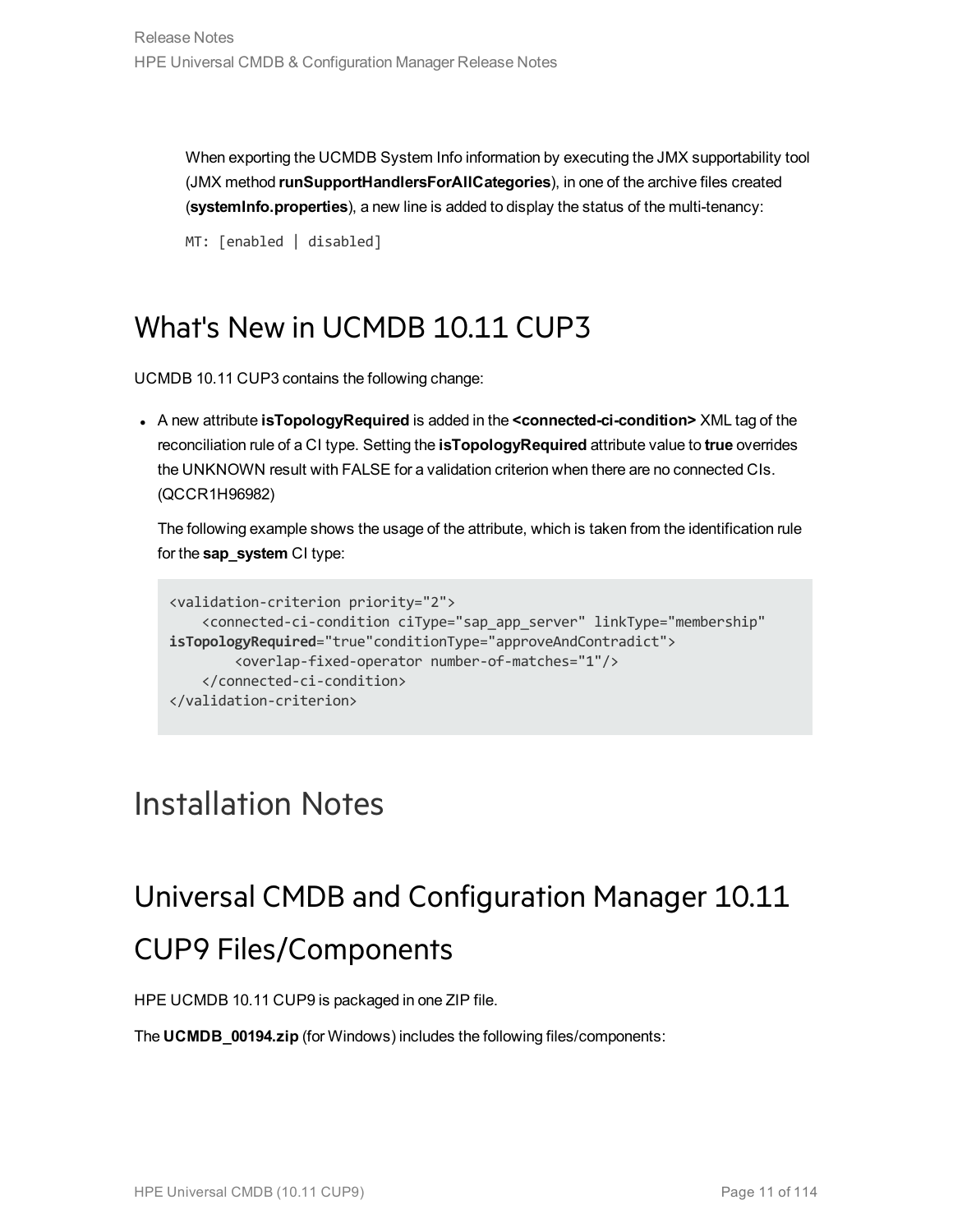- **HPUCMDB\_Server\_Patch\_10.11.CUP9.exe**. The installation of the version 10.11 CUP9 HP UCMDB Server and Data Flow Probe for Windows.
- **HPCM\_Patch\_10.11.213.exe**. The installation of version 10.11 CUP9 HP UCMDB Configuration Manager for Windows.
- <sup>l</sup> **Read\_Me\_10.11\_CUP.txt**

The **UCMDB\_00195.zip** (for Linux) includes the following files/components:

- **HPUCMDB\_Server\_Patch\_10.11.CUP9.bin**. The installation of the version 10.11 CUP9 HP UCMDB Server and Data Flow Probe for the Linux platform.
- HPCM\_Patch\_10.11.213.bin The installation of version 10.11 CUP9 HP UCMDB Configuration Manager for the Linux platform.
- <span id="page-11-0"></span><sup>l</sup> **Read\_Me\_10.11\_CUP.txt**

## System Requirements

For a list of system requirements, see the **HPE UCMDB Support Matrix** PDF file. Check the most previous Release Notes for any additions or changes to the matrix.

**Note:** If you are using an Oracle version that is prior to 10.2.0.5, you must apply the Oracle patch that fixes Oracle defect # 5866410. For details, go to the Oracle website and find the information regarding this defect number.

**Note:** In usual status, the XML Enricher would use 4~5 GB memory for processing scan files on the probe. If scan files are large, add another 1~2 GB memory for the XML Enricher.

**Note:** HPE provides the following recommendations for increasing the security of your overall infrastructure for informational purposes only. These are only recommendations and are not intended to be a guarantee of protection against all potential vulnerabilities and attacks. Please note that some security measures may impact the features and functionality of your overall system; so, it is recommended that every customer become aware of those impacts when implementing any changes to your environment.

Use of this HPE Software Product [UCMDB CUP] may require the pre-installation of certain thirdparty components that are not provided by HPE ("Third Party Components"). HPE recommends that its customers check frequently for the most current updates to the Third Party Components, which may include fixes or patches for security vulnerabilities.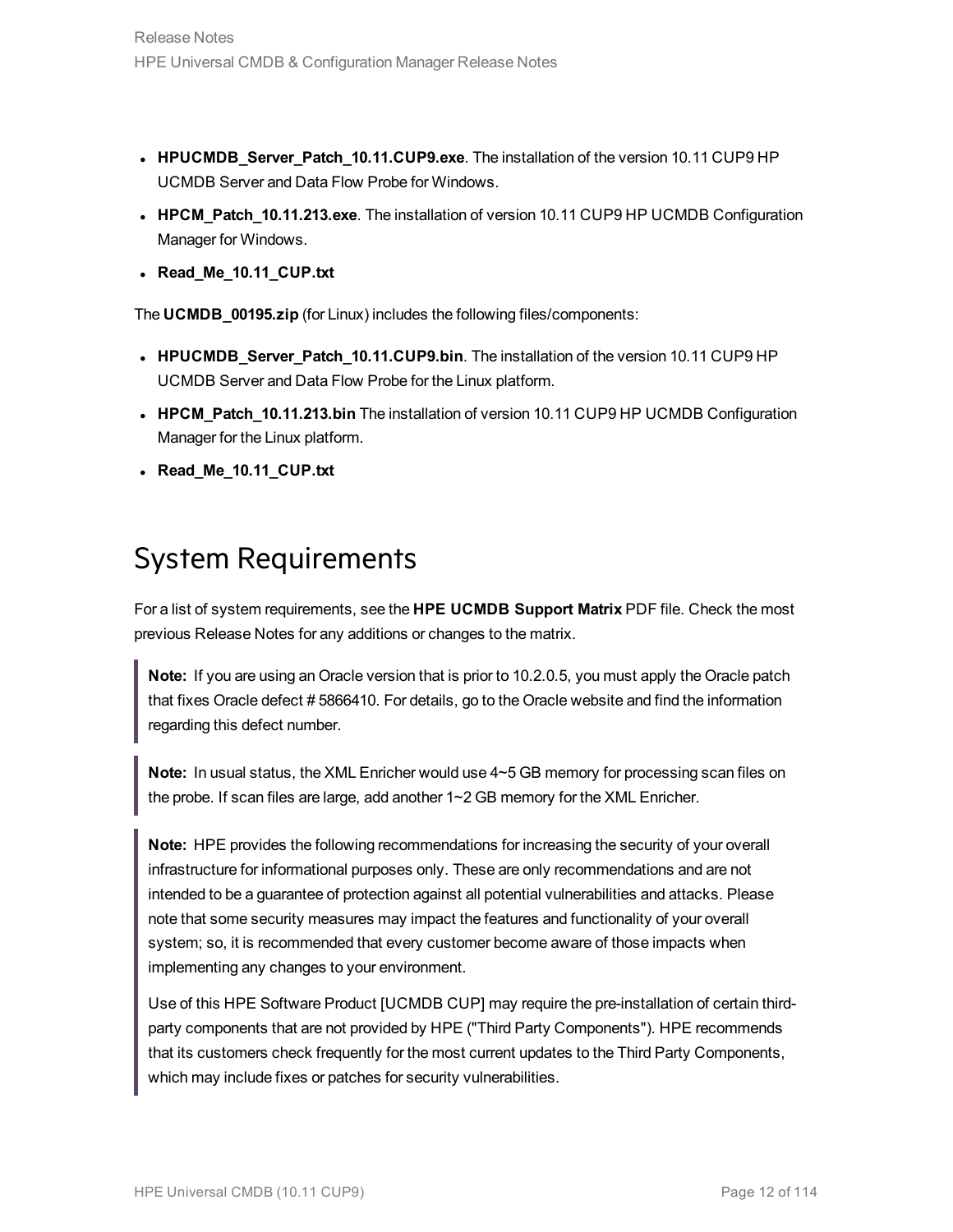# <span id="page-12-0"></span>Install 10.11 CUP9 on the Universal CMDB and Configuration Manager Servers

CUP Installation for both HPE Universal CMDB and Configuration Manager is performed through an automated procedure using the installation wizard.

You can still install the Data Flow Probes separately by upgrading the Data Flow Probes using the UCMDB user interface. For details, see "HPE [Universal](#page-14-0) CMDB 10.11 CUP9 Manual Data Flow Probe [Installation"](#page-14-0) on page 15.

**Note:**

- HPE UCMDB 10.11 CUP9 can be installed only on top of an HPE Universal CMDB version 10.11.
- HPE UCMDB CM 10.11 CUP9 can be installed only on top of HPE UCMDB CM 10.11.
- <span id="page-12-1"></span>The UCMDB CUP version and the CM CUP version must be the same.

Pre-requisites- UCMDB Server and Data Flow Probes

- 1. Extract **UCMDB\_00194.zip** (for Windows) or **UCMDB\_00195.zip** (for Linux) to a temporary directory.
- 2. Stop the Universal CMDB 10.11 server and the HPE Universal CMDB Integration Service (if running) before starting the 10.11 CUP9 installation.

**Note:** If you have a High Availability configuration, the CUP must be installed on all the servers in the cluster, and prior to installation, you must stop all the servers in the cluster.

- 3. If you have received private patches for the Data Flow Probe, you must delete them before performing the upgrade. These steps for deleting a private patch must be followed whether you are upgrading the probes during the installation wizard, or if you upgrading the probes using the UCMDB user interface after installation is complete.
	- a. Stop the Data Flow Probe.
	- b. Delete all private patches that were installed on the system prior to this CUP by deleting the following directory: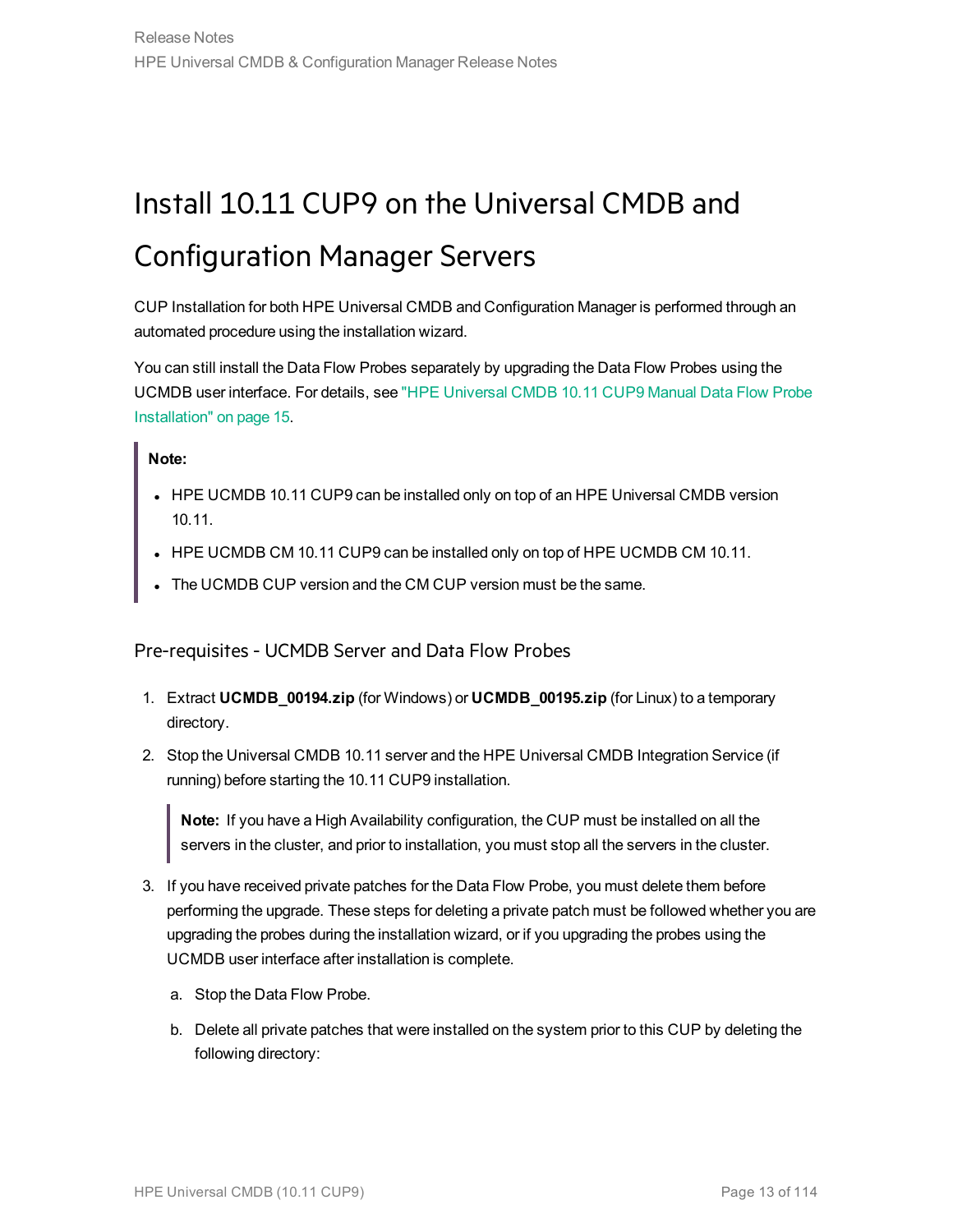#### **\hp\UCMDB\DataFlowProbe\classes directory**

c. Start up the version 10.11 Data Flow Probe.

### CUP Installation

You must first install the UCMDB CUP, start up the server, and then perform the Configuration Manager (CM) CUP installation.

1. For UCMDB: Double-click the file **HPUCMDB\_Server\_Patch\_10.11.CUP9.exe** (for Windows) or **sh HPUCMDB\_Server\_Patch\_10.11.CUP9.bin** (for Linux) to open the HPE Universal CMDB Server CUP Installation Wizard.

For Configuration Manager: Double click the file **HPCM\_Patch\_10.11.213.exe** (for Windows) or **sh HPCM\_Patch\_10.11.213.bin** (for Linux) to open the HPE Universal CMDB Configuration Manager CUP Installation Wizard.

- 2. While running the wizard:
	- $\circ$  In the Choose Install Folder screen, select the installation directory in which UCMDB/CM is already installed.
	- <sup>o</sup> For UCMDB, in the Install Data Flow Probe CUP screen, select the following option:
		- <sup>l</sup> **Automatically update Data Flow Probe with the new CUP version** to automatically update during this installation all the Data Flow Probes reporting to this UCMDB.
		- <sup>l</sup> **Update the Data Flow Probe manually** to update the Data Flow Probes reporting to this UCMDB using the UCMDB user interface after completing the installation of this CUP on the UCMDB server. For details, see "HPE [Universal](#page-14-0) CMDB 10.11 CUP9 Manual Data Flow Probe [Installation"](#page-14-0) on the next page.
		- In the Required Actions screen, follow the instruction to ensure that the server is down.
- 3. Once the installation wizard for UCMDB is completed, start up the version 10.11 server per the instructions in the Deployment Guide for version 10.11. Go back to step 1 to install the CM CUP.

Once the CM CUP installation is completed, start up Configuration Manager version 10.11 per the instructions in the Deployment Guide for version 10.11.

**Caution:** Apart from the OOTB files, DO NOT ADD any additional resources into the **<***UCMDB\_* **Server\_Home>\deploy** directory. Because UCMDB will try to deploy every file from this location, which may cause the **ucmdb-browser.war** file not deployed completely, and as a result the UCMDB Browser will fail to start.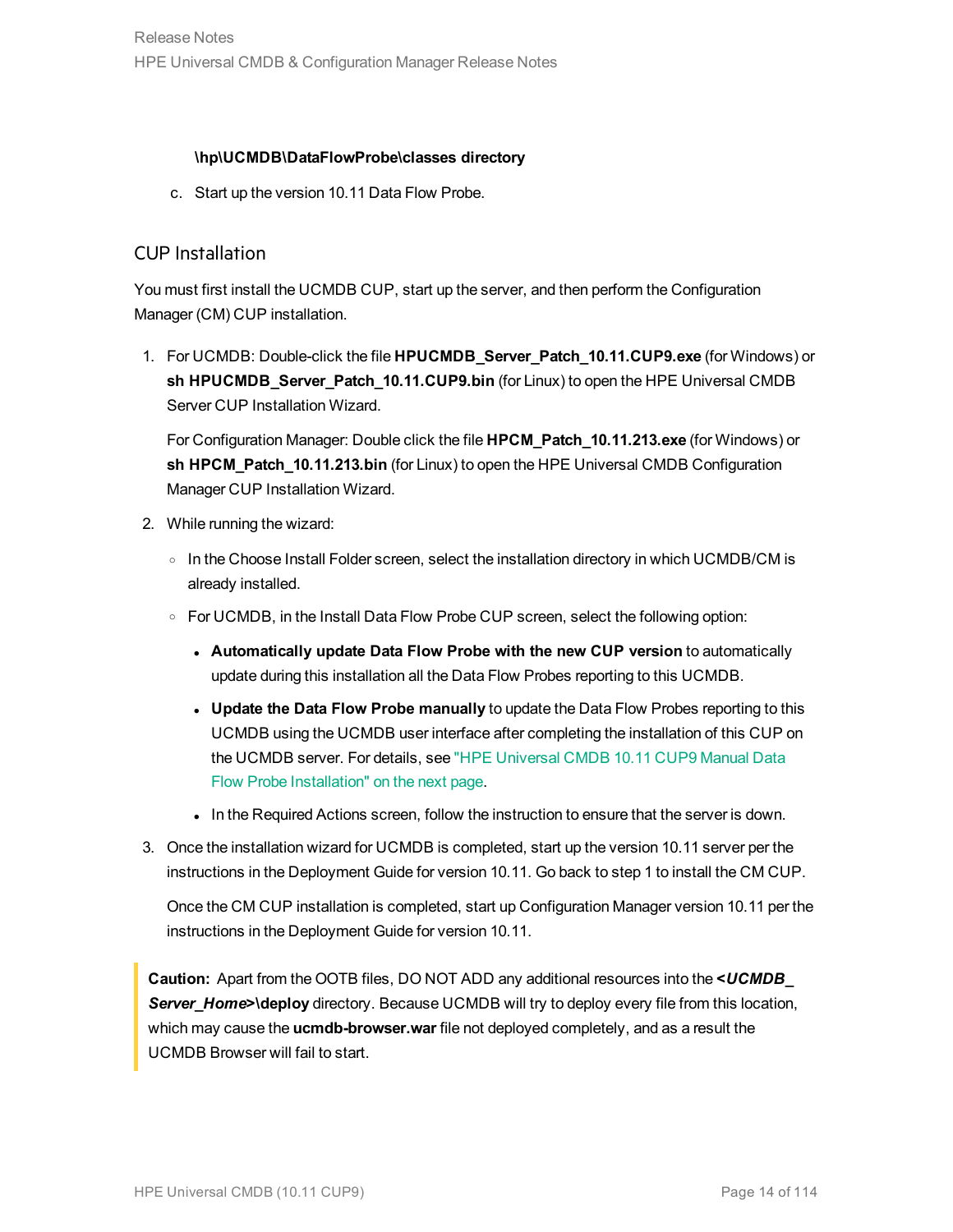# <span id="page-14-0"></span>HPE Universal CMDB 10.11 CUP9 Manual Data Flow Probe Installation

**Linux:** Always required.

**Windows:** Applicable only when **Update the Data Flow Probes manually** is selected in the CUP installation wizard.

To install the Data Flow Probe CUP upgrade using the UCMDB user interface, follow these steps.

**Note:** All Data Flow Probes that are associated with the UCMDB are upgraded.

- 1. If you have received private patches for the Data Flow Probe, perform the steps in the section ["Pre-requisites](#page-12-1) - UCMDB Server and Data Flow Probes" on page 13.
- 2. In UCMDB, go to **Data Flow Management > Data Flow Probe Setup**, and click **Deploy Probe Upgrade**.
- 3. In the Deploy Probe Upgrade dialog box, navigate to the **<SERVER\_HOME>\content\probe\_ patch\probe-patch-10.11.CUP9-windows/linux.zip** and click **OK**.
- 4. **Linux only:**
	- a. Stop the Data Flow Probe.
	- b. Extract the upgrade package by running the following file:

**/opt/hp/UCMDB/DataFlowProbe/tools/upgrade/extractUpgradePackage.sh**

<span id="page-14-1"></span>c. Restart the Data Flow Probe.

# Universal CMDB and CM 10.11 CUP9 Uninstall Procedure

When performing the uninstall procedure, this procedure must be performed for both the UCMDB Server and the Data Flow probes, as well as Configuration Manager.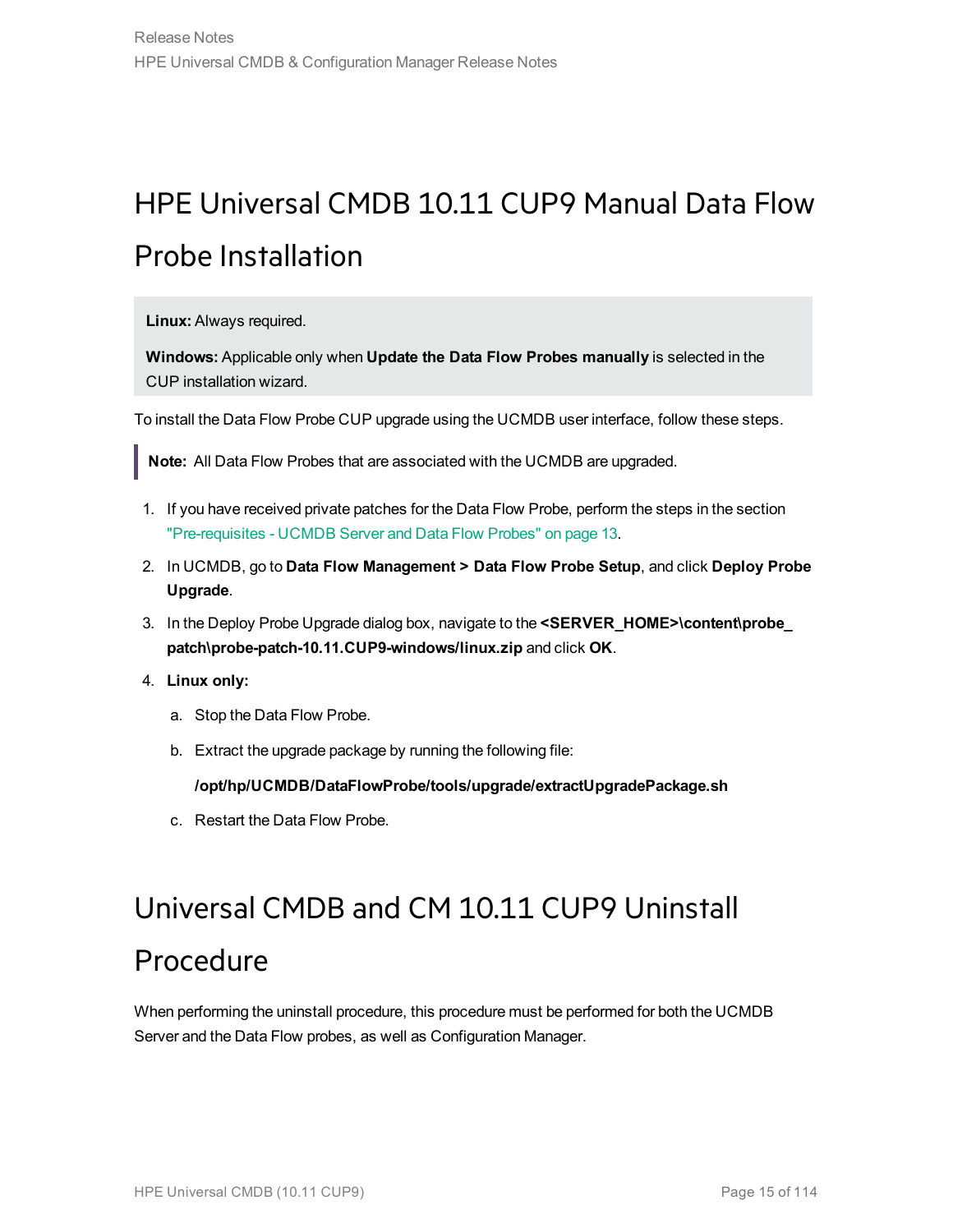- 1. Stop the Universal CMDB and Configuration Manager servers, and all running Data Flow Probes before uninstalling the version CUP.
- 2. For UCMDB:
	- <sup>o</sup> Windows: Go to **<CMDB installation folder>\UninstallerCUP** and double-click **Uninstall HP Universal CMDB Server CUP**. After the CUP is successfully uninstalled, go to **<CMDB installation folder>**\runtime and delete the **jsp** and **jetty-cache** folders.
	- <sup>o</sup> Linux: Go to **<CMDB installation folder>/UninstallerCup** and run **Uninstall HP Universal CMDB Server CUP**. After the CUP is successfully uninstalled, go to **<CMDB installation folder>**/runtime and delete the **jsp** and **jetty-cache** folders.

**Note:** The uninstaller verifies the status of the UCMDB settings and if any settings are marked sensitive and encrypted (as part of the sensitive settings work), it pops out a warning message asking you to follow the instructions in the UCMDB document to roll back all sensitive settings.

If you see such a warning message, manually decrypt those encrypted settings by invoking the **markSettingAsNonsensitive** JMX method before proceeding with the uninstall procedure.

Only proceed with the uninstall procedure when the result returned by the **listSensitiveSettings** JMX method is empty.

For detailed instructions, see "How to Mark Sensitive Settings and Enable Storing [Encrypted](#page-94-0) Data in the [Database](#page-94-0) Using JMX" on page 95.

Before proceeding with the uninstaller, make sure the master key is restored to default in case you have changed the master key for the cluster. For instructions, see "How to Set [Master](#page-99-0) [Keys"](#page-99-0) on page 100.

- 3. For Configuration Manager:
	- <sup>o</sup> **Windows:** Go to **Start** menu > **Programs** > **HP Universal CMDB Configuration Manager 10.11** and double click **Uninstall HP Universal CMDB Configuration Manager 10.11 CUP9**.
	- <sup>o</sup> **Linux:** Go to **<CM installation folder>/\_sp\_installation/** and run **HPCM\_10.11\_CUP9- Uninstall**.

**Note:** When downgrading CM to a previous CUP, at the end of the uninstall process some "Unable to remove file" errors may show up. These errors have no functional impact, you can safely ignore them.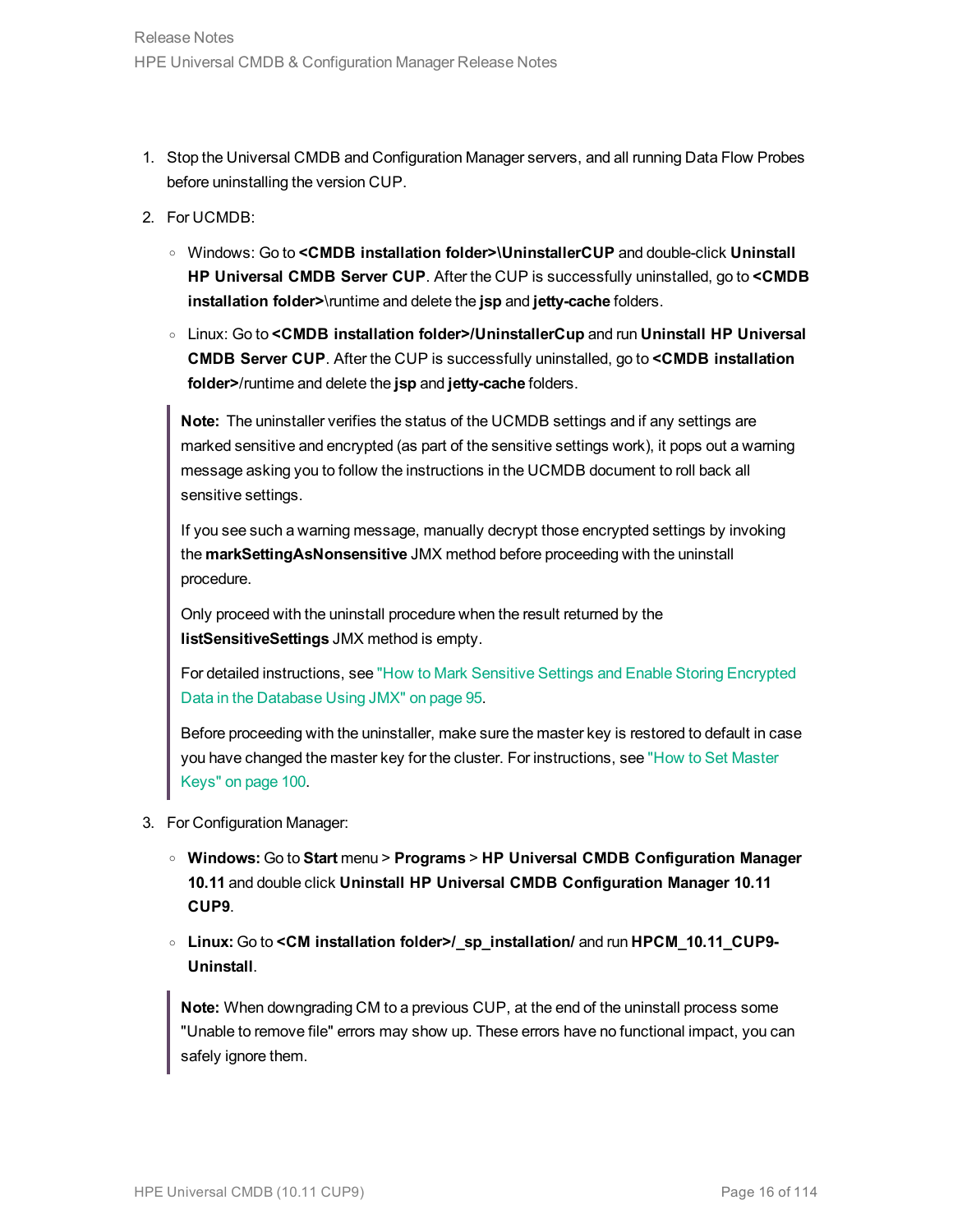- 4. Uninstall all existing Probes as follows:
	- a. **Windows:Start > All Programs > HP UCMDB > Uninstall Data Flow Probe**.

**Linux:<Probe\_Home> > UninstallerData >** Run the **Uninstall\_Discovery\_Probe** script.

- b. Start the server.
- c. Undeploy the **probeUpdate** package.
- 5. Reinstall the Probes with the same configuration, that is, use the same Probe IDs, domain names, and server names as for the previous Probe installations. Remember that the Probe ID is case sensitive.

**Note:** After performing an upgrade and installing the new Data Flow Probe, all the Discovery jobs that were active before the upgrade are automatically run.

## <span id="page-16-0"></span>**Notes**

- When upgrading the Data Flow Probe:
	- $\circ$  In a multi-customer environment, if the Data Flow Probe is not automatically upgraded to the latest CUP version, use the manual upgrade procedure to upgrade the Probe manually. For details on the manual upgrade procedure, see "How to Deploy a Data Flow Probe CUP Manually" in the *HPE Universal CMDB Data Flow Management Guide*.
	- The automatic upgrade is not available for Data Flow Probes running on Linux. Use the manual upgrade procedure to upgrade the Probe manually.
	- o The Data Flow Probe upgrade is only available for upgrades between CUP versions. When performing an upgrade to a major or minor release, you must reinstall the Probe.
	- When operating the Data Flow Probe Manager and the Data Flow Probe Gateway on separate machines (that is, separate mode), use the manual upgrade procedure to upgrade the Probe manually. For details on the manual upgrade procedure, see "How to Deploy a Data Flow Probe CUP Manually" in the *HPE Universal CMDB Data Flow Management Guide*.
- <sup>l</sup> If you encounter an error when installing the CUP under Linux on the **/tmp** directory because the **/tmp** directory is configured not to run executables, set the IATEMPDIR environment variable to a location with sufficient permissions and disk space. The IATEMPDIR variable is recognized by InstallAnywhere.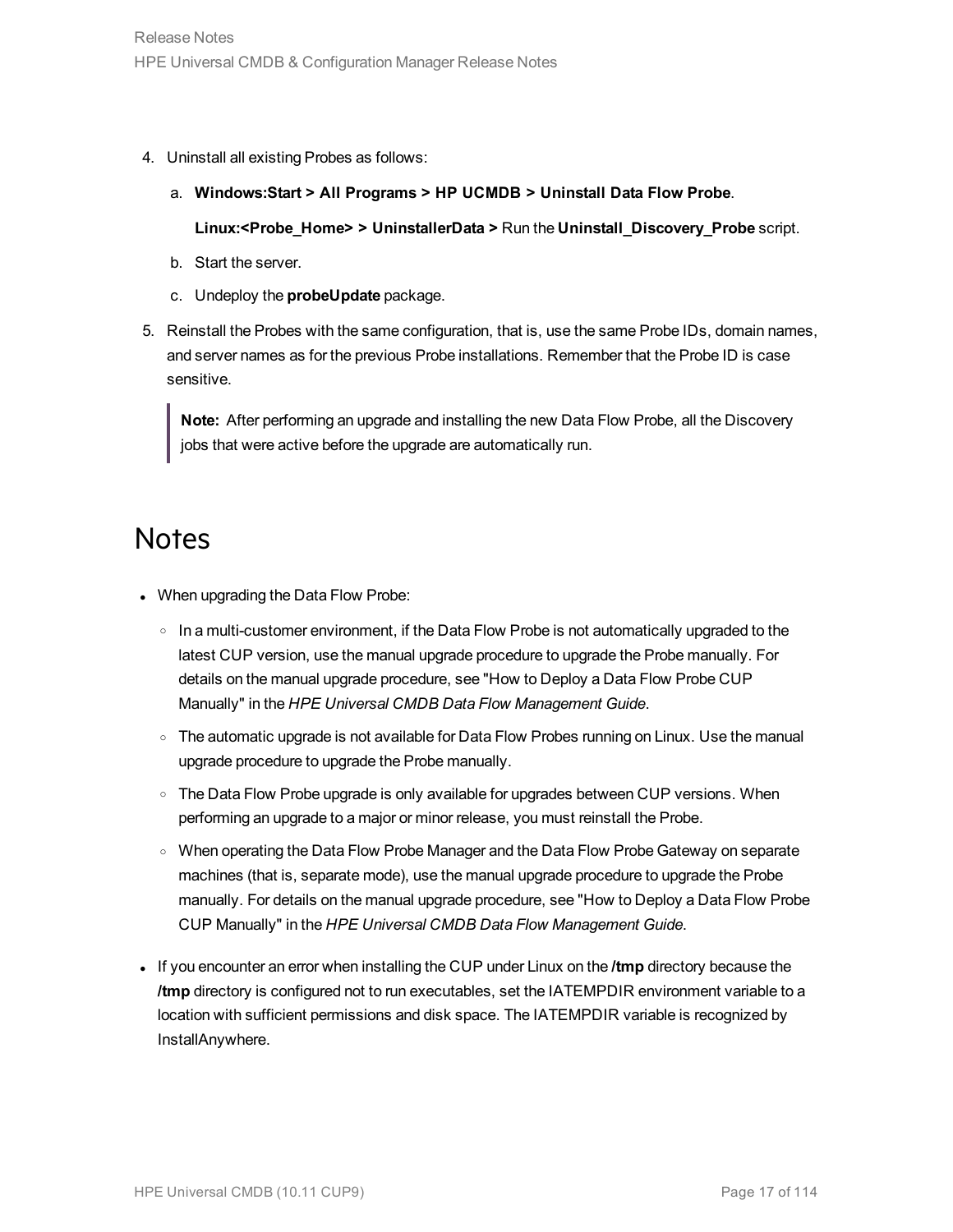# <span id="page-17-0"></span>Known Problems, Limitations, and Workarounds

The following problems and limitations are known to exist in CMS 10.11 CUP1 (or later software, as indicated). The problems are categorized by the affected product area. If a problem has an assigned internal tracking number, that tracking number is provided (in parentheses) at the end of the problem descriptions.

- [Universal](#page-17-1) CMDB General
- [Universal](#page-21-0) CMDB Platform
- [Universal](#page-22-0) CMDB Topology
- **.** [Universal](#page-22-1) CMDB UI
- [Configuration](#page-25-0) Manager
- [Integrations](#page-26-0)
- <span id="page-17-1"></span>**.** Universal [Discovery](#page-28-0)

Universal CMDB - General

**LIMITATION:** (LDAP dynamic groups only) When the settings for LDAP dynamic groups are configured in 10.11 CUP9, after downgrading UCMDB server to the previous version, the LDAP dynamic groups still display in UCMDB UI, though invoking the **getLDAPSetting** JMX method returns none of those settings. Also, the UCMDB group that was mapped in version 10.11 CUP9, after downgrade the mapping is still present.

**Workaround:** None for this release.

**LIMITATION:** Apart from the embedded PostgreSQL database server, installing UCMDB server and database server (Oracle, Microsoft SQL, or PostgreSQL) together on the same machine is not supported. (QCCR1H94636)

**Workaround:** Only the embedded PostgreSQL database server is supported on the same machine with the UCMDB server.

**LIMITATION:** If a tenant-aware UCMDB Server is added to another UCMDB Server in HA, then the packages are redeployed and the usage of tenant-aware functionality is not available anymore.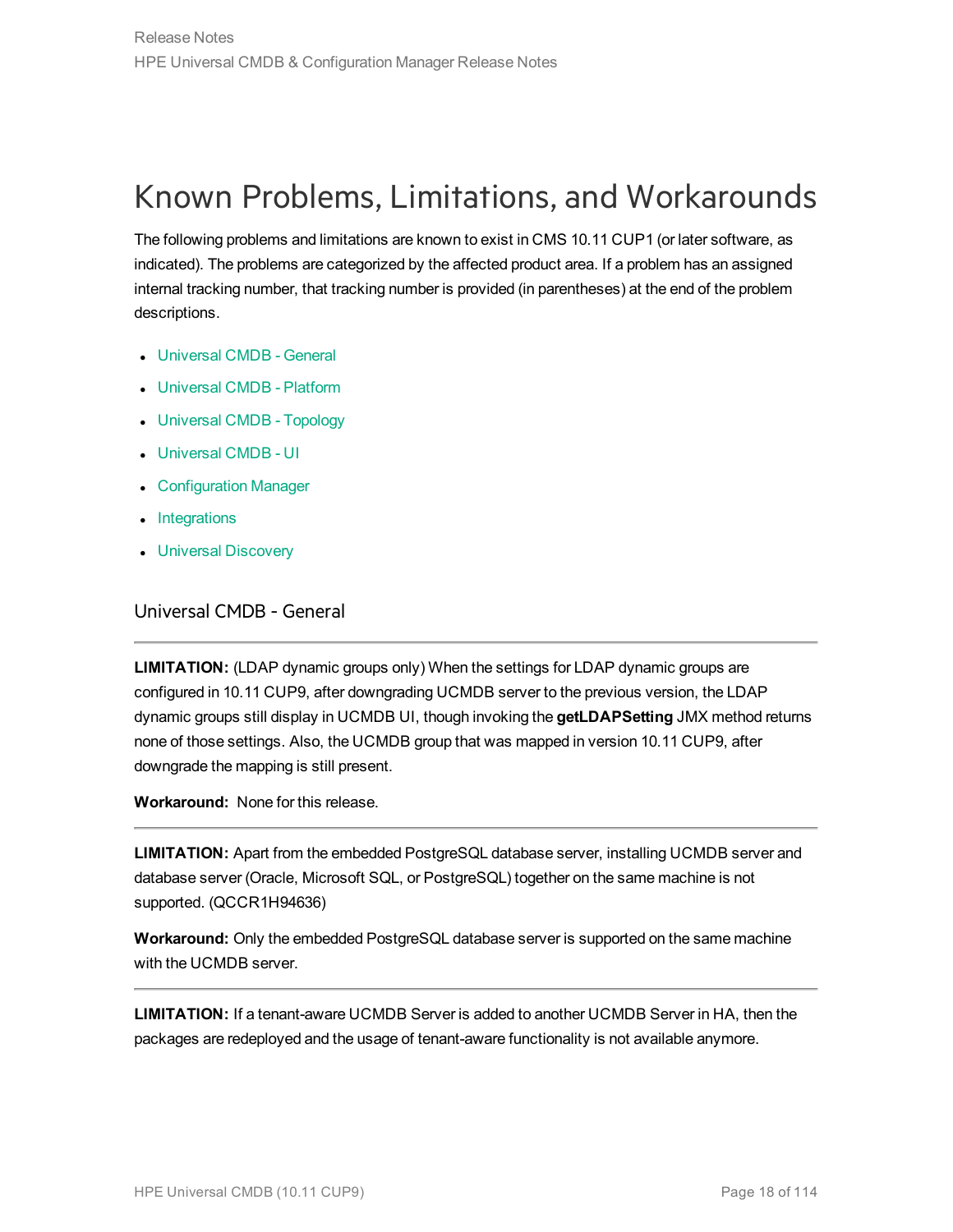**Workaround:** To re-enable tenant-aware functionality on the UCMDB servers, you need to repeat the steps for enabling tenant-aware functionality on the first UCMDB server. After that, you will have two UCMDB Servers (writer and reader), both with tenant aware functionality.

**PROBLEM:** When you downgrade UCMDB from 10.11 CUP8 to 10.11 CUP7 by running the **<***UCMDB\_Install\_Dir***>/UninstallerCup/Uninstall HP Universal CMDB Server.sh** file, multiple "Unable to remove file" error messages appear during the uninstallation. However, these errors do not affect the functionality of the UCMDB server.

#### **Workaround:** None.

**PROBLEM:** After a change (for example, removing elements) in a perspective that is reused by multiple views, IT Universal Manager displays an "Undefined error code" error message.

**Workaround:** To clear the error message and display the correct topology in IT Universal Manager, follow these steps:

- 1. Go to the JMX Console, search for and then invoke the **listAllGates** method.
- 2. Find out the gate name that contains the changed perspective name.
- 3. Search for "breakGate", and then invoke the **breakGate** method with the gate name you found in step 2. The gate should be locked if the "Undefined error code" error occurs.
- 4. Search for and then invoke the **clearPatternChangesQueue** method.
- 5. Go to IT Universal Manager and check the result.

**PROBLEM:** UCMDB server experiences performance degradation after deploying 10.11 CUP3 or CUP4, because all discovery jobs send a full result set to the UCMDB server. (QCCR1H99640)

**Workaround:** The UCMDB Probe normally caches data. Some CUPs require a database schema change and the cache needs to be cleaned to ensure there are no unexpected issues. The probe will rebuild the cache during the next discovery cycle. However since the probe no longer has the prior history, all newly discovered results are sent to the UCMDB Server for reconciliation. This causes the additional load on the server.

If you are concerned about the impact of extra load on the server, you can take one or more of the following actions:

- Inform users to expect a system slowdown
- Schedule the CUP installation on weekend
- Schedule the discovery jobs to run on weekend after the CUP installation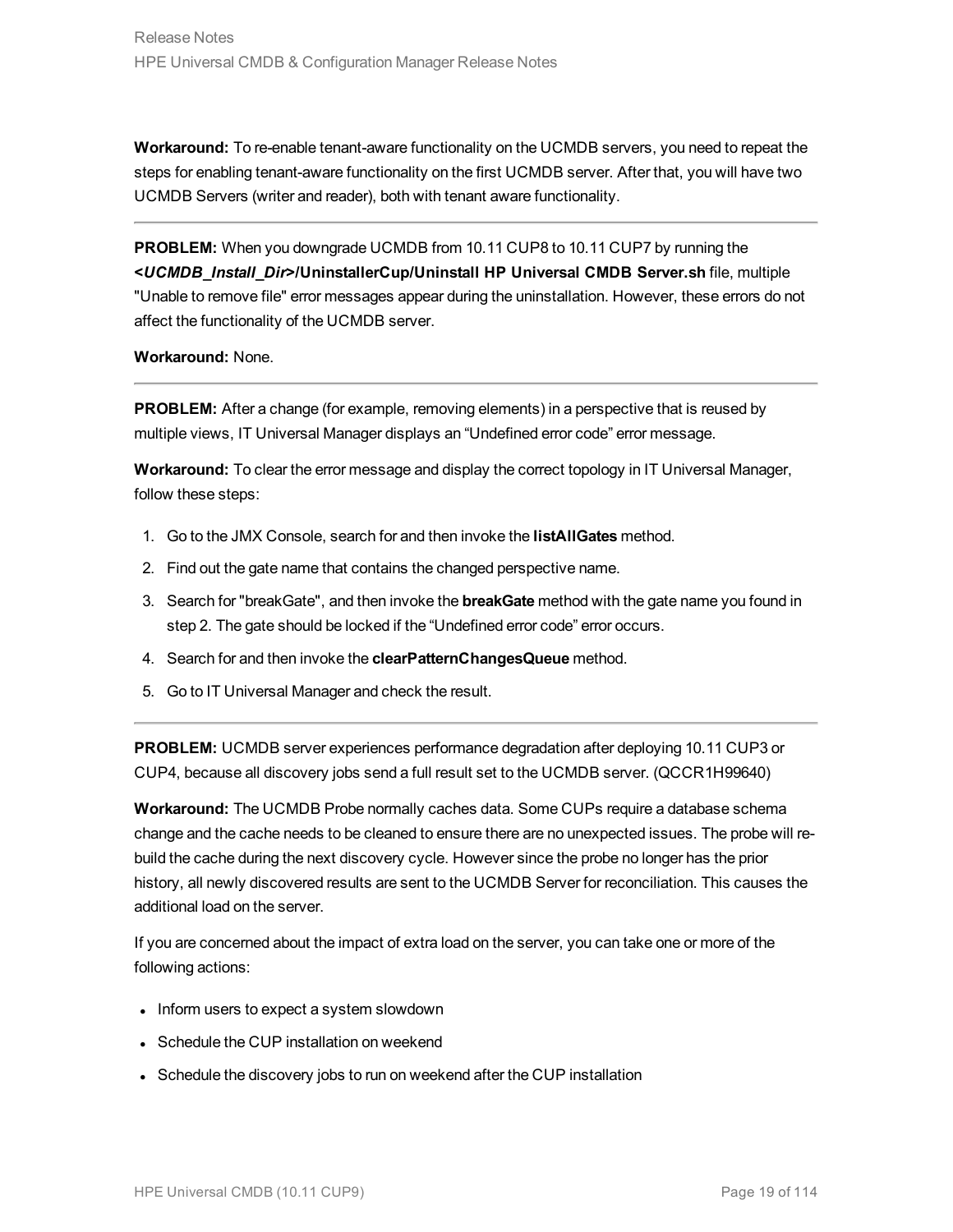• Spread out the normal discovery over a longer period of time by adjusting the discovery job schedule

**PROBLEM:** When a CUP is applied, if users modified the **C:\hp\UCMDB\UCMDBServer\bin\wrapper.conf** file previously, the changes will be reverted. (QCCR1H99649)

**Workaround:** During the CUP installation, a backup copy of the **wrapper.conf** file is stored in the **\UCMDB\UCMDBServer\UninstallerCUP\backup\_HP Universal CMDB Server CUP\bin\** directory. To restore all custom changes made to the **wrapper.conf** file after the CUP installation, before starting the UCMDB server, place the backup copy back to the **C:\hp\UCMDB\UCMDBServer\bin** folder.

**PROBLEM:** A probe randomly gets stuck during discovery due to insufficient connections. (QCCR1H99653)

**Workaround:** To resolve the insufficient connections issue,

- 1. Stop the concerning probe and the UCMDB\_Probe\_DB service.
- 2. Locate the **max\_connections** setting in the **C:\hp\UCMDB\DataFlowProbe\pgsql\data\postgresql.conf** file, and increase its value to **150**.
- 3. Locate the **appilog.agent.probe.maxConnection** setting in the **C:\hp\UCMDB\DataFlowProbe\conf\DataFlowProbe.properties** file, and increase its value to **40**.
- 4. Restart the probe and the UCMDB\_Probe\_DB service.

**LIMITATION:** 10.11 CUP3 (or later CUP on top of version 10.11) supports CP15. CP15 can be downloaded at UD Content Packs on HPE Live [Network.](https://hpln.hpe.com/contentoffering/ud-content-packs)

However, the following adapters in CP15 cannot work with 10.11 CUP3 or a later CUP (they can only work properly with 10.20):

- ASM adapters
- Top-Down Discovery adapters
- AM Generic Adapter
- Service Manager Enhanced Adapter

10.11 CUP3 can work with UDC 0.91. UDC 0.91 can be downloaded at UCMDB [Development](https://hpln.hpe.com/contentoffering/ucmdb-development-center-udc) Center (UDC) on HPE Live [Network](https://hpln.hpe.com/contentoffering/ucmdb-development-center-udc).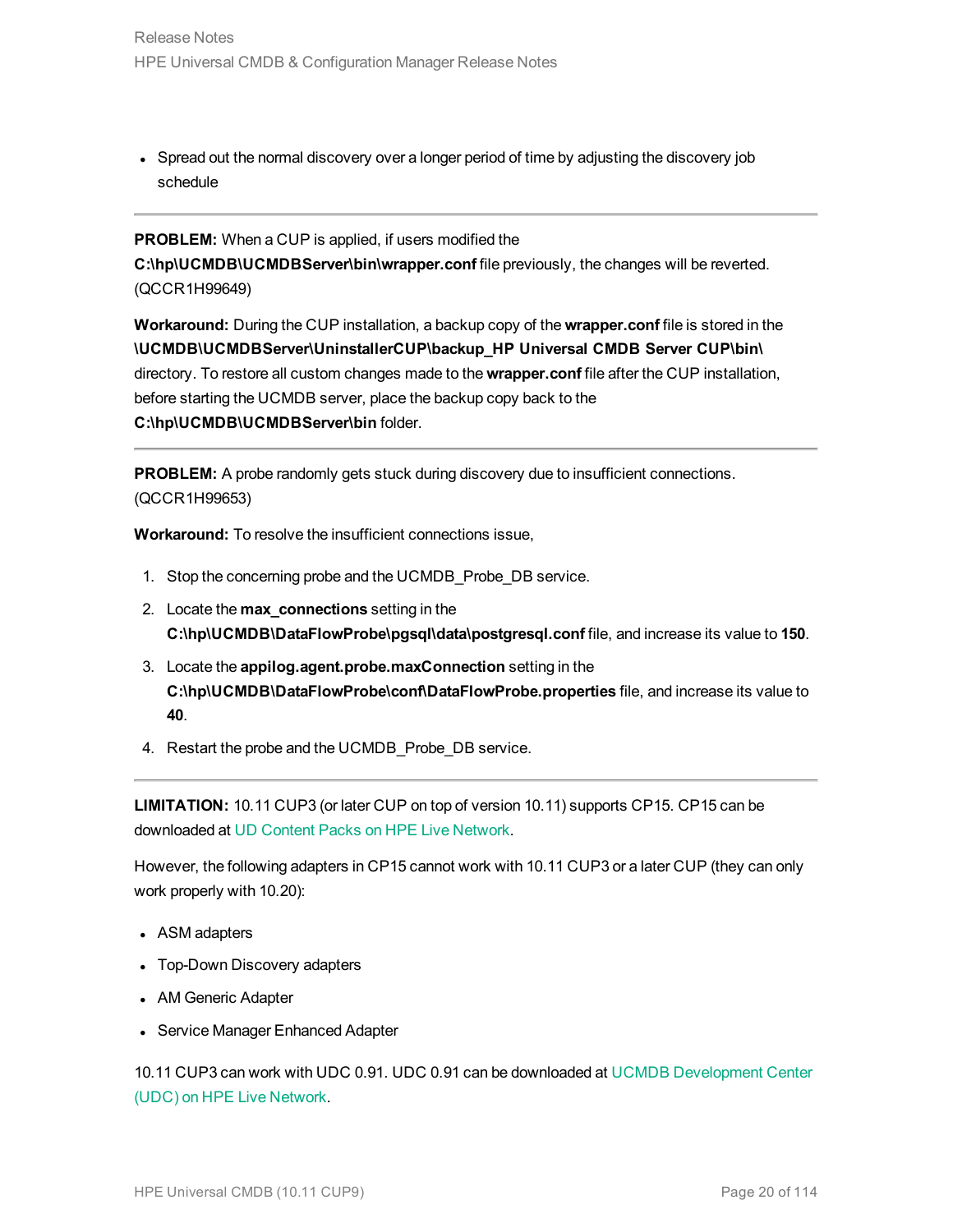#### **Workaround:** None.

**LIMITATION:** 10.11 CUP4 or later CUP does not contain the latest MindTerm jar file (**mindterm-4.1.5.jar**).

**Workaround:** If you want to upgrade your MindTerm from version 4.0beta6 to 4.1.5, go to the following location and download the hotfix: [https://patch-hub.corp.hp.com/crypt](https://patch-hub.corp.hp.com/crypt-web/protected/viewContent.do?patchId=QCCR1H90627)[web/protected/viewContent.do?patchId=QCCR1H90627.](https://patch-hub.corp.hp.com/crypt-web/protected/viewContent.do?patchId=QCCR1H90627)

**PROBLEM:** If the Enrichment rule is active, the calculation is triggered by attribute changes. Then the Enrichment rule will take into consideration only the changed values and constants when concatenating multiple attributes and constants. (QCCR1H97897)

**Workaround:** To calculate all attributes, make sure that the Enrichment rule is NOT active and use the scheduler to calculate at certain intervals.

**PROBLEM:** (High Availability environment only) Changes made to Global Settings in HA take effect for all nodes in cluster only after restarting each node. (QCCR1H98141)

**Workaround:**In order for all changes in Global Settings that require the server's restart to take effect, you must restart all nodes from the cluster (one by one or with the **restartCluster** JMX method).

**PROBLEM:** Properties of any CI under the CIT **running\_software** could not be viewed. This issue is caused by the fact that a certain custom attribute with the default constraint or index cannot be deleted. The issue is reproducible only on MSSQL when a new attribute is deleted. (QCCR1H95512)

**Workaround:**To delete the problematic attribute from the database, perform the following steps:

- 1. Stop the UCMDB server.
- 2. Back up the UCMDB database. Make sure that the database is backed up appropriately and UCMDB starts with the database backup.
- 3. Run the following scripts to delete the attribute from all tables: **1\_script\_delete\_index.sql** and **2\_ script\_delete\_constraint.sql** (See ["Appendixes"](#page-85-0) on page 86).

The scripts must be run by Database Administrator in CMDB Database. Set the column name or attribute name to be deleted in the scripts (SET @column\_name = 'Column Name').

- <sup>o</sup> If the attribute has an index property, first run **1\_script\_delete\_index.sql** and then run **2\_ script\_delete\_constraint.sql**.
- <sup>o</sup> If the attribute has no index property, simply run **2\_script\_delete\_constraint.sql**.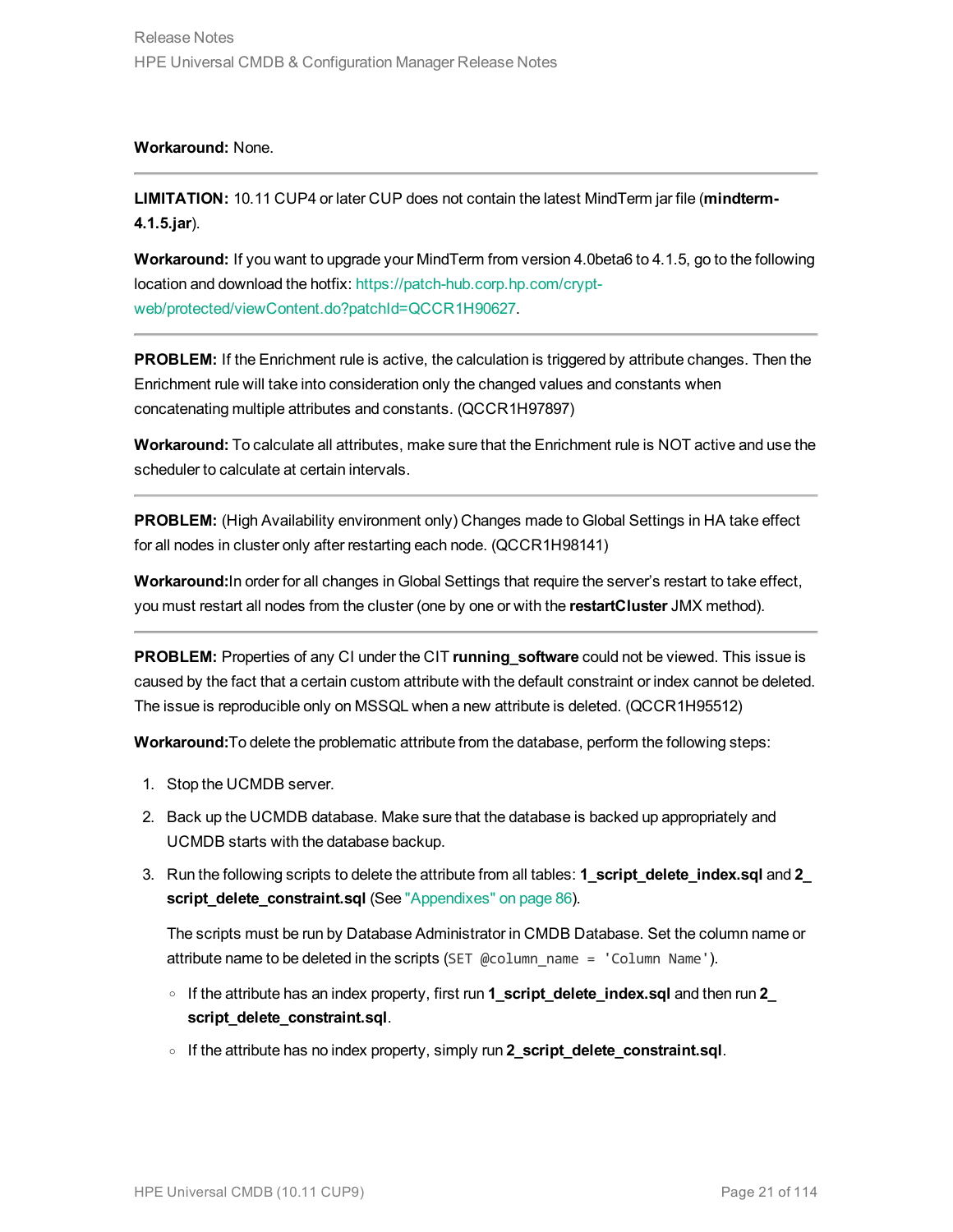**Note**: These scripts will be useless if the same attribute is defined for more classes (more CI Types). For one CI Type, the attribute can be deleted from all related types (from all the children). If you are not clear which CI Types include the attribute, run the SQL statement that is described in step 5 below to verify.

- 4. Save the output generated on MSSQL in a text file.
- 5. Run the following SQL statement to check whether any columns are left. Replace the **Column Name** value with your column name or attribute name that you want to delete.

```
use 'CMDB DB NAME'
SELECT.
   df.name constraint name ,
   t.name table_name
FROM sys.default constraints df
INNER JOIN sys.tables t ON df.parent_object_id = t.object_id
INNER JOIN sys.columns c ON df.parent_object_id = c.object_id AND df.parent_
column_id = c.column_id
WHERE c.name = 'Column Name'
```
- 6. Start UCMDB.
- 7. Run **rebuildModelDBSchemaAndViews** and **rebuildModelViews** from UCMDB JMX Console under **UCMDB:service=DAL services** for the CI type whose attribute is deleted. Check for any errors in the DAL logs.
- 8. Check the CI properties from IT Universe Manager.

**Note**: This issue also occurs when certain custom attributes are deleted. A permanent fix will be available in the next UCMDB version (QCCR1H91560).

### <span id="page-21-0"></span>Universal CMDB - Platform

**PROBLEM:** (UCMDB 10.11 CUP3 or earlier) The Writer server becomes unresponsive which schedules a restart of the entire HA infrastructure. This impacts the load balancing URL, causing all probes to disconnect. This is caused by the existing Garbage Collector algorithm used in UCMDB. (QCCR1H100145)

**Workaround:** The problem can be resolved by improving the performance of the Garbage Collector by using G1 algorithm for the Garbage Collector. For enterprise environments where you have more than 16 GB of RAM allocated just for UCMDB (see the **wrapper.java.maxmemory** property value in the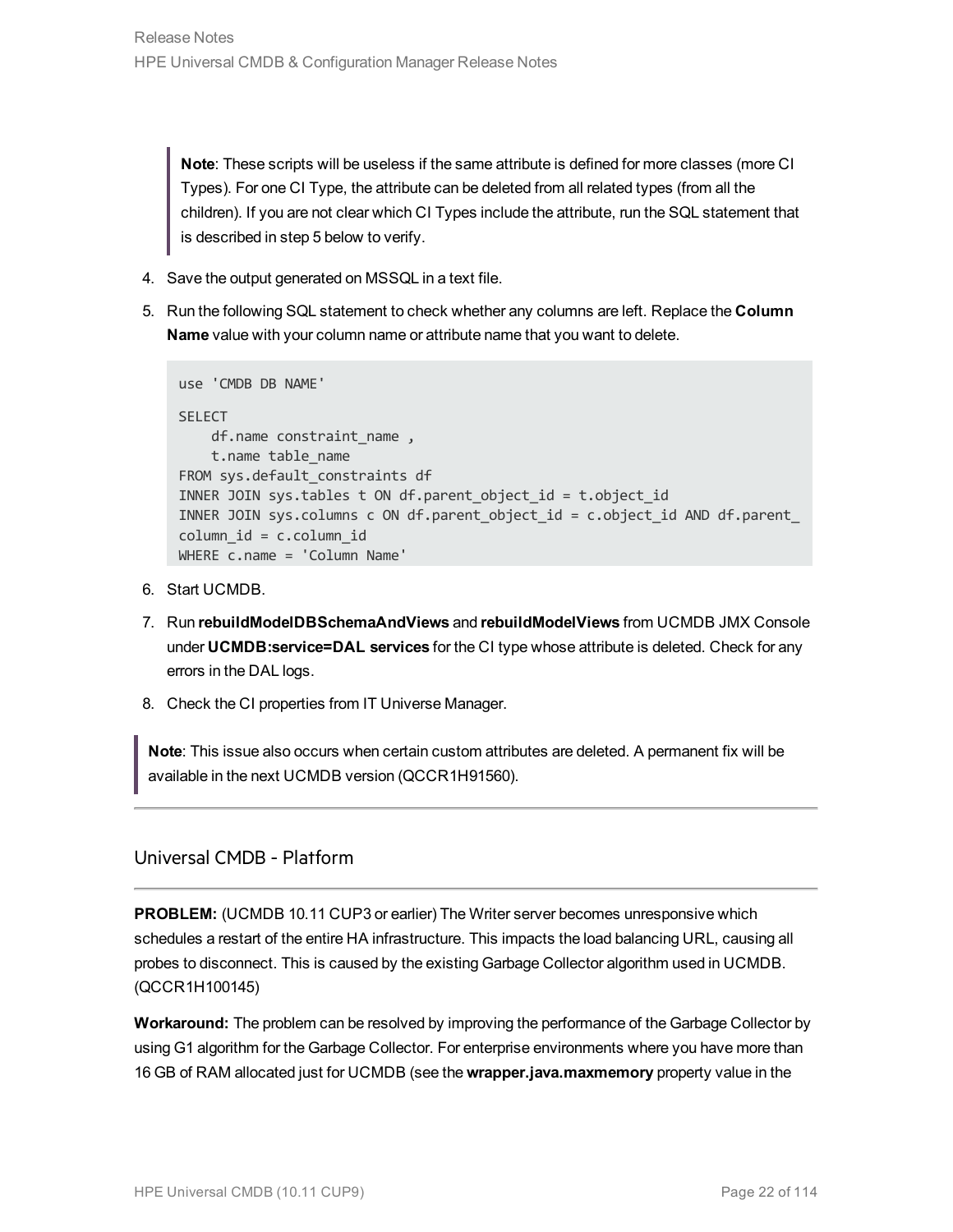**..\UCMDB\UCMDBServer\bin\wrapper-platform.conf** file), check and make sure you add the following settings to the **wrapper-custom.conf** file if they are not present:

#Enable the following parameters for JVM G1 garbage collector in enterprise environments wrapper.java.additional.54=-XX:+ParallelRefProcEnabled wrapper.java.additional.55=-XX:G1HeapRegionSize=32 wrapper.java.additional.56=-XX:InitiatingHeapOccupancyPercent=70

### <span id="page-22-0"></span>Universal CMDB - Topology

**PROBLEM:** The priority for TQL queries under the pattern-based model are changed from medium on UCMDB 9.05 to inactive on UCMDB 10.xx. The performance may be affected if the TQL queries under the pattern-based model are set to low or medium priority on UCMDB 10.xx. In this case, you can see that the locked gates and calculation for scheduled pattern-based model can take a couple of hours. (QCCR1H95041)

### **Workaround:** None.

**PROBLEM:** The View result in **Browse Views** is not consistent with the result in the **Modeling Studio**, when creating a New Pattern View with the attribute condition **NOT Node Is Virtual Equal "True"**. (QCCR1H100696).

**Workaround:** To avoid this issue, create a New Pattern View and define the following attribute conditions in the **Query Node Properties** window: **Node Is Virtual Equal "False"** AND **Node Is Virtual Is null**.

### <span id="page-22-1"></span>Universal CMDB - UI

**PROBLEM:** InfrastructureService models are working with the following types of custom key attributes used for identification (without the **Name** attribute): boolean, date number, double number, float number, integer, list of integers, list of strings, long number, string.

However, the following types of attributes are not supported: bytes, xml, some custom lists (such as lists of dates).

### **Workaround:** None.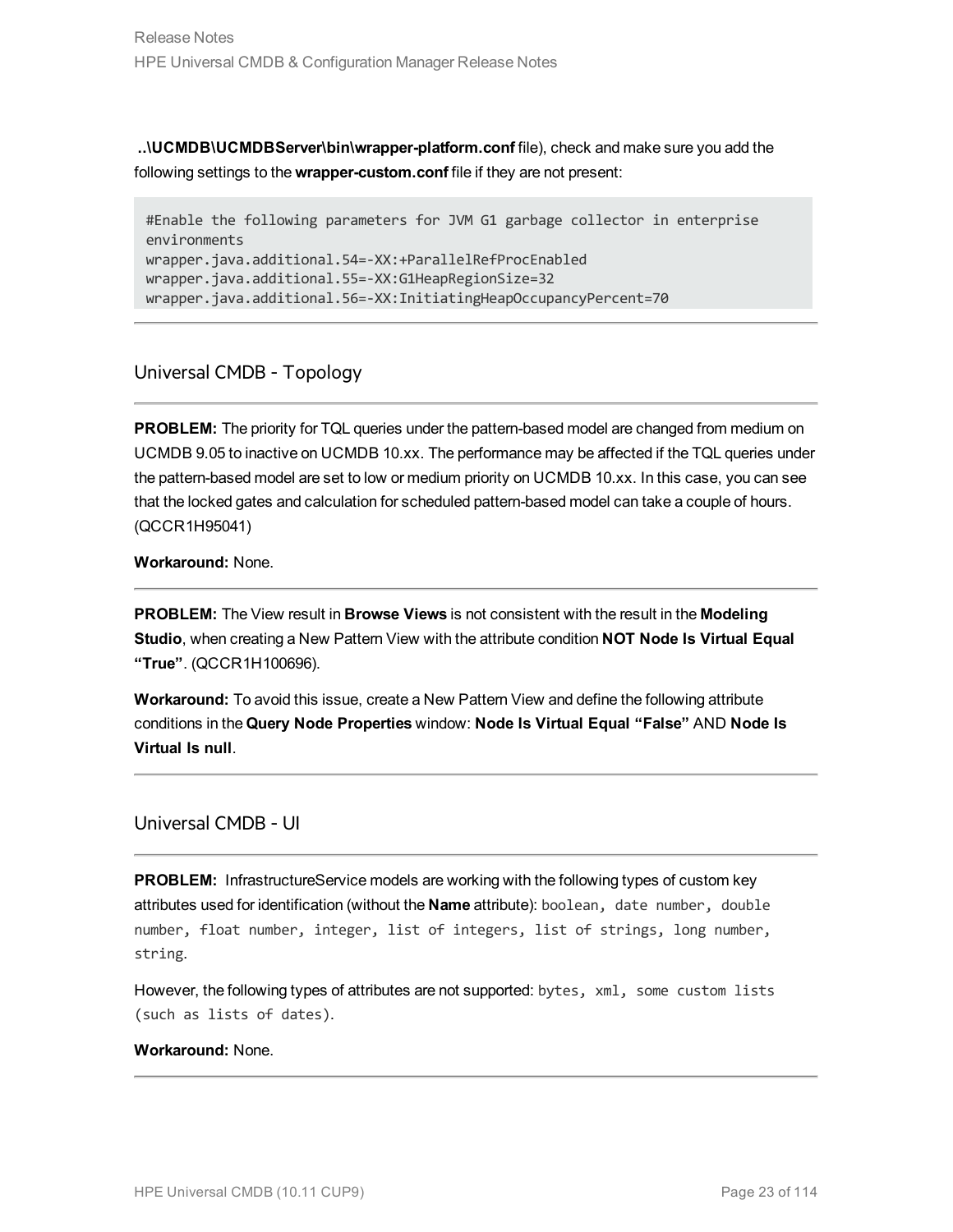**PROBLEM:** When a TQL is used by both a pattern-based model (PBM) and a view, the PBM becomes inconsistent with the TQL if the TQL is updated from the view. This issue is caused by the fact that Package Manager Resource Selector becomes inaccessible while a new package is being created or an existing package is open. The following error message is displayed in the logs:

"Caused by: java.lang.IllegalStateException: EnrichmentBusinessViewDefinition *ModelName* is not synchronized with its pattern. Element number *12* does not exist in pattern graph."

*ModelName* and *12* in the error message could be different values. (QCCR1H95551)

**Workaround:** Pattern-based models must be created or edited only from the model instead of from the TQL. The same TQL cannot be used by both the model and the view.

To fix a corrupted PBM, use one of the following two ways:

- Delete the model and then recreate it
	- a. Log in to UCMDB JMX Console and URM Services.
	- b. Run method **listResources** for Resources of type: **Topology\_ENRICHMENT\_BUSINESS\_ VIEW**.
	- c. Locate the EnrichmentBusinessView that is mentioned in the error message and delete it. Then the model is deleted.
	- d. Recreate the model from Modeling Studio using the same TQL.
- Edit the unsynchronized resources of the problematic model
	- a. Log in to UCMDB JMX Console and URM Services.
	- b. Run method **listResources** for Resources of type: **Topology\_ENRICHMENT\_BUSINESS\_ VIEW** and **Topology\_TQL**.
	- c. Retrieve the xml definition of the **Topology\_ENRICHMENT\_BUSINESS\_VIEW** and **Topology\_TQL** of the problematic model.
	- d. Open the EnrichmentBusinessView and locate the ID that is mentioned in the error message.

```
<CmdbProperty>
    <Key>nodeNumberEnd2</Key>
    <Type>integer</Type>
    <Value>12</Value>
</CmdbProperty>
```
- e. Do one of the following:
	- Change the missing ID in the EnrichmentBusinessView with an existing one from the **Topology\_TQL** definition and save the resource.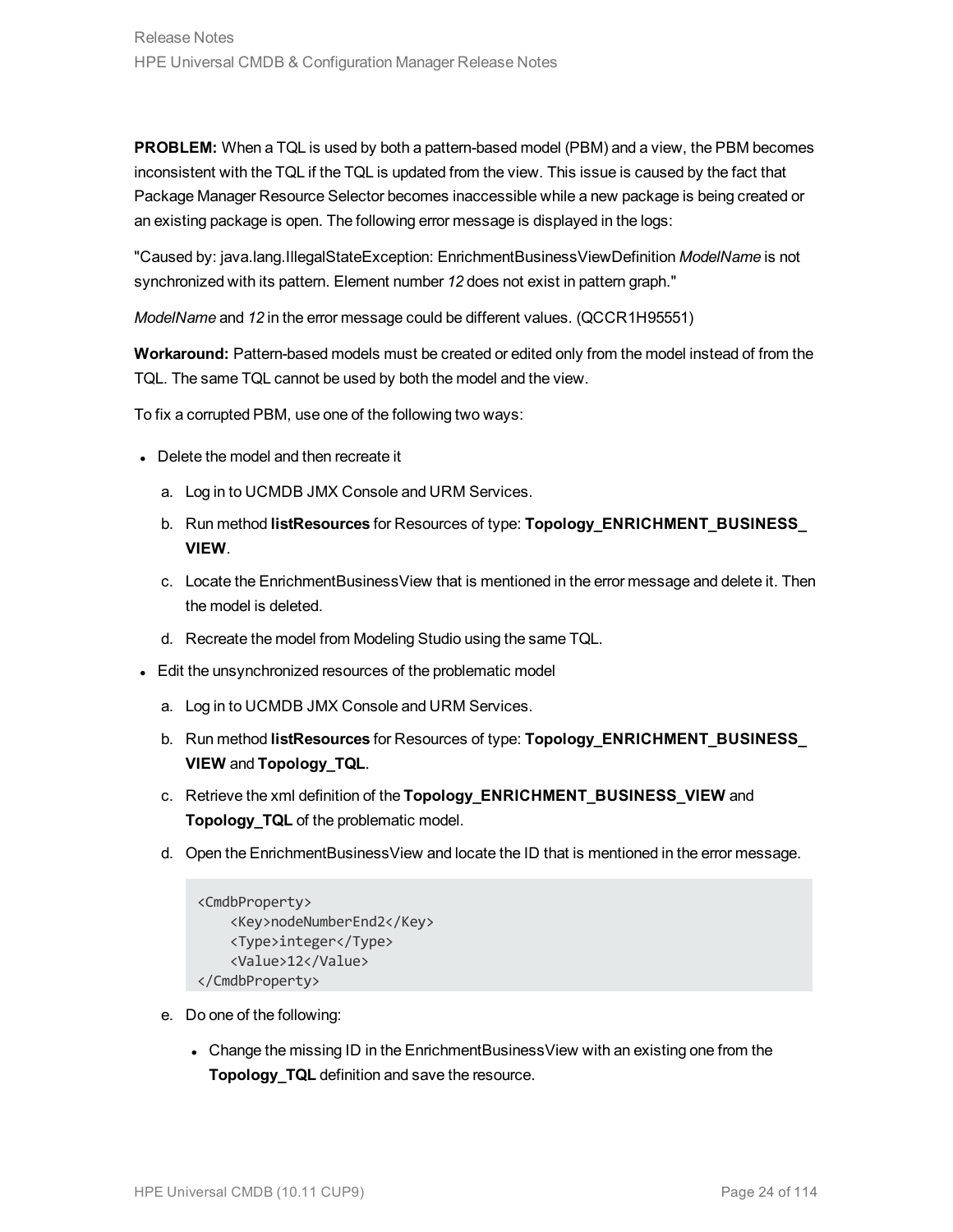• Add the missing ID in the **Topology\_TQL** definition by replacing an existing one and then save the resource.

#### **Here is an example:**

```
<tql:node class="node" name="Node" id="19">
        <tql:where>
             <tql:data-stores>
                 <tql:data-store>UCMDB</tql:data-store>
             </tql:data-stores>
        </tql:where>
</tql:node>
If you do not have id 12 in the TQL query, you can change it in the following way:
<tql:node class="node" name="Node" id="12">
```
**PROBLEM:** Before the installation of 10.11 CUP2 (fixed QCCR1H92519), a CIT may have gotten corrupted and no instances of it could be created. This issue is caused by newly-created classes that contain attribute qualifiers on **root\_iconproperties**. The following error message is displayed in the log:

"[ErrorCode [404] Attribute [{0}] contains calculated attribute qualifier without items in it.{root\_ iconproperties}]. Attribute [root\_iconproperties] contains calculated attribute qualifier without items in it."

**Workaround:** After installing this CUP, this issue no longer happens. But if a CIT is corrupted, it must be manually edited in the XML. To do so,

- 1. Export all class models using **jmx exportClassModelToXml** from Class Model Services.
- 2. Locate the **<Attribute-Qualifier name="CALCULATED\_ATTRIBUTE" is-factory="false" />** line in the **root\_iconproperties Attribute-Override** section as follows.

```
<Attribute-Override is-partially-override="true" name="root_iconproperties"
is-factory="true">
    <Attribute-Qualifiers>
    <Attribute-Qualifier name="APPLICATIVE_ATTRIBUTE" is-factory="true"
origin="basic-deployment" version="10" />
    <Attribute-Qualifier name="CALCULATED_ATTRIBUTE" is-factory="false" />
```
- 3. Note down the CITs whose definitions contain the above problematic line.
- 4. Log in to the UCMDB UI and go to **Modeling > CI Type Manager**.
- 5. Locate the CITs that you noted down and export them to XML.
- 6. Open the XML file and delete the **<Attribute-Qualifier name="CALCULATED\_ATTRIBUTE"**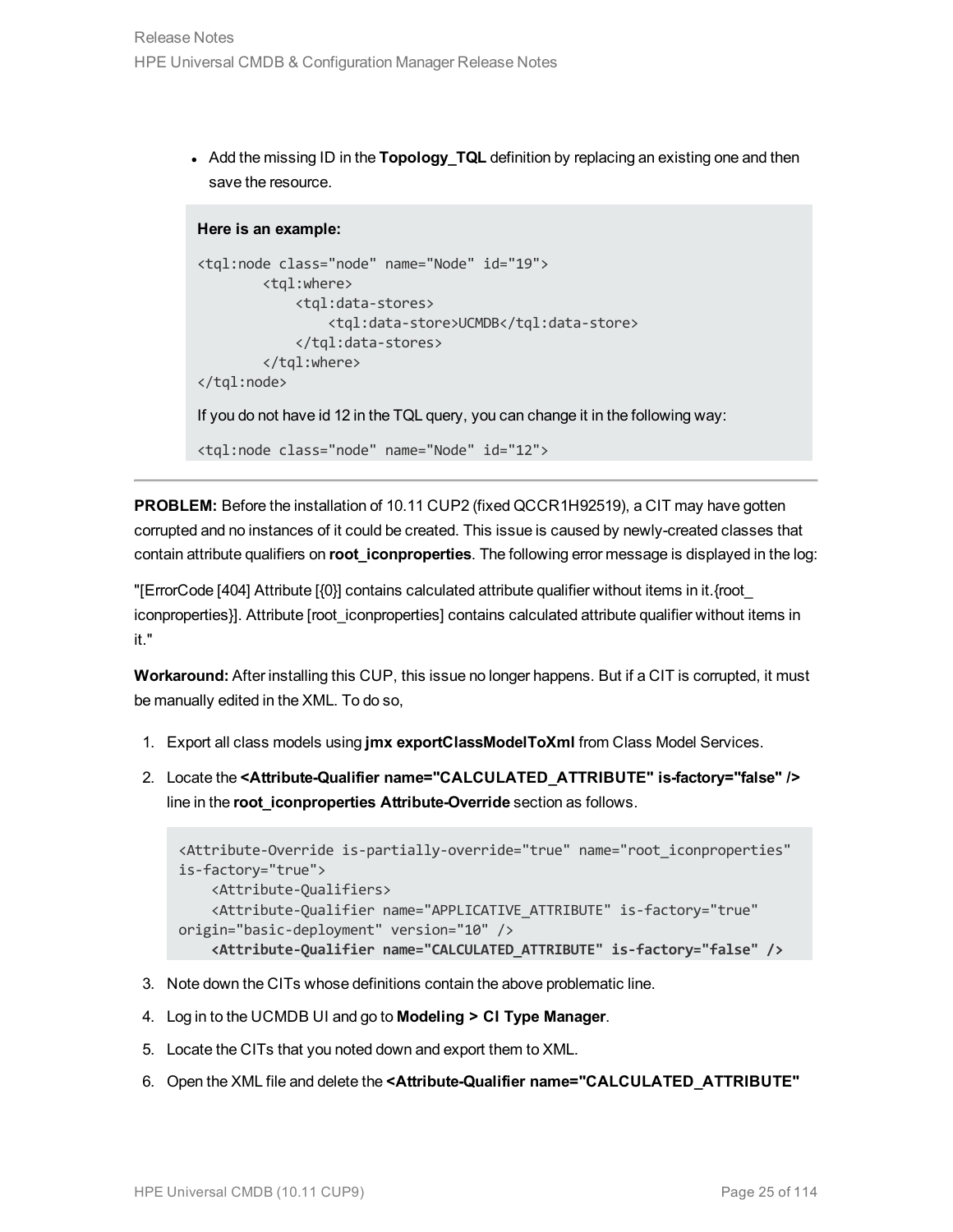#### **is-factory="false"/>** line.

7. Save the resource and restart the server.

### <span id="page-25-0"></span>Configuration Manager

**PROBLEM:** Configuration Manager adapters (CM KPI Adapter and CM New Policy Adapter) show "can't parse argument number" error. This is related to an authentication issue when checking the logs.

**Workaround:** To resolve the issue, you may use one of the following workarounds:

- **.** Use the **admin** or **sysadmin** user.
- Go to UCMDB UI and manually set for CM integration user the tenant owner and consumers.
- Go to the UCMDB server JMX Console,
	- a. Locate the **listResourceTypes** operation in the **UCMDB:service=URM Services** category.
	- b. Provide customer ID (default: **1**) and click **Invoke**.
	- c. On the returned page, select **Auth\_ROLE\_ASSIGNMENT**, then select the CM user.
	- d. In the Resource XML field, add the following tags:

```
<xmlSecurityDomainType2Id>
   <xmlSecurityDomainType2IdAny>
      <xmlAccessLevel>FULL</xmlAccessLevel>
      <xmlTenantAssociationType>OWNED_BY</xmlTenantAssociationType>
      <name>Any Tenant Security Domain with Full permissions on Owned
resources</name>
   </xmlSecurityDomainType2IdAny>
   <xmlSecurityDomainType2IdAny>
      <xmlAccessLevel>VIEW</xmlAccessLevel>
      <xmlTenantAssociationType>USED_BY</xmlTenantAssociationType>
      <name>Any Tenant Security Domain with View permissions on Used
resources</name>
   </xmlSecurityDomainType2IdAny>
</xmlSecurityDomainType2Id>
```
e. Click **Save resource**.

**LIMITATION:** JMX remote access on Configuration Manager is not secure enough. (QCCR1H98135)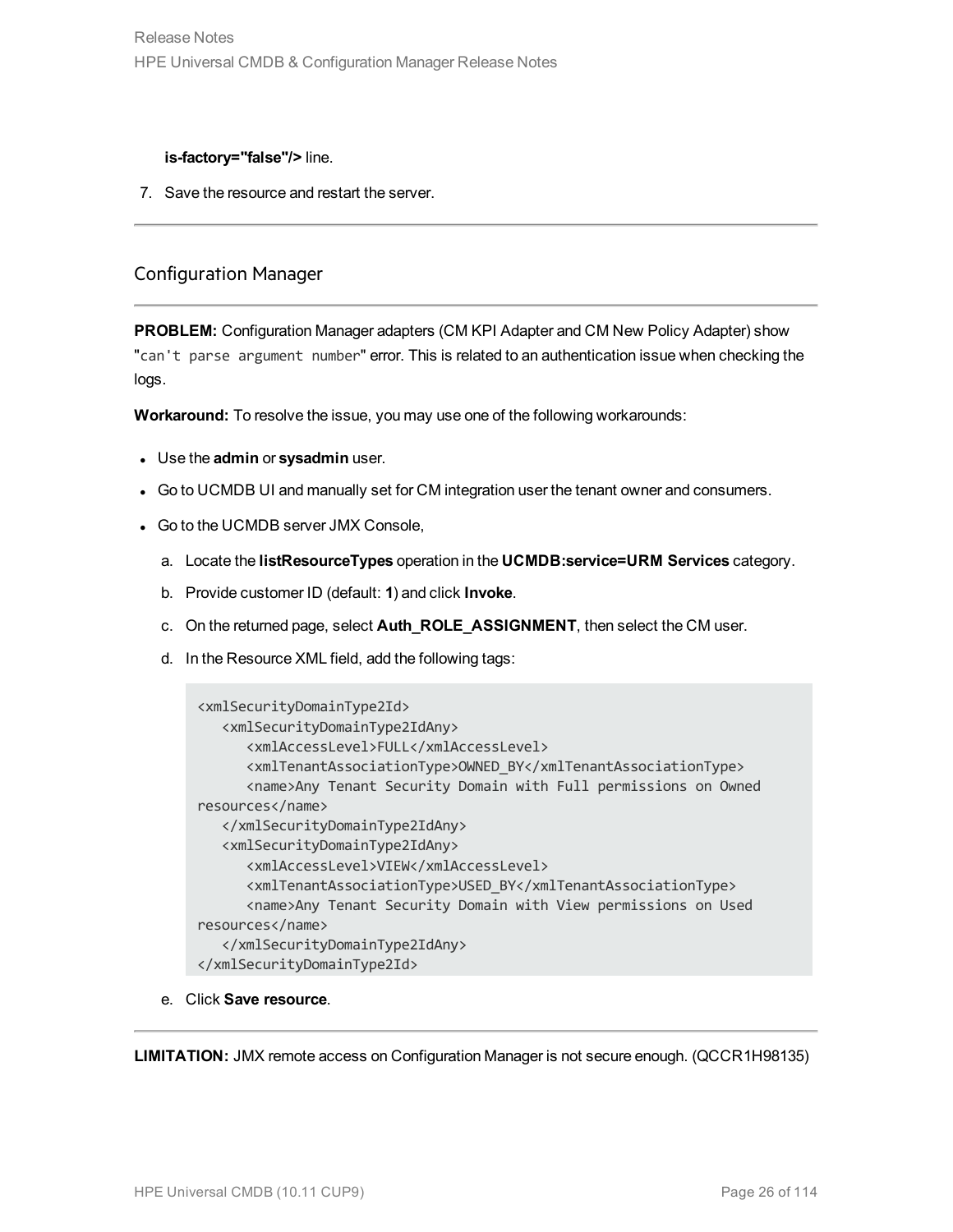**Workaround:** To secure the JMX remote access on Configuration Manager, do the following on the Configuration Manager machine:

- 1. Stop the Windows CM service.
- 2. Open a command prompt console as an Administrator.
- 3. Navigate to the **<CM\_Install\_Home>\tomcat\bin** folder.
- 4. Run the following command:

**tomcat7w.exe //ES//HPUCMDBCM1010server0**

- 5. In the window that pops up, go to the **Java** tab and locate the **Java Options** textbox.
- 6. In this textbox, remove the following three entries that refer to jmxremote:

-Dcom.sun.management.jmxremote.authenticate=false

-Dcom.sun.management.jmxremote.ssl=false

- -Dcom.sun.management.jmxremote.port=39600
- 7. Click **OK**.
- 8. Start the Windows Configuration Manager service.

### <span id="page-26-0"></span>Integrations

**PROBLEM:** (NNMi integration using Integration Service only) After creating an NNMi integration point with **IntegrationService** selected for the **Data Flow Probe** property in the Create Integration Point dialog box, running the scheduled NNMi integration job may fail with a remote connection error.

**Workaround:** Append the missing jar file to the value for the **remoteJVMClasspath** property in the Edit Integration Point dialog box. To do so,

- 1. In UCMDB UI, go to **Data Flow Management > Integration Studio**.
- 2. Locate the NNMi integration point of your interest and click **Edit Integration Point** .
- 3. In the Adapter Properties section of the Edit Integration Point dialog box, append the following to the value for the **remoteJVMClasspath** property:

For SQL Server database: **;../lib/mcsqlserver.jar**

For Oracle database: **;../lib/mcoracle.jar**

4. Click **OK**.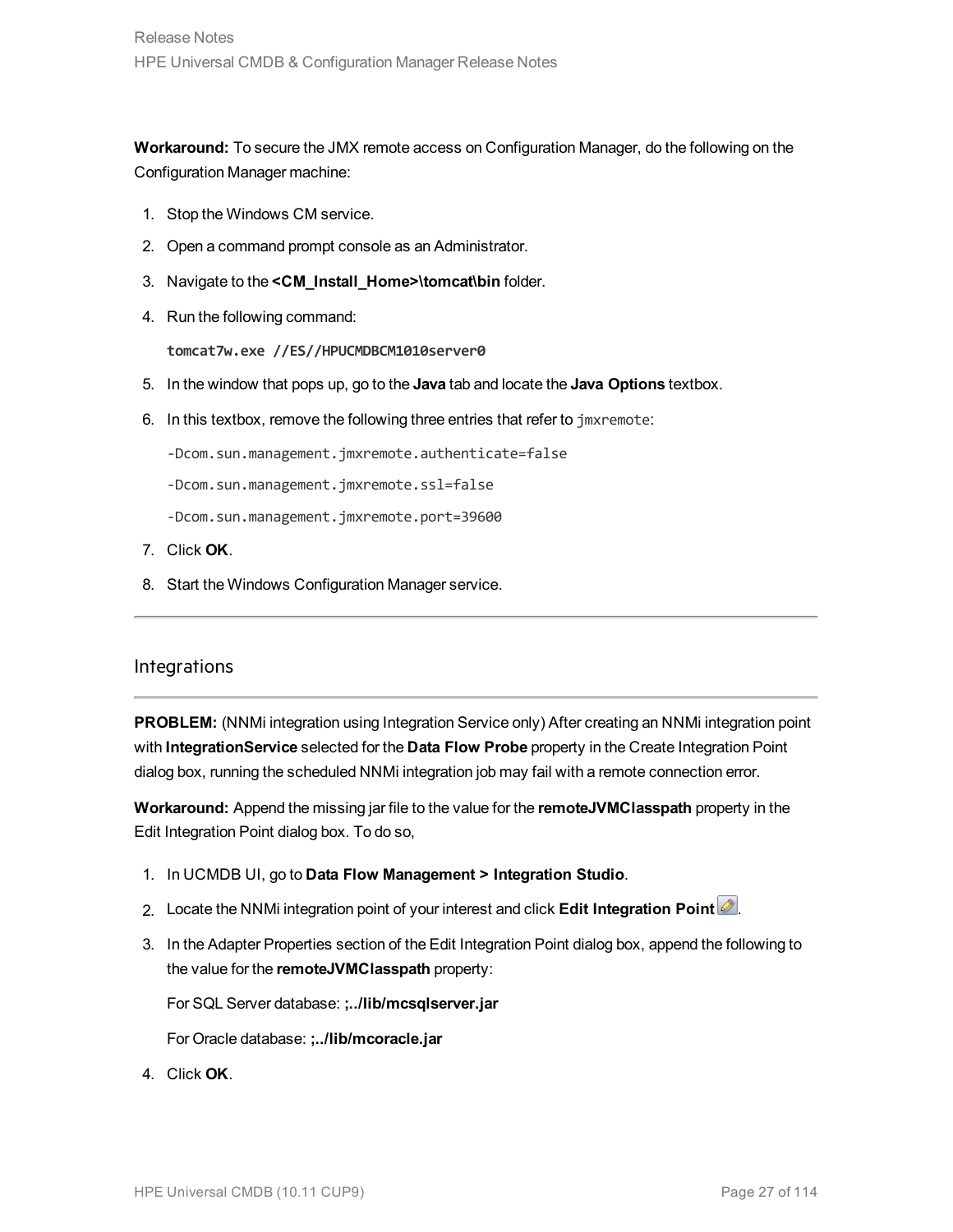- 5. Deactivate the integration point.
- 6. Activate the integration point again.
- 7. Run the NNMi integration job.

**PROBLEM:** Reconciliation causes BSM EUM model problems.

**Workaround:** After installing the CUP, manually redeploy the UCMDB 9.x integration adapter package located in the **C:\hp\UCMDB\UCMDBServer\content\adapters** directory. (QCCR1H96944)

If the package is not redeployed, the integration adapter still works, but the reconciliation issue fixed in QCCR1H92320 will re-occur.

**LIMITATION:** You cannot create one integration point for both data push and population. (QCCR1H97157)

**Workaround:** To create an integration point for both data push and population, do the following:

- 1. Update the value for **Object Root** from **managed\_object** to **root**.
	- a. Log in to UCMDB with an administrator account and go to **Administration > Infrastructure Settings Manager**.
	- b. From the **Filter by column** drop-down list, click **Name**, type **Object Root** in the text box and double-click the **Object Root** entry that is displayed.
	- c. In the Properties dialog box, go to the **Current Value** field, change **managed\_object** to **root**, and then click **Save**.
	- d. Log out of UCMDB and log in to UCMDB again for the change to take effect.
- 2. Add the **discoverypattern\_mdr\_type** attribute to **Auto Discovery Pattern definition**.
	- a. Go to **Modeling > CI Type Manager > CI Types** pane **> Root** tree **> Data > Object > Configuration**, and click **Auto Discovery Pattern definition**.
	- b. In the right pane, click the **Attributes** tab and click the **Add b**utton.
	- c. In the Add Attribute dialog box, type **discoverypattern\_mdr\_type** in the **Attribute Name** and **Display Name** fields, and click **OK**.
- 3. If you already create an integration point, delete it and create it again.
- 4. Open Adapter Source Editor and save.
	- a. Go to **Data Flow Management > Adapter Management > Resources** pane, select the adapter that is related to your integration point.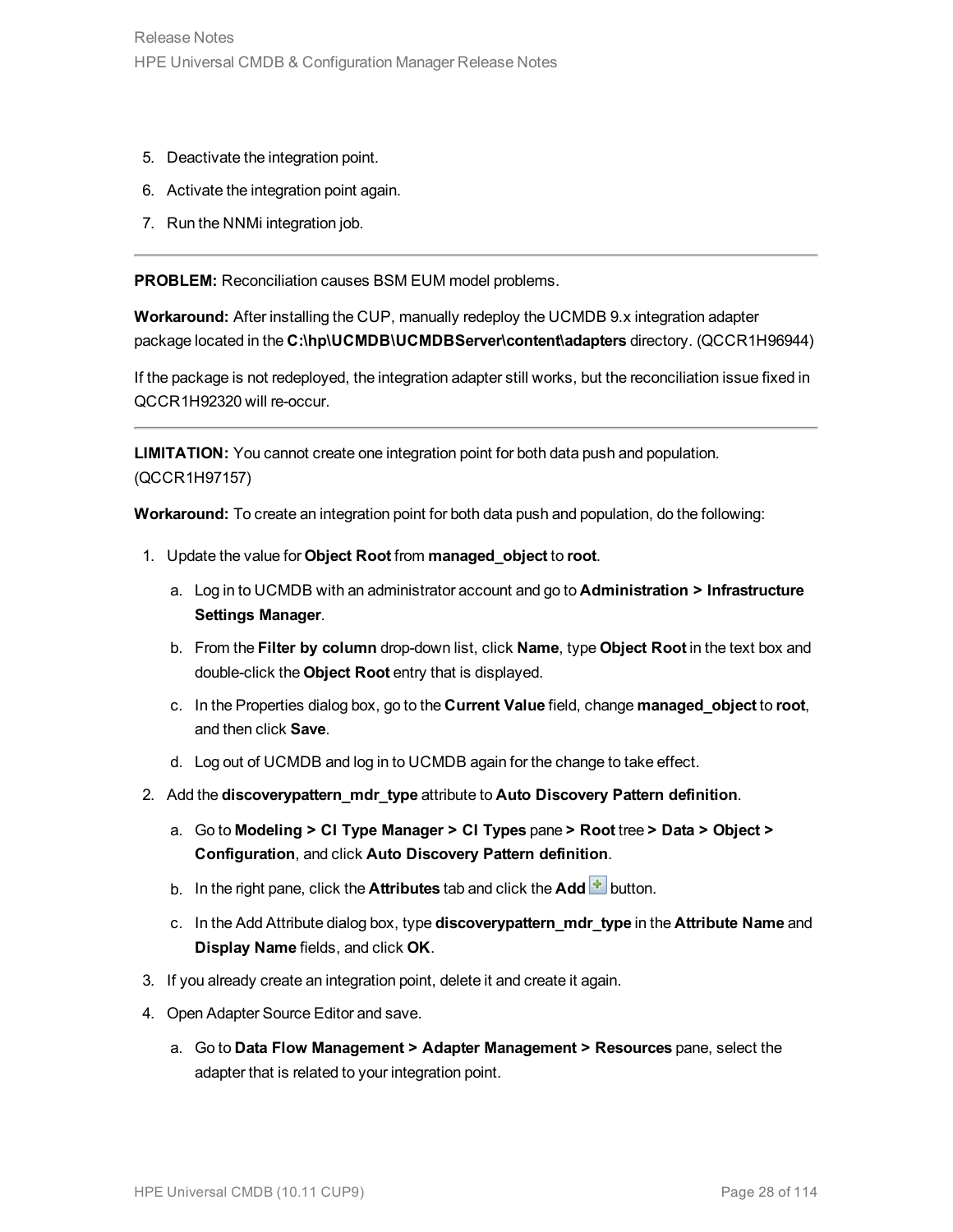- b. Right-click the adapter, select **Edit adapter source**.
- c. In the Adapter Source Editor dialog box, click **Save**.

**PROBLEM:** When you create an NNMi integration point in the CP13 environment, and then upgrade CP13 to CP15, an error is returned while running the integration job. (QCCR1H98191)

**Workaround:** To fix this issue, you must recreate the NNMi integration point in the CP15 environment.

**PROBLEM:** The integration between UCMDB 10.01 and OMi 10 does not work. This issue is caused by the OMi's and UCMDB's tenant name mismatch. (QCCR1H101056)

**Workaround:** To solve this issue, OMi must use the same default tenant name as UCDMB. To change the default tenant in OMi, perform the following steps:

- 1. Add a new tenant named **System Default Tenant** (go to the RTSM's JMX Console > **Tenant Management Services** > **addTenant** method)
- 2. Set the newly created tenant (**System Default Tenant**) as default (in the RTSM's JMX console > **Tenant Management Services** > **setTenantAsDefault** mehod)
- 3. Delete the old tenant (**DEFAULT\_TENANT**) (in the RTSM's JMX console > **Tenant Management Services** > **deleteTenant** method)

To avoid the re-occurrence of this issue in the future, for the new OMi releases, rename the default tenant from **DEFAULT\_TENANT** to **System Default Tenant**. This will ensure OOTB interoperability with UCMDB.

### <span id="page-28-0"></span>Universal Discovery

**PROBLEM:** When a third-party Anti-Virus software scans the PostgreSQL server data folder, it could cause the PostgreSQL data tables to corrupt. (QCCR1H100585)

**Workaround:** To resolve the issue, always make sure that the PostgreSQL install directory (**\hp\UCMDB\DataFlowProbe\pgsql\data**) is added into the anti-virus software exclusion list. The exclusion of data files will not introduce any potential security risk.

**PROBLEM:** Data Flow Probe JMX Console is fully accessible without providing any credentials. (QCCR1H112326)

**Workaround:** To fix this issue, do the following: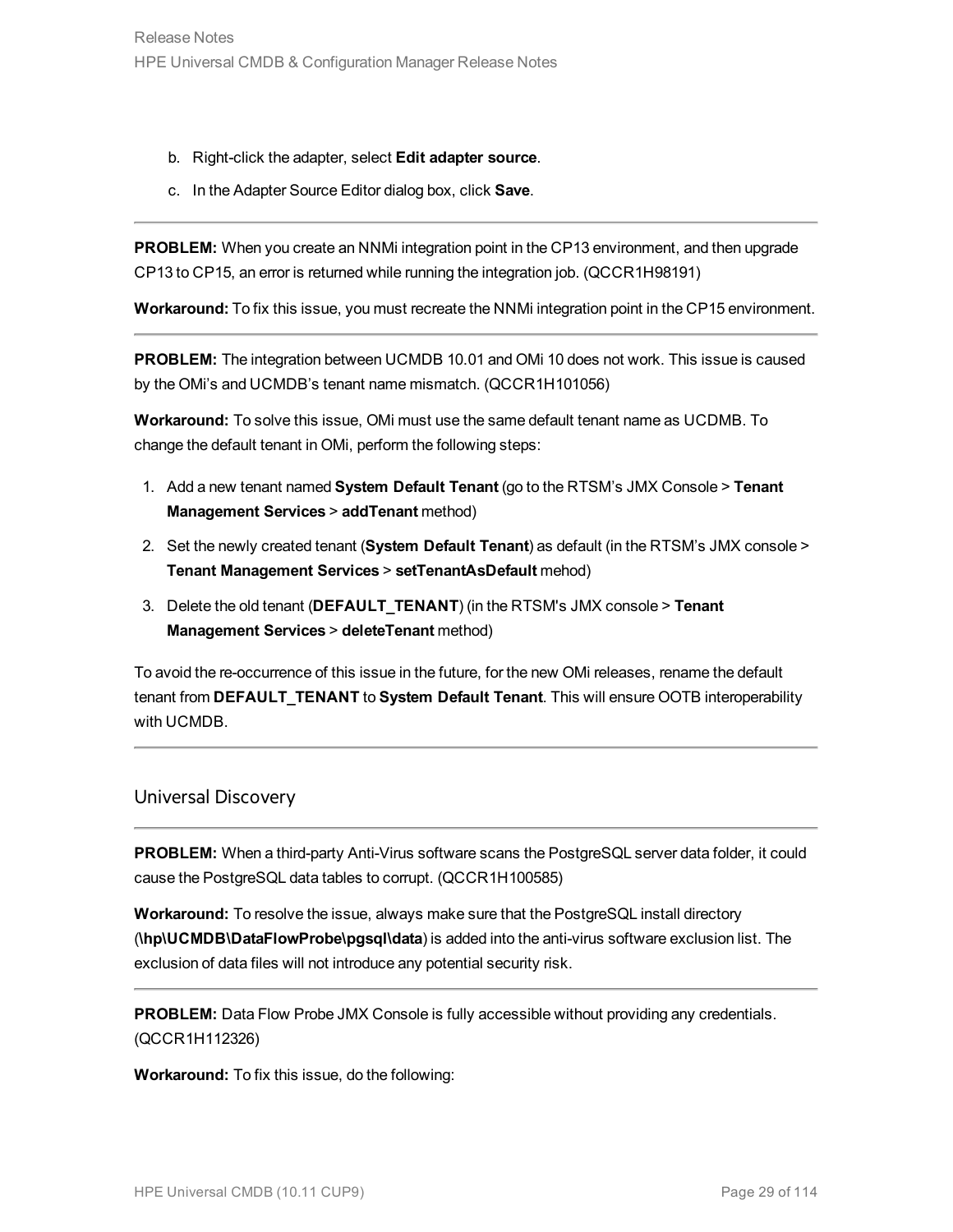- 1. Stop Data Flow Probe.
- 2. Open the following files using a text editor:
	- <sup>o</sup> *<DataFlowProbe\_Home>***\bin\WrapperGateway.conf**
	- <sup>o</sup> *<DataFlowProbe\_Home>***\bin\WrapperManager.conf**
- 3. Add the following line into each of the two files:

wrapper.java.additional.58=-XX:+DisableAttachMechanism

- 4. Save the change.
- 5. Restart Data Flow Probe.

**PROBLEM:** Version 10.10 probes appear to corrupt the PostgreSQL database under normal discovery loads. The root cause is that when Anti-Virus is scanning the PostgreSQL data folder, it could cause PostgreSQL tables to corrupt. (QCCR1H105110)

**Workaround:** To resolve the issue, perform the following:

- Always make sure that the PostgreSQL install directory is added into the anti-virus software exclusion list. The exclusion of data files will not introduce any potential security risk.
- <sup>l</sup> If you need to run weekly-based scan, monitor the **probeerror.log** file, and if a database error shows up (for example, a database error related to the Discovery\_result table), do the following:
	- a. Clean the probe log folder.
	- b. Run **Clear Probe Results Cache** from **UCMDB UI > Data Flow Management > Universal Discovery > Discovery Modules/Jobs** to clean the problematic table.

This should resolve the issue.

**LIMITATION:** Probe discovery will result in duplicate node CIs (Windows/Unix) if re-imaging the Virtual Machine system with the same template, IP address, and hostname. This is because the unique calculation logic for the node is different between the UCMDB server and the probe. (QCCR1H104153)

**Workaround:** Before re-imaging your Virtual Machine system, remove the CI instance of the old Windows/Unix system from UCMDB manually.

**LIMITATION:** When probes are in Separate Mode, connecting to the UCMDB server may fail after changing the default credential for basic authentication.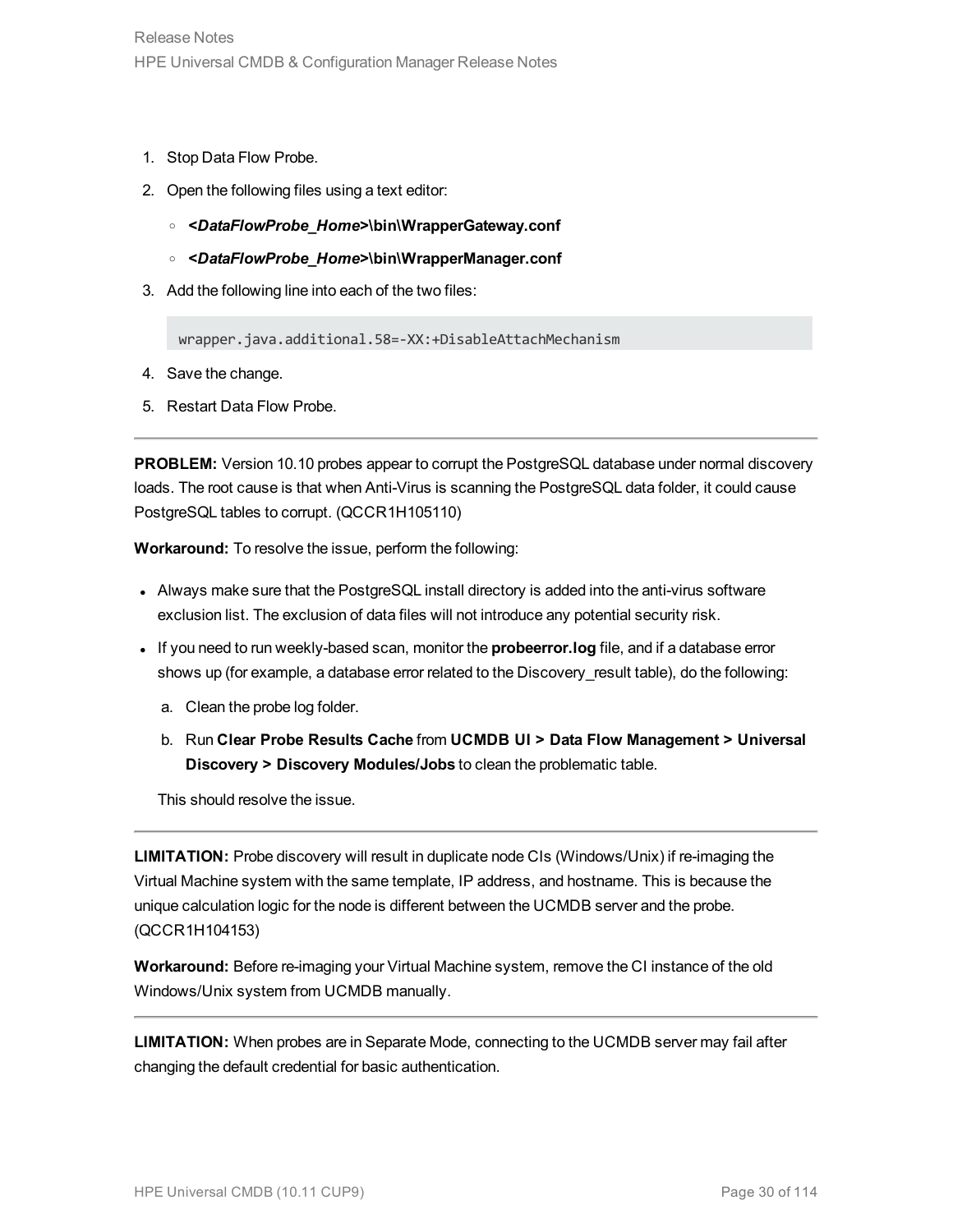**Workaround:** You need to update the default credentials for basic authentication manually. To do so,

- 1. Open the JMX Console of the UCMDB Server side, enter **changeBasicAuthenticationCredential** in the quick search field and click the link that appears.
- 2. Specify the **userName** and **password** that you want. For example:

### changeBasicAuthenticationCredential

Change basic authentication credential.

| Name          | Type             | Value  | Description                             |
|---------------|------------------|--------|-----------------------------------------|
| customerId    | int              |        | Customer Id                             |
| userName      | java.lang.String | test   | new user name for basic authentication. |
| password      | java.lang.String | 123456 | new password for basic authentication.  |
| <b>Invoke</b> |                  |        |                                         |

**Note:** Password must contain at least six characters.

- 3. Click **Invoke**.
- 4. Encrypt the password by using the JMX Console of the probe side as follows:
	- a. Open the JMX Console of the probe side, enter **getEncryptedKeyPassword** in the quick search field and click the link that appears.
	- b. Enter the password that you specified.

### getEncryptedKeyPassword

Encrypt a password for use with Keystore/Truststore properties file

| Name   | Type                          | Value  | <b>Description</b> |
|--------|-------------------------------|--------|--------------------|
|        | Key Password java.lang.String | 123456 |                    |
| Invoke |                               |        |                    |

- c. Click **Invoke** and then the encrypted password is generated.
- 5. Copy the encrypted password.
- 6. Edit the **DataFlowProbe.properties** file as follows:

appilog.agent.Probe.BasicAuth.User = <the user name that you specified>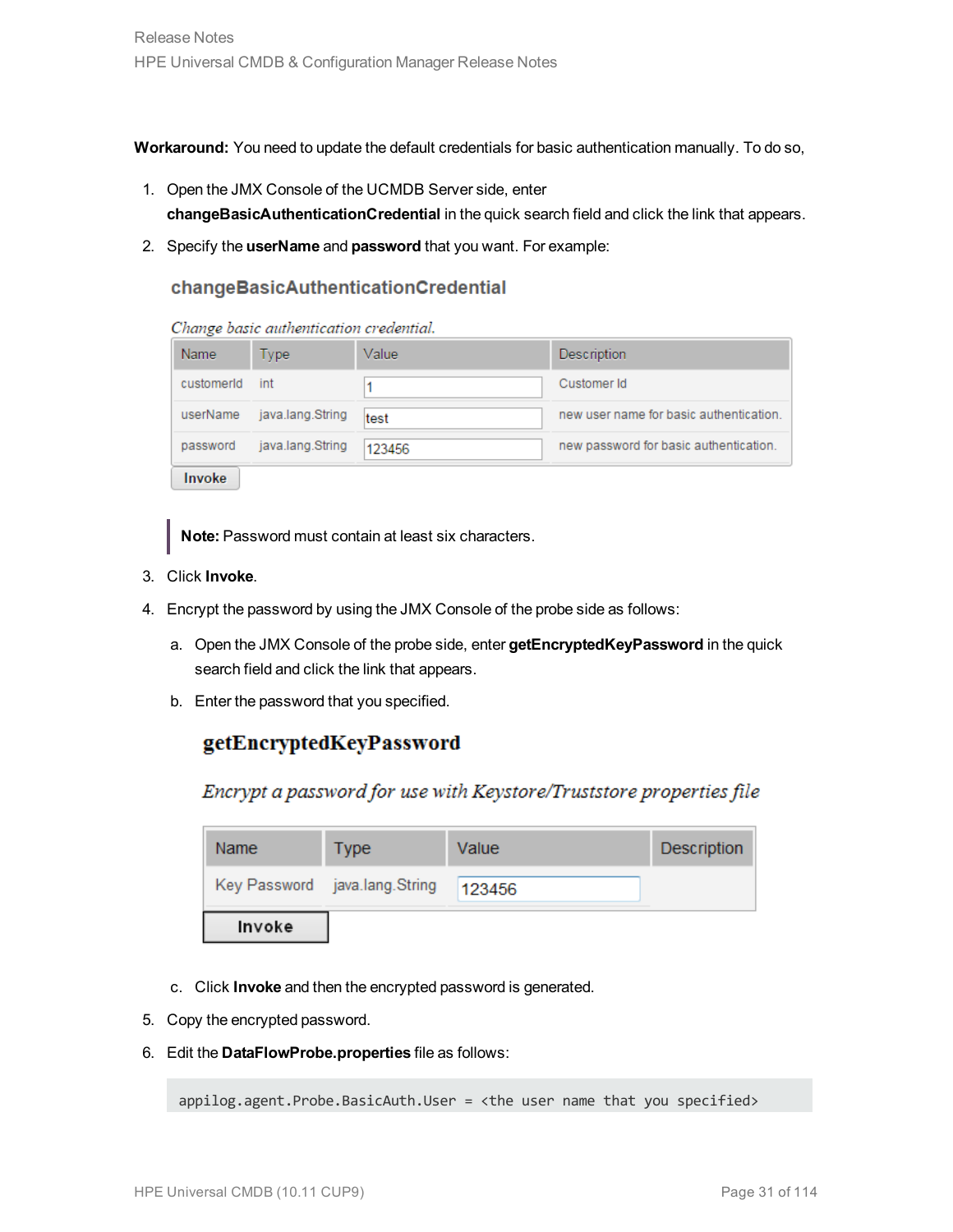appilog.agent.Probe.BasicAuth.Pwd = <the encrypted password that you just copied>

7. Save the change and then restart the probe.

**PROBLEM:** When the **appilog.collectors.storeDomainScopeDocument** property in the **<UCMDB\_ HOME>\DataFlowProbe\conf\DataFlowProbe.properties** file is set to **false**, jobs which run in the remote process mode may fail, because the remote process cannot read the probe memory, thus having no access to the **domainScopeDocument** file stored in the memory. When the setting is false, the file is only stored in the probe memory. (QCCR1H93459, QCCR1H96126)

**Workaround:** If some jobs run in the remote process mode, make sure that you set the value of the **appilog.collectors.storeDomainScopeDocument** property in the **DataFlowProbe.properties** file to **true**.

**LIMITATION:** When using PostgreSQL as your database on the Windows platform, the UCMDB\_ Probe DB service is not starting as a non-system user. This is a third-party product limitation, because PostgreSQL is able to "irrevocably give up administrative rights at startup". For details, see [this](https://wiki.postgresql.org/wiki/Running_&_Installing_PostgreSQL_On_Native_Windows#Why_do_I_need_a_non-administrator_account_to_run_PostgreSQL_under.3F) [PostgreSQL](https://wiki.postgresql.org/wiki/Running_&_Installing_PostgreSQL_On_Native_Windows#Why_do_I_need_a_non-administrator_account_to_run_PostgreSQL_under.3F) wiki page. (QCCR1H96208)

**Workaround:** In order for the UCMDB\_Probe\_DB service to start properly, you may configure the **Log On** options for the UCMDB\_Probe\_DB service as follows:

- 1. Locate the **UCMDB\_Probe\_DB** service in the Services window.
- 2. Right-click **UCMDB\_Probe\_DB** and select **Properties**.
- 3. In the UCMDB\_Probe\_DB Properties window, go to the **Log On** tab, and do either of the following:
	- <sup>o</sup> Select the **Local System account** option.

**Note:** This is the recommended option, because the SYSTEM account can access all necessary folders according to the default settings on Windows.

<sup>o</sup> Select **This account**, and specify the account name and password.

**Note:** This option is NOT recommended. Even if you specify an administrator account, it will be treated as a common user account by PostgreSQL, because PostgreSQL is able to "irrevocably give up administrative rights at startup".

If you really need to specify a different account, make sure that the USERS group on your Windows platform has: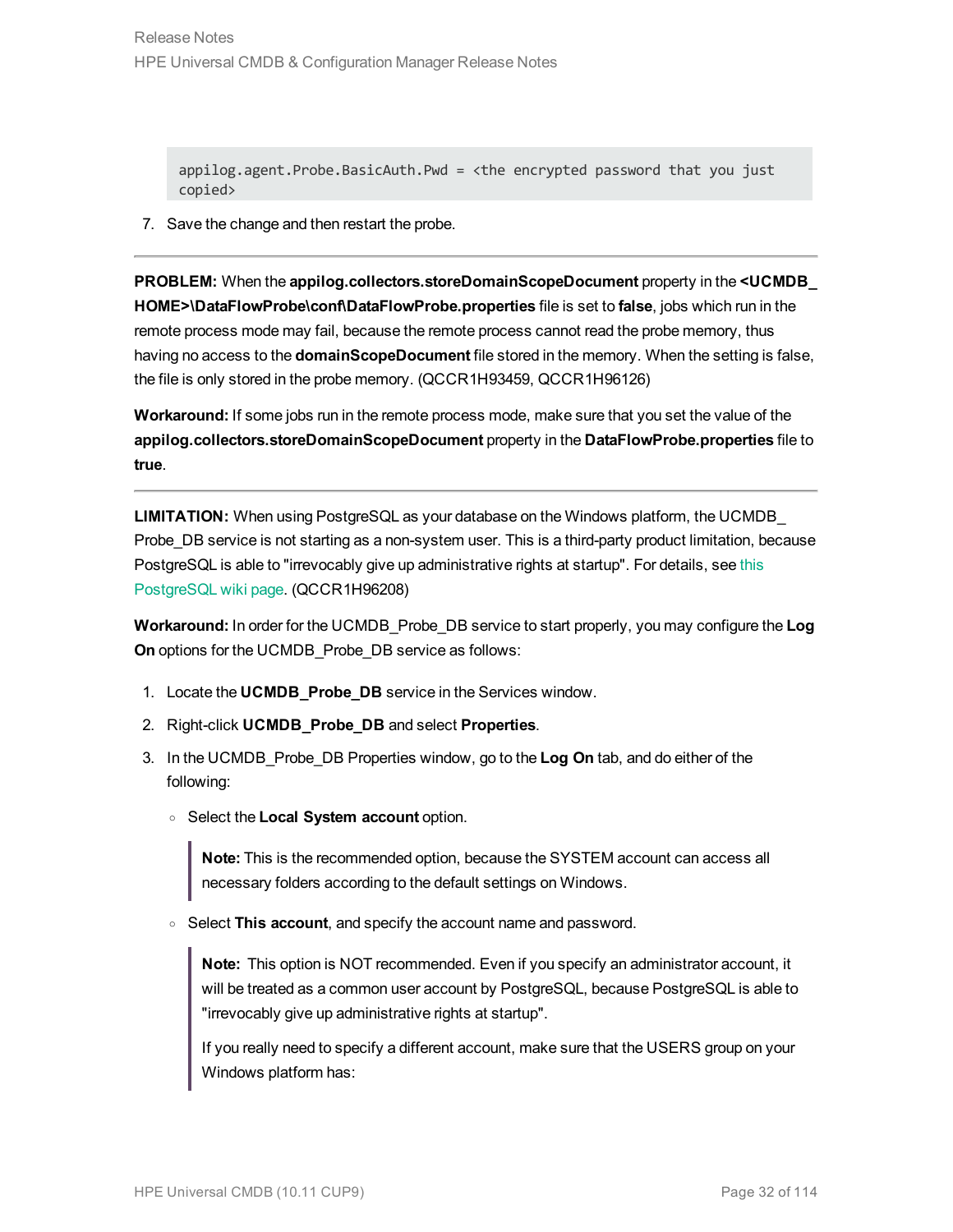- <sup>l</sup> **Read** and **Write** access to the **C:/hp/UCMDB/DataFlowProbe/pgsql** folder.
- <sup>l</sup> **Read** access to the files in system library (for example, the **C:/Windows/System32** folder) that PostgreSQL needs to access.

For the list of files that PostgreSQL needs to access, see PostgreSQL documentation.

4. Click **OK**.

**PROBLEM:** After deleting some customized protocols, adding or editing credentials or ranges may fail with the "Can not find class protocol" error. (QCCR1H96595)

**Workaround:** Before you add or edit credentials or ranges, do the following:

- 1. Re-add the deleted protocol.
- 2. Go to **Data Flow Management > Data Flow Probe Setup > Domains and Probes** pane **> Domains and Probes** root node **>** a domain **> Credentials**, locate the protocol that you just readded.
- 3. Delete all credentials under this protocol, and click **OK** to save the change.
- 4. Delete the customized protocol again.

**PROBLEM:** No password is required when running **clearprobedata.bat** to clear the data on the Data Flow Probe. (QCCR1H93320)

**Workaround:** None.

**PROBLEM:** The **WebSphere to Web Server Dependency** job is causing OutOfMemoryError on the probe side. (QCCR1H97711)

**Workaround:** The probe requires at least 4G memory to run the **WebSphere to Web Server Dependency** job. Therefore, allocate at least 4G memory for the probe.

**PROBLEM:** Data Flow Probes cannot be upgraded to the latest CUP successfully on the Linux platform. (QCCR1H102387)

**Workaround:** To resolve the issue,

1. Copy **/opt/hp/UCMDB/UCMDBServer/content/probe\_patch/probe-patch-<version> linux.zip** (for example, **probe-patch-10.11.CUP6-linux.zip**) to the following folder:

### **/opt/hp/UCMDB/DataFlowProbe/runtime/upgrade**

2. Extract the upgrade package by running the following file: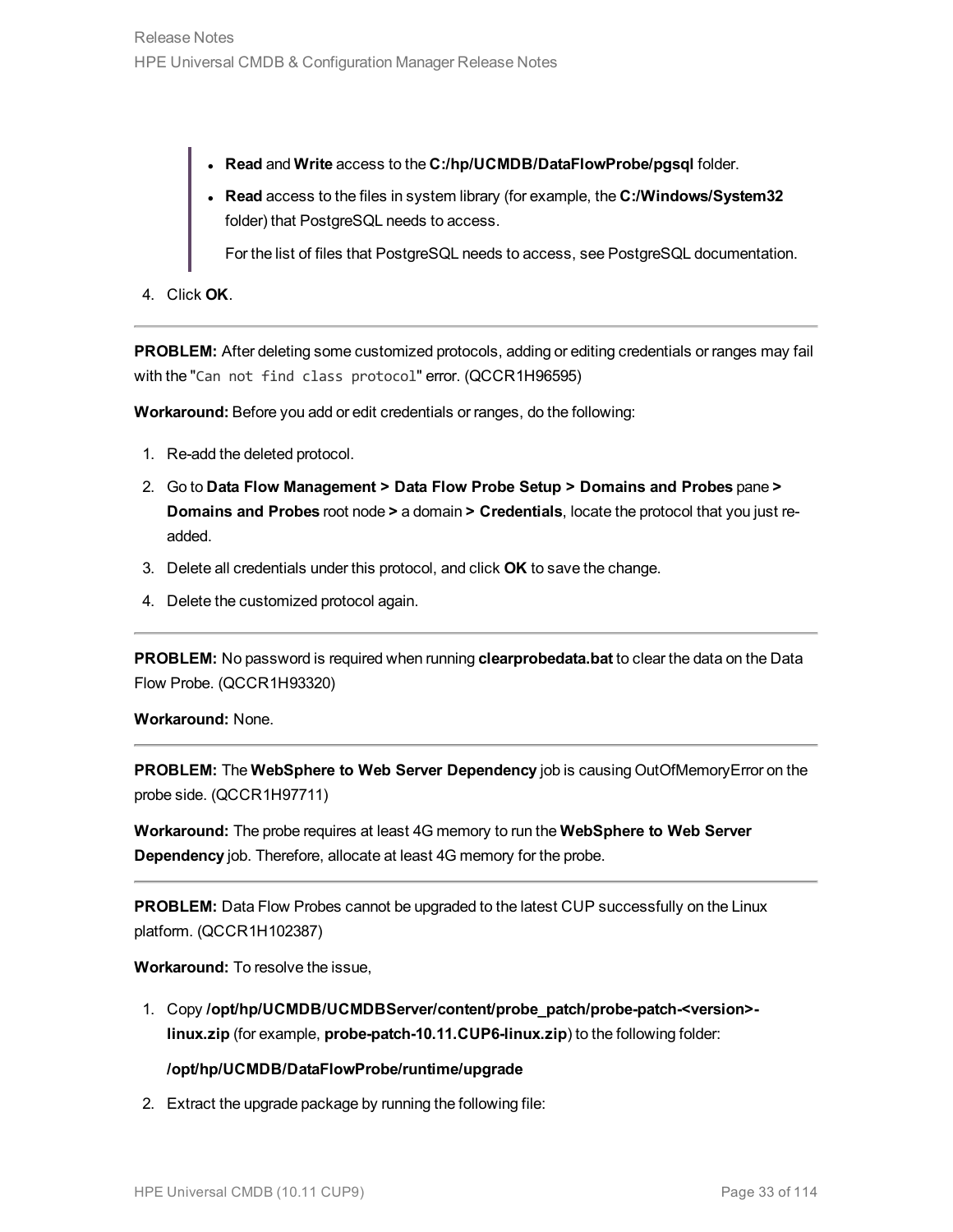### **/opt/hp/UCMDB/DataFlowProbe/tools/upgrade/extractUpgradePackage.sh**

3. Restart the Data Flow Probe.

### Universal Discovery - Inventory Discovery

**PROBLEM:** (PostgreSQL only) Some SQL statements are observed running more than 30 minutes, which causes Probe database to crash. The root cause is that the default value of the **statement\_ timeout** setting in the **postgresql.conf** file is **0**. (QCCR1H101769)

**Workaround:** To workaround the issue, locate and open the **hp\UCMDB\DataFlowProbe\pgsql\data\postgresql.conf** file in a text editor, and then modify the default value of the **statement\_timeout** setting from **0** to **3600000**.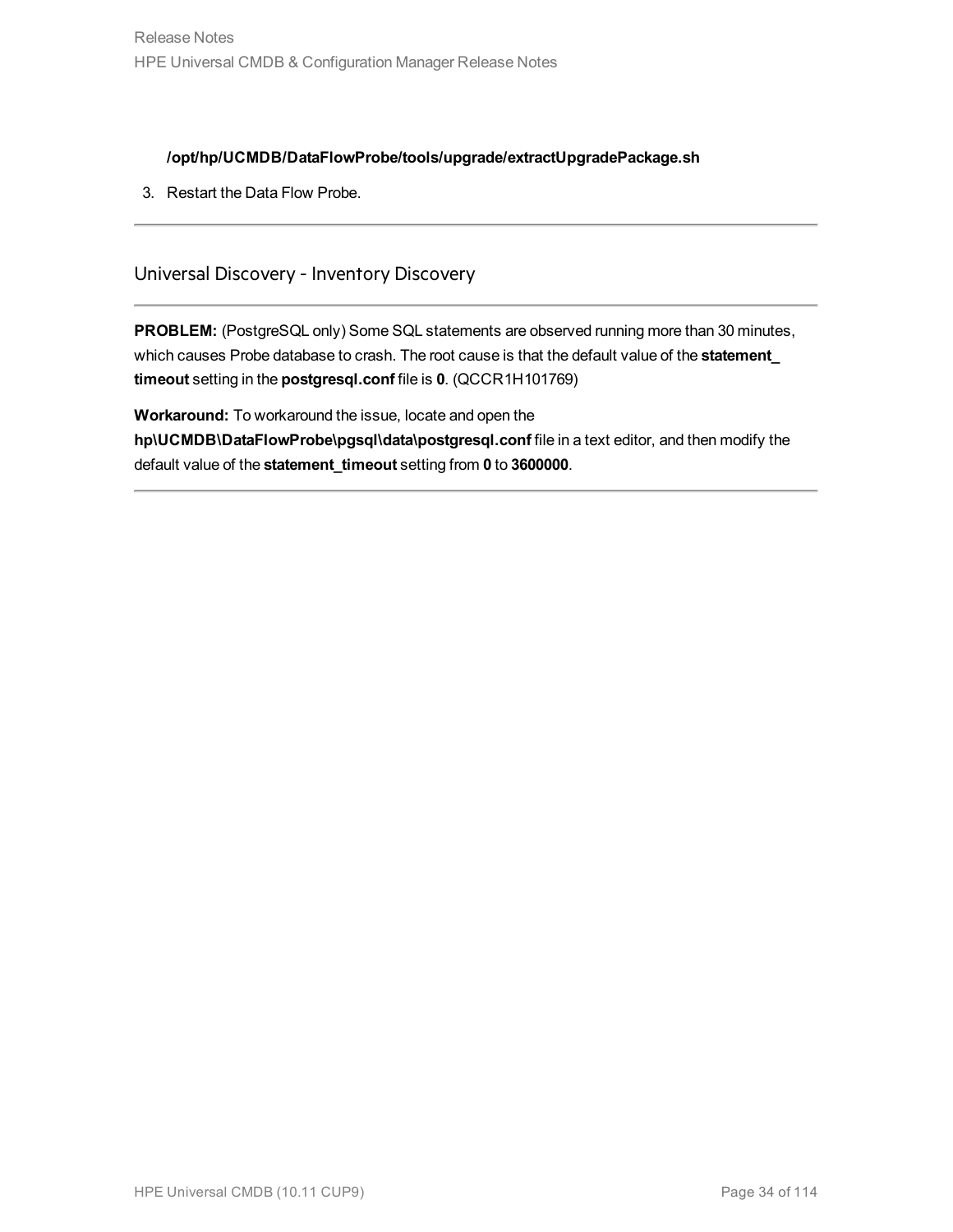# <span id="page-34-1"></span><span id="page-34-0"></span>Enhancements Requests

## Enhancements Requests in 10.11 CUP9

Here is a list of the enhancement requests that were implemented in the CUP9 release.

| <b>Global ID</b> | <b>Problem</b>                                                                                                                                                                                                                                                       | <b>Solution</b>                                                                                                                                                                  |
|------------------|----------------------------------------------------------------------------------------------------------------------------------------------------------------------------------------------------------------------------------------------------------------------|----------------------------------------------------------------------------------------------------------------------------------------------------------------------------------|
| QCCR1H111158     | Configuring LDAP for dynamic groups in<br>UCMDB does not work. LDAP groups can be<br>found in UCMDB, but users in the LDAP<br>groups are not retrieved.                                                                                                              | Implemented the enhancement<br>to provide support for LDAP<br>dynamic groups in UCMDB.<br>For more details, see "How to<br>Configure LDAP Dynamic<br>Groups" on page 110.        |
| QCCR1H102223     | (Cmdb9x adapter only) This is a request to<br>improve the logic for the "Empty modification"<br>data has been supplied" error scenario, where<br>referenced CIs that no longer exist were<br>counted as updates, and to provide a more<br>descriptive error message. | Implemented the enhancement<br>by applying a code change to<br>add similar approach like that in<br>the ucmdb10x adapter. Now<br>only the proper CIs for updates<br>are counted. |

## <span id="page-34-2"></span>Enhancements Requests in 10.11 CUP8

Here is a list of the enhancement requests that were implemented in the CUP8 release.

| <b>Global ID</b> | <b>Problem</b>                                                              | <b>Solution</b>                                                                                                                                                                                                                                                                                |
|------------------|-----------------------------------------------------------------------------|------------------------------------------------------------------------------------------------------------------------------------------------------------------------------------------------------------------------------------------------------------------------------------------------|
| QCCR1H99062      | The OS Architecture<br>attribute cannot be<br>discovered on SunOS<br>hosts. | Implemented the enhancement by adding ability for the<br>Host Connection by Shell, Inventory Discovery by<br>Scanner, and Inventory Discovery by Manual<br>Scanner Deployment jobs to discover the OS<br>Architecture attribute on Apple OS X, IBM AIX, Oracle<br>Solaris, HP-UX, and Windows. |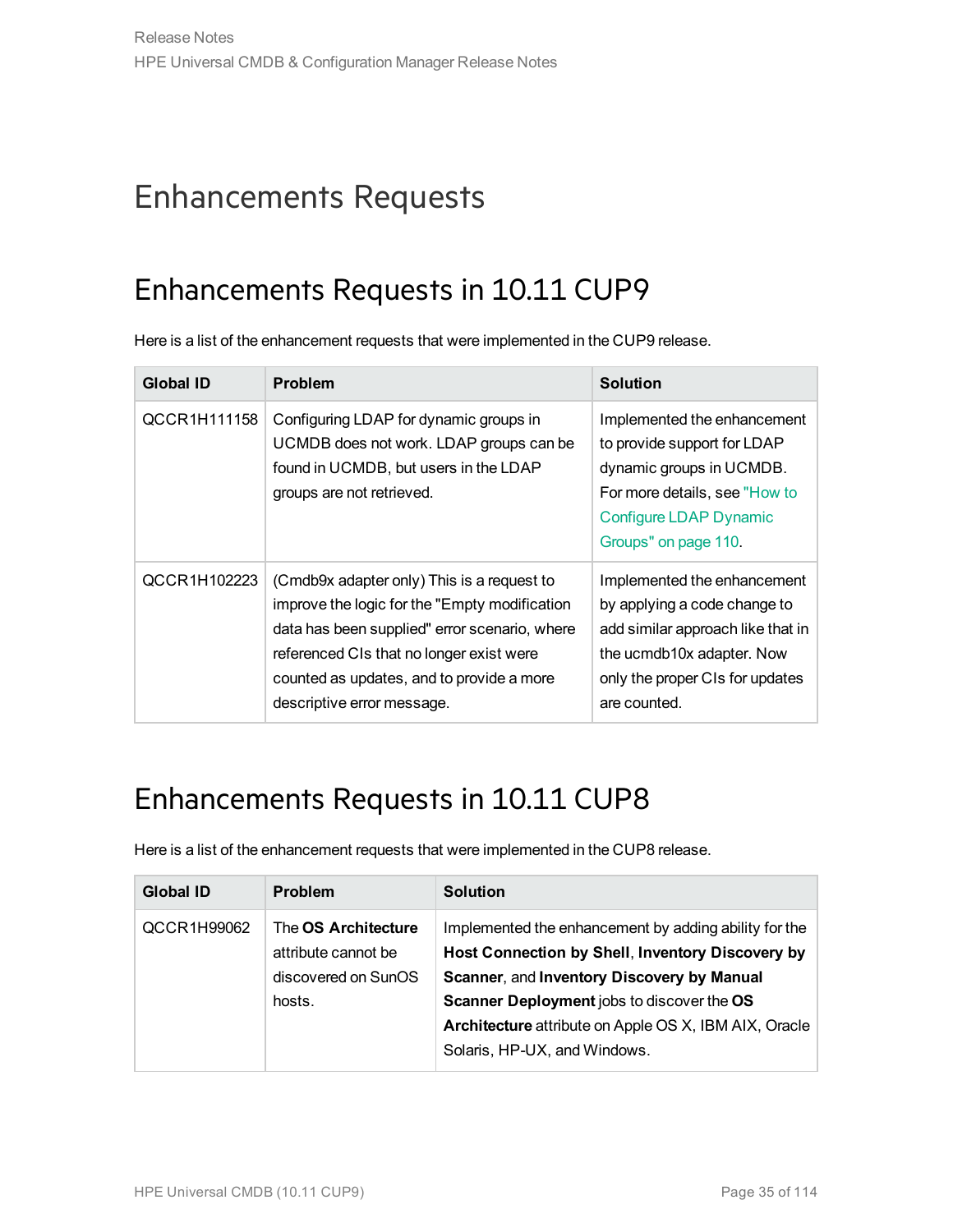| <b>Global ID</b> | <b>Problem</b>                                                                                                                                                                                                                         | <b>Solution</b>                                                                                                                                                                                                                                                                                                                                |
|------------------|----------------------------------------------------------------------------------------------------------------------------------------------------------------------------------------------------------------------------------------|------------------------------------------------------------------------------------------------------------------------------------------------------------------------------------------------------------------------------------------------------------------------------------------------------------------------------------------------|
|                  |                                                                                                                                                                                                                                        | Note: Content Pack 20 is required for this<br>enhancement to work properly.                                                                                                                                                                                                                                                                    |
| QCCR1H106790     | The push engine is<br>limited to 3 pushes to<br>be scheduled<br>automatically by<br>UCMDB.                                                                                                                                             | Added a new JMX setting<br>(com.hp.ucmdb.synchronizer.<br>manager.SynchronizerManager<br>Factory) for increasing the thread count for data push<br>jobs. For details, see "How to Increase the Number of<br>Threads for Data Push Jobs" on page 87.                                                                                            |
| QCCR1H107411     | <b>VMware VirtualCenter</b><br>Topology by VIM jobs<br>fails with reconciliation<br>error:<br>[SQLServer]Violation<br>of PRIMARY KEY<br>constraint 'PK<br>MERGED CIS'.<br>Cannot insert duplicate<br>key in object<br>'dbo.MERGED CIS' | Enhanced the mechanism which ensures that the CIs<br>from table MERGED_CIS are consistent.                                                                                                                                                                                                                                                     |
| QCCR1H107837     | This is a request for<br>adding hardware<br>detection in<br>Supportability.                                                                                                                                                            | Implemented the enhancement by adding hardware<br>detection in the core <b>Basic</b> supportability handler.<br>Every time the basic supportability handler is run, an<br>Environment.properties file is created in the<br>Supportability zip file, recording all the hardware<br>information about the target physical or virtual<br>machine. |

## <span id="page-35-0"></span>Enhancements Requests in 10.11 CUP7

Here is a list of the enhancement requests that were implemented in the CUP7 release.

| Global ID   | <b>Problem</b>                  | <b>Solution</b>                |
|-------------|---------------------------------|--------------------------------|
| QCCR1H97075 | When there are many enrichments | Implemented the enhancement by |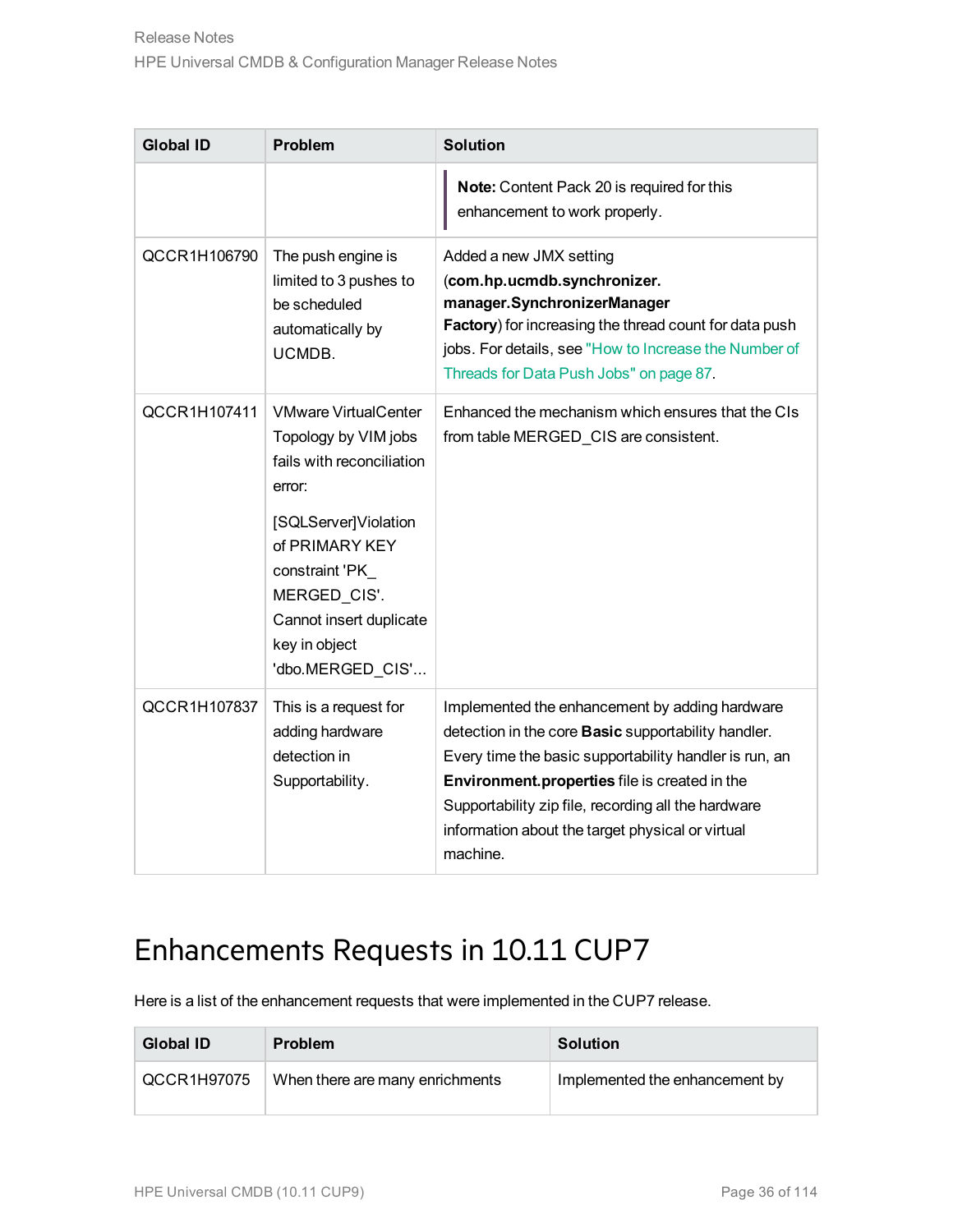| <b>Global ID</b> | <b>Problem</b>                                                                                                                                                                                                                                                                                                                                                                                                                                                                                                            | <b>Solution</b>                                                                                                                                                                                                                                                                                                                                                                                                                                                                                                                                                                                              |
|------------------|---------------------------------------------------------------------------------------------------------------------------------------------------------------------------------------------------------------------------------------------------------------------------------------------------------------------------------------------------------------------------------------------------------------------------------------------------------------------------------------------------------------------------|--------------------------------------------------------------------------------------------------------------------------------------------------------------------------------------------------------------------------------------------------------------------------------------------------------------------------------------------------------------------------------------------------------------------------------------------------------------------------------------------------------------------------------------------------------------------------------------------------------------|
|                  | based on a query that has a Changed or<br>Unchanged During 24 hours condition on<br>some CI Types, each time the query<br>gets calculated, because the starting<br>point is a link and the number of links is<br>huge, the calculation time is high due to<br>a fuse. The fuse is broken when the<br>starting point is being determined but the<br>TQL query is calculated eventually with<br>another starting point. Therefore, the<br>following error is found in the error.log:<br>"Query result exceeded size limit". | defining links for which an additional<br>count of objects should be performed<br>to throw the errors, thus reducing the<br>calculation time.<br>To enable this feature, invoke the<br>setInternalSetting JMX method to<br>set the<br>dal.link.condition.citypes.to.count.<br>for.max.result setting to the desired<br>value with the name of the links for<br>which to verify the count (comma<br>separated values).<br>For example, if the link name is<br>membership, invoke<br>setInternalSetting with name =<br>"dal.link.condition.citypes.to.count.<br>for $max$ result" and value =<br>"membership". |
| QCCR1H101748     | From time to time UCMDB server<br>experiences performance issue, where<br>GUI becomes unresponsive for about 2<br>hours.                                                                                                                                                                                                                                                                                                                                                                                                  | Implemented the enhancement by<br>applying a code improvement to treat<br>the user TQL operations with higher<br>priority over other TQL operations.                                                                                                                                                                                                                                                                                                                                                                                                                                                         |
| QCCR1H103987     | Users cannot create, update or delete<br>the IP ranges of the connected Probes.<br>This is a request for the following<br>functionality to be available in the<br>product:<br>• IP Range Management provides all<br>Servers IP's to the UCMDB<br>• UCMDB handles ranges and<br>distributes them to the Discovery<br><b>UCMDB</b><br>• UCMDB manages IP ranges in a<br>Meta Model                                                                                                                                          | Implemented an enhancement by<br>adding a new API method<br>importIPRanges(). This method<br>allows you to create, update, or delete<br>the IP ranges of all the connected<br>Probes. For details, see "What's New<br>in UCMDB 10.11 CUP7" section.                                                                                                                                                                                                                                                                                                                                                          |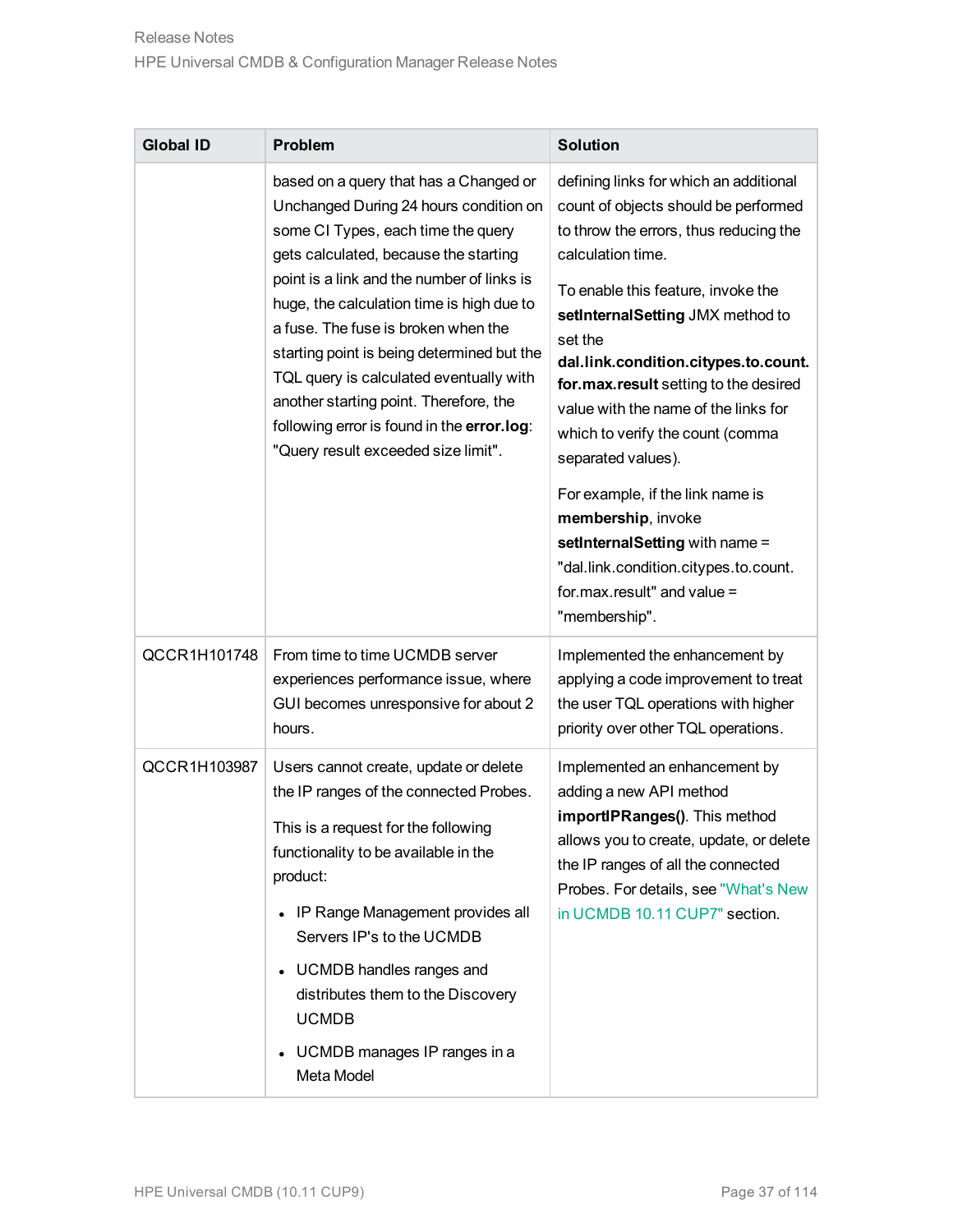| Global ID    | Problem                                                                                               | Solution                                                                                                                                      |
|--------------|-------------------------------------------------------------------------------------------------------|-----------------------------------------------------------------------------------------------------------------------------------------------|
| QCCR1H104232 | Users cannot use the SAI Editor to add<br>Windows Appstore and XenApp types<br>package rule into SAI. | Implemented the enhancement by<br>providing this capability. Now users<br>can add Windows Appstore and<br>XenApp types package rule into SAI. |
| QCCR1H105140 | This is a request for the support for<br>discovering Microsoft Windows 10.                            | Implemented the enhancement by<br>adding the discovery support for<br>Microsoft Windows 10.                                                   |

## Enhancements Requests in 10.11 CUP6

Here is a list of the enhancement requests that were implemented in the CUP6 release.

| <b>Global ID</b> | <b>Problem</b>                                                                                                                                                                                                                  | <b>Solution</b>                                                                                                                                                                                                                                                                                                                                                              |
|------------------|---------------------------------------------------------------------------------------------------------------------------------------------------------------------------------------------------------------------------------|------------------------------------------------------------------------------------------------------------------------------------------------------------------------------------------------------------------------------------------------------------------------------------------------------------------------------------------------------------------------------|
| QCCR1H99728      | In the High Availability<br>(HA) environment, the<br>reader server cannot be<br>logged in to if the writer<br>server is busy.                                                                                                   | You can now log in to the reader server even if the<br>writer is blocked.                                                                                                                                                                                                                                                                                                    |
| QCCR1H101710     | Currently it is hard to<br>reproduce complex<br>reconciliation issues. It will<br>help greatly if we can<br>record the exact bulk and<br>CMDB data that is being<br>processed and reproduce<br>the issue on any<br>environment. | Implemented the enhancement by adding a new<br>property reconciliation.dump.bulks to the<br>setSettingValue JMX method in the<br><b>UCMDB:service=Settings Services category. By</b><br>setting the reconciliation.dump.bulks property to<br>true, you can dump CMDB and bulk containers to<br>files in the < <b>UCMDB_Server_</b><br>Home>\runtime\log\bulkDumps directory. |

#### Enhancements Requests in 10.11 CUP5

Here is a list of the enhancement requests that were implemented in the CUP5 release.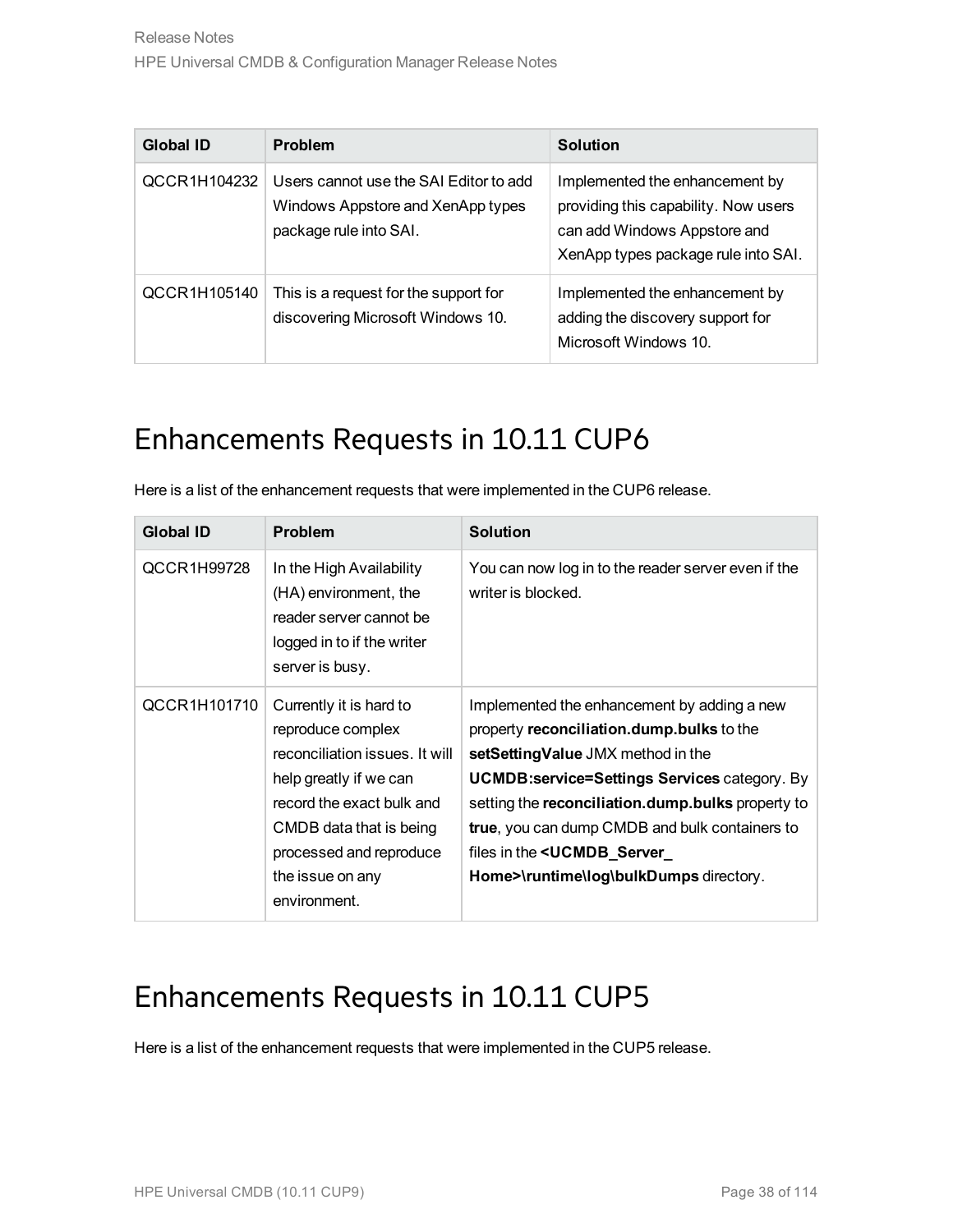| <b>Global ID</b>                          | <b>Problem</b>                                                                                                                                                                              | <b>Solution</b>                                                                                                                                                                                                                                                                                                                         |
|-------------------------------------------|---------------------------------------------------------------------------------------------------------------------------------------------------------------------------------------------|-----------------------------------------------------------------------------------------------------------------------------------------------------------------------------------------------------------------------------------------------------------------------------------------------------------------------------------------|
| QCCR1H83305                               | Invoking the full reindex<br>method in the JMX console<br>takes hours.                                                                                                                      | Implemented an enhancement by adding a new<br>JMX method reindexCiType in<br><b>UCMDB:service=Topology Search Services.</b><br>This method selects a subset of data in a short<br>time.                                                                                                                                                 |
| QCCR1H90820                               | Package manager should take<br>resource dependencies into<br>account when creating<br>packages.                                                                                             | Enhanced the Create Custom Package Wizard<br>by adding the Automatically export<br>dependencies of the checked resources<br>check box to the Resource Selection page of<br>the wizard. Selecting this check box allows you<br>to automatically export dependencies of the<br>checked resources when creating a package.                 |
| QCCR1H91311                               | <b>UCMDB Browser returns</b><br>undesired results after<br>conducting a search related to<br>a specific time period.                                                                        | Implemented an enhancement so that the<br>search results are filtered based on finding and<br>ignoring query matches.                                                                                                                                                                                                                   |
| QCCR1H95577                               | Users request to remove the "[<br>]" characters from the<br><b>Concatenated List column in</b><br>reports.                                                                                  | Implemented an enhancement so that the "[]"<br>characters are no longer added automatically to<br>the string representation of a Java ArrayList<br>object. Now the Concatenated List column in<br>reports does not contain the "[]" characters.                                                                                         |
| QCCR1H96022                               | Users request to improve the<br>troubleshooting of the<br>discovery.                                                                                                                        | Added a new permission to allow users to view<br>the discovery status and errors.                                                                                                                                                                                                                                                       |
| QCCR1H98825<br>QCCR1H98833<br>QCCR1H98834 | Users request for a server<br>health check dashboard.                                                                                                                                       | Implemented server health check<br>enhancements. For details, see "Enhancements<br>implemented to server health check " on page 8.                                                                                                                                                                                                      |
| QCCR1H98835                               | The Jetty monitoring<br>mechanism should be<br>enhanced so that each<br><b>UCMDB</b> instance checks<br>whether Jetty is accessible.<br>When the Jetty Server is<br>stuck, the UCMDB server | Enhanced the Jetty monitoring mechanism so<br>that each UCMDB instance checks whether<br>Jetty is accessible. The writer will not update its<br>timestamp if the Jetty Server is not responding.<br>The UCMDB instance only updates its<br>timestamp in the High Availability environment if<br>Jetty is accessible to new connections. |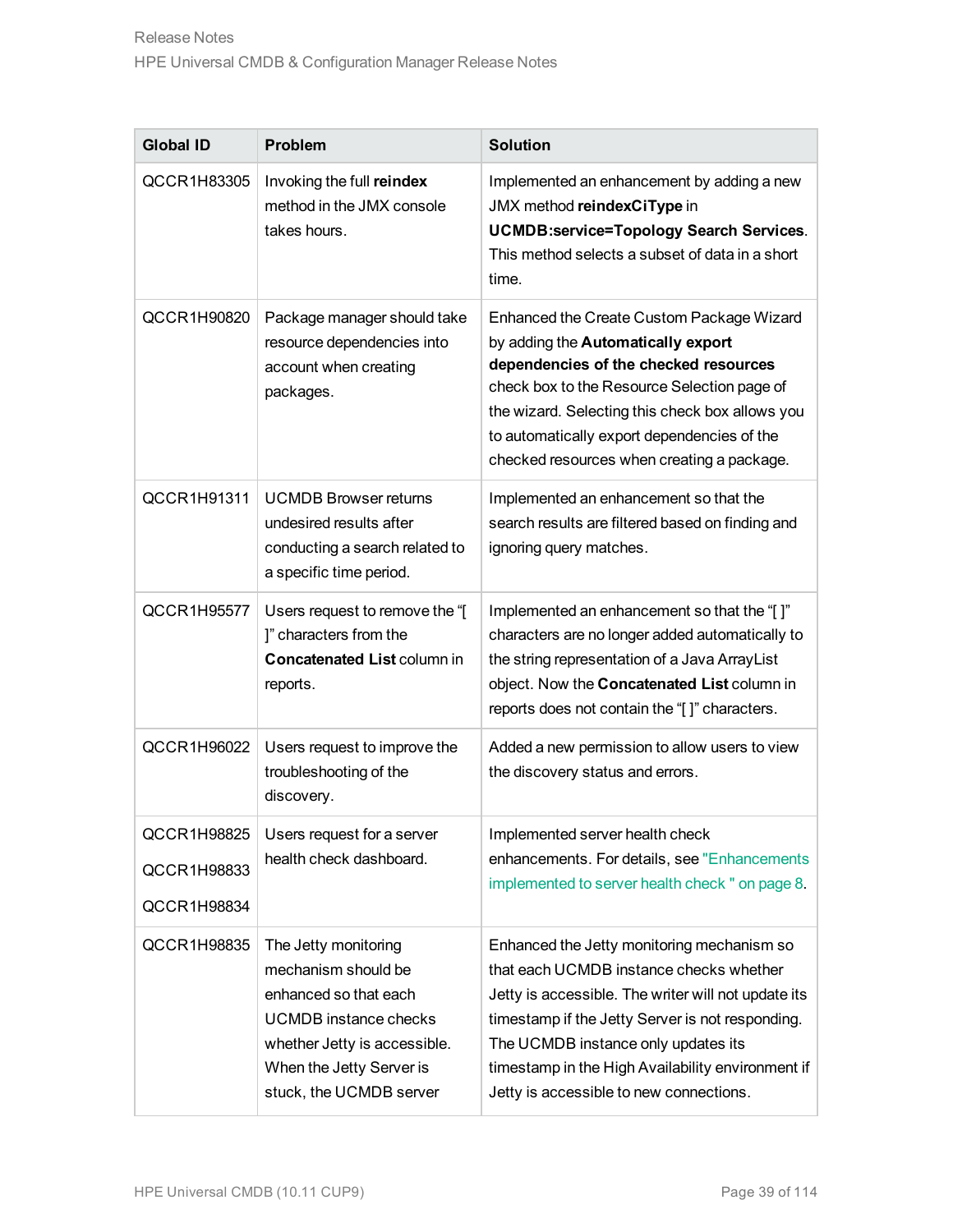| <b>Global ID</b> | <b>Problem</b>                                                                                                                                                                                          | <b>Solution</b>                                                                                                                                         |
|------------------|---------------------------------------------------------------------------------------------------------------------------------------------------------------------------------------------------------|---------------------------------------------------------------------------------------------------------------------------------------------------------|
|                  | cluster should respond<br>accordingly.                                                                                                                                                                  | In case Jetty is stuck, this will force another<br>UCMDB to become a writer.                                                                            |
| QCCR1H98837      | Push back of global IDs works<br>for population flows, but not for<br>push flows.                                                                                                                       | Push back of global IDs for push flows is now<br>working, with similar behavior like that for<br>population flows.                                      |
| QCCR1H99006      | More logs are needed to debug<br>adapter states.                                                                                                                                                        | Added more logs on the debug level for Push<br>engine states.                                                                                           |
| QCCR1H99103      | When using Integration<br>Adapter 10.x, the Push creates<br>CIs in a wrong Tenant because<br>the tenant information is not<br>pushed because of the<br>integration user's default tenant<br>assignment. | Improved the design of the tenant assignment.<br>Now tenant information is also pushed to the<br>other UCMDB.                                           |
| QCCR1H99448      | The Is Candidate for<br><b>Deletion</b> status can be<br>synchronized with the<br>population flow. Integration<br>users request for the same<br>capability for the Push flow.                           | Implemented an enhancement so that the Is<br>Candidate for Deletion status can be<br>synchronized with the Push flow as well.                           |
| QCCR1H99600      | A JMX method is needed to<br>deactivate all the TQLs that are<br>related to views.                                                                                                                      | Added a new JMX method<br>deactivateAllViewsTqls in<br><b>UCMDB:service=New Views Services to</b><br>deactivate all the TQLs that are related to views. |

#### Enhancements Requests in 10.11 CUP4

Here is a list of the enhancement requests that were implemented in the CUP4 release.

| Global ID   | <b>Problem</b>                                  | <b>Solution</b>                                                                                       |
|-------------|-------------------------------------------------|-------------------------------------------------------------------------------------------------------|
| QCCR1H98666 | Pattern Based Models<br>(PBMs) that are created | Enhanced the Package Manager to provide the<br>capability of exporting all the resources of a Pattern |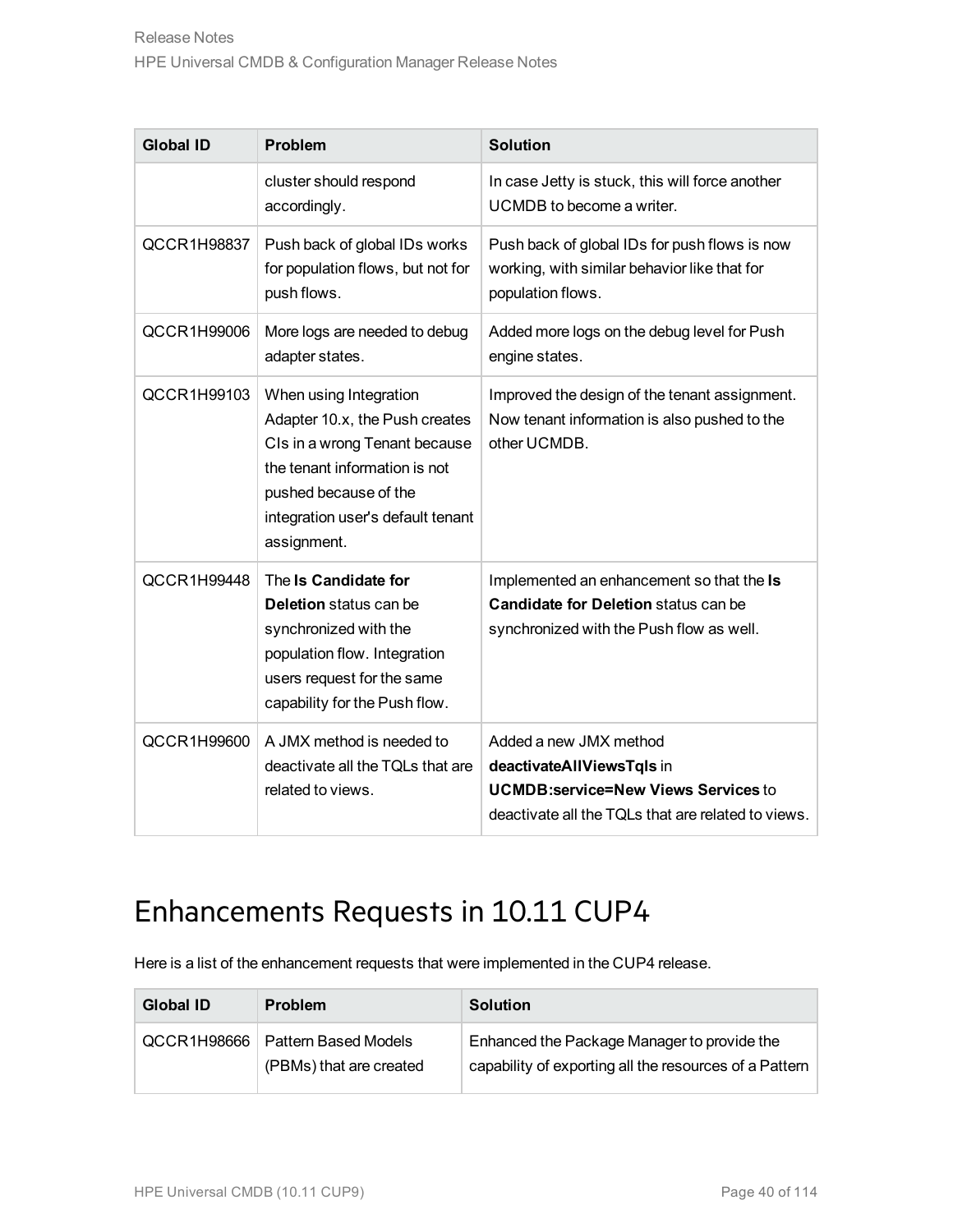| Global ID | <b>Problem</b>                                                                                                                                                                             | <b>Solution</b>                                                                                                                                                                                                                                                                                  |
|-----------|--------------------------------------------------------------------------------------------------------------------------------------------------------------------------------------------|--------------------------------------------------------------------------------------------------------------------------------------------------------------------------------------------------------------------------------------------------------------------------------------------------|
|           | based on existing Instance<br>Base Models (IBMs) in an<br>environment (for example,<br>development) are not<br>available in the Package<br>Manager for exporting to<br>other environments. | Based Model that is created based on an Instance<br>Base Model, including the business enrichment,<br>TQL, and model CI. Now Pattern Based Models<br>that are created based on existing Instance Based<br>Models are available in the Package Manager for<br>selection when exporting a package. |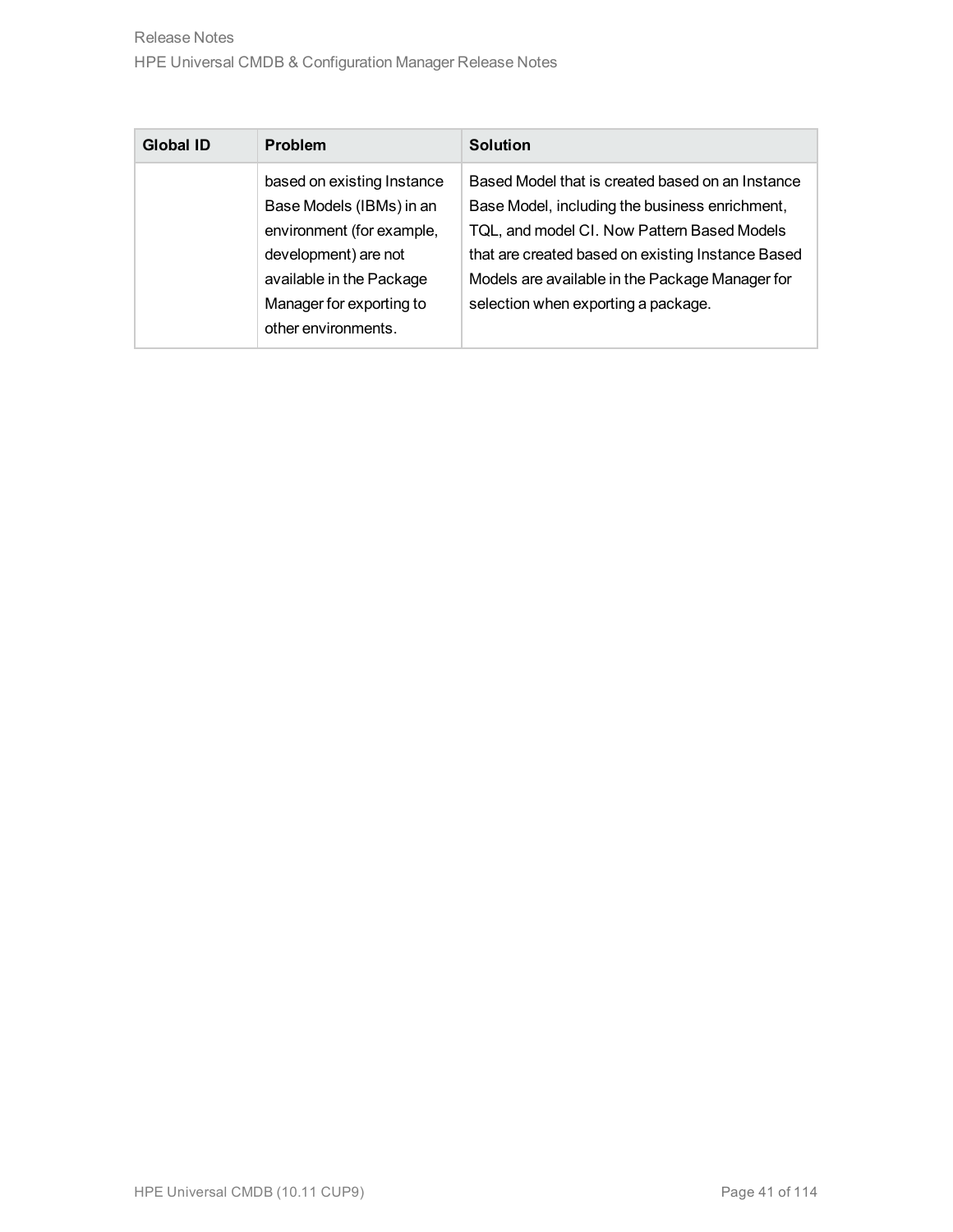# Fixed Defects

## Fixed Defects for UCMDB 10.11 CUP9

Here is a list of the defects fixed in the CUP9 release.

| <b>Global ID</b> | <b>Problem</b>                                                                                                                                                                                                                              | <b>Solution</b>                                                                                                                                        |
|------------------|---------------------------------------------------------------------------------------------------------------------------------------------------------------------------------------------------------------------------------------------|--------------------------------------------------------------------------------------------------------------------------------------------------------|
| QCCR1H93661      | After defining an SCCM Integration,<br>where the authentication is done<br>through NTLM and not SQL<br>credentials, users modified the<br>persistence.xml file according to the<br>guide, however, testing the connection<br>always failed. | Fixed the issue by applying a code<br>change. On an SCCM Integration, the<br>test connection will succeed when<br>authentication is done through NTLM. |
| QCCR1H94636      | Apart from the embedded PostgreSQL<br>database server, installing UCMDB<br>server and database server (Oracle,<br>Microsoft SQL, or PostgreSQL)<br>together on the same machine is not<br>supported.                                        | Added this limitation in the Release<br>Notes, See QCCR1H94636.                                                                                        |
| QCCR1H95503      | When deploying a Content Pack from<br>the JMX console, users encounter<br>Content Pack undeploy errors which<br>should be changed to warning.                                                                                               | Fixed the issue by changing the<br>Content Pack undeploy errors to<br>warning.                                                                         |
| QCCR1H100585     | The documentation does not claim that<br>the PostgresSQL data folder should be<br>excluded from Anti-Virus scan.                                                                                                                            | Added the note to the Release Notes.<br>See QCCR1H100585.                                                                                              |
| QCCR1H103329     | Incomplete header information. There<br>should be a colon (:) and the<br>corresponding value.                                                                                                                                               | Fixed the issue by adding the colon (:)<br>and corresponding value for the<br>problematic properties.                                                  |
| QCCR1H106427     | Discovery jobs not working due to<br>wrong IP address.                                                                                                                                                                                      | Fixed the issue by adding an IP<br>address validation check. Now                                                                                       |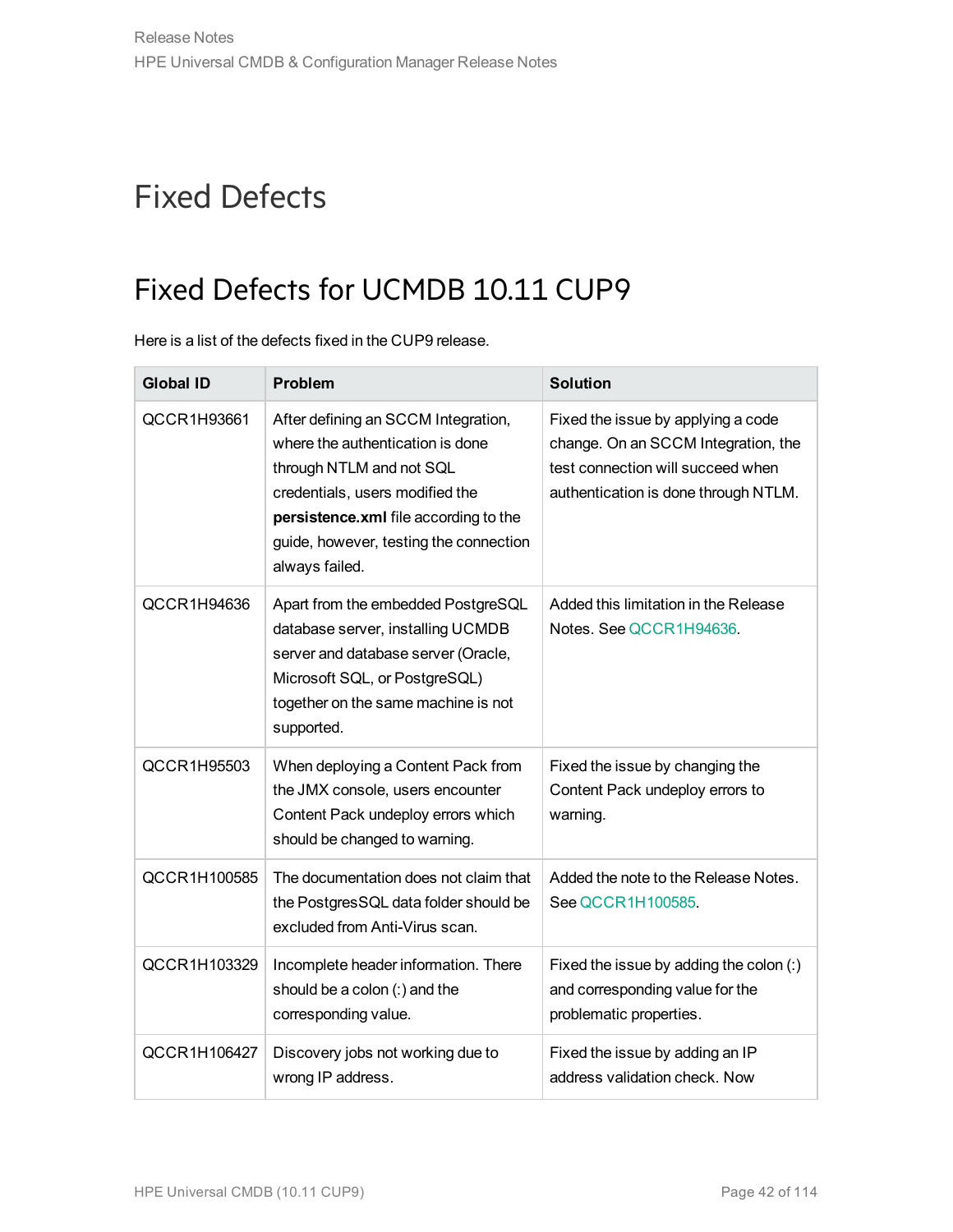| <b>Global ID</b> | Problem                                                                                                                                                                                                                                                               | <b>Solution</b>                                                                                                                                                                                              |
|------------------|-----------------------------------------------------------------------------------------------------------------------------------------------------------------------------------------------------------------------------------------------------------------------|--------------------------------------------------------------------------------------------------------------------------------------------------------------------------------------------------------------|
|                  |                                                                                                                                                                                                                                                                       | discovery jobs are working correctly.                                                                                                                                                                        |
| QCCR1H106492     | <b>DDMConfigurationService.</b><br>setProbeRanges() is failing to set a<br>duplicated IP on probe ranges<br>belonging to 2 different domains.                                                                                                                         | Fixed the issue by applying a code<br>change. Now you can set a same IP in<br>different domains by using<br><b>DDMConfigurationService.</b><br>setProbeRanges().                                             |
| QCCR1H108238     | After running the clearProbeData.bat<br>script, the Data Flow Probe does not<br>start. This is because the Probe cannot<br>download the IIS.xml identification file.                                                                                                  | Fixed the issue by implementing a<br>code change so that now the Data<br>Flow Probe starts after running the<br>clearProbeData.bat script.                                                                   |
| QCCR1H108557     | After upgrading to UCMDB version<br>10.11 CUP7 with Content Pack 18,<br>many jobs get stuck on a regular basis.                                                                                                                                                       | Fixed the issue by implementing a<br>code change so that now the jobs will<br>not get stuck anymore.                                                                                                         |
| QCCR1H108607     | TenantOwnerPropertyManipulator is<br>assigning CIs to incorrect tenants.                                                                                                                                                                                              | Fixed the issue by implementing a<br>code change. Now tenants are<br>assigned correctly for CIs.                                                                                                             |
| QCCR1H108609     | Importing a new version of the<br>user.zsai file from the UCMDB server<br>web UI while accessing the server web<br>UI from the client machine fails with an<br>error message.                                                                                         | Fixed the issue by implementing a<br>code change so that now the user.zsai<br>file can be successfully imported.                                                                                             |
| QCCR1H108823     | ArrayIndexOutOfBoundsException<br>or NullPointerException error<br>messages found in the UCMDB server<br>logs when jobs are running.                                                                                                                                  | Fixed the issue by implementing a<br>code change. Now no<br>ArrayIndexOutOfBoundsException<br>or NullPointerException error<br>messages found in the UCMDB server<br>logs.                                   |
| QCCR1H109484     | During Content Pack deployment, the<br>system does not compare the version<br>number and therefore the version<br>number is not updated, which leads to<br>inconsistent deployment results in<br>terms of deployed resources in<br>different environments. Due to the | Fixed the issue by implementing a<br>code change so that the version<br>number can be updated. When you<br>deploy a Content Pack in different<br>environments, the deployed resources<br>are consistent now. |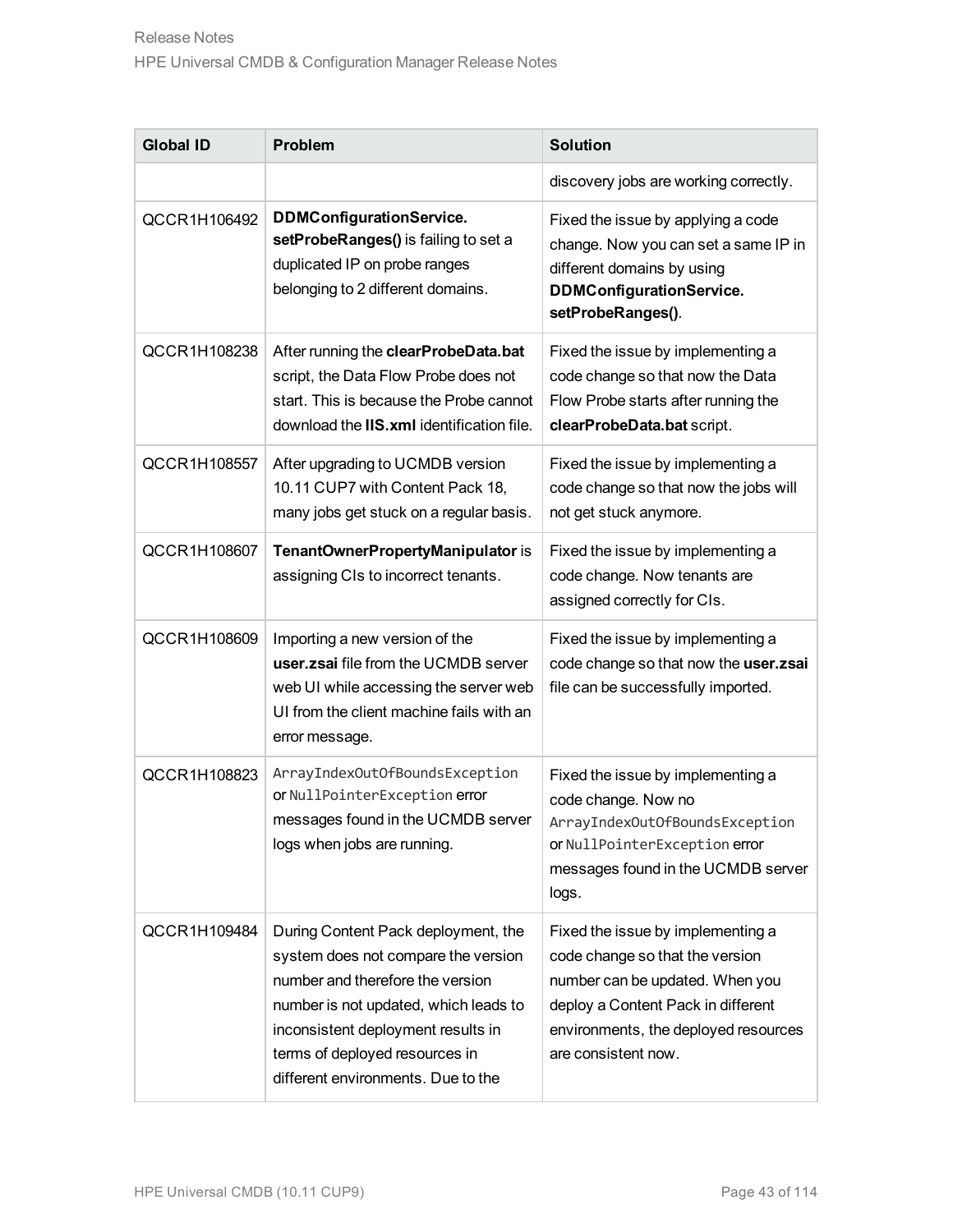| <b>Global ID</b> | <b>Problem</b>                                                                                                                                                                                                        | <b>Solution</b>                                                                                                                                                                                                                        |
|------------------|-----------------------------------------------------------------------------------------------------------------------------------------------------------------------------------------------------------------------|----------------------------------------------------------------------------------------------------------------------------------------------------------------------------------------------------------------------------------------|
|                  | deployment inconsistency, many<br>integrations stop running.                                                                                                                                                          |                                                                                                                                                                                                                                        |
| QCCR1H109564     | The user lockout mechanism does not<br>work properly. Users get locked after<br>three failed attempts, even though<br>successful logins were made in<br>between.                                                      | Fixed the issue by implementing a<br>code change so that after a successful<br>login, the failed login counter is set to<br>zero. Now the user lockout mechanism<br>works properly.                                                    |
| QCCR1H109813     | The value of<br>resultMechanismisEnabled remains<br>the same even though its value is<br>changed and saved in the<br>corresponding adapter XML file.                                                                  | Now the value of<br><b>ResultMechanismisEnabled is</b><br>correctly updated to what you have<br>configured and saved in the XML file.                                                                                                  |
| QCCR1H110070     | When running the Inventory<br>Discovery by Scanner job, not all the<br>existing CIs are triggered by the job.<br>For example, from 17k CIs, only a few<br>hundred CIs were triggered, and the job<br>ran for 4 hours. | Fixed the issue by implementing a<br>code change so that now all the CIs<br>are triggered by the Inventory<br>Discovery by Scanner job.                                                                                                |
| QCCR1H110277     | Push jobs are failing with the following<br>error message:<br>Reconciliation DataIn - Not<br>enough reconciliation data                                                                                               | Fixed the issue by correcting the logic<br>of ContainerPropertiesManuplator.<br>Now push jobs are working correctly.                                                                                                                   |
| QCCR1H110663     | IPs from weak nodes cannot be filtered<br>by globalfiltering.                                                                                                                                                         | Now IPs from weak nodes can be<br>filtered by globalfiltering.                                                                                                                                                                         |
| QCCR1H110793     | Global IDs are not generated for the<br>CIs that have the CMDB IDs.                                                                                                                                                   | Fixed the issue by adding a hidden<br>setting force.global.id.assignment<br>(default value true). Now the Global<br>IDs are assigned for the CIs that have<br>the CMDB IDs.<br>Note: If the value of the<br>force.global.id.assignment |
|                  |                                                                                                                                                                                                                       | setting is false, the old behavior<br>will be used.                                                                                                                                                                                    |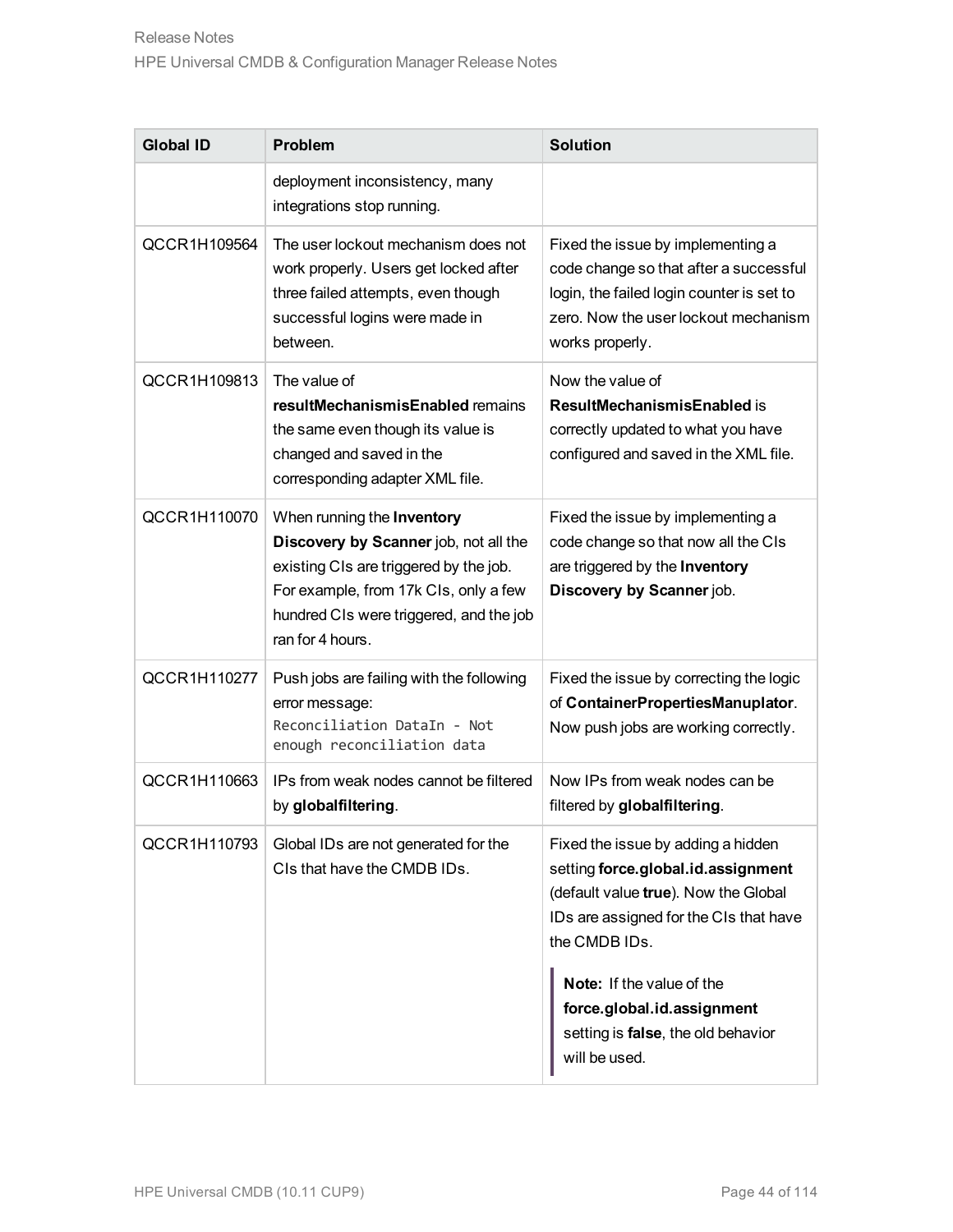| <b>Global ID</b> | <b>Problem</b>                                                                                                                                                                                                                                                                                                                       | <b>Solution</b>                                                                                                                                                                             |
|------------------|--------------------------------------------------------------------------------------------------------------------------------------------------------------------------------------------------------------------------------------------------------------------------------------------------------------------------------------|---------------------------------------------------------------------------------------------------------------------------------------------------------------------------------------------|
| QCCR1H111498     | When monitoring the usage of UD<br>licenses, on several occasions the<br>License Summary count from the UI<br>shows "0" CIs being counted. This<br>could last for a few hours or days and<br>then go back to a more accurate count.<br>Also, the License Summary count does<br>not match the count from the Licensed<br>OSIs Report. | Fixed the issue by implementing a<br>code change to prevent saving the<br>license usage data for the Authorized<br>or Actual state. License Summary data<br>now can be calculated properly. |
| QCCR1H111907     | Domain segregation is not working<br>when two domains use duplicate IPs<br>on the network.                                                                                                                                                                                                                                           | Fixed the issue by implementing a<br>code change. Now the domain<br>segregation works fine when there are<br>duplicate IPs on the network of two<br>domains.                                |
| QCCR1H112377     | XML Enricher cannot parse the value<br>for FILE_SIZE probably because of too<br>big file size. This happens when import<br>unrecognized files is enabled in<br>software recognition configuration.                                                                                                                                   | Fixed the issue by applying a code<br>change so that the file size can be<br>increased.                                                                                                     |
| QCCR1H112633     | When associated with multiple CIs, a<br>CI is wrongly deleted as well if one of<br>the relationships between this CI and<br>other CIs is deleted, even though the<br>remaining relationships are still valid.                                                                                                                        | Fixed the issue by applying a code<br>change. Now CIs are not marked as<br>deleted if they still have a valid<br>relationship.                                                              |
| QCCR1H112767     | When users run generic database<br>adapter (GDBA) with the auto-delete<br>feature, nothing is deleted either in<br>delta or full synchronization.                                                                                                                                                                                    | Fixed the issue by implementing a<br>code change. Now proper anchor IDs<br>are created so that the auto delete can<br>work for GDBA.                                                        |
| QCCR1H112953     | The Tenant Association Rules<br>enrichment is failing with a<br>NullPointerException error.                                                                                                                                                                                                                                          | Fixed the issue so that now no error<br>occurs when the Tenant Association<br><b>Rules</b> enrichment is running.                                                                           |
| QCCR1H113247     | The integration point is unavailable<br>because of wrong schedule cron<br>expression that cannot be adjusted.                                                                                                                                                                                                                        | Fixed the issue by applying a code<br>change. Now the user can correct the<br>wrong schedule of cron expression so                                                                          |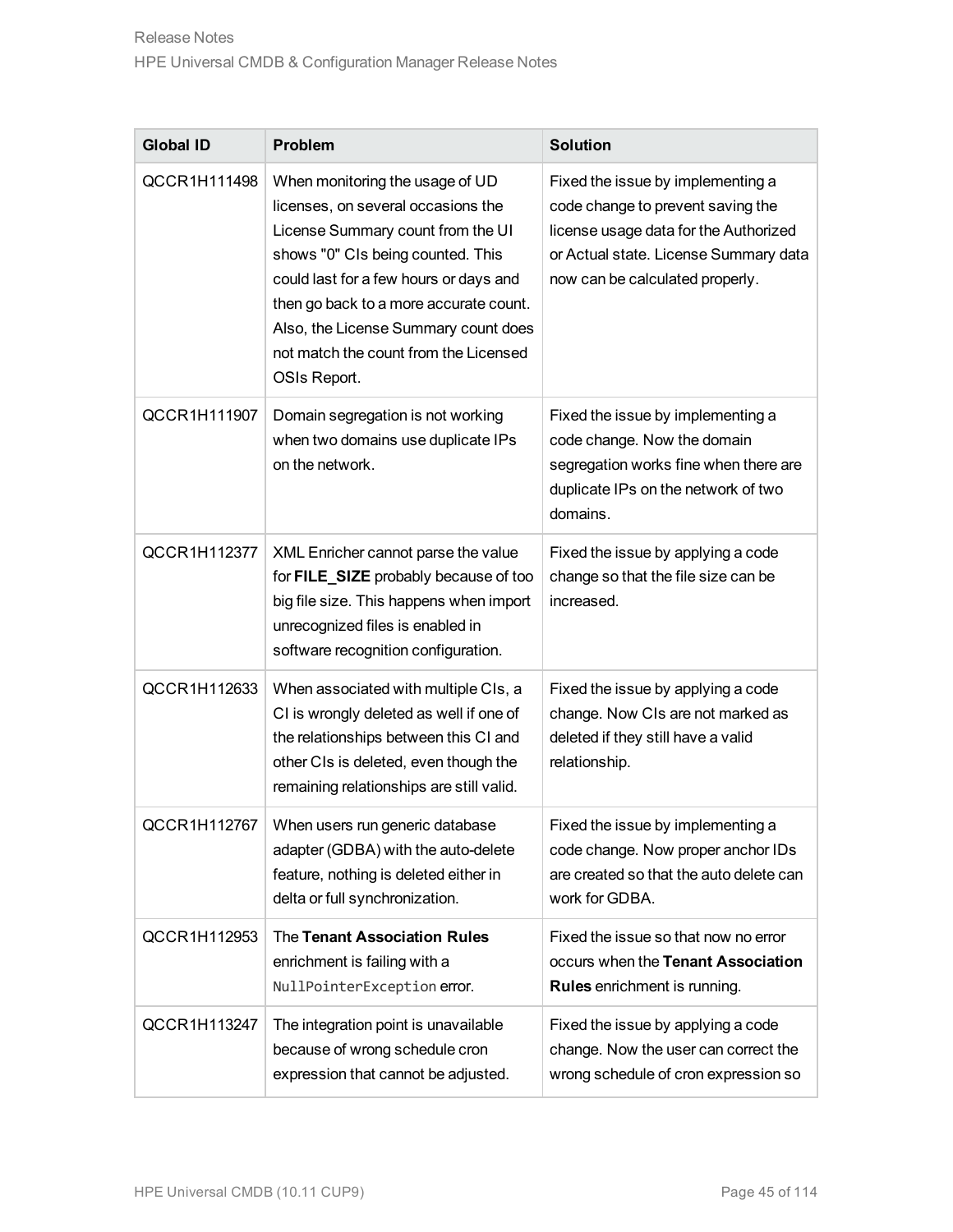| <b>Global ID</b> | Problem                                                                                                                                                      | <b>Solution</b>                                                                                                                                                                                                                                                                                                                                                                                                                                                                                                                                                                                                                                                                                                                                            |
|------------------|--------------------------------------------------------------------------------------------------------------------------------------------------------------|------------------------------------------------------------------------------------------------------------------------------------------------------------------------------------------------------------------------------------------------------------------------------------------------------------------------------------------------------------------------------------------------------------------------------------------------------------------------------------------------------------------------------------------------------------------------------------------------------------------------------------------------------------------------------------------------------------------------------------------------------------|
|                  |                                                                                                                                                              | that the integration point can be<br>accessed as expected.                                                                                                                                                                                                                                                                                                                                                                                                                                                                                                                                                                                                                                                                                                 |
| QCCR1H113341     | When more than 1000 rows are deleted<br>from the table using the IN operator,<br>the sql fails on the database side.                                         | Fixed the issue by using temporary<br>tables when building the SQL.                                                                                                                                                                                                                                                                                                                                                                                                                                                                                                                                                                                                                                                                                        |
| QCCR1H113447     | Error "Problem in adding jar to<br>class path" found in probe-error.log.                                                                                     | Fixed the issue by adding a logic to<br>check whether a file is a jar file. If not,<br>it will not invoke the addjar method.                                                                                                                                                                                                                                                                                                                                                                                                                                                                                                                                                                                                                               |
| QCCR1H114042     | The installation_date attribute value<br>discovered by Universal Discovery<br>incorrectly overwrites the custom<br>values filled manually or by integration. | Fixed the issue by adding a validation.<br>Now if the<br>enable.default.value.update setting<br>is false, the CI property is required and<br>its default value is not null, and the<br>incoming value equals default value,<br>then Universal Discovery will not<br>update the existing value of this CI<br>property in the database with the value<br>it discovered.<br>For example, one CI has a property<br>name with the value ab, and its default<br>value is aa. If the incoming value is aa,<br>the CI property value is still ab<br>By default,<br>enable.default.value.update is true.<br>To set its value to false, see "How to<br><b>Prevent Custom CI Attributes Values</b><br>from Being Updated by Default Values<br>During Reconciliation". |
| QCCR1H114056     | Each logical domain (LDOM) server<br>incorrectly consumes two Universal<br>Discovery full (UDF) licenses.                                                    | Now LDOM Servers would not<br>consume UDF licenses.                                                                                                                                                                                                                                                                                                                                                                                                                                                                                                                                                                                                                                                                                                        |
| QCCR1H114188     | The number of trigger CIs incorrectly<br>decreases.                                                                                                          | Fixed the issue by applying a code<br>change so that the trigger will not get<br>stuck.                                                                                                                                                                                                                                                                                                                                                                                                                                                                                                                                                                                                                                                                    |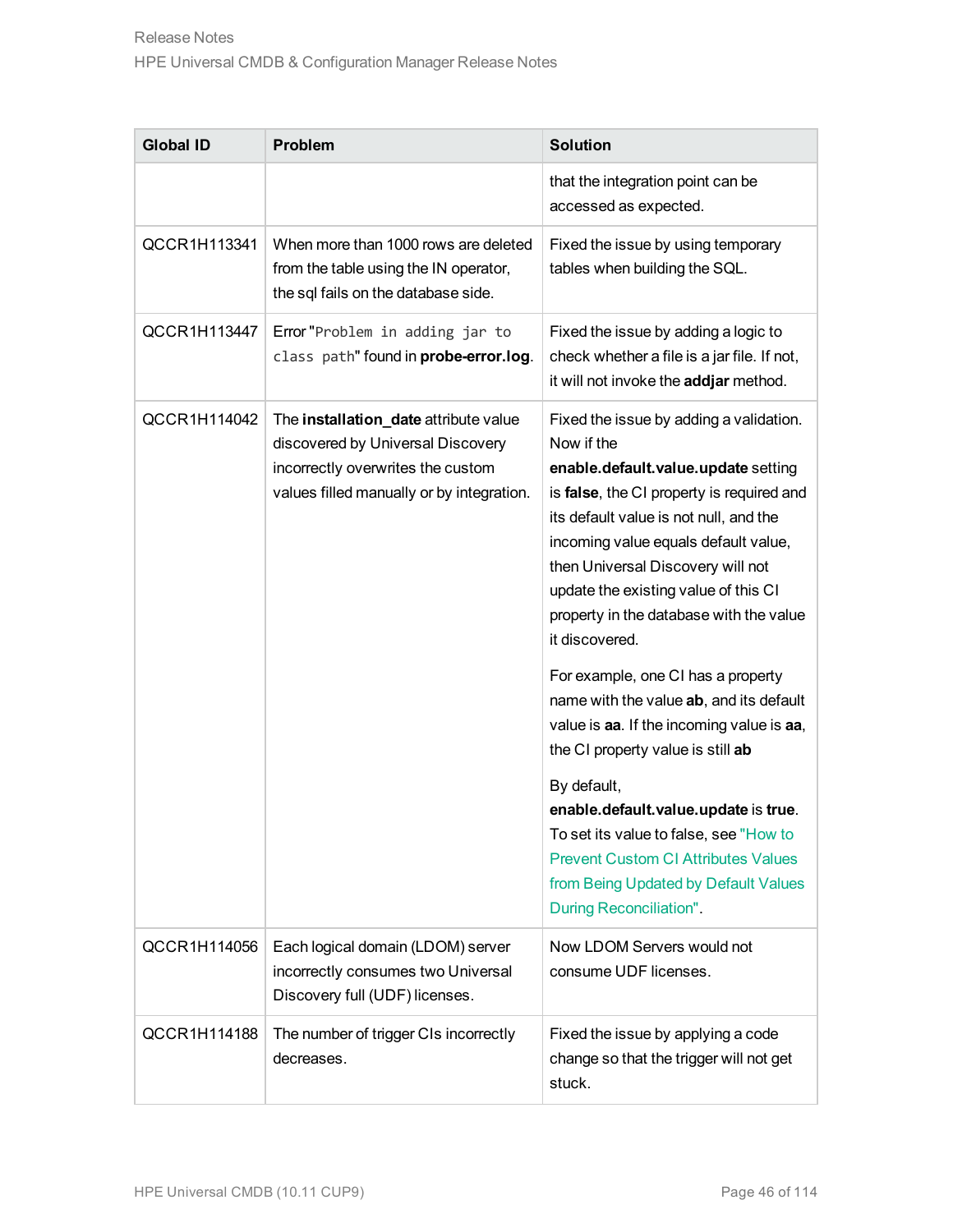| <b>Global ID</b> | Problem                                                                                                                                                                                                                                                                                                                                             | <b>Solution</b>                                                                                                                                                                  |
|------------------|-----------------------------------------------------------------------------------------------------------------------------------------------------------------------------------------------------------------------------------------------------------------------------------------------------------------------------------------------------|----------------------------------------------------------------------------------------------------------------------------------------------------------------------------------|
| QCCR1H114327     | With the Enable update Last Access<br><b>Time</b> setting configured to false in the<br>adapter, the Last Access Time<br>attribute of CIs are still updated when<br>the integration job runs.                                                                                                                                                       | Fixed the issue by applying a code<br>change so the system checks whether<br>the adapter Update Last Access<br><b>Time</b> flag is enabled or not before<br>sending the results. |
| QCCR1H114875     | Discovery jobs are failing with the<br>following error: "Could not fetch<br>credential from Confidential<br>Manager Client." This issue happens<br>because the probe incorrectly<br>initializes the Confidential Manager<br>(CM) client repeatedly when restarting<br>and the initialization of CM client fails<br>when the UCMDB server is not up. | Fixed the issue by applying a code<br>change so that now the probe will not<br>initialize CM client repeatedly when<br>restarting.                                               |

Here is a list of the defects fixed in the CUP8 release.

| <b>Global ID</b> | <b>Problem</b>                                                                                                                                                                                     | <b>Solution</b>                                                                                                                                                                            |
|------------------|----------------------------------------------------------------------------------------------------------------------------------------------------------------------------------------------------|--------------------------------------------------------------------------------------------------------------------------------------------------------------------------------------------|
| QCCR1H101413     | After running the Inventory Discovery<br>by Scanner job, the Probe failed to save<br>the data into ID Mapping table, and<br>many CIs are deleted incorrectly due to<br>the auto deletion triggers. | Fixed the issue by implementing a<br>code change so that the CIs are not<br>deleted incorrectly anymore.                                                                                   |
| QCCR1H102686     | The Max Width in Asset Field<br>Configuration is less than or equal to<br>255, which is too small for multi-string<br>registry.                                                                    | Fixed the issue by implementing a<br>code change to extend the max value<br>to 2048.                                                                                                       |
| QCCR1H103058     | The View Scan Debug Log button does<br>not work in HTTPS UCMDB<br>environment. The Probe is set to<br>HTTPS, but the Probe still sends<br>uploadScanFile request using HTTP.                       | Fixed the issue by implementing a<br>code change so that when the probe<br>sends the uploadScanFile request, it<br>chooses HTTP or HTTPS protocol<br>according to the Probe configuration. |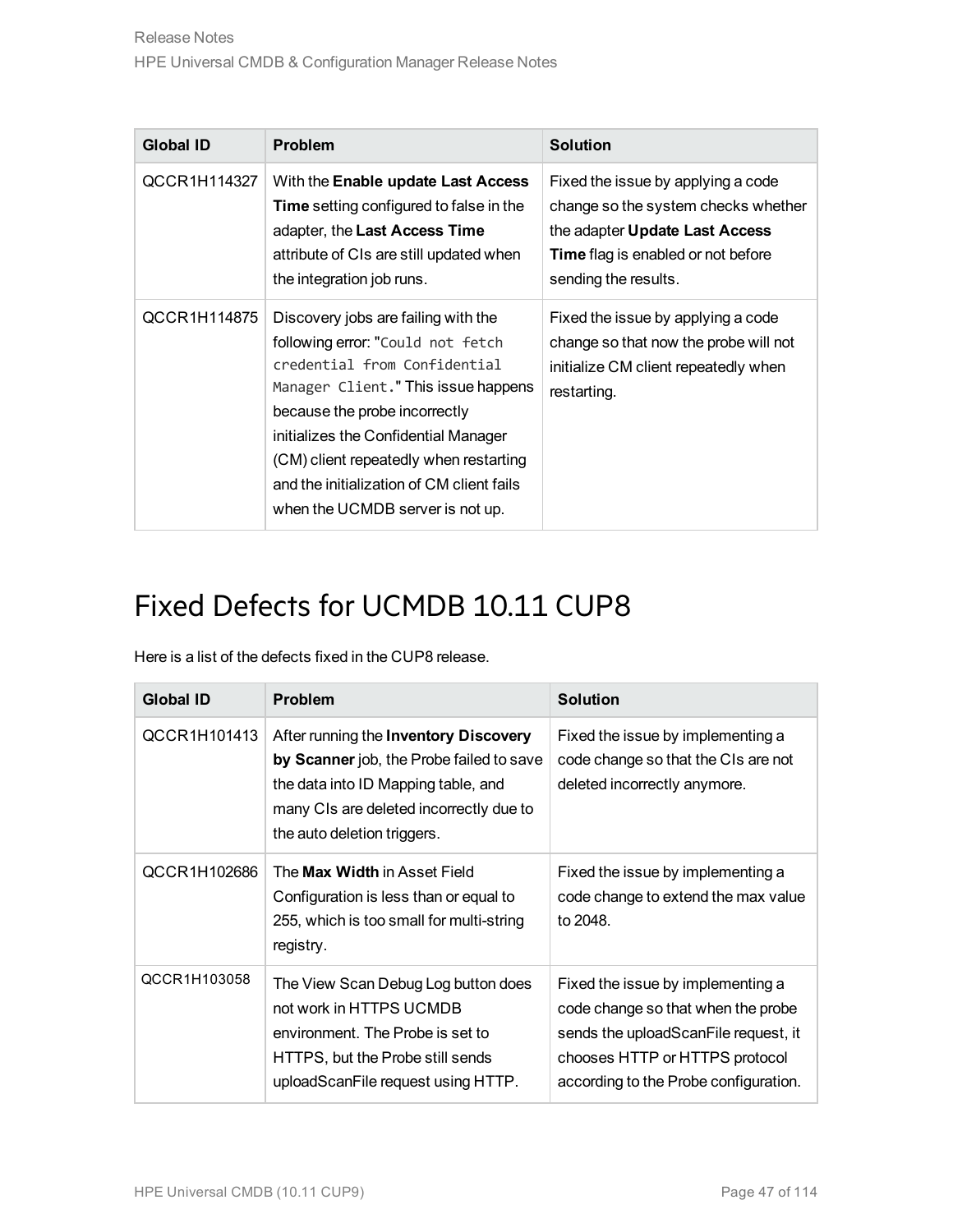| <b>Global ID</b> | <b>Problem</b>                                                                                                                                                                                                                     | <b>Solution</b>                                                                                                                                                                           |
|------------------|------------------------------------------------------------------------------------------------------------------------------------------------------------------------------------------------------------------------------------|-------------------------------------------------------------------------------------------------------------------------------------------------------------------------------------------|
| QCCR1H104912     | After processing a scan file from a Unix<br>machine, it creates lots of installed<br>software, but some of them are multiple<br>versions of the Microsoft Internet<br>Explorer, and some others are Windows<br>applications.       | Fixed the issue by implementing a<br>code change to resolve the<br>application version ID conflict<br>between user.zsai and auto.zsai.                                                    |
| QCCR1H105008     | Accessing the Icon tab in CIT Manager<br>might lead to class model<br>inconsistencies. Also, the Save button<br>is highlighted, although there were no<br>changes made.                                                            | Fixed the issue by changing the<br>behavior of the Change the<br>Configuration Item Type icon<br>according to its attribute value<br>checkbox.                                            |
| QCCR1H105064     | When using Push Adapter on a UCMDB<br>instance on Oracle database, NET8<br>Error message is received due to the<br>Oracle library being used.                                                                                      | Fixed the issue by updating the JDBC<br>Oracle driver.                                                                                                                                    |
| QCCR1H105110     | Version 10.10 probes appear to corrupt<br>the PostgreSQL database under normal<br>discovery loads. The root cause is that<br>when Anti-Virus is scanning the<br>PostgreSQL data folder, it could corrupt<br>the PostgreSQL tables. | Added the workaround into the<br>Release Notes. For details, see<br>QCCR1H105110.                                                                                                         |
| QCCR1H105229     | TQL result count calculated in the<br>Server UI does not match the<br>calculation via JMX or SM data push.                                                                                                                         | Fixed the issue by implementing a<br>code change to the calculation logic.<br>Now the TQL result count calculated<br>in the Server UI matches the<br>calculation via JMX or SM data push. |
| QCCR1H105257     | Users experience poor performance,<br>especially the Generic Database<br>Adapter (GDBA) integrations running in<br>full synchronization mode take<br>extremely long time to finish.                                                | Fixed the issue by implementing a<br>code change to improve and enhance<br>the performance.                                                                                               |
| QCCR1H105260     | There is a problem with red icons on<br>UCMDB 10.11, which are not colored in<br>red 10.11.                                                                                                                                        | Fixed the issue by implementing a<br>code change so that red icons are<br>properly colored.                                                                                               |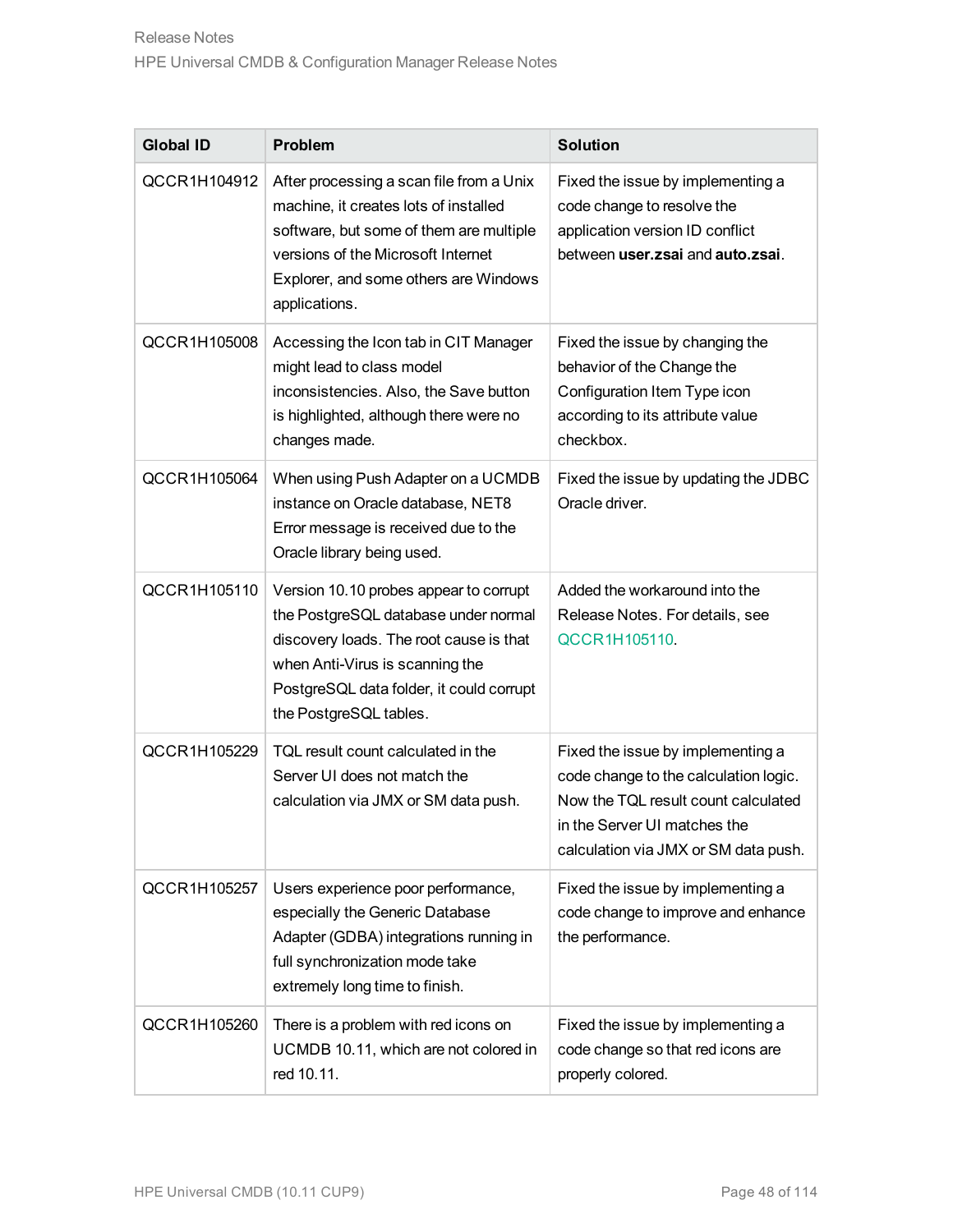| <b>Global ID</b> | Problem                                                                                                                                                                                                                                                                                                                                                                                                                                                                                                                                                                                        | <b>Solution</b>                                                                                                                                                                       |
|------------------|------------------------------------------------------------------------------------------------------------------------------------------------------------------------------------------------------------------------------------------------------------------------------------------------------------------------------------------------------------------------------------------------------------------------------------------------------------------------------------------------------------------------------------------------------------------------------------------------|---------------------------------------------------------------------------------------------------------------------------------------------------------------------------------------|
| QCCR1H105294     | Running multiple AM computer push<br>jobs in parallel completes with failure<br>rate of 6% to 8%, while less than 1%<br>failure rate on running a single push job<br>at a time. Most of the failures are caused<br>by the following<br>java.lang.RuntimeException error:<br>'execAql' exception: 'Error (12,011):<br>Oracle error: ORA-00001: unique<br>constraint (ACAPP.ASGMT_CMDBID)<br>violated<br>Index error: A record in table 'Portfolio<br>items (amPortfolio)' with the value<br>' <hidden>' for field 'uCMDB identifier<br/>(CMDBId)' already exists in the<br/>database.'</hidden> | Fixed the issue by implementing a<br>code change to made the code thread<br>safe.                                                                                                     |
| QCCR1H105474     | Probe limit is not working properly,<br>triggers fail to respect the defined probe<br>limits. When re-running the single trigger<br>or multiple triggers the probe limit flag is<br>discarded.                                                                                                                                                                                                                                                                                                                                                                                                 | Fixed the issue by implementing a<br>code change. Now the probe limit<br>works properly.                                                                                              |
| QCCR1H105510     | By default, scheduled SM population<br>jobs synchronize changes only. Setting<br>full-population-days-interval to 0 in the<br>SM adapter XML has no effect -- only<br>changes are synchronized.                                                                                                                                                                                                                                                                                                                                                                                                | Fixed the issue by implementing a<br>code change so that it is possible to<br>schedule full SM populations by<br>setting full-population-days-interval to<br>0 in the SM adapter XML. |
| QCCR1H105623     | When trying to create a VMware Host<br>Report, it fails with a<br>NullPointerException and the report is<br>not generated.                                                                                                                                                                                                                                                                                                                                                                                                                                                                     | Fixed the issue by implementing a<br>code change. Now the VMware Host<br>Report can be properly generated.                                                                            |
| QCCR1H105680     | When pushing the data from UCMDB to<br>OMi, if the data is larger than the chunk<br>size, invalid CIs are pushed to OMi and<br>fail to be reconciled.                                                                                                                                                                                                                                                                                                                                                                                                                                          | Fixed the issue by implementing a<br>code change, so that related<br>topologies data are sent from<br>UCMDB to OMi properly in different<br>chunks.                                   |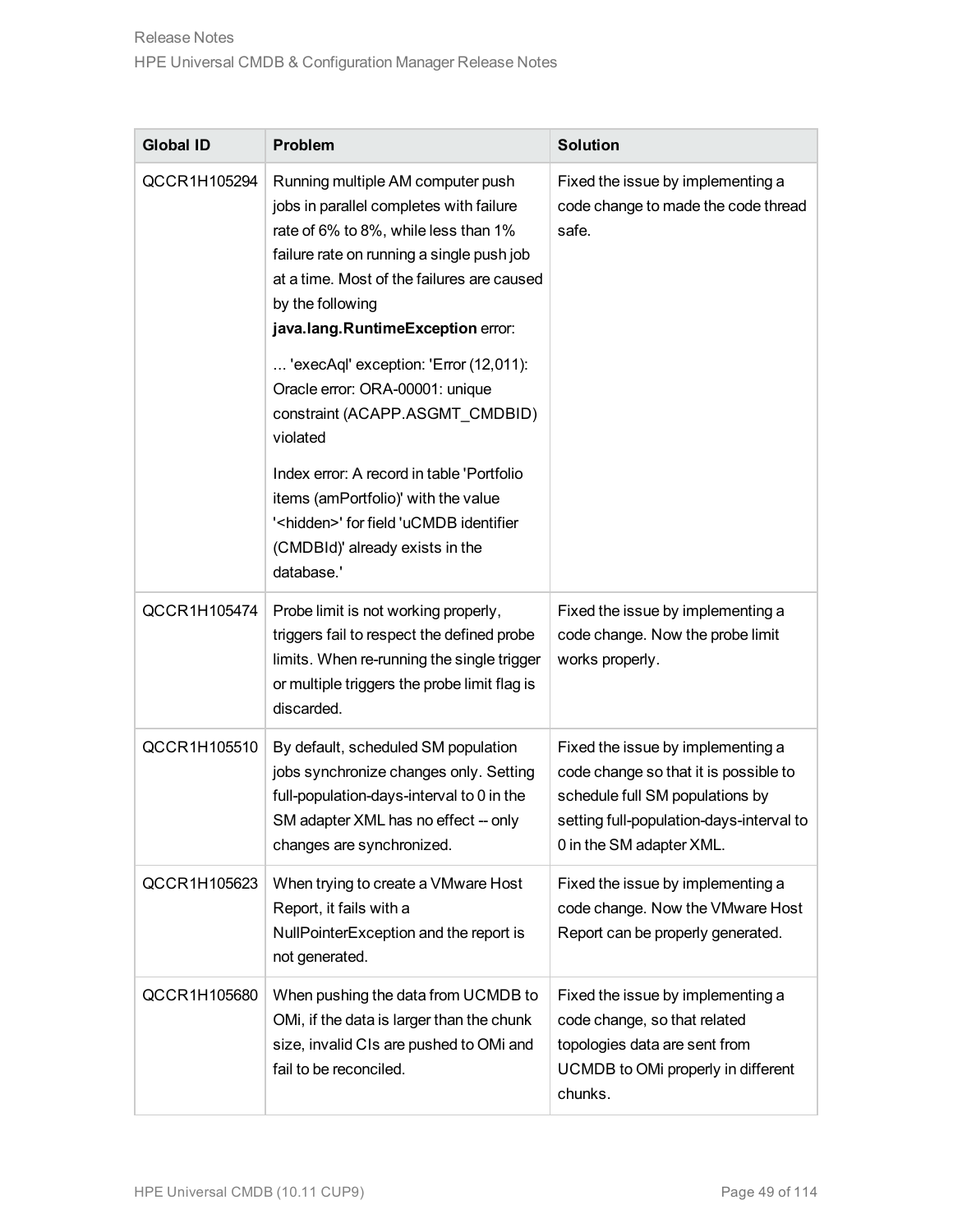| <b>Global ID</b> | Problem                                                                                                                                                                                                                                                                                                                    | <b>Solution</b>                                                                                                                                                        |
|------------------|----------------------------------------------------------------------------------------------------------------------------------------------------------------------------------------------------------------------------------------------------------------------------------------------------------------------------|------------------------------------------------------------------------------------------------------------------------------------------------------------------------|
| QCCR1H105717     | When trying to display the probe status<br>from the Data Flow Probe Status page,<br>there is no results for some probes, and<br>the following error is found with the<br>DiscoveryDestDAO.getDisplayLables<br>ForTriggerIds() method in the<br>error.log: 'ORA-01795: maximum<br>number of expressions in a list is 1000'. | Fixed the issue by implementing a<br>code change to split the SQLs if the<br>number of expressions exceeds<br>1000.                                                    |
| QCCR1H105821     | (Oracle database only) Duplicated Java<br>processes are found after running the<br>discovery job.                                                                                                                                                                                                                          | Fixed the issue by implementing a<br>code change to increase the Oracle<br>DB type CREATE OR REPLACE<br>TYPE VARCHAR2 TABLE IS<br>TABLE OF VARCHAR2(3950) from<br>300. |
| QCCR1H105901     | There is a custom rule that creates<br>"Membership" relation between Location<br>and Node CIs based on a custom<br>attribute (building) in CIT Node. But after<br>running the enrichment, no relationship<br>is generated.                                                                                                 | Fixed the issue by implementing a<br>code change to improve the data<br>import so that the correct CI type<br>name is used by the enrichment.                          |
| QCCR1H105928     | UCMDB to UCMDB push back global<br>Ids is disrupting the aging on the low<br>level UCMDB by updating the Last<br>Access Time value.                                                                                                                                                                                        | Fixed the issue by implementing a<br>code change to disable the aging<br>mechanism on the push back flow.                                                              |
|                  | QCCR1H106039   When loading the Integration Studio, if<br>there are many integration points, the<br>system takes a very long time to display<br>the user interface.                                                                                                                                                        | Fixed the issue by implementing a<br>code change to build cache for<br>queries to reduce query execution.                                                              |
| QCCR1H106327     | When any integration job execution<br>causes links to be deleted, link deletion<br>occurs but deletion status of the links is<br>not displayed in the integration job<br>statistics pane.                                                                                                                                  | Fixed the issue by implementing a<br>code change to correct the typo in the<br>code that prevented the deleted links<br>status to be taken into account.               |
| QCCR1H106365     | AM push job for SW utilization causes<br>out of memory errors in java heapspace.                                                                                                                                                                                                                                           | Fixed the issue by implementing a                                                                                                                                      |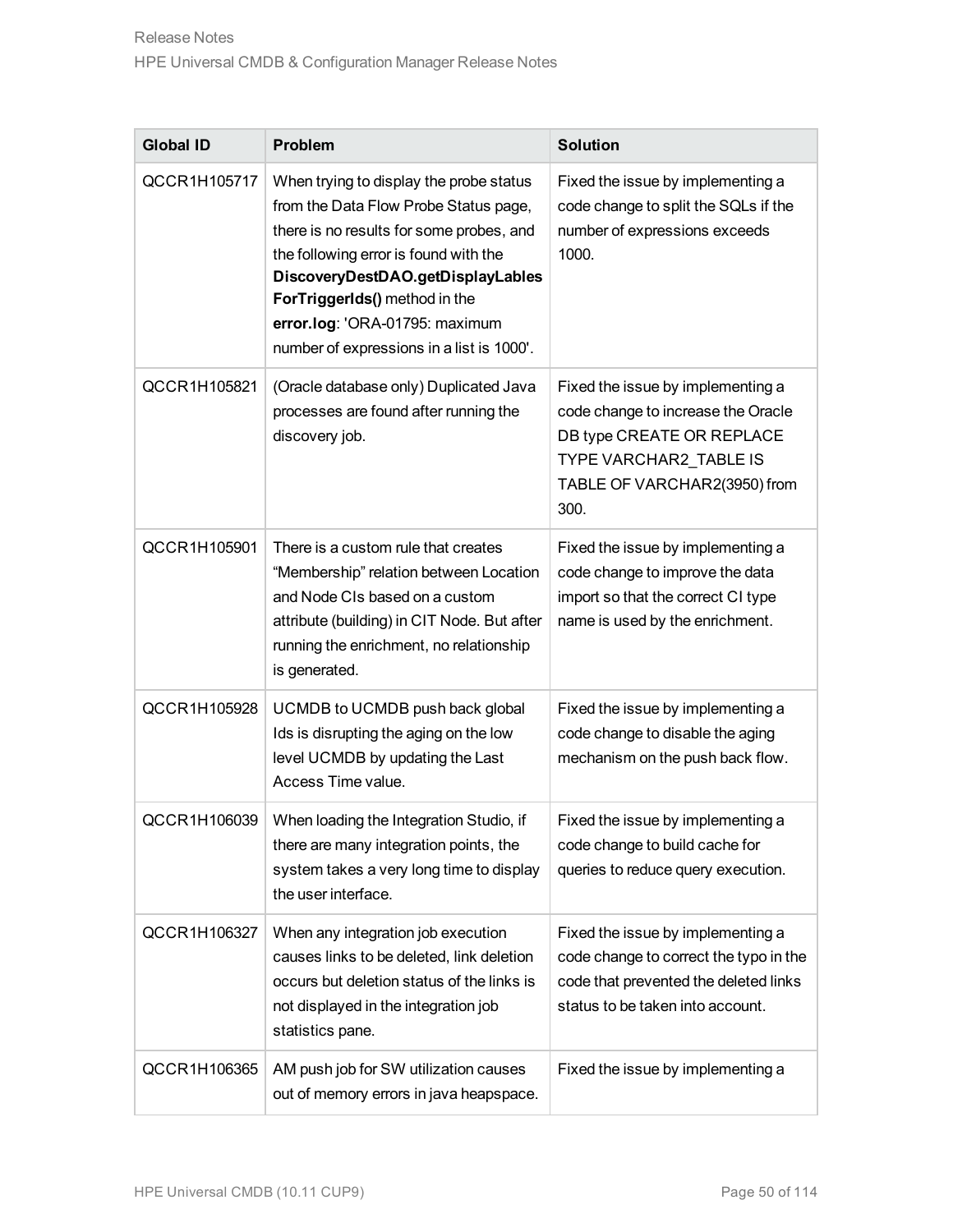| <b>Global ID</b> | <b>Problem</b>                                                                                                                                                                                                                                                                                                                                       | <b>Solution</b>                                                                                                                                                                                                                                                                                      |
|------------------|------------------------------------------------------------------------------------------------------------------------------------------------------------------------------------------------------------------------------------------------------------------------------------------------------------------------------------------------------|------------------------------------------------------------------------------------------------------------------------------------------------------------------------------------------------------------------------------------------------------------------------------------------------------|
|                  |                                                                                                                                                                                                                                                                                                                                                      | code change to the logging<br>mechanism, so that it does not log the<br>large TQL anymore, but display a<br>short message instead.                                                                                                                                                                   |
| QCCR1H106371     | When the node is discovered by the<br>Host Connection by Shell job, it sets the<br>flag for the host_iscomplete attribute to<br>true, and then when the Host<br>Resources/Applications by Shell job is<br>run, it changes this attribute to false.<br>This is a problem for the Breakdown<br>Report that takes this attribute into<br>consideration. | Fixed the issue by implementing a<br>code change to remove the host_<br>iscomplete condition from the<br>Breakdown Report TQL query.                                                                                                                                                                 |
| QCCR1H106762     | SiteScope and OMi 10.10 Topology<br>integration is not working because the<br>jythonGlobalLibs.xml file for<br>SiteScope is not properly converted.                                                                                                                                                                                                  | Fixed the issue by implementing a<br>code change so that the<br>jythonGlobalLibs.xml file for<br>SiteScope can be properly converted.                                                                                                                                                                |
| QCCR1H106779     | After invoking the startHistoryDB JMX<br>method, the HDM_xxxxxx_UNIX_1 and<br>HDM_xxxxxx* tables are not dropped.                                                                                                                                                                                                                                    | Fixed the issue by implementing a<br>code change. Now invoking the<br>startHistoryDB JMX method deletes<br>all the history data by dropping the<br>tables, and then the history data is<br>initialized based on the existing CIs.                                                                    |
| QCCR1H106880     | History operation "hist query: get data<br>changes" does not close its attached<br>transaction in the multi-tenancy<br>environment.                                                                                                                                                                                                                  | Fixed the issue by implementing a<br>code change to the flow for the<br>transaction to be committed and<br>adding more logging to catch smilar<br>issues easier in the future. Now the<br>history transaction when viewing CI<br>history can be properly handled in the<br>context of multi-tenancy. |
| QCCR1H106978     | When a non-sysadmin normal LDAP<br>user schedules a topology report, and<br>the user's login name is different from<br>the display name, then the report fails to                                                                                                                                                                                    | Fixed the issue by implementing a<br>code change to replace the<br>getDisplayName method with the<br>getLoginName method.                                                                                                                                                                            |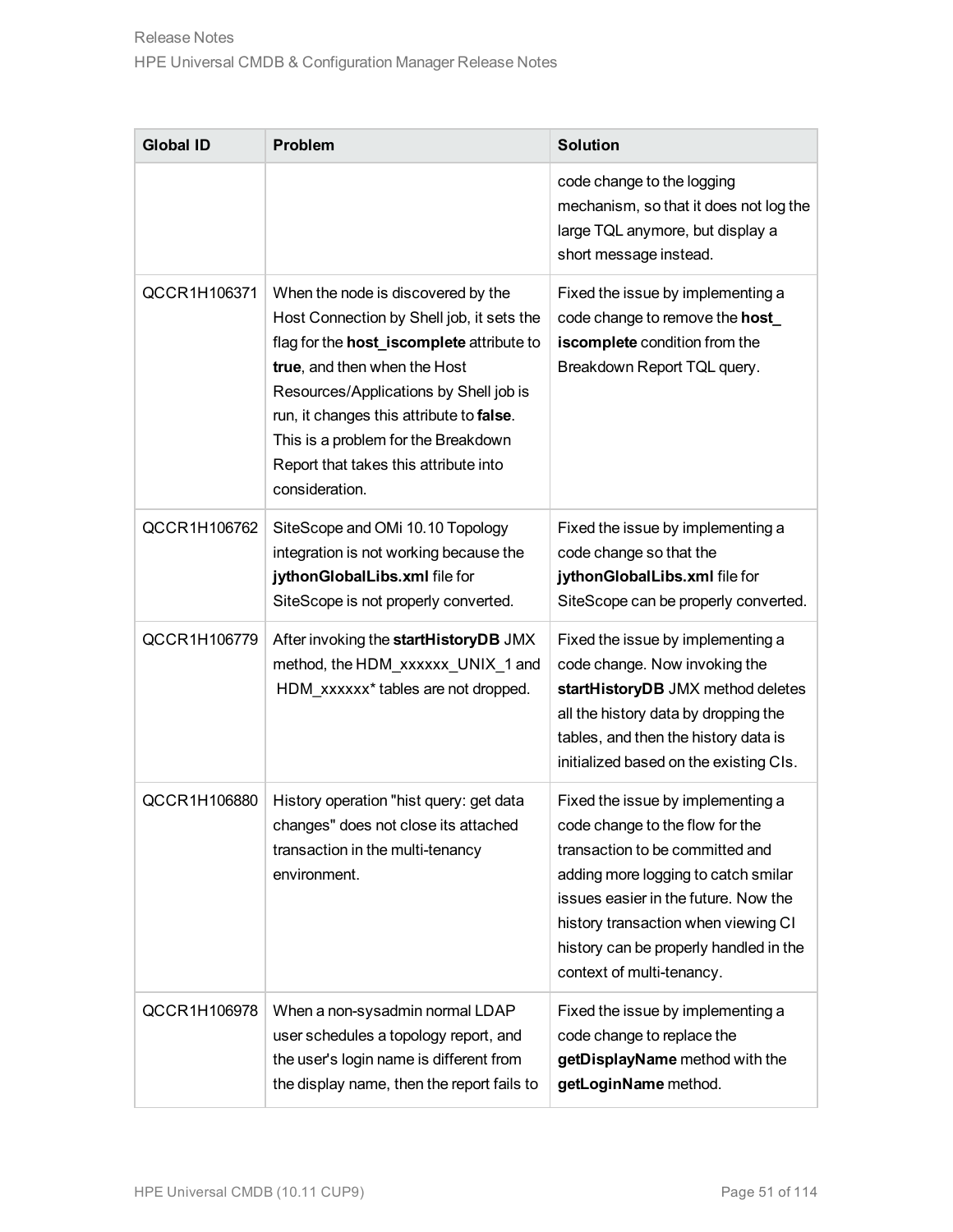| <b>Global ID</b> | <b>Problem</b>                                                                                                                              | <b>Solution</b>                                                                                                                                                                                                                                                                                                                                             |
|------------------|---------------------------------------------------------------------------------------------------------------------------------------------|-------------------------------------------------------------------------------------------------------------------------------------------------------------------------------------------------------------------------------------------------------------------------------------------------------------------------------------------------------------|
|                  | be generated because the user could not<br>be found.                                                                                        |                                                                                                                                                                                                                                                                                                                                                             |
| QCCR1H106989     | AM 9.41 push job failed when CP18 is<br>deployed on UCMDB 10.11. This is<br>because UCMDB 10.11 does not<br>support new AM adapter in CP18. | Fixed the issue by implementing a<br>code change, so that AM push job<br>can run properly.                                                                                                                                                                                                                                                                  |
| QCCR1H107098     | When dispatching jobs, sometimes a<br>NullPointerException is logged in the<br>mam.autodiscovery.log file.                                  | Fixed the synchronization issue that<br>happens when multiple threads try to<br>get discovery common resource at<br>the same time.                                                                                                                                                                                                                          |
| QCCR1H107177     | Probe deadlocks was observed, caused<br>by a PostgreSQL database defect.<br>Probe result processing periodically<br>halts.                  | Fixed the issue by implementing a<br>code change to avoid the PostgreSQL<br>database defect.                                                                                                                                                                                                                                                                |
| QCCR1H107363     | Threads updating History get stuck, the<br>Complement Layout Operation was<br>running in timeout due to massive<br>changes.                 | Fixed the issue by implementing a<br>code change to increase Timeout to<br>4h and add it as explicit for this<br>operation.                                                                                                                                                                                                                                 |
| QCCR1H107392     | Users are not able to manually add<br>individual CIs to discovery by clicking<br>the + button after applying 10.11 CUP7.                    | Fixed the issue by implementing a<br>code change, so that CIs added<br>manually by clicking + button should<br>be dispatched, bypassing the probe<br>limit when set to Disabled.                                                                                                                                                                            |
| QCCR1H107462     | UI Packaging is loosing selected TQLs<br>due to long loading time, and the Save<br>button is enabled before all resources<br>are loaded.    | Fixed the issue by implementing a<br>code change to disable the Save<br>button until all the resources are<br>loaded. While loading is in progress<br>the Save button has a tooltip to inform<br>the user why it is still disabled:<br>"Please wait, some resources are still<br>loading", which disappears after the<br>resources are successfully loaded. |
| QCCR1H107553     | History purge operation fails with<br>java.lang.OutOfMemoryError: Java                                                                      | Fixed the issue by implementing a<br>code change, so that only the ID map                                                                                                                                                                                                                                                                                   |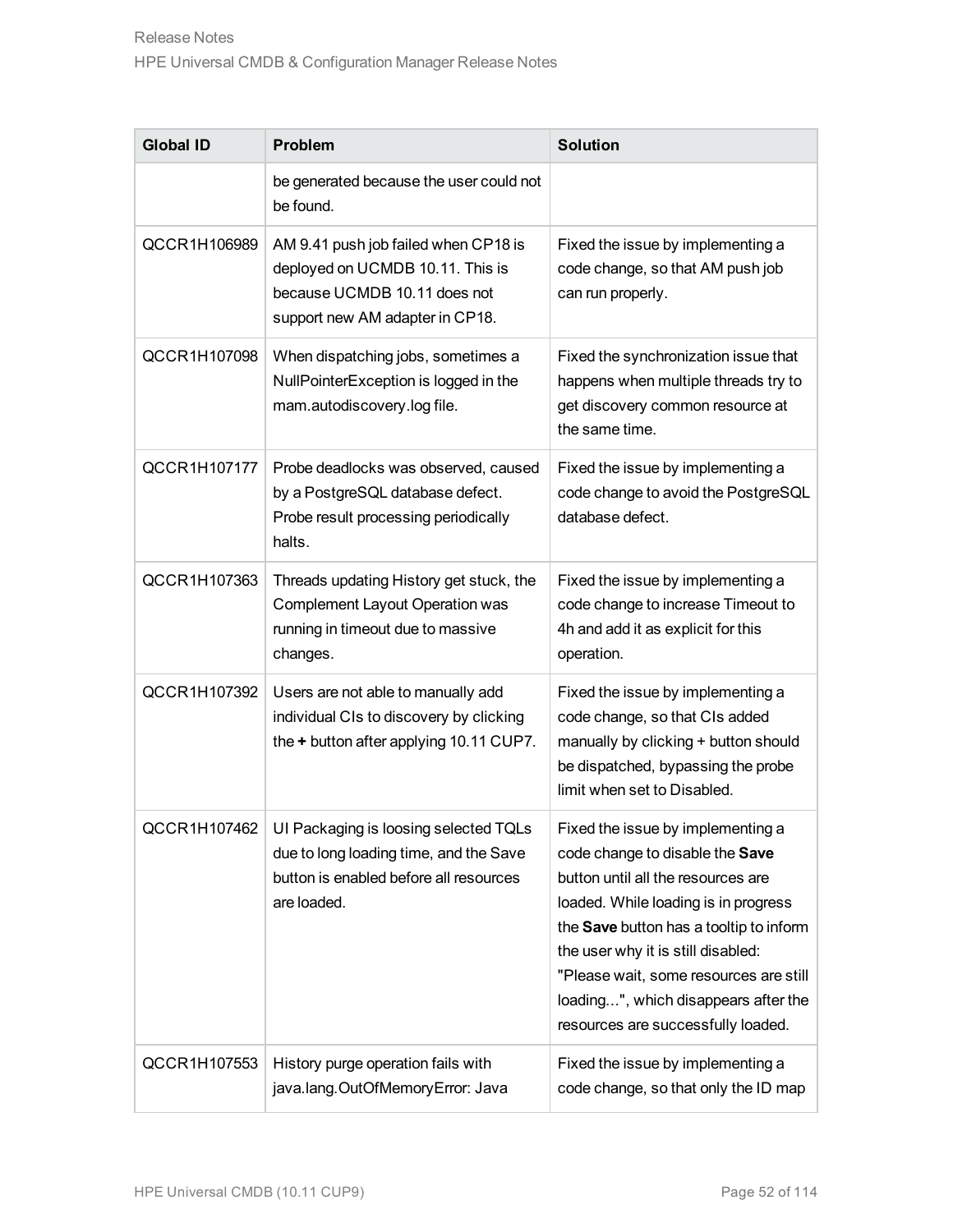| <b>Global ID</b> | <b>Problem</b>                                                                                                                                                                                                                                                 | <b>Solution</b>                                                                                                                                                                                                                                                                       |
|------------------|----------------------------------------------------------------------------------------------------------------------------------------------------------------------------------------------------------------------------------------------------------------|---------------------------------------------------------------------------------------------------------------------------------------------------------------------------------------------------------------------------------------------------------------------------------------|
|                  | heap space [HistDalPurgeCommand].                                                                                                                                                                                                                              | size in exported and logged in the<br>debug log instead of trying to convert<br>the whole ID map size into string.                                                                                                                                                                    |
| QCCR1H108396     | The CSV reports containing attributes of<br>enum type cannot be created in<br>UCMDB.                                                                                                                                                                           | Fixed the issue by implementing a<br>code change so that the CSV reports<br>containing attributes of enum type<br>can be created in UCMDB.                                                                                                                                            |
| QCCR1H109065     | OMI server's CPU usage keeps at<br>100% due to HPBSM_RTSM.exe's high<br>CPU usage.                                                                                                                                                                             | Fixed the issue by changing the Log<br>level for printing stack trace from<br>INFO to ERROR.                                                                                                                                                                                          |
| QCCR1H90996      | Errors found in the error log of the reader,<br>including errors related to parsing<br>management zone XMLs and some<br>other stuff, which were caused by the<br>invalid XML character "&" in the<br>description.                                              | Fixed the issue by implementing a<br>code change to escape invalid chars<br>in XML, including &'<>".                                                                                                                                                                                  |
| QCCR1H96379      | The AWS by Web Services job does not<br>work due to an access credentials<br>issue. The AWS API used by the job<br>includes joda-time-2.2.jar, however the<br>probe lib folder<br>(C:\hp\UCMDB\DataFlowProbe\lib)<br>contains an old version of joda-time.jar. | Fixed the issue by replacing the old<br>joda-time.jar file with a v2.2 joda-<br>time.jar file on the probe side.                                                                                                                                                                      |
| QCCR1I116650     | RTSM View Builder in SH ><br>Administration unable to display views<br>due to lack of permissions.                                                                                                                                                             | Fixed the issue by implementing a<br>code change to adapt the UI to the<br>following change: removed tasport<br>usage from UI and checked if the<br>environment is distributed on server<br>side and stored its value in the IS_<br>DISTRIBUTED_ENVIRONMENT<br>environment parameter. |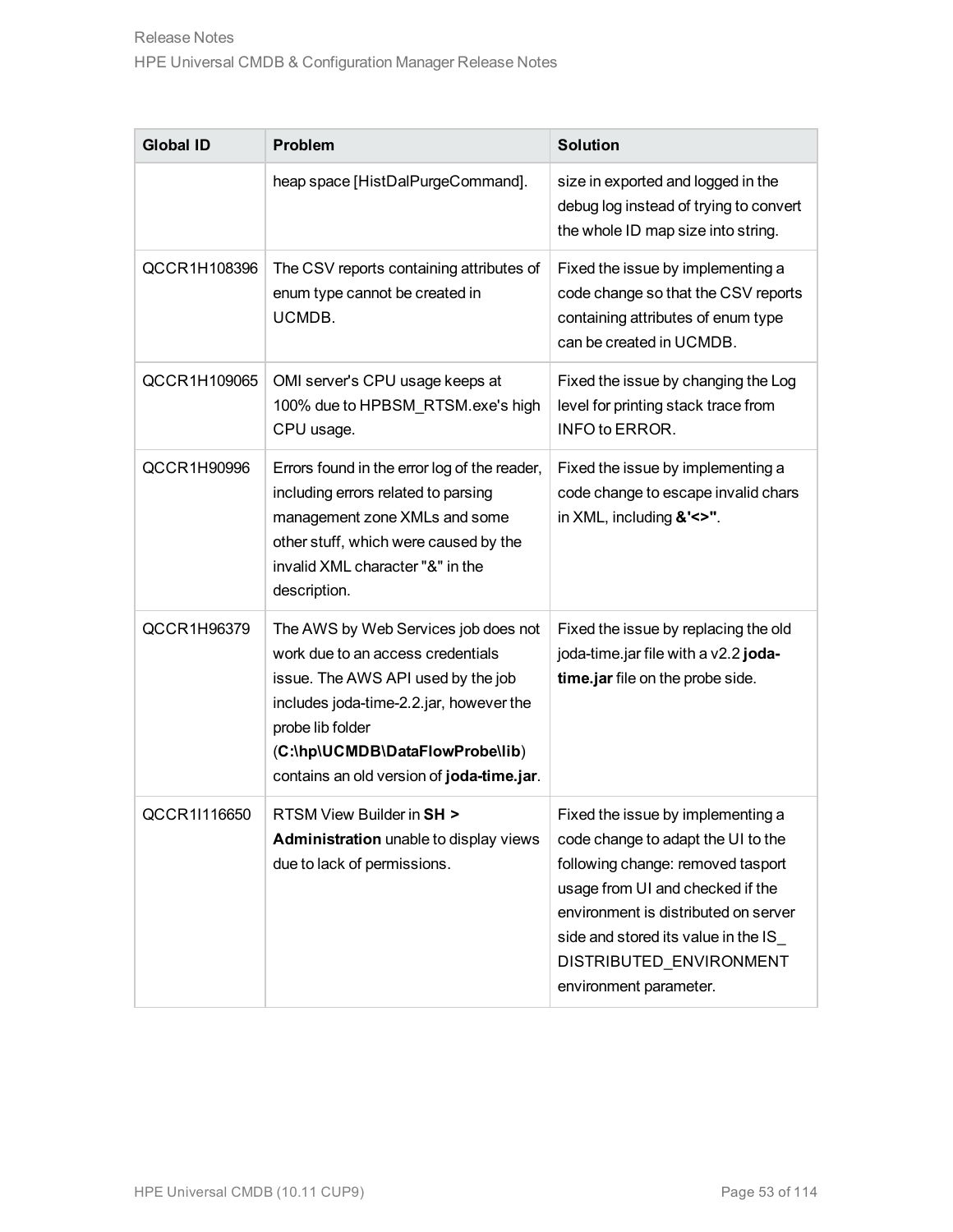Here is a list of the defects fixed in the CUP7 release.

| <b>Global ID</b> | <b>Problem</b>                                                                                                                                                                                                                 | <b>Solution</b>                                                                                                                                                                                                                                                             |
|------------------|--------------------------------------------------------------------------------------------------------------------------------------------------------------------------------------------------------------------------------|-----------------------------------------------------------------------------------------------------------------------------------------------------------------------------------------------------------------------------------------------------------------------------|
| QCCR1H93805      | Users logging in without any<br>assigned permissions see blank<br>screen instead of an error indicating<br>no modules can be displayed due to<br>a lack of permissions.                                                        | Fixed the issue by implementing a code<br>change. User without UI access<br>permission are not allowed to login and<br>see blank page. Also added a warning<br>message if the user has no access to any<br>UI module. This is present as a general<br>action for each role. |
| QCCR8D44233      | (OMi only) The OMi console<br>crashes frequently with "Internal<br>Server Error". When the problem<br>happens, JBoss does not abort but<br>consumes up to 50% CPU.                                                             | Fixed the issue by implementing a code<br>change.                                                                                                                                                                                                                           |
| QCCR1H100565     | When running the<br>initializeHistoryDBFromMode<br>JMX method on MSSQL or<br>PostgreSQL, an error message is<br>returned.                                                                                                      | Fixed the issue by removing the "H" alias<br>used in the DB query. The "H" alias is not<br>supported by the MSSQL and PostgreSQL<br>databases.                                                                                                                              |
| QCCR1H100903     | Displaying a specific view crashes<br>the UCMDB server. This is<br>because too many nodes were<br>returned by the view that caused<br>much more number of meta links<br>generation and crashed the system<br>with OutOfMemory. | Fixed the issue by dropping the capability<br>of generating the meta links for the<br>returned nodes if their size is too big to be<br>displayed in the map, since the map can<br>not show that many nodes anyway.                                                          |
| QCCR1H101160     | NNMi integration job fails due to<br>violation of PRIMARY KEY<br>constraint 'PK_LOA'.                                                                                                                                          | Fixed the issue by applying a code<br>change. Now the correct Java class is<br>used when removing from the object<br>referencing the data that was missing in<br>LOA.                                                                                                       |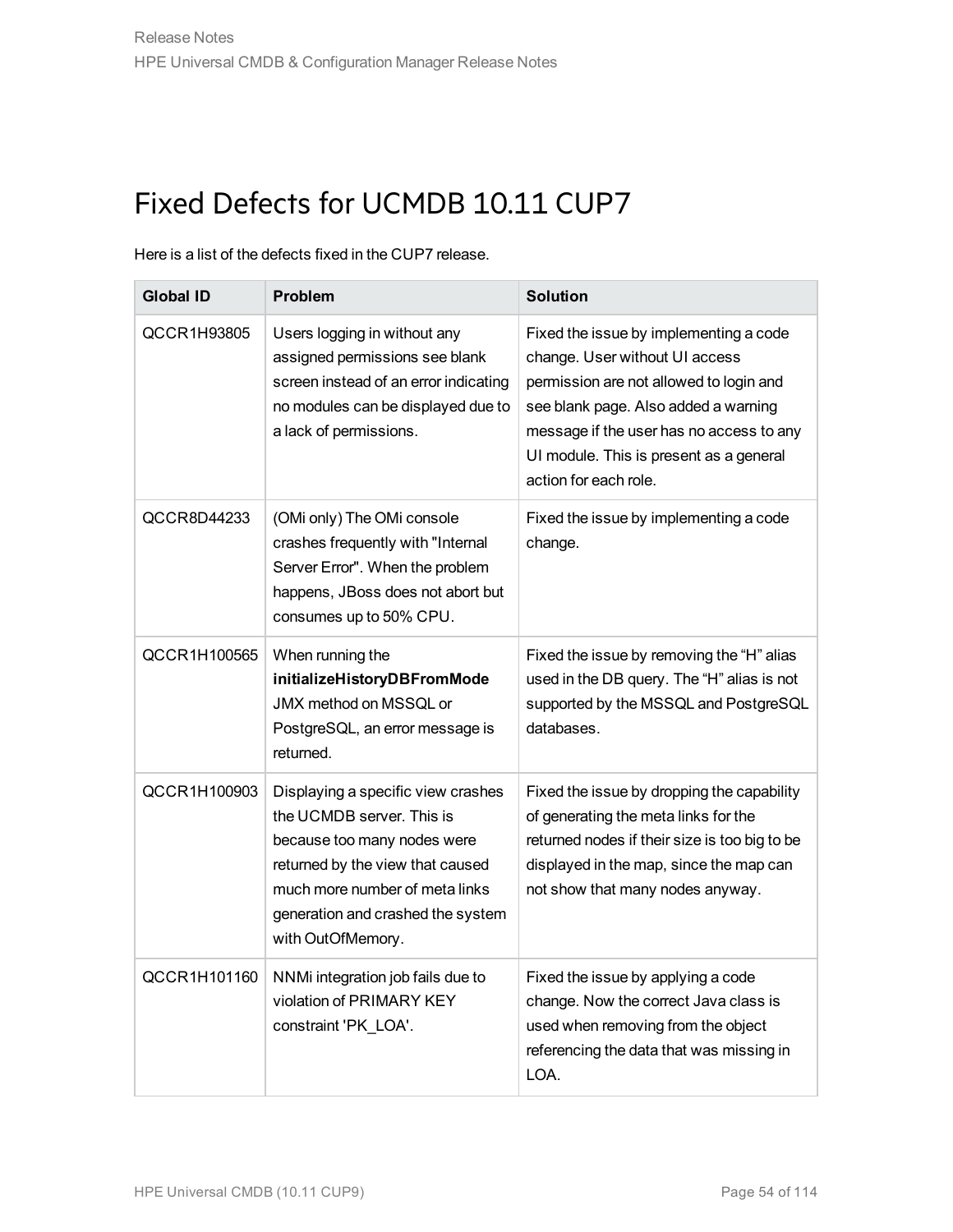| <b>Global ID</b> | <b>Problem</b>                                                                                                                                                                                                                                          | <b>Solution</b>                                                                                                                                                                                                                                                                                                  |
|------------------|---------------------------------------------------------------------------------------------------------------------------------------------------------------------------------------------------------------------------------------------------------|------------------------------------------------------------------------------------------------------------------------------------------------------------------------------------------------------------------------------------------------------------------------------------------------------------------|
| QCCR1H101769     | (PostgreSQL only) Some SQL<br>statements are observed running<br>more than 30 minutes, which<br>causes Probe database to crash.<br>The root cause is that the default<br>value of the statement_timeout<br>setting in the postgresql.conf file<br>is 0. | Added the following workaround to the<br><b>Release Notes:</b><br>To workaround the issue, locate and open<br>the hp\UCMDB\DataFlowProbe\pgsql<br><b>\data\postgresql.conf</b> file in a text editor,<br>and then modify the default value of the<br>statement_timeout setting from 0 to<br>3600000.             |
| QCCR1H101772     | Several discovery jobs fail with the<br>"java.lang.IllegalStateException:<br>Shutdown in progress" error.                                                                                                                                               | Fixed the issue by applying a code<br>change. Now discovery jobs can run<br>successfully.                                                                                                                                                                                                                        |
| QCCR1H102151     | The Schedule Report window and<br>the Job List window show different<br>time for a scheduled report.                                                                                                                                                    | Fixed the issue by implementing a code<br>change. Now the Schedule Report<br>window and the Job List window show<br>the same time for a scheduled report.                                                                                                                                                        |
| QCCR1H102225     | When logging in to UCMDB, upon<br>opening a new tab to access<br>UCMDB Browser using LWSSO,<br>the session expires. But when<br>logging in directly on the UCMDB<br>Browser, the session does not<br>expire.                                            | Added instructions about how to set<br>UCMDB Browser session to expire when<br>LWSSO is enabled in the HPE Universal<br><b>CMDB Administration Guide and the HPE</b><br>Universal CMDB Browser Installation and<br><b>Configuration Guide.</b><br>Note: The scenario without enabling<br>LWSSO is not supported. |
| QCCR1H102411     | In UCMDB Browser, an Integer<br>value was received as String. There<br>is a direct cast to Integer.                                                                                                                                                     | Fixed the issue by applying a code change<br>to parse the String value into an Integer.                                                                                                                                                                                                                          |
| QCCR1H102465     | The Instance based adapter does<br>not return the correct idToTypes<br>map when it loads the referenced<br>CIs and the push job fails with<br>several errors.                                                                                           | Fixed the issue by implementing a code<br>change. Now the Instance based adapter<br>works properly.                                                                                                                                                                                                              |
| QCCR1H100286     | Nodes with the same Display Label<br>are counted as one node in the                                                                                                                                                                                     | Fixed the issue by changing the license<br>count to calculate nodes by CI Instance                                                                                                                                                                                                                               |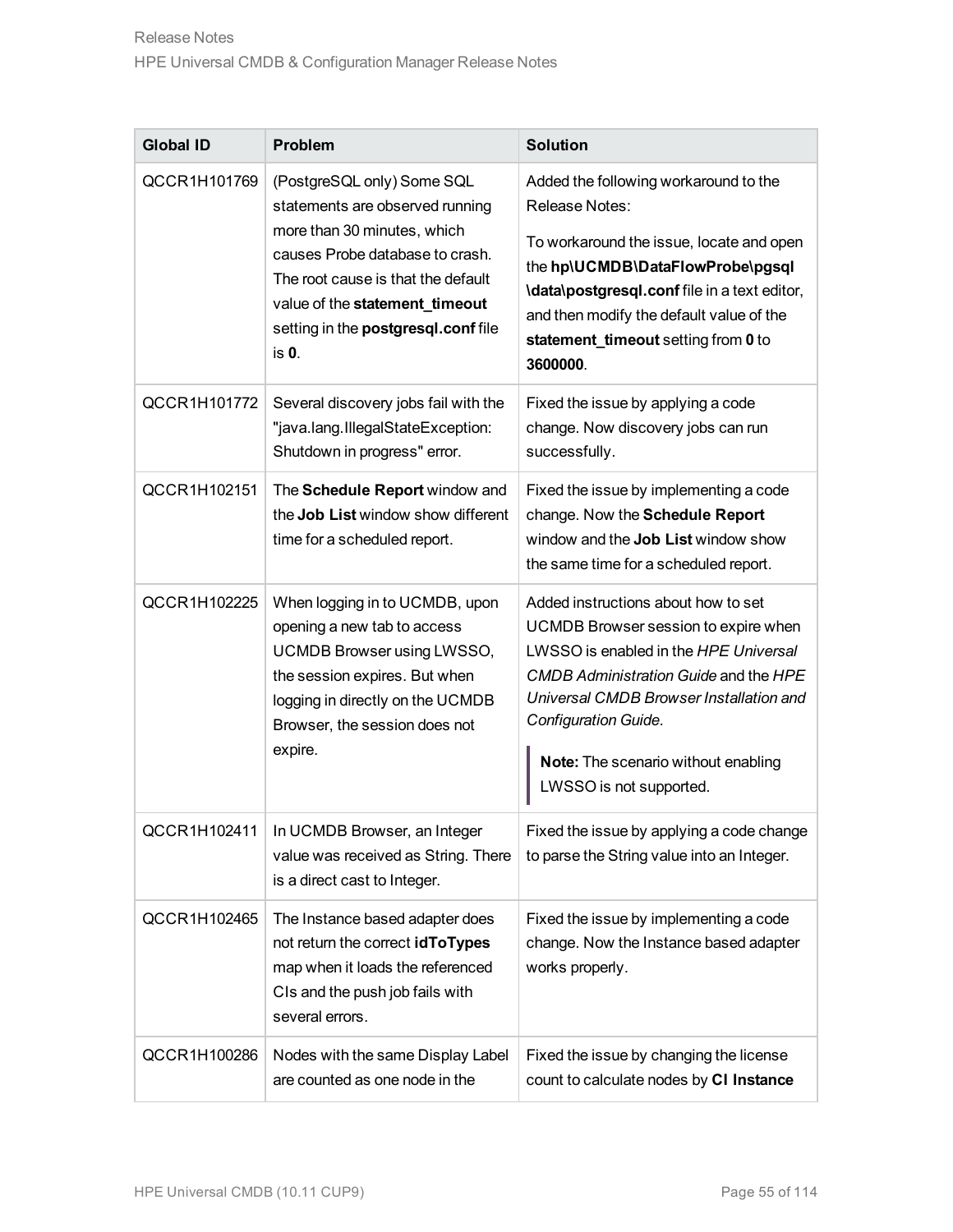| <b>Global ID</b> | <b>Problem</b>                                                                                                                                                | <b>Solution</b>                                                                                                                                                                                                                                                                                                                                                                                                                                                                                                                                         |
|------------------|---------------------------------------------------------------------------------------------------------------------------------------------------------------|---------------------------------------------------------------------------------------------------------------------------------------------------------------------------------------------------------------------------------------------------------------------------------------------------------------------------------------------------------------------------------------------------------------------------------------------------------------------------------------------------------------------------------------------------------|
|                  | <b>Licensed OSIs Report.</b>                                                                                                                                  | instead of by Display Label.                                                                                                                                                                                                                                                                                                                                                                                                                                                                                                                            |
| QCCR1H102362     | The aging mechanism does not<br>update the value of the Is<br><b>Candidate For Deletion attribute</b><br>to False.                                            | Fixed the issue by implementing a code<br>change. Now the aging mechanism works<br>as expected.                                                                                                                                                                                                                                                                                                                                                                                                                                                         |
| QCCR1H102406     | Fixes provided in the previous CUP<br>need to be easier to implement.                                                                                         | Fixed the issue by applying a code<br>change. For details, see "How to Enable<br>CI Type Tenant Owner Verification during<br>the Matching Phase of Identification" on<br>page 104.                                                                                                                                                                                                                                                                                                                                                                      |
| QCCR1H102896     | The CUP patch cannot be installed<br>and deployed with the same CUP<br>but an increased build number.                                                         | Fixed the issue by applying a code change<br>to include build number in version check.<br>Now the CUP patch can be installed and<br>deployed with the same CUP version but<br>with an increased build number.                                                                                                                                                                                                                                                                                                                                           |
| QCCR1H103070     | After running an enrichment on CIs,<br>the Tenant Owner is now the<br>System Default Tenant for that CI<br>Type.                                              | Fixed the issue by implementing a code<br>change to enrichments to re-set the<br>TenantOwner field to the system default<br>tenant for the CI.                                                                                                                                                                                                                                                                                                                                                                                                          |
| QCCR1H103086     | The Owner Tenant attribute is<br>overwritten when populating to a<br>multi-tenant (MT) UCMDB and both<br>integration servers are set as<br>GlobalIDGenerator. | Fixed the issue by adding the following<br>settings to the cmdb10xAdaper:<br>shouldOmitTenantOwnerFromAu<br>toRecon. If not specified, it has true<br>as default value. It will skip the tenant<br>owner attribute from Auto Complete<br>Reconciliation.<br>population.autocomplete.recon<br>ciliation. If not specified, it has true as<br>default value. This setting enables or<br>disables Auto Complete<br>Reconciliation.<br>• shouldOmitGlobalIDFromLayout. If<br>not specified, it has false as default<br>value. It will not add the global_id |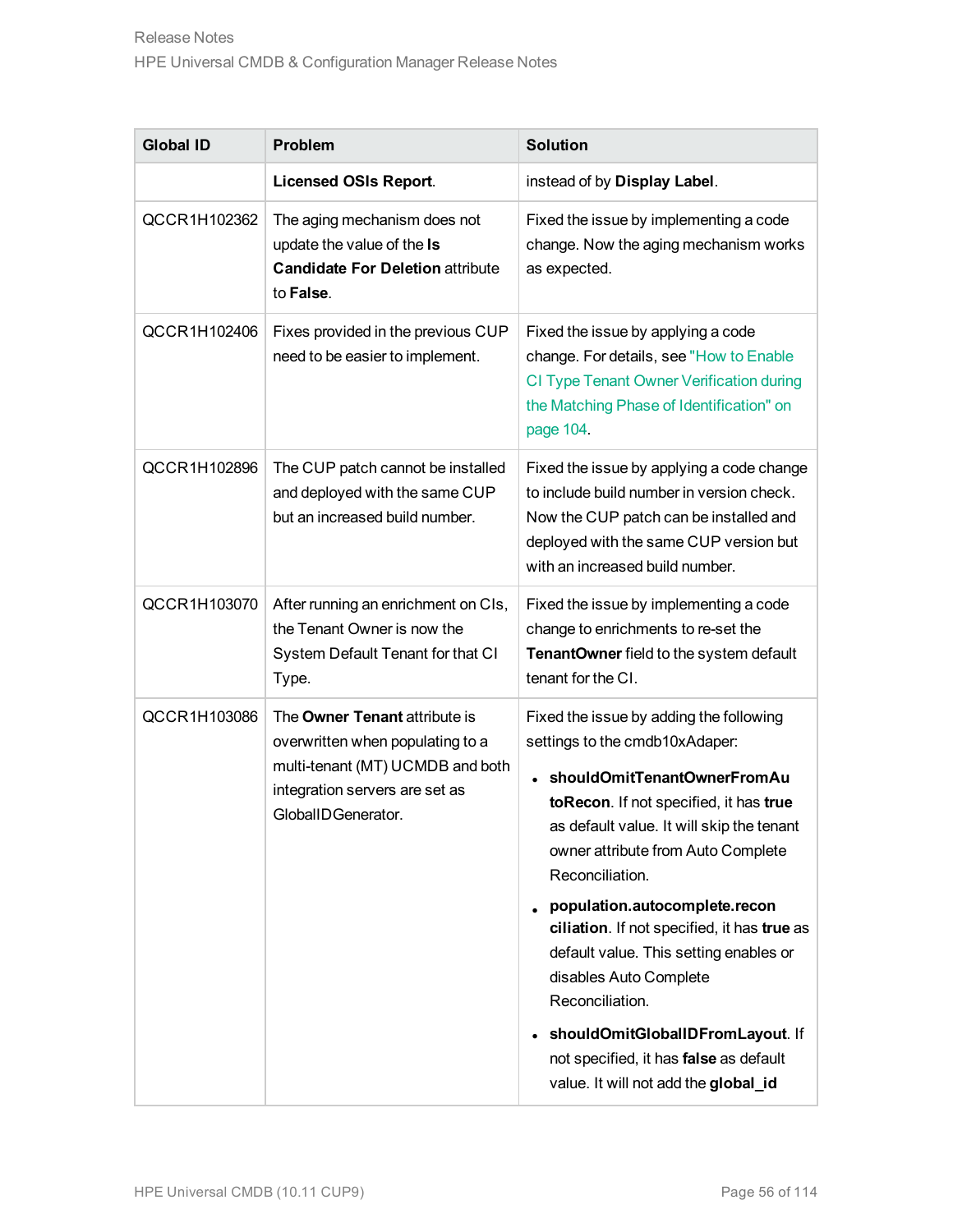| <b>Global ID</b> | <b>Problem</b> | <b>Solution</b>                                                                                                                                                                                        |
|------------------|----------------|--------------------------------------------------------------------------------------------------------------------------------------------------------------------------------------------------------|
|                  |                | attribute to the TQL query layout.                                                                                                                                                                     |
|                  |                | You can add the new settings to the<br>adapter XML file as needed in the following<br>format. Otherwise, the default values will<br>be used.                                                           |
|                  |                | <adapter-setting<br>name="shouldOmitGlobalIDFro<br/>mLayout"&gt;true<br/><adapter-setting<br>name="shouldOmitTenantOwne<br/>rAutoRecon"&gt;truesetting&gt;</adapter-setting<br></adapter-setting<br>   |
|                  |                | Since TenantOwner is part of CIs<br>identification, it should not be sent from<br>the source UCMDB. To accomplish this,<br>make sure you ensure the following:                                         |
|                  |                | The integration TQL query should not<br>have the TenantOwner,<br>TenantsUses, and global_id<br>attributes in the TQL query layout.                                                                     |
|                  |                | The shouldOmitTenantProperties<br>setting of the Cmdb10xAdapter must<br>be set to <b>true</b> . It can be set from the<br>adapter XML definition:                                                      |
|                  |                | <adapter-setting<br>name="shouldOmitTenan<br/>tProperties"&gt;truesetting&gt;</adapter-setting<br>                                                                                                     |
|                  |                | Note: This fix requires that you<br>manually redeploy the UCMDB 10.x<br>adapter package located in the<br>C:\hp\UCMDB\UCMDBServer\<br>content\adapters directory after<br>installing UCMDB 10.11 CUP7. |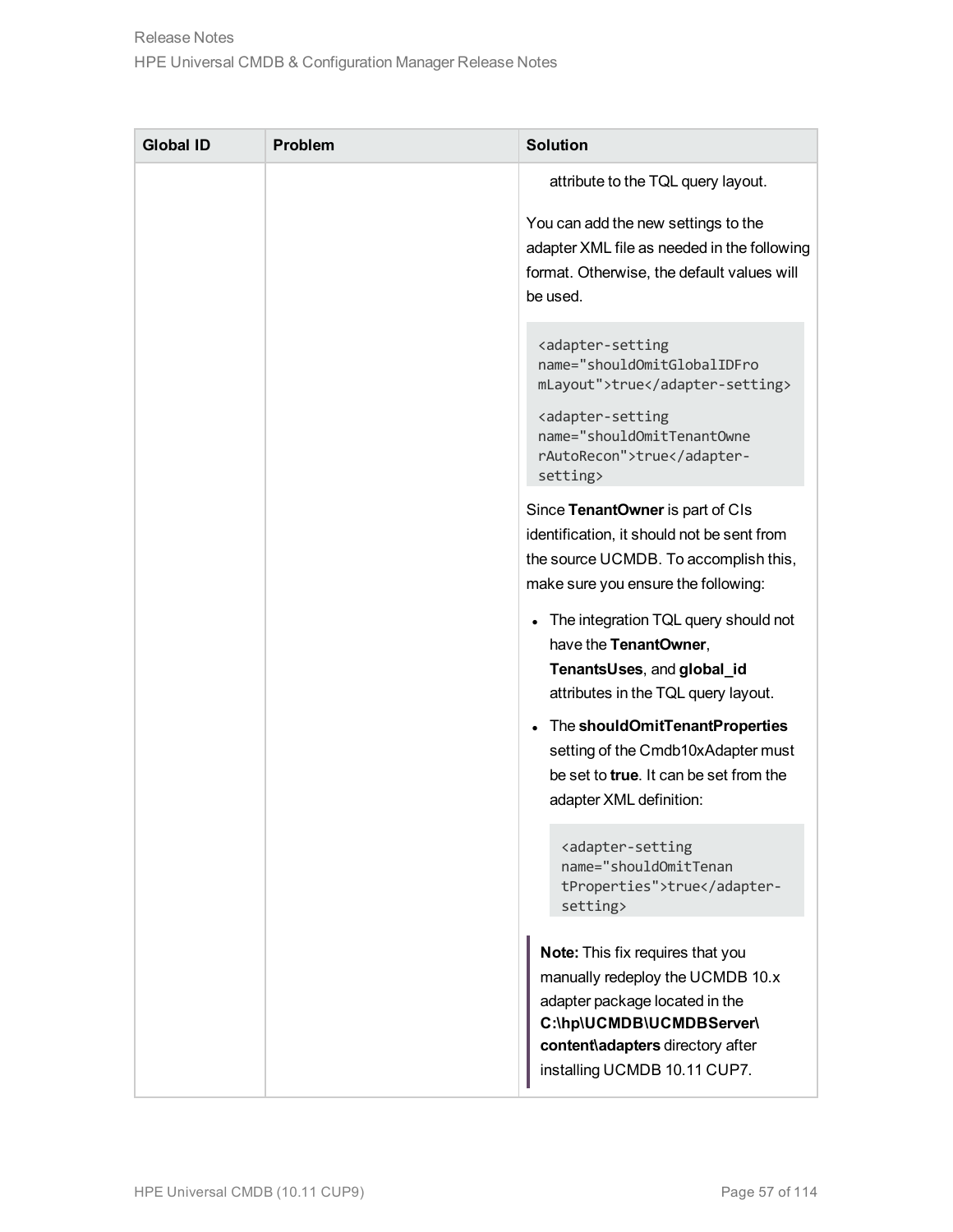| <b>Global ID</b> | <b>Problem</b>                                                                                                                                                                             | <b>Solution</b>                                                                                                                                              |
|------------------|--------------------------------------------------------------------------------------------------------------------------------------------------------------------------------------------|--------------------------------------------------------------------------------------------------------------------------------------------------------------|
|                  |                                                                                                                                                                                            |                                                                                                                                                              |
| QCCR1H103221     | Many<br>Java.lang.NullPointerException<br>errors appeared on different<br>discovery jobs.                                                                                                  | Fixed the issue by implementing a code<br>change to add some logic to avoid the<br>NullPointerException errors.                                              |
| QCCR1H103262     | The DB Push Adapter is failing with<br>Net8 protocol error.                                                                                                                                | Fixed the issue by implementing a code<br>change to close the existing executing<br>statements on DB when querying the<br>counter.                           |
| QCCR1H103374     | Without granting the user the<br>Administration rights, the user<br>couldn't see the scheduler tasks in<br>the Scheduler. It's empty.                                                      | Fixed the issue by implementing a code<br>change, now the user without the<br>Administration rights is able to see the<br>Scheduler and the scheduled tasks. |
| QCCR1H103377     | Trying to generate the list of CIs<br>relationship which are candidate for<br>deletion by aging mechanism but<br>failed.                                                                   | Fixed the issue by implementing a code<br>change.                                                                                                            |
| QCCR1H103519     | The Support Matrix document didn't<br>specify the limitation of CM not<br>supported by IE 11.                                                                                              | Updated the Support Matrix and Release<br>Notes document to add the limitation.                                                                              |
| QCCR1H103549     | After applying the TCP package to<br>support the ASM feature, probes<br>crash when creating core dumps<br>and getting disconnected with the<br>UCMDB server.                               | Fixed the issue by applying a code<br>change.                                                                                                                |
| QCCR1H103589     | Discovery jobs keep running and<br>are not showing as finished for<br>some CIs.                                                                                                            | Fixed the issue by implementing a code<br>change.                                                                                                            |
| QCCR1H103641     | When using the push adapter, there<br>are situations where the related CIs<br>are not sent in the same chunk. For<br>example, if parentattr mapping is<br>used between a location and node | Fixed the issue by applying a code change<br>to add a new setting for the push adapter<br>"replication.defined.integrity.rule".                              |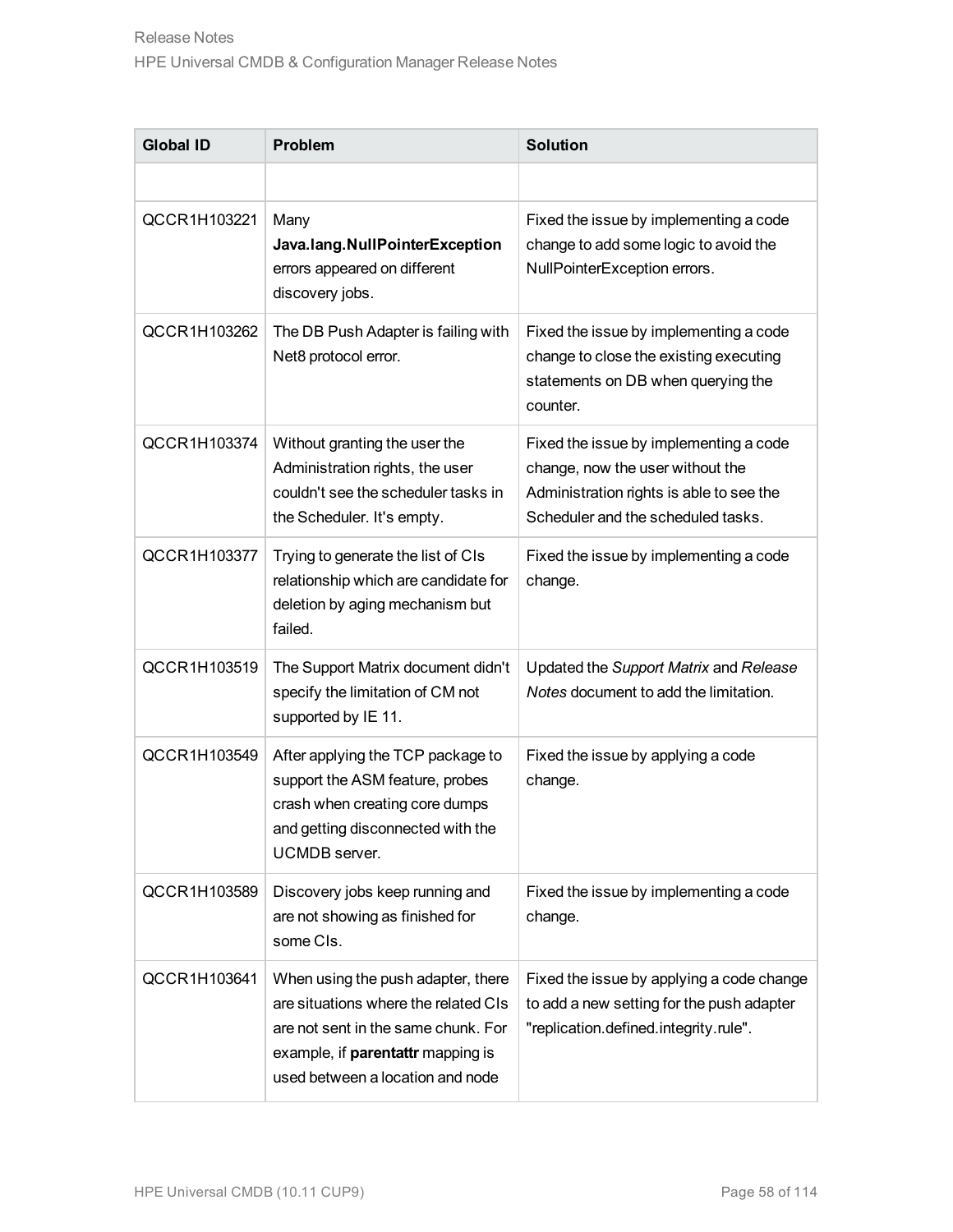| <b>Global ID</b> | <b>Problem</b>                                                                                                                                                                                                                                                                                     | <b>Solution</b>                                                                                                                                                                               |
|------------------|----------------------------------------------------------------------------------------------------------------------------------------------------------------------------------------------------------------------------------------------------------------------------------------------------|-----------------------------------------------------------------------------------------------------------------------------------------------------------------------------------------------|
|                  | CI then the value cannot be copied<br>if the CIs are not in the same<br>chunk.                                                                                                                                                                                                                     |                                                                                                                                                                                               |
| QCCR1H103757     | Child CIs are shown that have<br>different tenants than the parent CI<br>when the reconciliation engine<br>should be respecting tenants for all<br>CI types.                                                                                                                                       | Fixed the issue by applying a code change<br>to use the correct setting when retrieving<br>tenant aware CI types.                                                                             |
| QCCR1H104024     | Oracle database did not flush result<br>cache when it executes the SQL<br>script "truncate table CDM_TMP_<br>JOB_IDS".                                                                                                                                                                             | Fixed the issue by applying a code change<br>to replace the SQL script "truncate table<br>CDM_TMP_JOB_IDS" with "delete from<br>CDM_TMP_JOB_IDS".                                             |
| QCCR1H104044     | Users are unable to change icons of<br>a custom CI Type without deleting<br>all instances of the custom CI<br>Type, the CI Type itself, and<br>subsequently reimporting the CIT<br>from XML.                                                                                                       | Fixed the issue by implementing a code<br>change. Now users are able to change<br>icons of a custom CI Type.                                                                                  |
| QCCR1H104153     | Probe discovery will result in<br>duplicate node CIs (Windows/Unix)<br>if re-imaging the Virtual Machine<br>system with the same template, IP<br>address, and hostname. This is<br>because the unique calculation<br>logic for the node is different<br>between the UCMDB server and<br>the probe. | Added the following workaround to the<br>Release Notes:<br>Before re-imaging your Virtual Machine<br>system, remove the CI instance of the old<br>Windows/Unix system from UCMDB<br>manually. |
| QCCR1H104234     | Users see many<br>handlers.SecurityHandlersEx<br>ception messages in the probe-<br>error.log for one of their probes.                                                                                                                                                                              | Fixed the issue by implementing a code<br>change so that the<br>handlers.SecurityHandlersException<br>messages are not shown in the probe log<br>anymore.                                     |
| QCCR1H104341     | The MSSQL Topology by SQL<br>job incorrectly reports MS Clusters                                                                                                                                                                                                                                   | Fixed the issue by adding a new parameter<br>reconciliation.prefer.crg                                                                                                                        |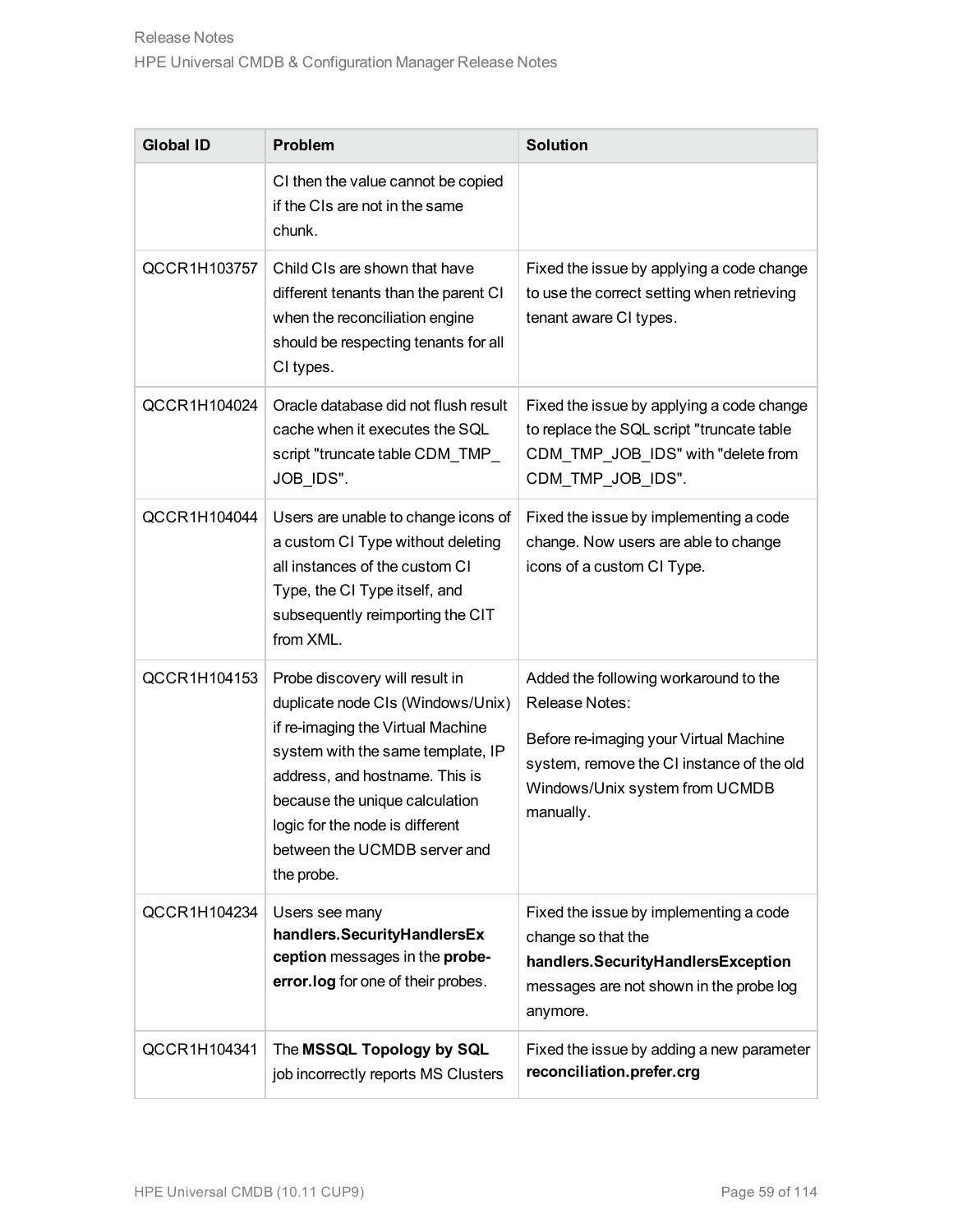| <b>Global ID</b> | <b>Problem</b>                                                                                                                                                                                                       | <b>Solution</b>                                                                                                                                                                                                                                                                                                                                                                                                                                                                                                                                                                                                                                                                               |
|------------------|----------------------------------------------------------------------------------------------------------------------------------------------------------------------------------------------------------------------|-----------------------------------------------------------------------------------------------------------------------------------------------------------------------------------------------------------------------------------------------------------------------------------------------------------------------------------------------------------------------------------------------------------------------------------------------------------------------------------------------------------------------------------------------------------------------------------------------------------------------------------------------------------------------------------------------|
|                  | as SQLServer instances.                                                                                                                                                                                              | .container to the setSettingValue JMX<br>method in the UCMDB:service=Settings<br>Services category. By default it has value<br>false. Setting it to true prefers the CRG<br>(cluster resource group) as being the root<br>container. For example, if you have the<br>following topology:<br>Node -- composition > Running_Software<br>< composition -- Cluster Resource Group<br>Setting the new parameter to true allows<br>selecting the CRG as being the root<br>container for the running_software. If<br>false, root_container will be the Node.<br>The setting change becomes effective<br>immediately, and you can set it using the<br>setSettingValue JMX method from JMX<br>console. |
| QCCR1H104374     | The documentation should reflect<br>the memory XMI Enricher uses for<br>the scan file processing as well as<br>its continuous work, currently it<br>does not for the Probe installation.                             | Added the XML Enricher memory usage<br>information in the updated UCMDB 10.11<br>Support Matrix document.                                                                                                                                                                                                                                                                                                                                                                                                                                                                                                                                                                                     |
| QCCR1H104375     | XML Enricher does not properly<br>process scan files without<br>executable signatures. When<br>processing the scan files, many<br>normalized applications are not<br>reported in the Installed Software<br>CIs list. | Fixed the issue by implementing a code<br>change to the XML Enricher logic.                                                                                                                                                                                                                                                                                                                                                                                                                                                                                                                                                                                                                   |
| QCCR1H104900     | The touching performance provided<br>in UCMDB 10.11 CUP3 is not<br>available with the latest patch.                                                                                                                  | Fixed the issue by implementing a code<br>change to refactor the touch service,<br>hence improving the touch service<br>performance.                                                                                                                                                                                                                                                                                                                                                                                                                                                                                                                                                          |
| QCCR1H104917     | Saving a view with a new name<br>results in loss of Report Layout for                                                                                                                                                | Fixed the issue by implementing a code<br>change to keep the report layout while                                                                                                                                                                                                                                                                                                                                                                                                                                                                                                                                                                                                              |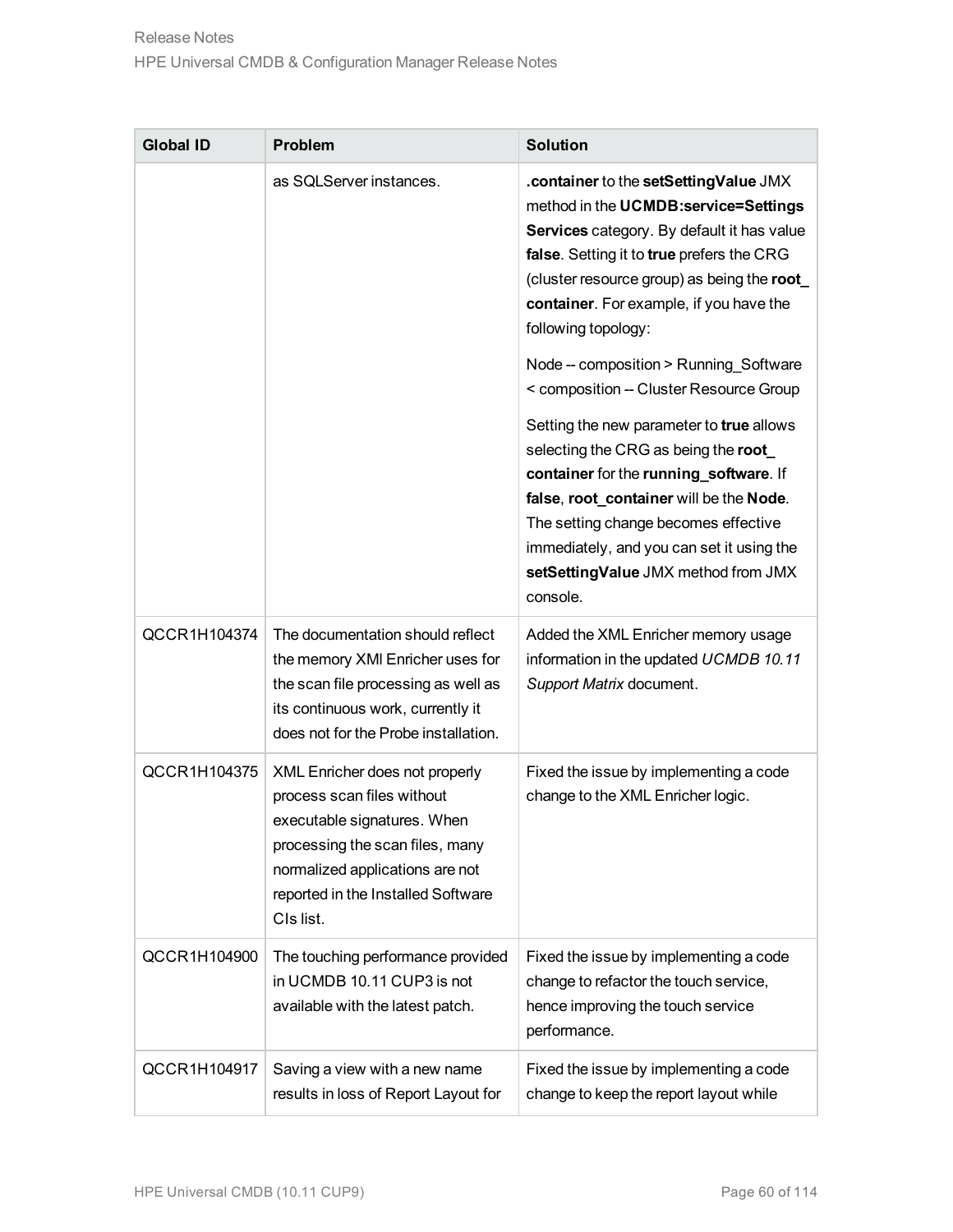| <b>Global ID</b> | Problem                                                                                                                                                                                                | <b>Solution</b>                                                                                                                                                                                                                                                                         |
|------------------|--------------------------------------------------------------------------------------------------------------------------------------------------------------------------------------------------------|-----------------------------------------------------------------------------------------------------------------------------------------------------------------------------------------------------------------------------------------------------------------------------------------|
|                  | Group by CI Type.                                                                                                                                                                                      | saving a view.                                                                                                                                                                                                                                                                          |
| QCCR1H105023     | The UCMDB error.log often<br>shows the "Unauthorized access at<br>entry point" error (but not only for<br>this user). However the user is not<br>aware of any user authentication<br>related problems. | Fixed the issue by implementing a code<br>change. Now all users have the access<br>right if they passed the authentication.                                                                                                                                                             |
| QCCR1H105103     | (OMi 10.01) OMi-UCMDB<br>integration fails on port 80. This is<br>because the DefaultSessionTenant<br>header is missing from the<br>message causing OMi JBoss to<br>reject the messages.               | Fixed the issue by implementing a code<br>change to add the DefaultSessionTenant<br>header to the message.                                                                                                                                                                              |
| QCCR1H105140     | This is a request for the support for<br>discovering Microsoft Windows 10.                                                                                                                             | Added discovery support for Microsoft<br>Windows 10.                                                                                                                                                                                                                                    |
| QCCR1H105269     | Slow performance with scheduled<br>reports. If the client and the server<br>are in different time zones then the<br>reports are wrongly inserted in the<br>Job List Window.                            | Fixed the issue by implementing a code<br>change. If the client and the server are in<br>different time zones then the reports are<br>wrongly inserted in the Job List Window.<br>Now a new method was added in order to<br>properly convert server time zone into<br>client time zone. |

Here is a list of the defects fixed in the CUP6 release.

| <b>Global ID</b> | <b>Problem</b>                                                                                                                                                                                   | <b>Solution</b>                                                                                                                                                                                 |
|------------------|--------------------------------------------------------------------------------------------------------------------------------------------------------------------------------------------------|-------------------------------------------------------------------------------------------------------------------------------------------------------------------------------------------------|
| QCCR1H93682      | After users sort the CI type by its name<br>or number in the Show Results For<br>Triggered CI dialog box and then<br>double-click a CI type, the original CI<br>type shows in the Discovered CIs | After users sort the CI type by its name<br>or number in the Show Results For<br>Triggered CI dialog box and then<br>double-click a CI type, the correct CI<br>type shows in the Discovered CIs |
|                  |                                                                                                                                                                                                  |                                                                                                                                                                                                 |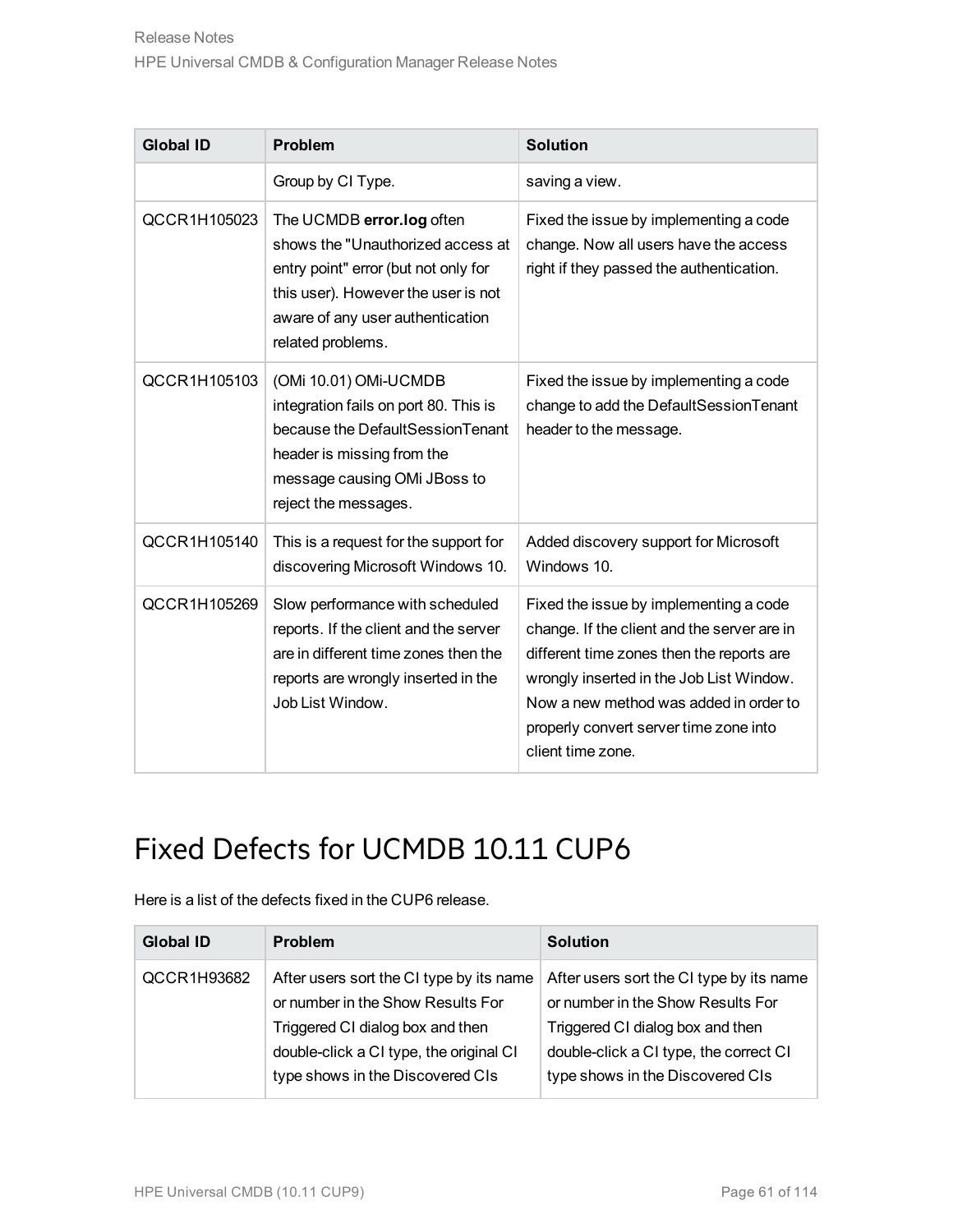| <b>Global ID</b>            | Problem                                                                                                                                                                                                                                                                                                | <b>Solution</b>                                                                                                                                                                                                                                   |
|-----------------------------|--------------------------------------------------------------------------------------------------------------------------------------------------------------------------------------------------------------------------------------------------------------------------------------------------------|---------------------------------------------------------------------------------------------------------------------------------------------------------------------------------------------------------------------------------------------------|
|                             | dialog box that opens.                                                                                                                                                                                                                                                                                 | dialog box that opens.                                                                                                                                                                                                                            |
| QCCR1H99016                 | When logging in to the UCMDB UI in<br>the authorized state and using the<br>advanced conditional search, the<br>authorized CIs that satisfy the search<br>condition are not found and displayed.                                                                                                       | Fixed the issue by applying a code<br>change. Now the advanced CI<br>conditional search works properly.                                                                                                                                           |
| QCCR1H99244                 | When configuring HP SIM credential,<br>the integration point has no reference<br>to the credentials being used. The HP<br>SIM Protocol entry has no reference to<br>the HP SIM application server, only to<br>the database.                                                                            | Fixed the issue by applying a code<br>change. Now the MSSQL_NTLMV2<br>type connection is available when<br>configuring HP SIM credential.<br>Note: This fix requires CP15<br>Update 3 to work.                                                    |
| QCCR1H99439                 | When the Changed CIs filter is on,<br>some changes that are related to CIs<br>are not displayed.                                                                                                                                                                                                       | Fixed the issue by applying a code<br>change. When the Changed CIs filter<br>is on, all CI changes appear.                                                                                                                                        |
| QCCR1H99647                 | Information on the verification or<br>validation criterion results is not<br>present in the logs.                                                                                                                                                                                                      | Implemented logging for showing the<br>result of each verification and<br>validation criterion. However, you need<br>to set the cmdb.reconciliation.datain<br>.multiplematch log to the TRACE<br>level in order to enable this<br>implementation. |
| QCCR1H99918                 | The integration between Service<br>Manager and UCMDB that is based<br>upon Connect-ITcreates CIs of the<br>Infrastructure Element CI type with the<br>qualifier Abstract Class. This means<br>that no CIs of this type may be<br>created. This results in errors with the<br>UCMDB to BSM integration. | Fixed the issue by applying a code<br>change, so that no update type change<br>is allowed when Abstract Class is the<br>type to update to.                                                                                                        |
| QCCR1H99940<br>QCCR1H100476 | In certain circumstances, database<br>deadlock occurs in log files when<br>multiple threads try to update records                                                                                                                                                                                      | Fixed the issue by using row locks so<br>that no deadlock occurs.                                                                                                                                                                                 |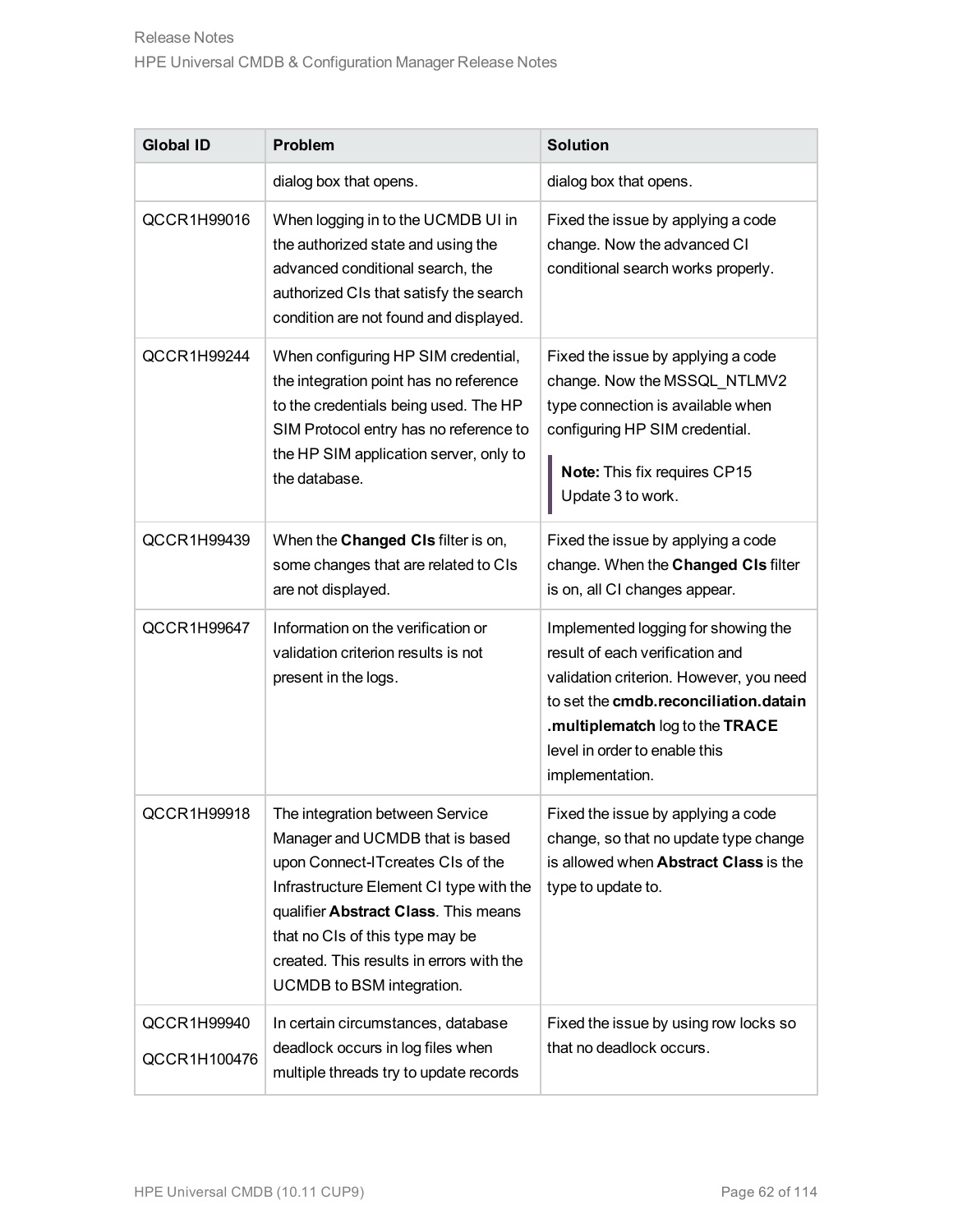| <b>Global ID</b> | <b>Problem</b>                                                                                                                                                                                                                                      | <b>Solution</b>                                                                                                                                                              |
|------------------|-----------------------------------------------------------------------------------------------------------------------------------------------------------------------------------------------------------------------------------------------------|------------------------------------------------------------------------------------------------------------------------------------------------------------------------------|
|                  | in different orders.                                                                                                                                                                                                                                |                                                                                                                                                                              |
| QCCR1H100343     | No email is received even if a<br>Scheduler job was created with<br>success for the Compare Archives<br>Report, the Compare CIs Report, or<br>the Compare Snapshot Report. This<br>was caused by an older version of the<br>UI apache poi jar file. | Fixed the issue by upgrading the UI<br>apache.poi jar to a later version.                                                                                                    |
| QCCR1H100531     | There are many triggers that are stuck<br>in the <b>PARKING</b> state for a long time.                                                                                                                                                              | Added one new column Last<br>invocation to indicate the job<br>execution status. The original column<br>shows the workflow status.                                           |
| QCCR1H100629     | Currently the documentation lacks full<br>re-index required steps.                                                                                                                                                                                  | Added documentation about how to<br>perform a full re-index of all CIs. For<br>details, see "How to Perform a Full<br>Reindex of All CIs" on page 94.                        |
| QCCR1H100791     | After UCMDB CUP5 is deployed, the<br>out-of-the-box XML PushAdapter<br>export crashes. Integration crashes<br>with the NullPointerException error.                                                                                                  | Fixed the issue by applying a code<br>change so that null value check will be<br>performed to avoid<br>NullPointerException.                                                 |
| QCCR1H100800     | Data Flow Probe connects to the<br>UCMDB server using the close HTTP<br>connections.                                                                                                                                                                | Data Flow Probe connects to the<br>UCMDB server using the keep-alive<br>HTTP connections and the number of<br>connections can be controlled.                                 |
| QCCR1H100808     | When running the Migrate DDMI<br>Agent job to upgrade some DDMI<br>agents to UD, the communication log<br>says that is a successful connection;<br>however, no CI is created for<br>performing Inventory Discovery.                                 | Fixed the issue by applying a code<br>change. When the probe detects the<br>node that is a dummy node and out-of-<br>scope, the probe will not add the<br>license tag to it. |
| QCCR1H100919     | The Authorized state of Customer ID<br>100001 appears with the failed status<br>on the UCMDB server's status page.<br>The ping_url is down, causing no                                                                                              | Fixed the issue by applying a code<br>change. Now the UCMDB server is<br>started without failure.                                                                            |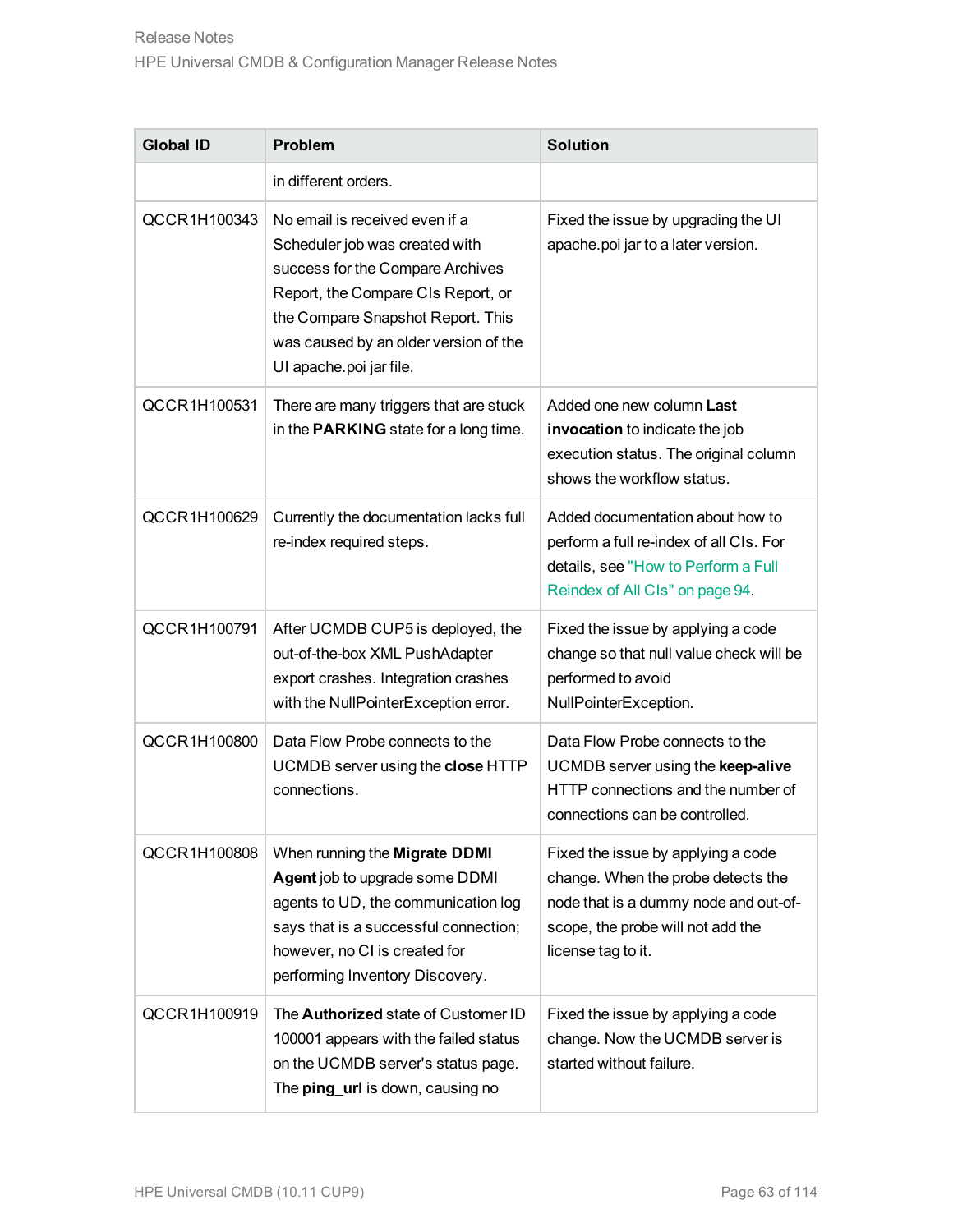| <b>Global ID</b> | Problem                                                                                                                                                                                                                                                                                                                                                                                                                                                                                                                                                   | <b>Solution</b>                                                                                                                                                                                                                                                                                                                                                                                                                                                                                                |
|------------------|-----------------------------------------------------------------------------------------------------------------------------------------------------------------------------------------------------------------------------------------------------------------------------------------------------------------------------------------------------------------------------------------------------------------------------------------------------------------------------------------------------------------------------------------------------------|----------------------------------------------------------------------------------------------------------------------------------------------------------------------------------------------------------------------------------------------------------------------------------------------------------------------------------------------------------------------------------------------------------------------------------------------------------------------------------------------------------------|
|                  | probes to connect to the writer. This<br>issue is reproducible when multiple<br>states are present in UCMDB.                                                                                                                                                                                                                                                                                                                                                                                                                                              |                                                                                                                                                                                                                                                                                                                                                                                                                                                                                                                |
| QCCR1H100940     | Universal Discovery Control Panel is<br>not opening. There is no error in the UI.<br>Nothing happens when users try to<br>open it. Only the NullPointerException<br>is found in the client logs.<br>The root cause is that when initializing<br>the Universal Discovery Control Panel,<br>all activities and their data (for<br>example, templates being used) need<br>to be loaded. If users happen to delete<br>a template that is being used by some<br>activities, NullPointerException will be<br>raised during the control panel<br>initialization. | Now if a template is deleted by users<br>accidentally, activities that are created<br>with this template are corrupted. When<br>loading the control panel, activities are<br>checked, and missing templates are<br>handled, so the control panel still<br>works, and users will see a warning<br>message when accessing a corrupted<br>activity.                                                                                                                                                               |
| QCCR1H100980     | Some jobs are scheduled to send<br>reports in Excel format via email to a<br>few users. The <b>SMTP</b> server setting<br>seems okay but there is always an<br>error with one of the scheduled jobs:<br>javax.mail.MessagingException:<br>SMTP server host is empty.<br>It turns out that the <b>Alternate SMTP</b><br>server setting was left empty. If<br>sending the email with the SMTP<br>server fails, the Alternate SMTP<br>server setting will be used.                                                                                           | The following note should be added to<br>the How to Configure the UCMDB Mail<br>Server section in the HPE Universal<br><b>CMDB Administration Guide to</b><br>indicate that why the Alternate SMTP<br>server and Alternate SMTP server<br>port fields should not be left empty:<br>Note: It is recommended to set<br>both the SMTP server and<br>alternate SMTP server. In case<br>the SMTP server is not available,<br>an alternative SMTP server will be<br>used by the UCMDB server when<br>sending emails. |
| QCCR1H101120     | The following error message is<br>returned by the Oracle Database by<br><b>SQL</b> job: "Failed to collect data from<br>Oracle server".                                                                                                                                                                                                                                                                                                                                                                                                                   | Fixed the issue by applying a code<br>change. Now the Oracle Database by<br><b>SQL</b> job works properly.                                                                                                                                                                                                                                                                                                                                                                                                     |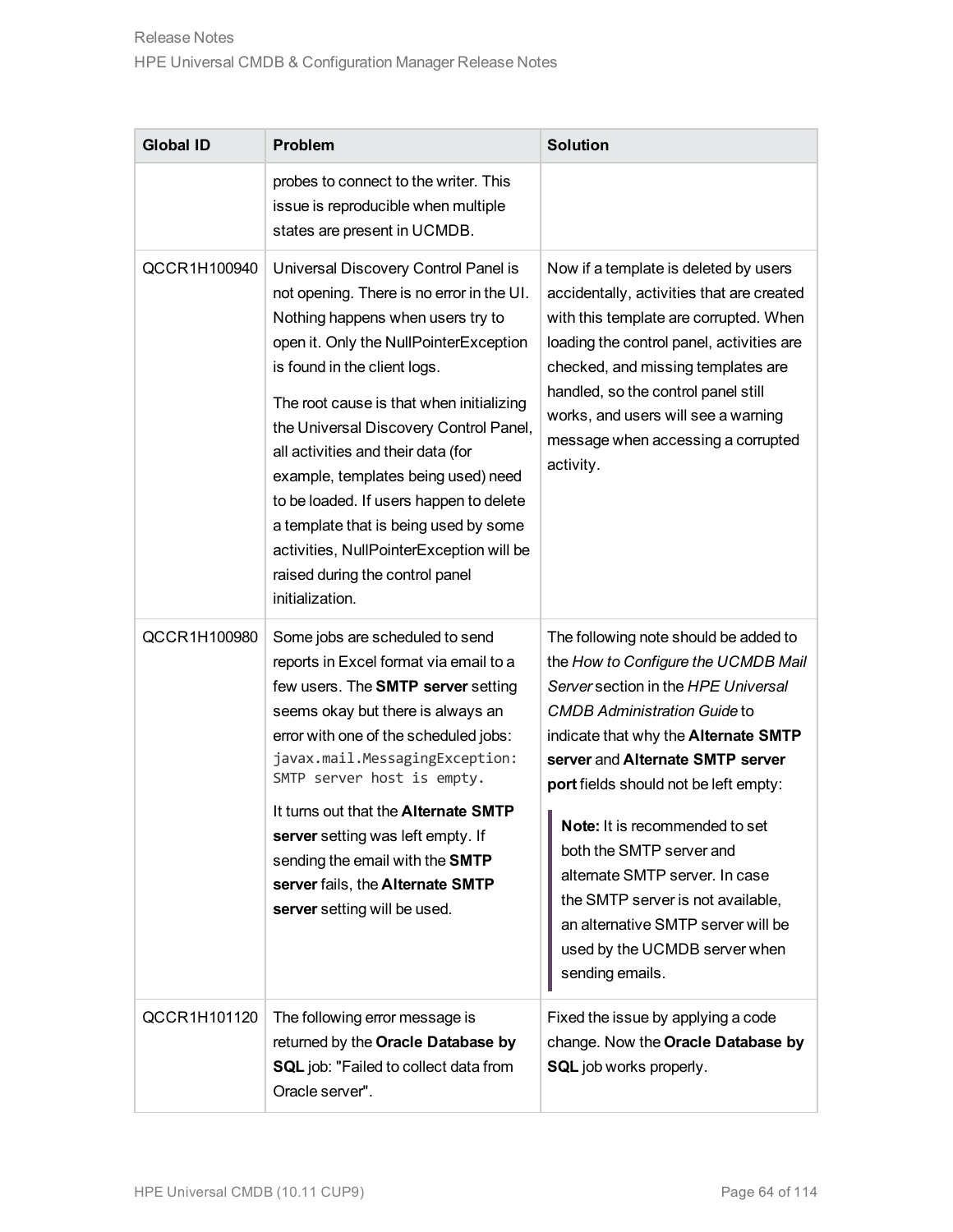| <b>Global ID</b> | <b>Problem</b>                                                                                                                                                                                       | <b>Solution</b>                                                                                                                                                                                                                                                    |
|------------------|------------------------------------------------------------------------------------------------------------------------------------------------------------------------------------------------------|--------------------------------------------------------------------------------------------------------------------------------------------------------------------------------------------------------------------------------------------------------------------|
| QCCR1H101223     | The Data Flow Probe status appears<br>disconnected (stopped) in the UCMDB<br>UI for a long time. However, the Probe<br>service is up, and the Probe is<br>reporting data and connecting to<br>UCMDB. | Now UCMDB sets the Data Flow<br>Probe status correctly.                                                                                                                                                                                                            |
| QCCR1H101252     | The UCMDB servers experiences the<br>performance issue. The UCMDB GUI<br>becomes unresponsive from time to<br>time.                                                                                  | Fixed the issue by increasing the<br>default value for jetty.maxThreads to<br>300.                                                                                                                                                                                 |
| QCCR1H101581     | Universal Discovery 10.20 sets<br>incorrect values in the hwHostOS field<br>for HP-UX by including<br>hwOSHostHPUXType into the value.                                                               | Fixed the issue by removing the<br>inclusion of hwOSHostHPUXType in<br>the hwHostOS field.<br>Note: This fix requires CP15<br>Update 3 to work.                                                                                                                    |
| QCCR1H101843     | The corrupted CALCULATED_<br><b>ATTRIBUTE</b> line in the class definition<br>prevents the CI type icon change.                                                                                      | Fixed the issue by applying a code<br>change. Now the CALCULATED_<br><b>ATTRIBUTE</b> qualifier is added when<br>creating a new CIT.                                                                                                                               |
| QCCR1H102018     | The displayName attribute is not<br>updated if this setting is selected to be<br>used for LDAP users.                                                                                                | The LDAP display name is now used<br>and updated for users.                                                                                                                                                                                                        |
| QCCR1H102081     | Encryption for Oracle ASO does not<br>work.                                                                                                                                                          | Fixed the issue by adding the following<br>lines in the sqlnet.ora file:<br>SQLNET.ENCRYPTION SERVER =<br>required<br>SQLNET.CRYPTO_CHECKSUM_<br>SERVER = required<br>This forced the use of encryption on<br>connection between the UCMDB<br>server and database. |
| QCCR1H102098     | The UCMDB Integration Service                                                                                                                                                                        | Fixed the issue by applying a code                                                                                                                                                                                                                                 |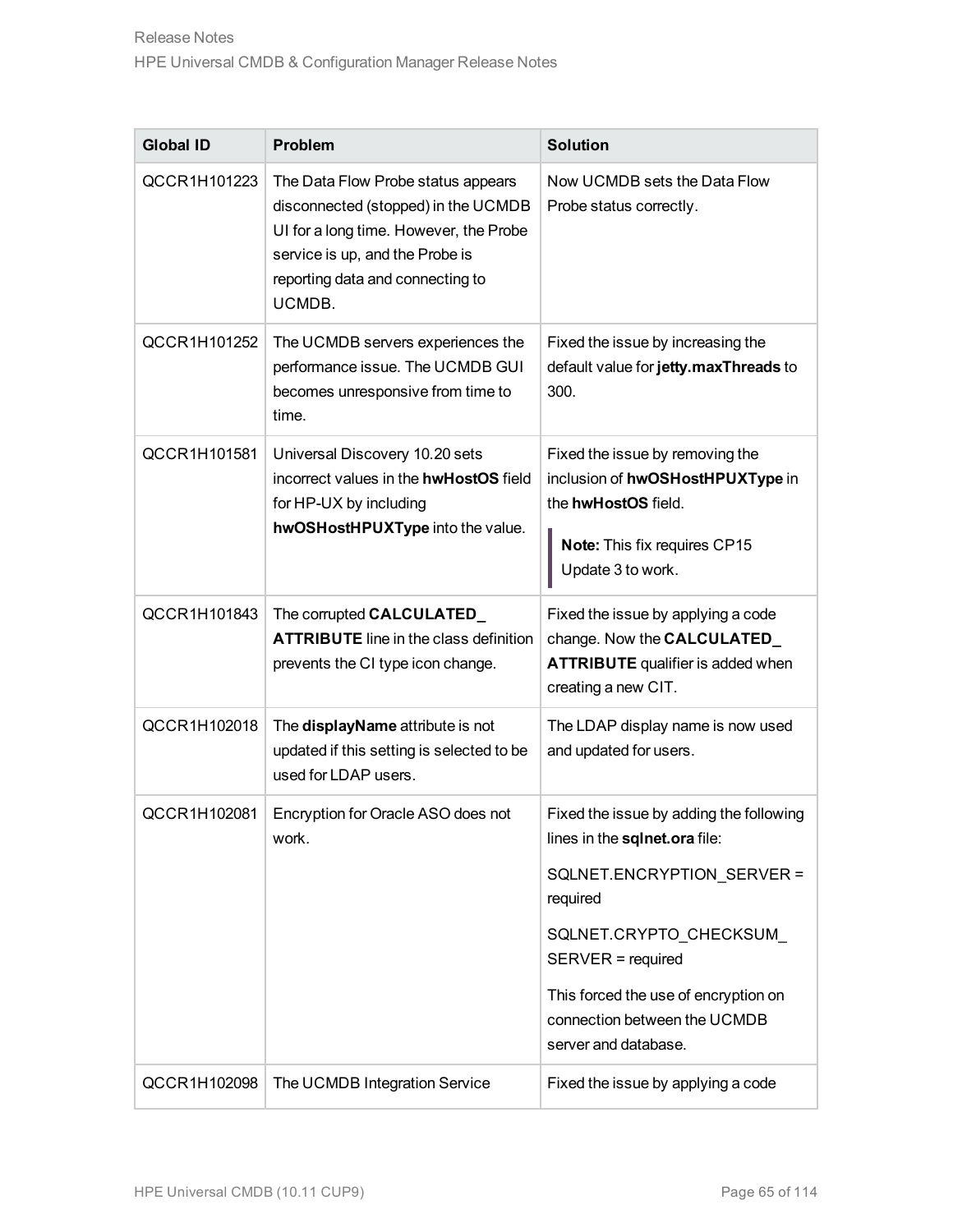| Global ID   | <b>Problem</b>                                                                                                                                    | Solution                                                                                                                        |
|-------------|---------------------------------------------------------------------------------------------------------------------------------------------------|---------------------------------------------------------------------------------------------------------------------------------|
|             | cannot be started due to "connection"<br>failure to the database" if users have<br>changed the master key on the<br>UCMDB server side.            | change. Now UCMDB Integration<br>Service can load the updated master<br>key properly so that it can connect to<br>the database. |
| QCCR8D38423 | When loading factory contents into<br>RTSM at the first startup, some<br>packages fails to be loaded, with the<br>result of some missing content. | Fixed the issue by changing the order<br>in which the deployers are run.<br>Packages can be deployed without<br>errors now.     |

| <b>Global ID</b> | <b>Problem</b>                                                                                                                                                                                                                                             | <b>Solution</b>                                                                                                        |
|------------------|------------------------------------------------------------------------------------------------------------------------------------------------------------------------------------------------------------------------------------------------------------|------------------------------------------------------------------------------------------------------------------------|
| QCCR1H95545      | Data Flow Probe randomly stops, and does<br>not send results back to the server.                                                                                                                                                                           | Fixed the issue by resolving the<br>deadlock for DB connection,<br>now Data Flow Probe runs<br>discovery successfully. |
| QCCR1H95747      | The Add Parameter button under Modeling<br>> CI Type Manager > Attached Menu tab ><br>Menu Item Method pane > New Method<br>option is not working in UCMDB 10.11.                                                                                          | Fixed the issue by applying a<br>code change, now the Add<br><b>Parameter button works</b><br>properly.                |
| QCCR1H98611      | The SCCM population job fails with the<br>"ClassCastException" error.                                                                                                                                                                                      | Fixed the issue by correcting<br>logic to use proper child type,<br>now the SCCM population job<br>runs successfully.  |
| QCCR1H98947      | The reader server restarts in the High<br>Availability environment because the writer<br>server sends the revisions in an incorrect<br>order. The log shows the following error<br>message: "Server had to be restarted<br>because of a missing revision." | Fixed the issue by creating an<br>ordered queue to place the<br>revisions in the expected order.                       |
| QCCR1H98963      | The SSH credential is changed after being                                                                                                                                                                                                                  | Fixed the issue by applying a                                                                                          |

Here is a list of the defects fixed in the CUP5 release.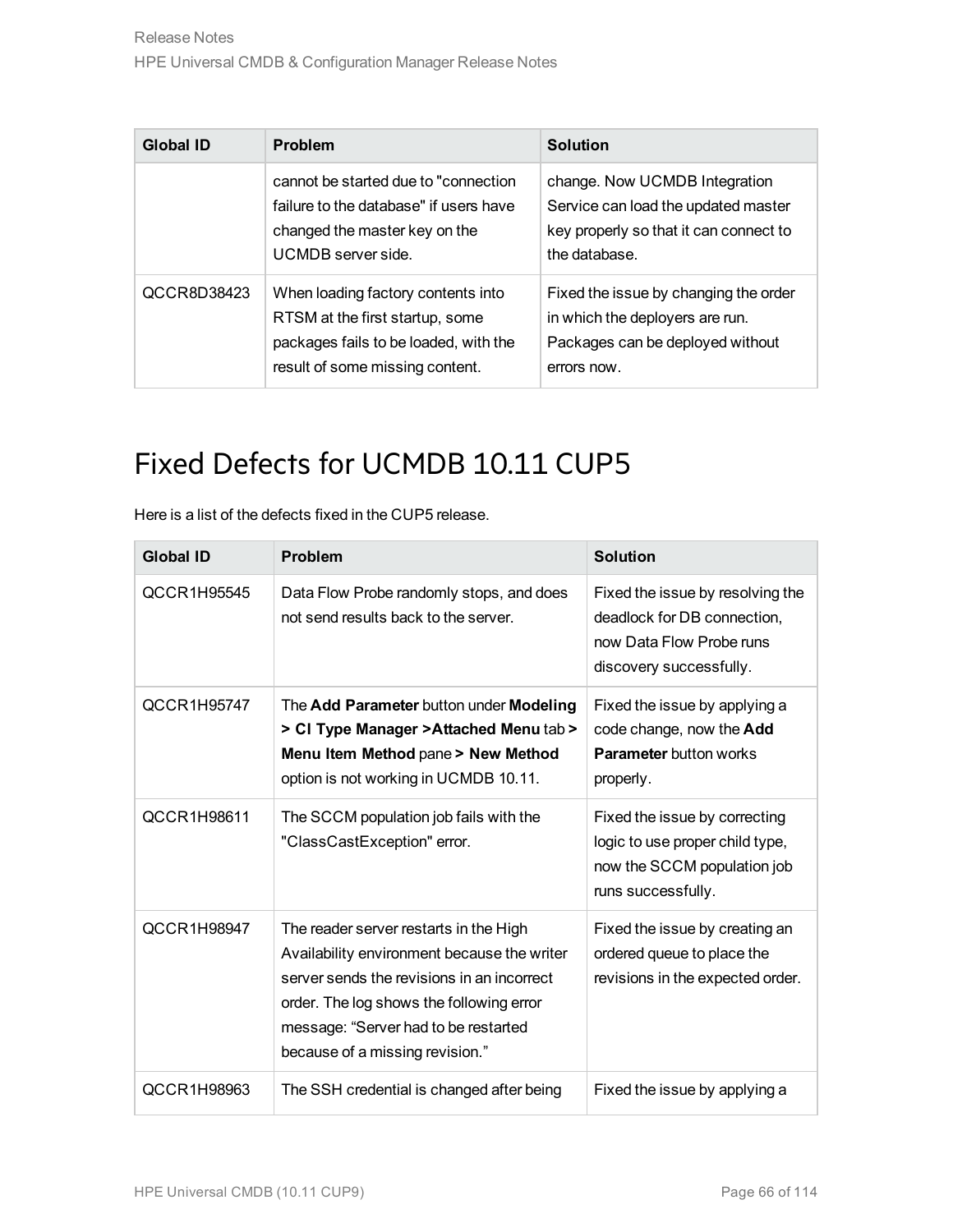| <b>Global ID</b> | <b>Problem</b>                                                                                                                                                                                                                                                                                                                            | <b>Solution</b>                                                                                                                                                                                                                                                                                                                                                                                                                                                                                                |
|------------------|-------------------------------------------------------------------------------------------------------------------------------------------------------------------------------------------------------------------------------------------------------------------------------------------------------------------------------------------|----------------------------------------------------------------------------------------------------------------------------------------------------------------------------------------------------------------------------------------------------------------------------------------------------------------------------------------------------------------------------------------------------------------------------------------------------------------------------------------------------------------|
|                  | saved and reopened in the UCMDB UI.                                                                                                                                                                                                                                                                                                       | code change. The SSH<br>credentials now can be saved<br>successfully.                                                                                                                                                                                                                                                                                                                                                                                                                                          |
| QCCR1H99025      | When creating a package using the Create<br>Custom Package Wizard, not all Pattern<br>Based Models appear under Resource<br>Selection page > Model tree > Service<br><b>Models</b> for exporting to other environments,<br>because a simple PBM is translated into a<br>PBM over an Instance-Based Model (IBM)<br>after saving the model. | Fixed the issue by applying a<br>code change. Now all Pattern<br>Based Models can be exported<br>properly.                                                                                                                                                                                                                                                                                                                                                                                                     |
| QCCR1H99152      | No documentation about the binary data is<br>found in the communication logs, which<br>causes users to think that the scan files fail<br>to parse the communication logs.                                                                                                                                                                 | Added the following note to the<br>documentation:<br>Note: CDATA mechanism<br>is used to store information<br>retrieved from user<br>environment in the<br>communication logs. When<br>scan files get some<br>characters or XML<br>segments that cannot be<br>parsed by the CDATA<br>mechanism, the information<br>will be saved in binary<br>format for further<br>troubleshooting purpose.<br>HP Software Support will<br>decode the binary data in<br>the communication logs to<br>perform troubleshooting. |
| QCCR1H99331      | <b>UCMDB to UCMDB Push creates</b><br>duplicated CIs. Identifier criteria take the<br>calculated ID into consideration when<br>identifying objects. Because global_id is<br>changing during the push, the calculated ID                                                                                                                   | Fixed the issue by adding a<br>special setting<br>reconciliation.calculated.<br>id.attribute to take the<br>calculated ID into consideration.                                                                                                                                                                                                                                                                                                                                                                  |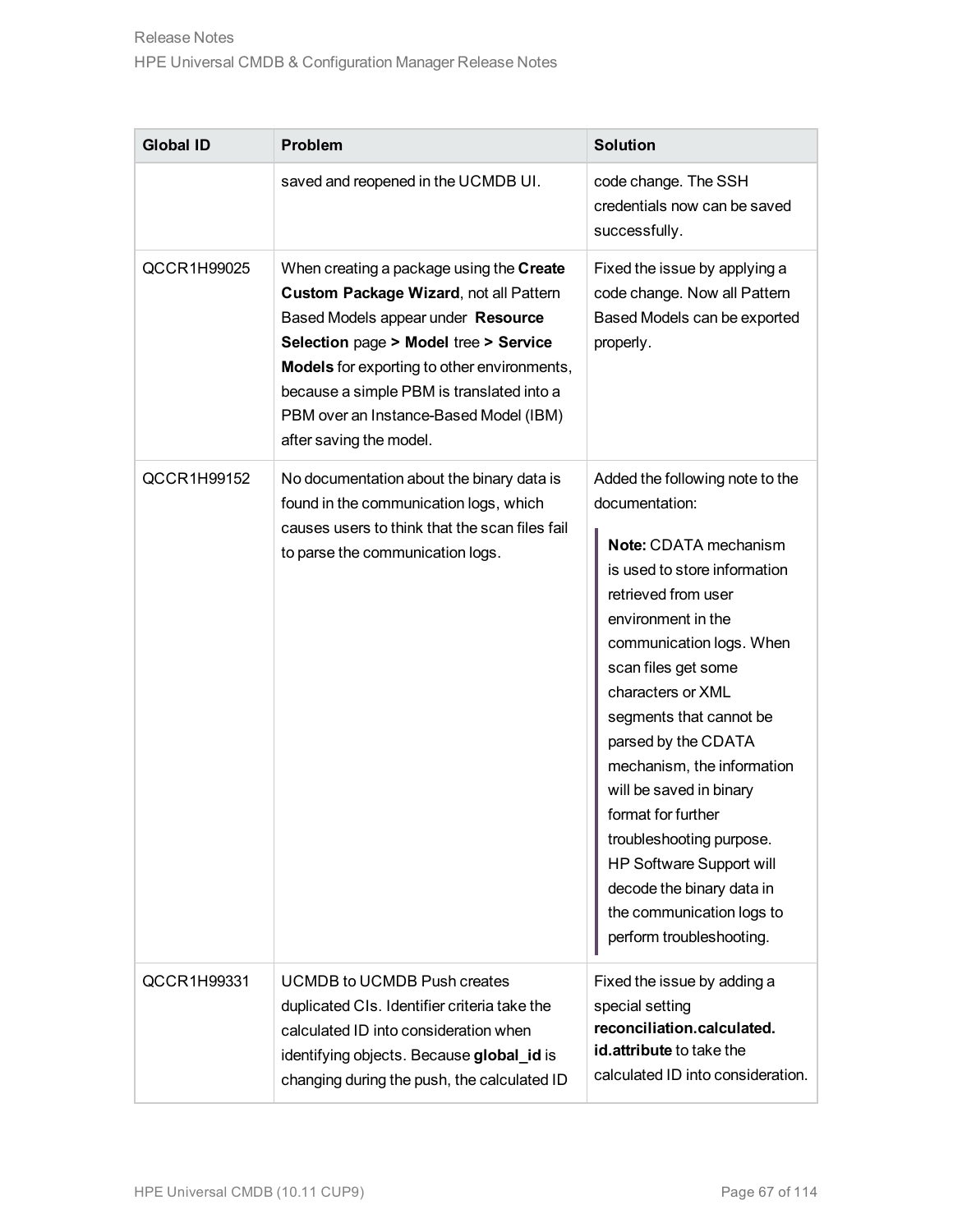| <b>Global ID</b> | <b>Problem</b>                                                                                                                                                                                                                                                                   | <b>Solution</b>                                                                                                                                                                          |
|------------------|----------------------------------------------------------------------------------------------------------------------------------------------------------------------------------------------------------------------------------------------------------------------------------|------------------------------------------------------------------------------------------------------------------------------------------------------------------------------------------|
|                  | is also changing and it creates duplicated<br>data.                                                                                                                                                                                                                              | By default, this setting is set to<br>false. If the setting is not<br>present, it is also treated as<br>false by default.                                                                |
| QCCR1H99425      | The VMware vCenter Topology by VIM<br>job fails with the following error message:<br>"Failed to connect to remote process:<br>details: Software caused connection abort:<br>socket write error".                                                                                 | Fixed the issue to avoid the<br>socket error when running the<br><b>VMware vCenter Topology by</b><br>VIM job.                                                                           |
| QCCR1H99559      | When adding a CI to a job that is currently<br>stopped by using IT Universe Manager, the<br>probe limit changes to <b>disabled</b> and the job<br>does not start. This is a regression that<br>occurs in the 10.11 CUP3, because this<br>issue does not exist in the 10.11 CUP2. | Fixed the issue by rolling back<br>the change made in 10.11<br>CUP3. Now CIs can be added<br>to a job that is currently stopped<br>by using IT Universe Manager<br>as in the 10.11 CUP2. |
| QCCR1H99736      | The following error message occurs when<br>the Long type attributes are used in the<br>reconciliation rule: "There is no temp table for<br>cmdb type [CmdbLongType]".                                                                                                            | Fixed the issue by applying a<br>code change. Now the Long<br>type attributes can be used in<br>the reconciliation rule.                                                                 |
| QCCR1H100030     | When discovering Cisco devices by the<br>Host Connection by SNMP job, thousands<br>of the following warning messages are<br>returned: "Normalization rule output conflict<br>for CI {0}".                                                                                        | Fixed the issue by modifying the<br>attribute comparison code to<br>avoid the normalization rule<br>conflict error.                                                                      |
| QCCR1H100066     | The reader server restarts in the High<br>Availability environment because of the<br>following error on the writer server:<br>"java.util.ConcurrentModificationException".                                                                                                       | Fixed the issue by applying a<br>code change. Now the reader<br>server works properly in the<br>High Availability environment.                                                           |
| QCCR1H100132     | A very long dispatch queue is seen on the<br>Universal Discovery server and almost no<br>new jobs are scheduled. The dispatch queue<br>should be reduced to zero till new jobs get<br>activated if you restart the server.                                                       | Added logs to show the time<br>that is spent on each step of the<br>dispatch for analysis purposes.                                                                                      |
| QCCR1H100144     | The reader server in the High Availability                                                                                                                                                                                                                                       | Fixed the issue by changing the                                                                                                                                                          |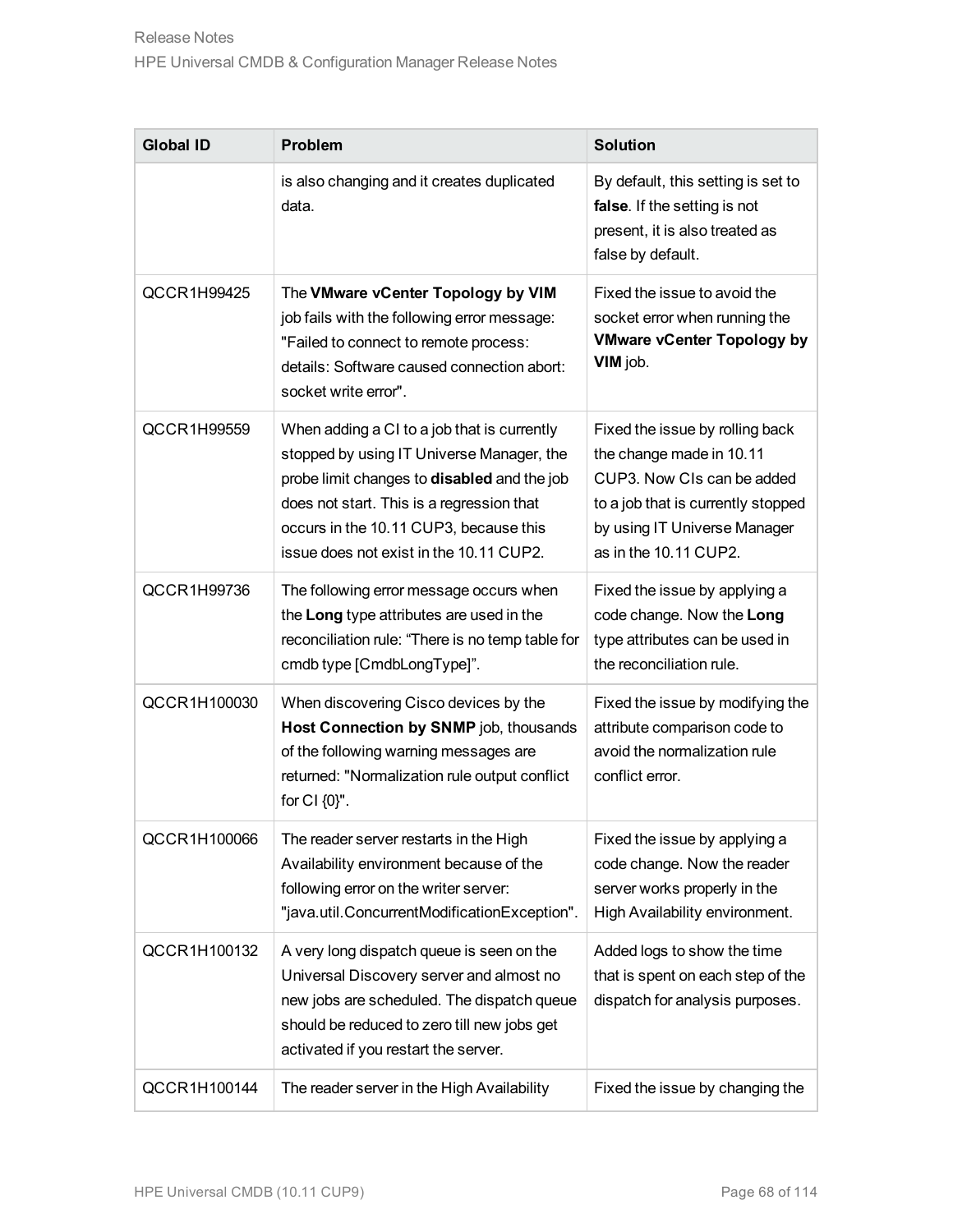| <b>Global ID</b> | <b>Problem</b>                                                                                                                                                                                                                                                                            | <b>Solution</b>                                                                                                                                                                        |
|------------------|-------------------------------------------------------------------------------------------------------------------------------------------------------------------------------------------------------------------------------------------------------------------------------------------|----------------------------------------------------------------------------------------------------------------------------------------------------------------------------------------|
|                  | environment restarts because of the<br>JGroups cluster recreation.                                                                                                                                                                                                                        | JGroups configuration.                                                                                                                                                                 |
| QCCR1H100146     | When deleting the search folder, the reindex<br>method fails with the following error<br>message: "No such core: customer1". This<br>is caused by the solr.xml file being changed<br>twice after server restart, which resulted in<br>creation of two instances of the core<br>container. | Fixed the issue by applying a<br>code change, so that the<br>solr.xml file is created at server<br>startup, instead of being<br>changed twice after server<br>restart.                 |
| QCCR1H100269     | All Tenant IDs coming from the automatic<br>deletion process are returned as the System<br>Default Tenant although a specific tenant is<br>set on the Data Flow Probe.                                                                                                                    | Fixed the issue by applying a<br>code change. Now the<br>automatic deletion process<br>sends the proper Tenant ID to<br>the server.                                                    |
| QCCR1H99123      | When Solr Search is enabled, the Disruptor<br>keeps growing and reaches a high memory<br>consumption.                                                                                                                                                                                     | Fixed the performance issue by<br>decreasing the size of the<br>Disruptor ring buffer from 16 *<br>1024 to 1024. Now JVM heap<br>usage is normal.                                      |
| QCCR1H99154      | Long full Garbage Collector shows in<br>wrapper.log and JVM hangs or restart<br>because Solr logging is causing big objects<br>on the heap.                                                                                                                                               | Fixed the issue by adding a new<br>setting<br>cmdb.search.use.query.<br>syntax.tree to control if syntax<br>tree is logged or not. For more<br>details, see the What's New<br>section. |

Here is a list of the defects fixed in the CUP4 release.

| <b>Global ID</b> | <b>Problem</b>                                                                         | <b>Solution</b> |
|------------------|----------------------------------------------------------------------------------------|-----------------|
|                  | QCCR1H95235   After changing the SAP Server icons in   Now SAP Server icons in CI Type |                 |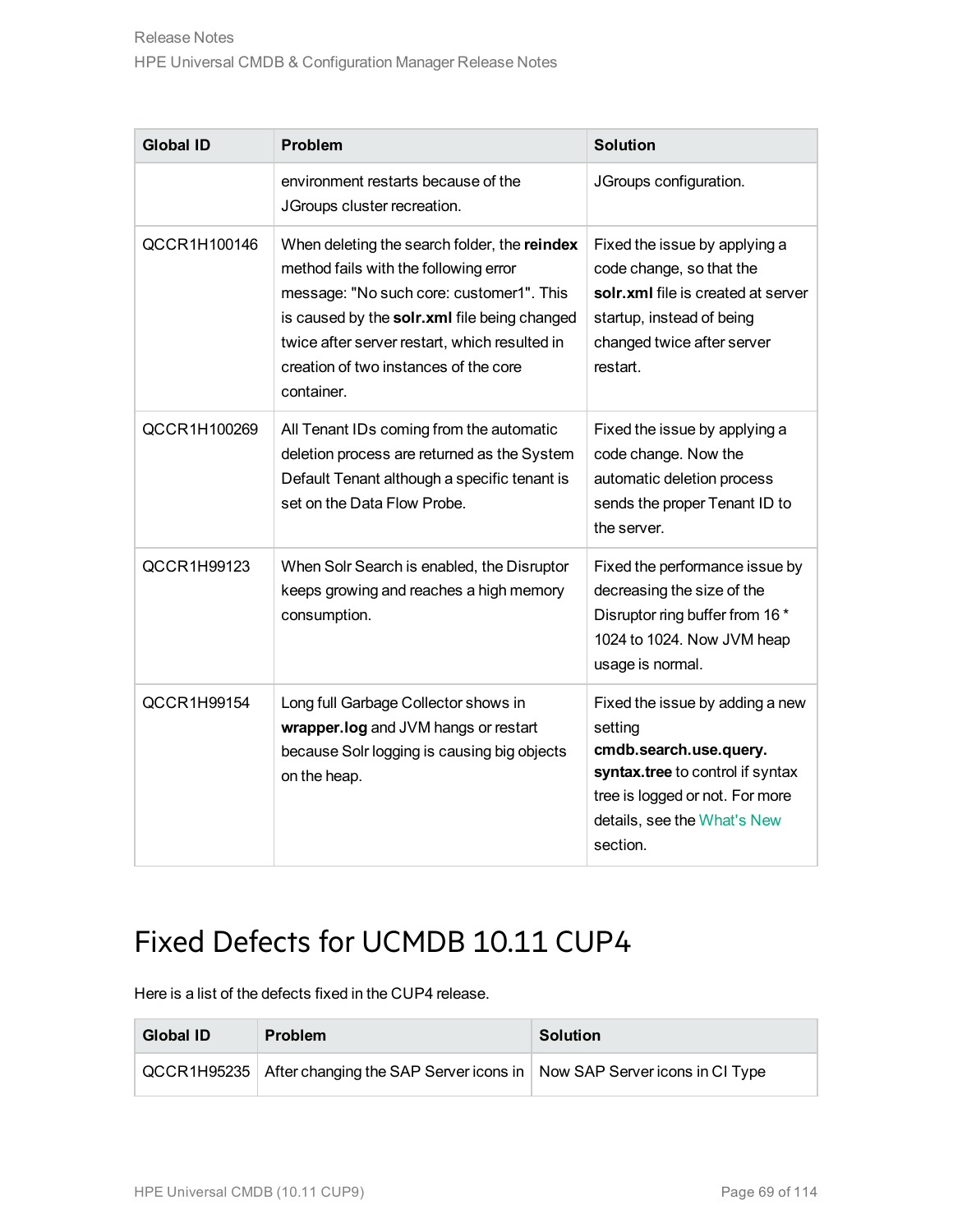| <b>Global ID</b> | <b>Problem</b>                                                                                                                                                                                                                                        | <b>Solution</b>                                                                                                                                                                                                                                                                                                                    |
|------------------|-------------------------------------------------------------------------------------------------------------------------------------------------------------------------------------------------------------------------------------------------------|------------------------------------------------------------------------------------------------------------------------------------------------------------------------------------------------------------------------------------------------------------------------------------------------------------------------------------|
|                  | CI Type Manager, the changes do not<br>appear in the CI Type tree or anywhere<br>else.                                                                                                                                                                | Manager can be changed and the<br>changes appear as expected.                                                                                                                                                                                                                                                                      |
| QCCR1H95558      | After upgrading from 10.01 CUP4 to<br>10.01 CUP10, discovery probes in<br>non-union mode cannot run discovery<br>jobs.                                                                                                                                | Now discovery probes in non-<br>union mode can run discovery jobs.                                                                                                                                                                                                                                                                 |
| QCCR1H97566      | Many triggers for several discovery<br>jobs fail randomly with the<br>"Java.lang.NullPointerException"<br>error.                                                                                                                                      | Fixed the issue by a code change so that<br>discovery jobs can successfully run.                                                                                                                                                                                                                                                   |
| QCCR1H97715      | The Server database returns the time-<br>out error when processing the result.                                                                                                                                                                        | Fixed the issue by modifying the batch<br>chunk from 10000 to 200 so that the<br>chunk can be processed in a short time.                                                                                                                                                                                                           |
| QCCR1H97925      | Call Home returned incorrect tenant<br>owner ID for some CIs.                                                                                                                                                                                         | Call Home can return the correct tenant<br>owner ID for CIs.                                                                                                                                                                                                                                                                       |
| QCCR1H97950      | When using Java API<br>setDiscoveryConfigurationXML to<br>update Probe IP address ranges, all<br>jobs are restarted because<br>setDiscoveryConfigurationXML<br>contains the following parameter that<br>enables or disables all jobs in the<br>group: | Fixed the issue by adding a new method<br>void setDiscoveryConfigurationXML<br>(String xmlString, boolean<br>includeGroup). If you want to update IP<br>address ranges and credentials only,<br>you can use this new method by setting<br>the includeGroup parameter to false.<br>For more details, see the What's New<br>section. |
|                  | <discoverygroup<br>name="Network"&gt;<br/><isenabled>True<br/></isenabled></discoverygroup<br>                                                                                                                                                        |                                                                                                                                                                                                                                                                                                                                    |
| QCCR1H98037      | The values of normalized fields are not<br>in a user-friendly format.                                                                                                                                                                                 | Fixed the issue by unifying the result<br>content when Data Flow Probe sends<br>the result to UCMDB.                                                                                                                                                                                                                               |
| QCCR1H98051      | When multiples roles are assigned to a<br>user, the user's permission level is set<br>to the role with the minimum                                                                                                                                    | The HP Universal CMDB Administration<br>Guide is updated as follows:                                                                                                                                                                                                                                                               |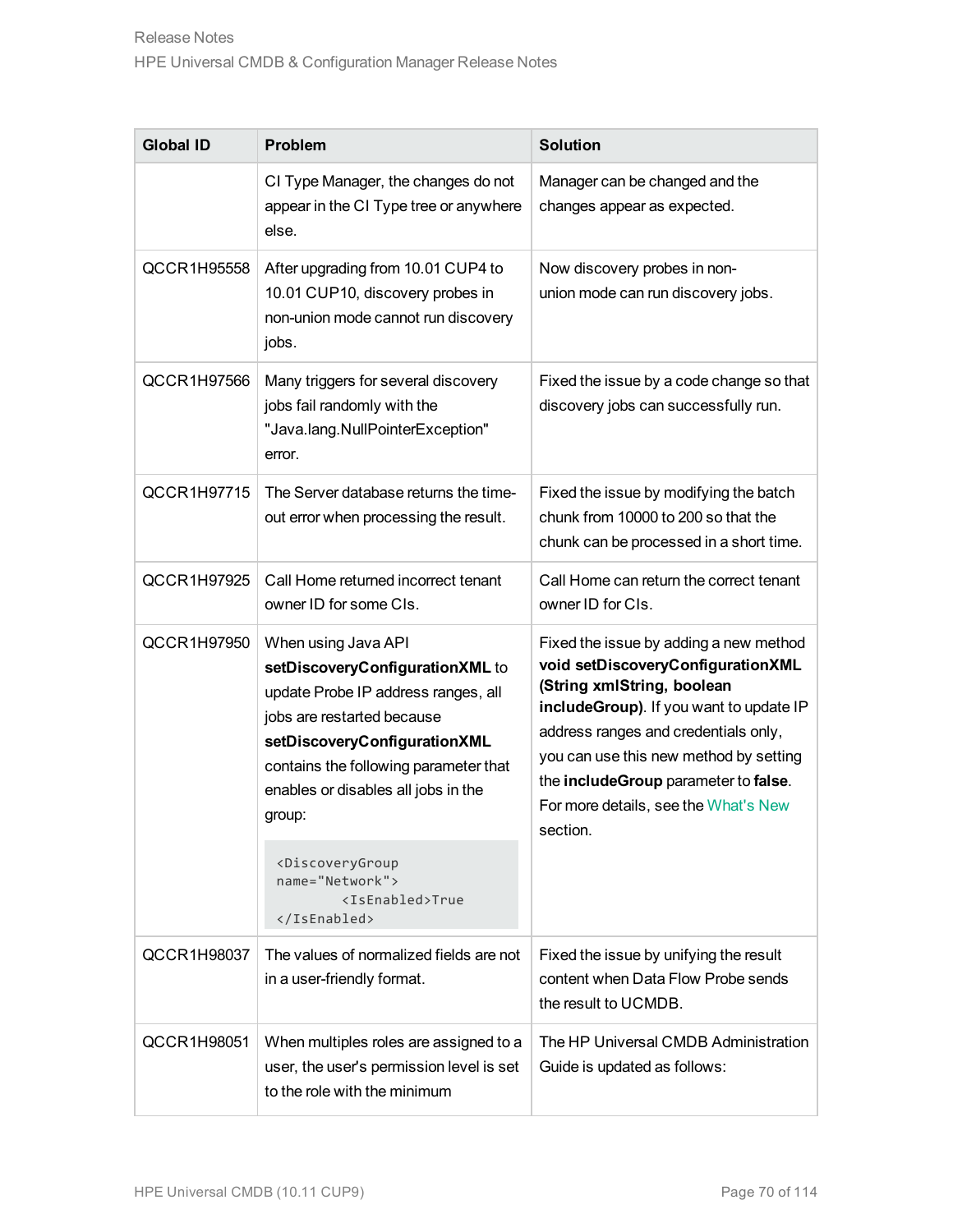| <b>Global ID</b> | <b>Problem</b>                                                                                                    | <b>Solution</b>                                                                                                                                                                                                                                                                                                                                                                                                                                                                                                                                                                                                                                                                                                                                                       |
|------------------|-------------------------------------------------------------------------------------------------------------------|-----------------------------------------------------------------------------------------------------------------------------------------------------------------------------------------------------------------------------------------------------------------------------------------------------------------------------------------------------------------------------------------------------------------------------------------------------------------------------------------------------------------------------------------------------------------------------------------------------------------------------------------------------------------------------------------------------------------------------------------------------------------------|
|                  | permissions. This is the desired<br>behavior, but it is not explained in full<br>details, thus causing confusion. | For CIT Menu Items, you select a CIT<br>from the tree and then select specific<br>actions from the Available Actions pane<br>and move them to the Selected Actions<br>pane. You can also right-click a CIT and<br>select the actions from the pop-up dialog<br>box. If no permissions are assigned for<br>any CIT, all the menu items are<br>permitted by default (in accordance with<br>the permissions granted in the General<br>Actions tab).                                                                                                                                                                                                                                                                                                                      |
|                  |                                                                                                                   | The following important note is added to<br>clarify the desired behavior:                                                                                                                                                                                                                                                                                                                                                                                                                                                                                                                                                                                                                                                                                             |
|                  |                                                                                                                   | Note: The above principle remains<br>valid when there are multiple roles<br>with menu items<br>permissions/general actions. Both<br>the menu items permissions and the<br>general actions are accumulated. If<br>there are NO menu items<br>permissions accumulated from all<br>the user's roles, all the menu items<br>are permitted by default (in<br>accordance with the permissions<br>granted by accumulating all the<br>General Actions from all the user's<br>roles). In the opposite way, if there<br>are menu items permissions<br>accumulated from all the user's<br>roles, they will be taken into<br>account and the UI will enforce<br>them, even in the case when a role<br>with no CIT Menu Items is<br>aggregated with a role with CIT<br>Menu Items. |
| QCCR1H98095      | Browser search stops working                                                                                      | Browser search works as expected.                                                                                                                                                                                                                                                                                                                                                                                                                                                                                                                                                                                                                                                                                                                                     |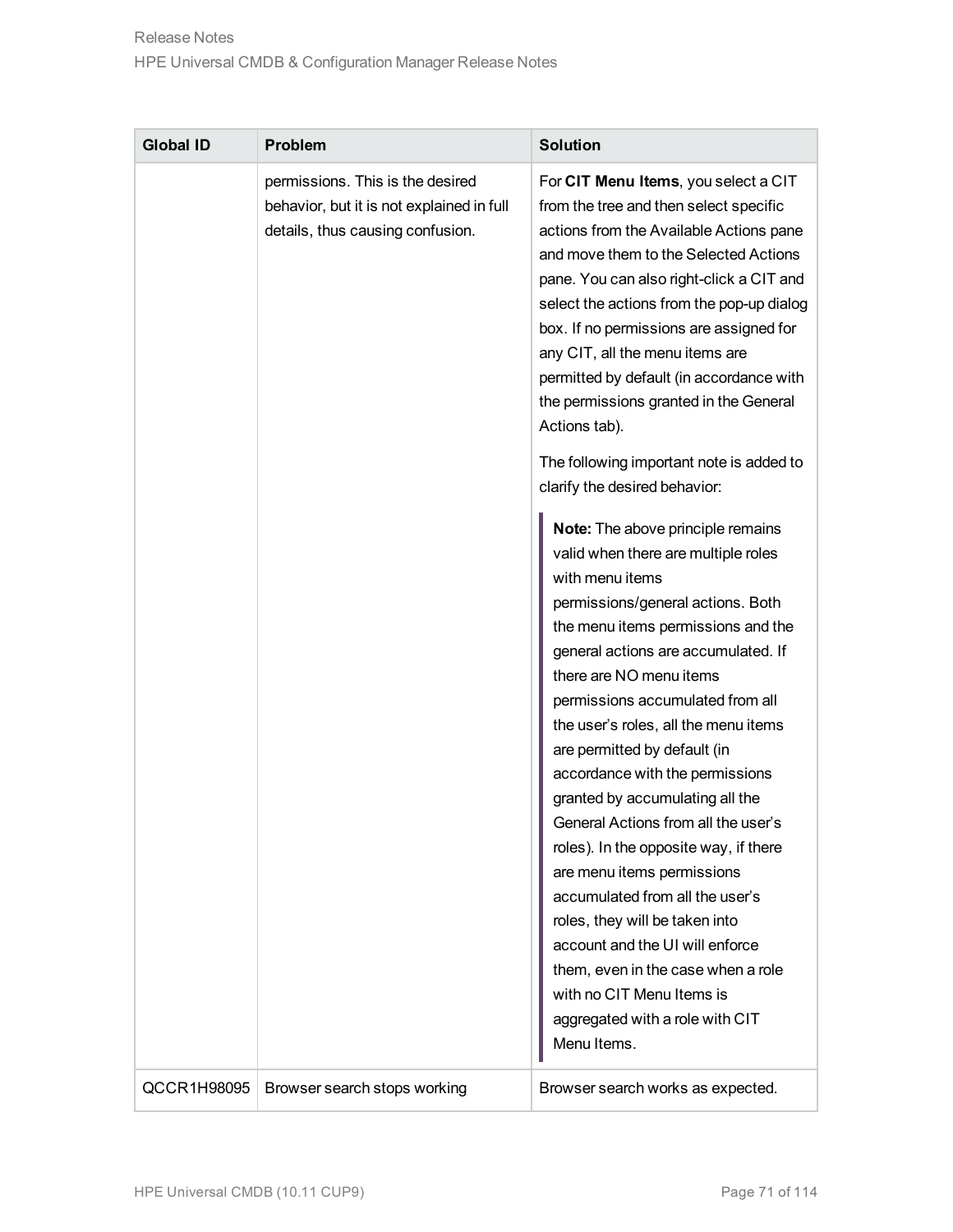| <b>Global ID</b>   | <b>Problem</b>                                                                                                                                                                                           | <b>Solution</b>                                                                                                                                                                                                                                                                                                                                                                                                                 |
|--------------------|----------------------------------------------------------------------------------------------------------------------------------------------------------------------------------------------------------|---------------------------------------------------------------------------------------------------------------------------------------------------------------------------------------------------------------------------------------------------------------------------------------------------------------------------------------------------------------------------------------------------------------------------------|
|                    | because of changes in the snapshot CI<br>type instances.                                                                                                                                                 |                                                                                                                                                                                                                                                                                                                                                                                                                                 |
| QCCR1H98116        | The following error message is<br>returned in the management zone:<br>"Failed to initialize CM client (sleep<br>interrupted)".                                                                           | Now credentials can be fetched from the<br>Confidential Manager Client.                                                                                                                                                                                                                                                                                                                                                         |
| QCCR1H98117        | Many unsent results exist on probes.                                                                                                                                                                     | Fixed the issue by reducing the unsent<br>results on probes.                                                                                                                                                                                                                                                                                                                                                                    |
| QCCR1H98290        | Custom jobs are stuck with zero<br>working threads, for example, no<br>triggers on one probe are running.                                                                                                | Custom jobs now can run as expected.                                                                                                                                                                                                                                                                                                                                                                                            |
| <b>QCCR1H98458</b> | The "NullPointerException" error is<br>thrown in processing discovery<br>results.                                                                                                                        | Fixed the issue to avoid processing null<br>objects.                                                                                                                                                                                                                                                                                                                                                                            |
| QCCR1H98485        | Identification by key attributes is not<br>working for certain types of attributes<br>(for example, long) when you create an<br>InfrastructureService model.                                             | Now InfrastructureService models are<br>working with the following types of<br>custom key attributes used for<br>identification (without the Name<br>attribute): boolean, date number,<br>double number, float number,<br>integer, list of integers, list<br>of strings, long number, string.<br>However, the following types of<br>attributes are not supported: bytes,<br>xml, some custom lists (such as<br>lists of dates). |
| QCCR1H98737        | When a Full Synchronization is<br>completed, running a differential<br>synchronization with NNMi pull<br>integration sends Layer 2 Connection<br>CIs without the required reconciliation<br>information. | After a Full Synchronization, a<br>differential synchronization can be run<br>as expected.                                                                                                                                                                                                                                                                                                                                      |
| QCCR1H99001        | After you upgrade to 10.11 CUP3, the<br>Normalization rule does not work.                                                                                                                                | The Normalization rule works as<br>expected.                                                                                                                                                                                                                                                                                                                                                                                    |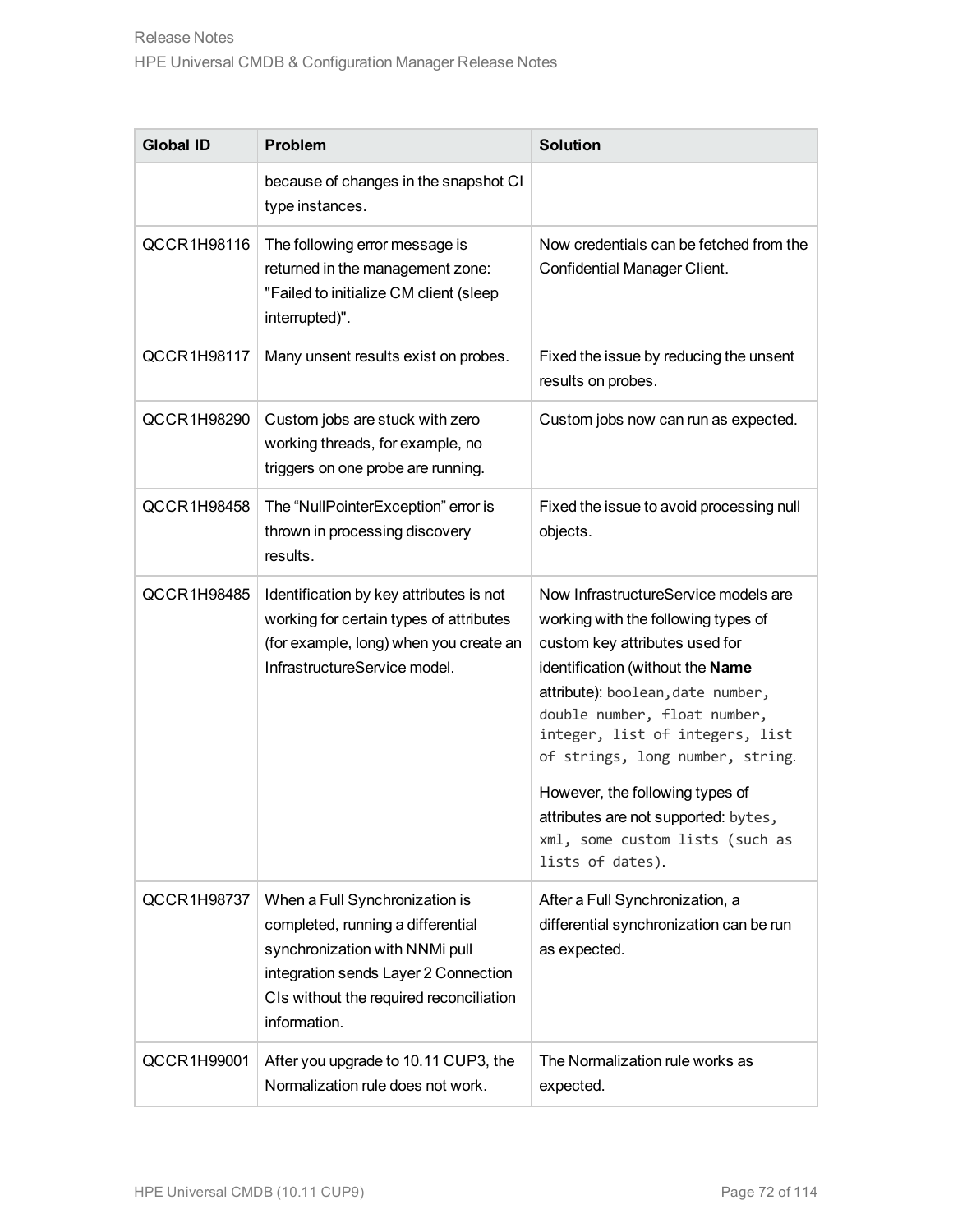# Fixed Defects for UCMDB 10.11 CUP3

Here is a list of the defects fixed in the CUP3 release.

| <b>Global ID</b> | <b>Summary</b>                                                                                                                                                                                   |
|------------------|--------------------------------------------------------------------------------------------------------------------------------------------------------------------------------------------------|
| QCCR1H88798      | Fixed an issue that occurred when global_id was not updated if UCMDB was not<br>configured as a global_id generator.                                                                             |
| QCCR1H90278      | Added the functionality to re-run a job with commlog enabled.                                                                                                                                    |
| QCCR1H91007      | Fixed an issue that occurred when trying to populate some links from Service<br>Manager to UCMDB and errors were returned.                                                                       |
| QCCR1H91923      | Fixed an issue that occurred when resources were not updated in UCMDB during<br>the content pack deployment because of double file extensions.                                                   |
| QCCR1H92224      | Fixed an issue that occurred when the input parameters for the content validator of<br>a job was not available.                                                                                  |
| QCCR1H92742      | Fixed an issue that occurred when the AM integration failed with an error.                                                                                                                       |
| QCCR1H92925      | Fixed an issue that occurred when the change report did not work correctly if<br>selecting the LastMonth option as the parameter.                                                                |
| QCCR1H93378      | Fixed an issue that occurred when all triggers were added to the job with Probe<br>Limit disabled.                                                                                               |
| QCCR1H94507      | Fixed an issue that occurred when the getProbeFromHost() method did not check<br>whether an IP address was configured in the management zone range before<br>using this IP address's probe name. |
| QCCR1H94686      | Fixed an issue that occurred when editing a service tree failed with the following<br>error: "Pattern existing ci tql has identical names for its (Node or Link) Elements".                      |
| QCCR1H94855      | Fixed an issue that occurred when the ORA-01400 and ORA-30926 errors were<br>returned on probe logs.                                                                                             |
| QCCR1H94956      | Fixed an issue that occurred when the probe did not properly run from a restart.                                                                                                                 |
| QCCR1H95112      | Fixed an issue that occurred when errors were returned by the Viewer on the<br>Windows 2012 probe.                                                                                               |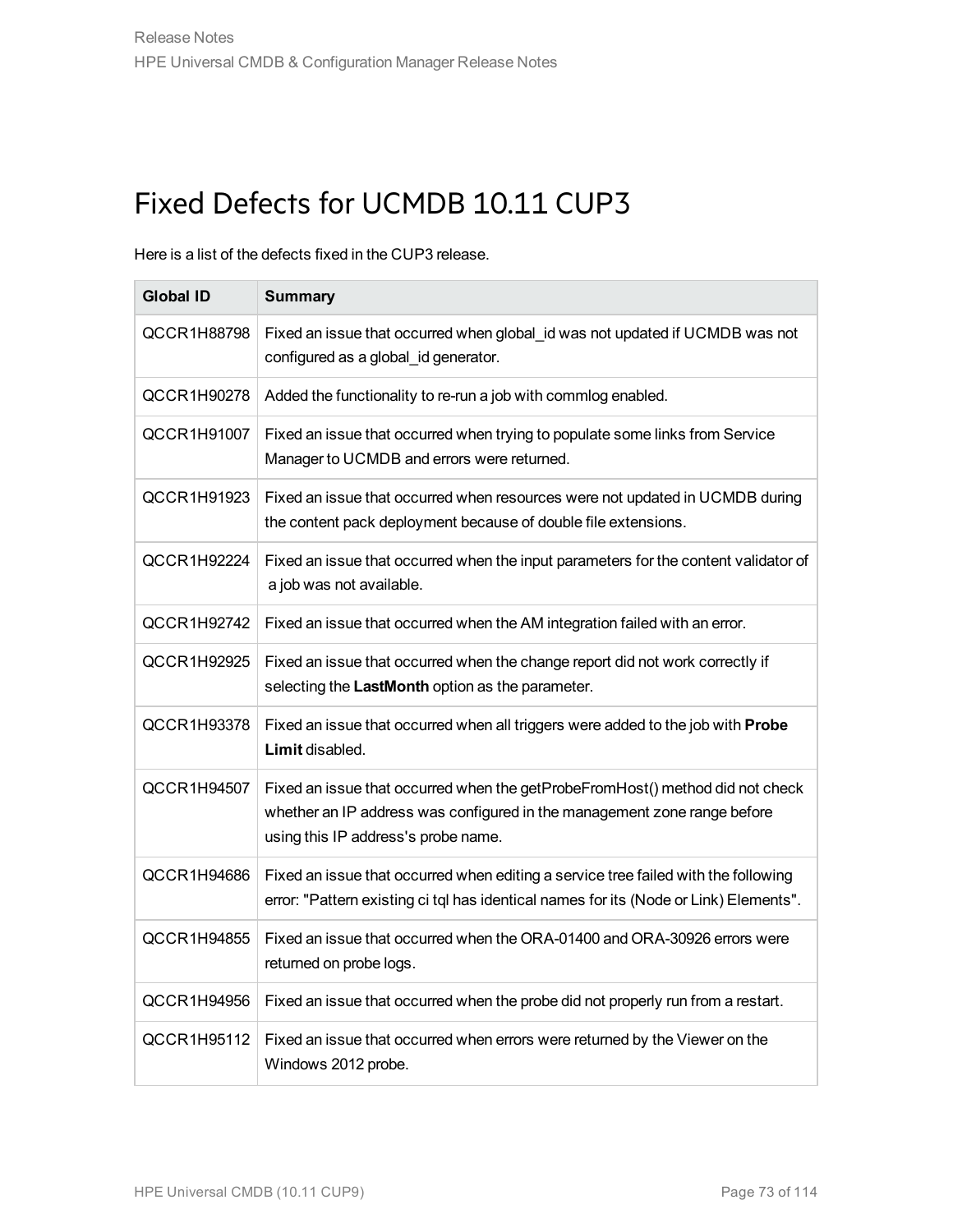| <b>Global ID</b> | <b>Summary</b>                                                                                                                                                                                             |
|------------------|------------------------------------------------------------------------------------------------------------------------------------------------------------------------------------------------------------|
| QCCR1H95195      | Fixed an issue that occurred when the scheduler in the Integration Studio could<br>not support a long repetition period.                                                                                   |
| QCCR1H95277      | Fixed an issue that occurred when the discovery task took several hours to be<br>dispatched to the probe.                                                                                                  |
| QCCR1H95322      | Fixed an issue that occurred when the data was not displayed in the CI Type<br>Manager if a particular CI type had two attributes with the same name.                                                      |
| QCCR1H95544      | Fixed an issue that occurred when software that was registered by Package<br>Rules could not be identified in UCMDB.                                                                                       |
| QCCR1H95599      | Fixed an issue that occurred when the external policies results were invisible in<br>Configuration Manager.                                                                                                |
| QCCR1H95638      | Fixed an issue that occurred when UCMDB incorrectly assigned Universal<br>Discovery full licenses to incomplete Node CIs with no operating system that<br>were not in the probe scope.                     |
| QCCR1H95665      | Fixed an issue that occurred when many "java.lang. NullPointerException" errors<br>occurred in the probe-error.log.                                                                                        |
| QCCR1H95698      | Fixed an issue that occurred when the "java.sql.BatchUpdateException" errors<br>constantly occurred in the probe-error.log.                                                                                |
| QCCR1H95813      | Fixed an issue that occurred when a relationship could not be individually deleted<br>from the IT Universe Manager.                                                                                        |
| QCCR1H95852      | Fixed an issue that occurred when the "Cannot invoke trigger" error was returned.                                                                                                                          |
| QCCR1H95915      | Fixed an issue that occurred when UNIX nodes were incorrectly merged.                                                                                                                                      |
| QCCR1H96037      | Fixed an issue that occurred when user zsai was incorrectly imported into the<br>UCMDB Software Library using Import SAI file.                                                                             |
| QCCR1H96176      | Fixed an issue that occurred when the scheduler in the Integration Studio could<br>not support Week for the Interval repetition.                                                                           |
| QCCR1H96216      | Fixed an issue that occurred when UCMDB Server encountered the<br>OutOfMemory Error in Java heap in processing the discovery results of the Host<br>Resources by Shell and Host Applicationsby Shell jobs. |
| QCCR1H96241      | Fixed an issue that occurred when an error was returned while running<br>loggrabber.bat.                                                                                                                   |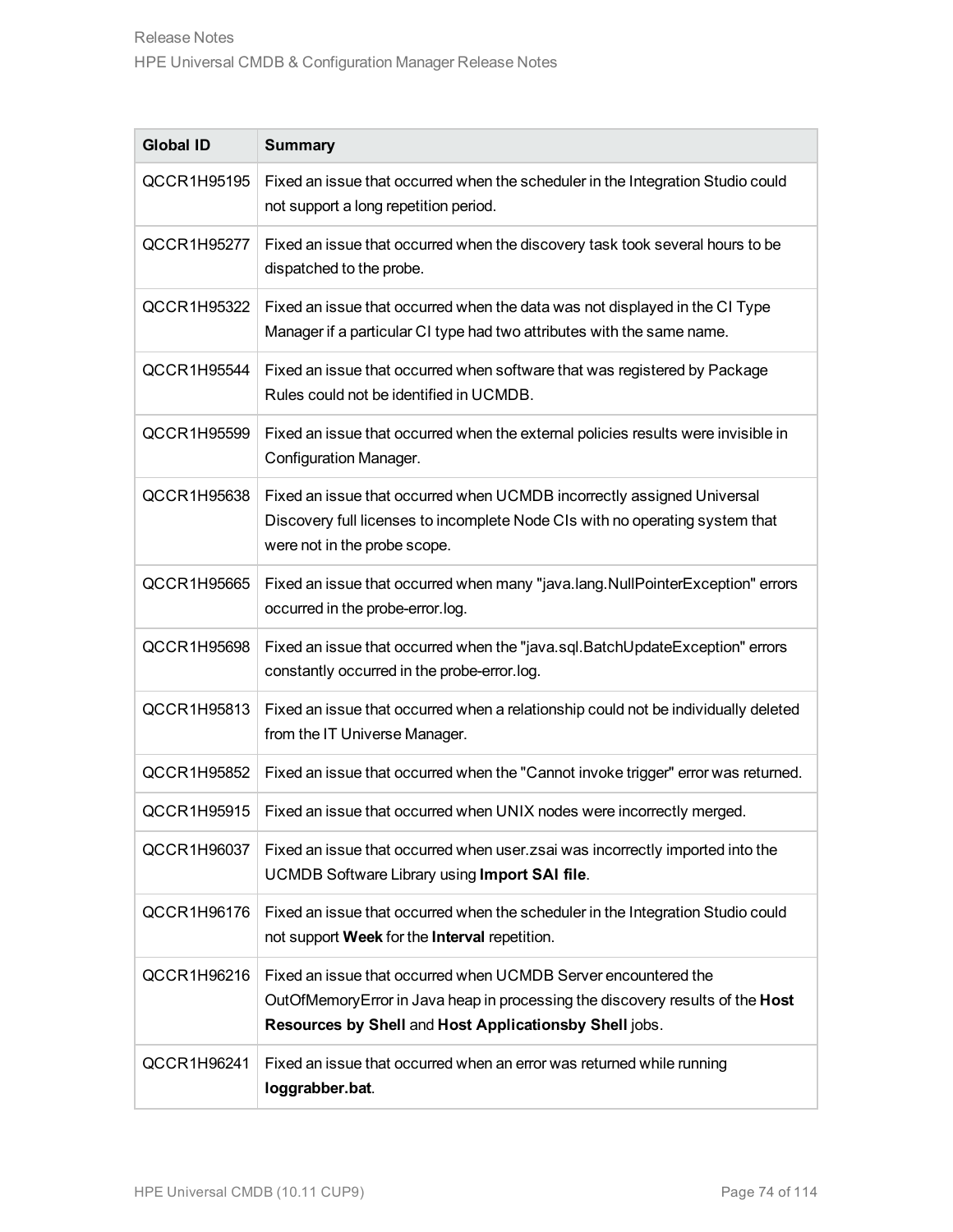| <b>Global ID</b> | <b>Summary</b>                                                                                                                                                                                                                                                                                                                                                                                                                                                                                                                                                                                                                                                                                                                              |
|------------------|---------------------------------------------------------------------------------------------------------------------------------------------------------------------------------------------------------------------------------------------------------------------------------------------------------------------------------------------------------------------------------------------------------------------------------------------------------------------------------------------------------------------------------------------------------------------------------------------------------------------------------------------------------------------------------------------------------------------------------------------|
| QCCR1H96242      | Fixed an issue that occurred when the "java.lang. Runtime Exception: Could not<br>find domain" error was returned.                                                                                                                                                                                                                                                                                                                                                                                                                                                                                                                                                                                                                          |
| QCCR1H96251      | Fixed an issue that occurred when the authorization failed with errors.                                                                                                                                                                                                                                                                                                                                                                                                                                                                                                                                                                                                                                                                     |
| QCCR1H96267      | Fixed an issue that occurred when the Host Applications by Shell job failed on<br>the UCMDB Server caused by the "java.lang.NullPointerException" error.                                                                                                                                                                                                                                                                                                                                                                                                                                                                                                                                                                                    |
| QCCR1H96324      | Fixed an issue that occurred when the discovery status in the management zone<br>did not update.                                                                                                                                                                                                                                                                                                                                                                                                                                                                                                                                                                                                                                            |
| QCCR1H96336      | Added the capability to control, when LDAP authentication is enabled, whether<br>non-interactive flows are verified against the LDAP Server or not. By default,<br>when LDAP authentication is enabled, all the authentication flows, whether<br>interactive (manual user login) or non-interactive (authentication of integrations,<br>Web Services, API's) are checked in the LDAP repository.<br>A new setting enable. Idap. authentication. in. non. interactive. flow is added to<br>control whether the non-interactive flows should be verified against the LDAP<br>Server or not. By default, it is set on true. When setting to false, the-non<br>interactive flows will be verified only against the local UCMDB user repository. |
| QCCR1H96349      | Fixed an issue that occurred when not all Trigger CIs were dispatched to the<br>probes correctly.                                                                                                                                                                                                                                                                                                                                                                                                                                                                                                                                                                                                                                           |
| QCCR1H96397      | Added the Enable the use of the pfiles command check box to allow you to<br>enable or disable the use of pfiles command in TCP/IP connectivity detection in<br>scanner on the Solaris and HP-UX platforms.<br>To enable the use of pfiles command in TCP/IP connectivity detection on the                                                                                                                                                                                                                                                                                                                                                                                                                                                   |
|                  | Solaris or HP-UX platform when you generate scanners,<br>1. Go to Data Flow Management > Adapter Management > Resources ><br>InventoryDiscovery > Scanner Configuration Files > <select a<br="">configuration file (.cxz) file&gt;.<br/>Generate Scanners<br/>2. In the right pane, click<br/>In the Scanner Generate (Manual Deployment Mode) dialog box that opens,<br/>З.<br/>provide necessary information and go to the Scanner Options page.<br/>4. Go to the Miscellaneous tab, and select the Enable the use of the pfiles<br/>command check box for the TCP/IP connectivity options section. By<br/>default this setting is not selected.</select>                                                                                 |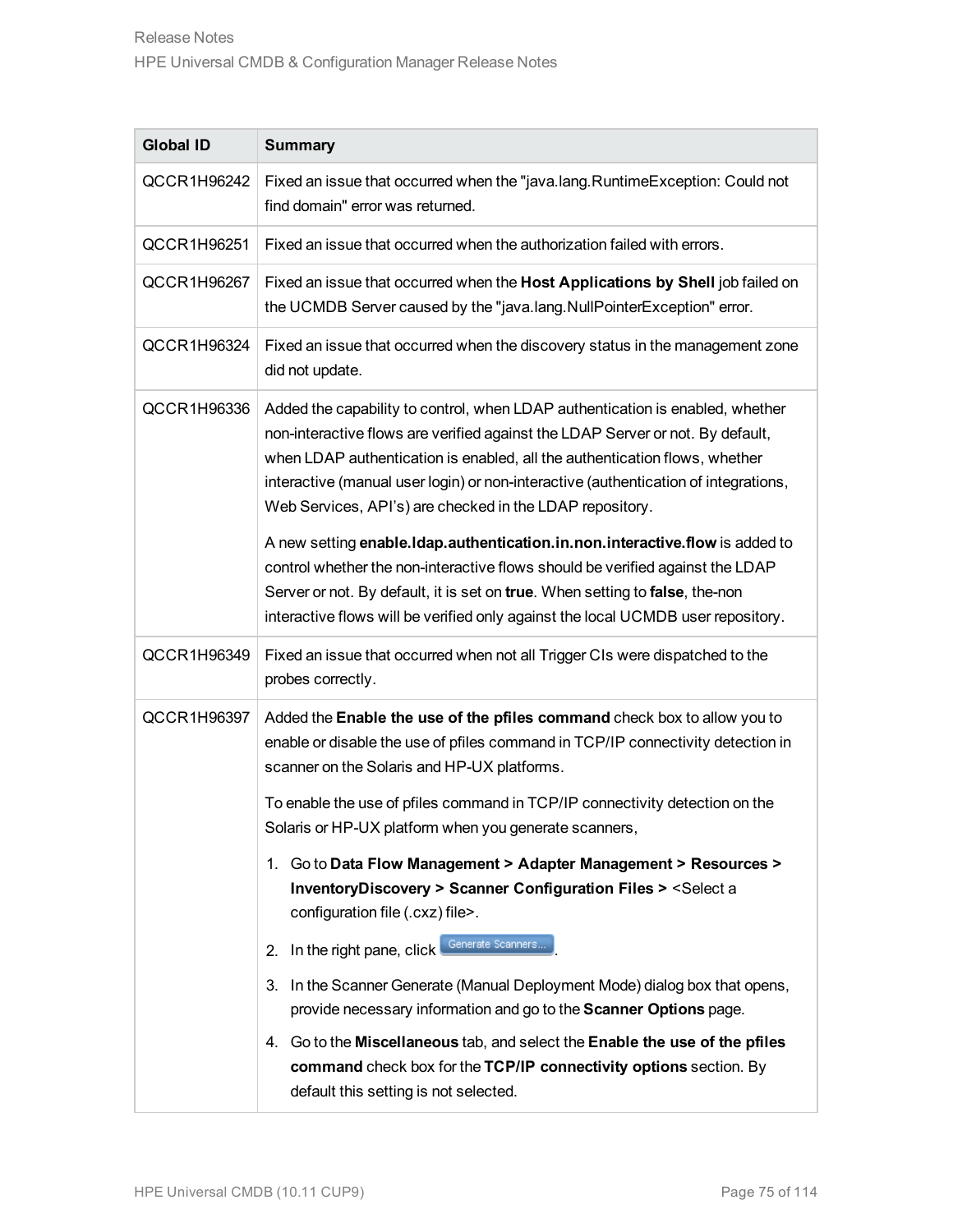| <b>Global ID</b> | <b>Summary</b>                                                                                                                                                                                                |
|------------------|---------------------------------------------------------------------------------------------------------------------------------------------------------------------------------------------------------------|
| QCCR1H96504      | Fixed an issue that occurred when generating a CI Change report took too much<br>time.                                                                                                                        |
| QCCR1H96577      | Improved the UCMDB Browser search performance. Folding rules are<br>configurable through a new setting cmdb.search.enriching.use.folding.rules<br>for search enriching.                                       |
| QCCR1H96626      | Improved the UCMDB Browser search performance. Enriching no longer runs for<br>a large amount of CIs.                                                                                                         |
| QCCR1H96659      | Improved the return messages for an integration point job that operates on a busy<br>Data Flow Probe.                                                                                                         |
| QCCR1H96660      | Fixed an issue that occurred when the push adapter did not check credentials.<br>Note: You must manually redeploy the push adapter.                                                                           |
| QCCR1H96685      | Fixed an issue that occurred when discovery jobs could not be saved under<br>existing discovery modules after upgrading to 10.11 CUP2.                                                                        |
| QCCR1H96688      | Fixed an issue that occurred when the Enable aging attribute of CIs that were<br>created by the Import from Excel adapter was true though this attribute was set<br>to false.                                 |
| QCCR1H96783      | Fixed an issue that occurred when the push to DB integration was triggered at<br>each server restart.                                                                                                         |
| QCCR1H96842      | Fixed an issue that occurred when the UCMDB to UCMDB push adapter returned<br>an error message.                                                                                                               |
| QCCR1H96845      | Fixed an issue that occurred when ExternalldImpl threw "NullPointerException"<br>errors for attributes of type DATE and BYTES.                                                                                |
| QCCR1H96907      | Fixed an issue that occurred when the Generic Database Adapter did not<br>automatically delete CIs or links.                                                                                                  |
| QCCR1H96982      | Fixed an issue that caused an incorrect merging of the sap_system CIs in rare<br>cases when the associated node could not be identified and inserted into<br>UCMDB.                                           |
|                  | As a result, a new attribute is Topology Required is added in the <connected-ci-<br>condition&gt; XML tag of the reconciliation rule of a CI type. For details, see the<br/>Notes section.</connected-ci-<br> |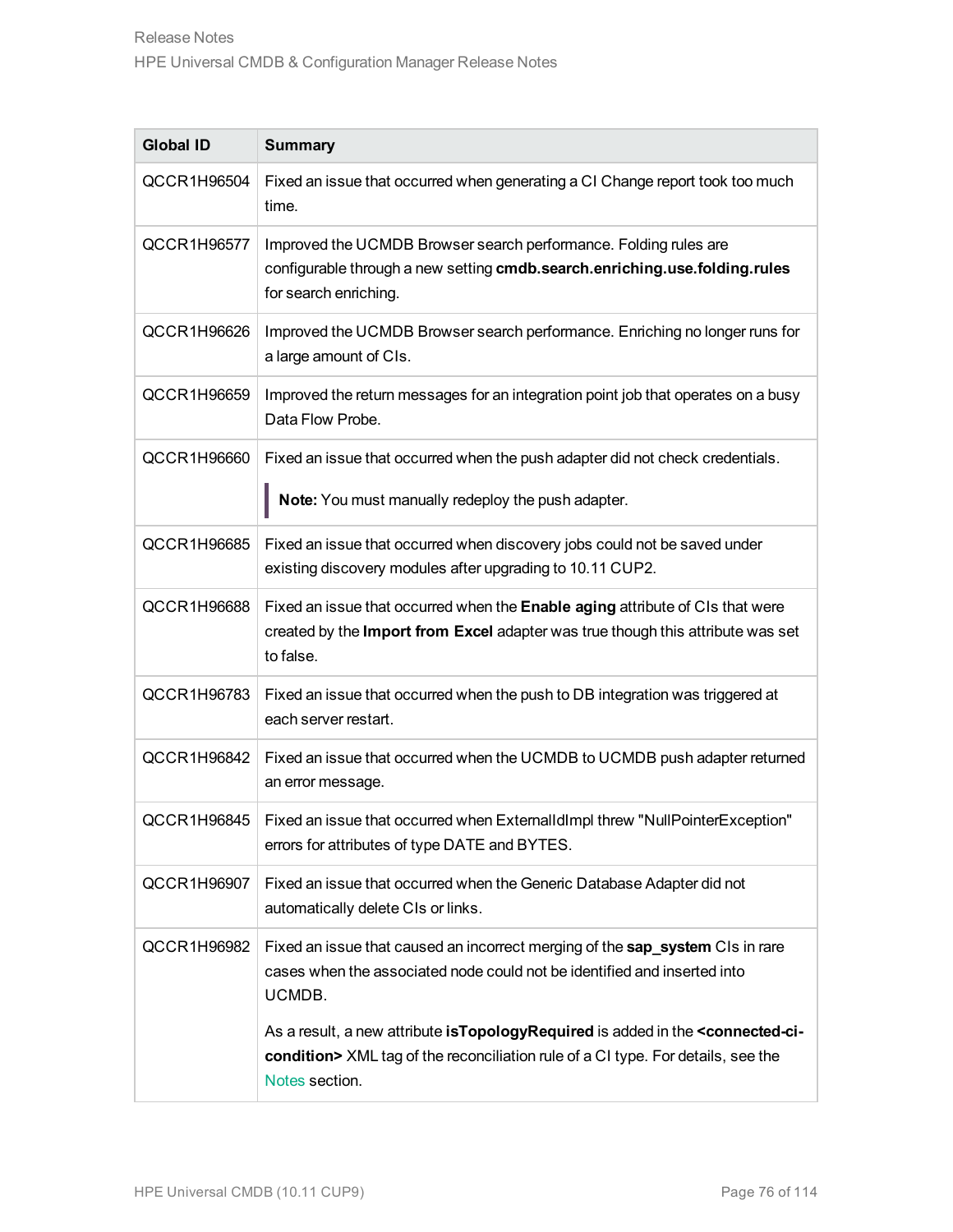| <b>Global ID</b> | <b>Summary</b>                                                                                                                                                                                                                                                                                                                                                                                                                                                         |
|------------------|------------------------------------------------------------------------------------------------------------------------------------------------------------------------------------------------------------------------------------------------------------------------------------------------------------------------------------------------------------------------------------------------------------------------------------------------------------------------|
| QCCR1H97031      | Fixed the null pointer exception issue that occurred when processing the NNMi<br>integration data.                                                                                                                                                                                                                                                                                                                                                                     |
| QCCR1H97099      | Fixed an issue that occurred when the Number of Changes report failed on<br>database selection with the following error: "Failed to load report".                                                                                                                                                                                                                                                                                                                      |
| QCCR1H97103      | Fixed an issue that occurred when about 1000 CIs that were in the results of the<br>trigger query disappeared in the triggered CIs list.                                                                                                                                                                                                                                                                                                                               |
| QCCR1H97157      | Fixed an issue that occurred when the Management Data Repositories (MDR)<br>licenses were counted by integration points. A new mechanism is provided to<br>allow users to create one integration point for both data push and population.<br>For instructions about creating one integration for both data push and population,                                                                                                                                        |
|                  | see the Notes section.<br>Note: Deployment of the Universal Discovery Content Pack 15.00 is required<br>for this defect fix to work.                                                                                                                                                                                                                                                                                                                                   |
| QCCR1H97168      | Fixed an issue that occurred when the following error was returned: "Can't add to<br>DataContainer because its size larger than the fuse 200000 which defined by<br>reconciliation.internal.data.container.size.fuse".                                                                                                                                                                                                                                                 |
| QCCR1H97197      | Fixed an issue that occurred when the "collection error -1(-1)" error occurred in the<br>Analysis Workbench after performing a software teaching and using the "Unload<br>Scan File" function.                                                                                                                                                                                                                                                                         |
| QCCR1H97273      | Fixed an issue that occurred when new errors were returned after applying the<br>ORA30926_classes.zip hotfix.                                                                                                                                                                                                                                                                                                                                                          |
| QCCR1H97374      | Added procedure on how to disable the HTTP TRACE or TRACK methods on the<br>probe.                                                                                                                                                                                                                                                                                                                                                                                     |
| QCCR1H97512      | Fixed an issue that occurred when the UCMDB-NNMi integration failed with<br>reconciliation errors on Non-SNMP nodes.                                                                                                                                                                                                                                                                                                                                                   |
| QCCR1H97779      | Fixed an inconsistency issue that occurred at minor upgrade from UCMDB 10.01<br>to UCMDB 10.1x. The links were not migrated correctly from the ROOT table to<br>the ROOT_LINK table during the minor upgrade procedure.<br>If you plan to upgrade from UCMDB 10.01 to UCMDB 10.1x, it is recommended<br>that you proceed with upgrading directly to UCMDB 10.11 CUP3. That is to say,<br>after UCMDB 10.11 is installed, do NOT start the UCMDB server yet. Only after |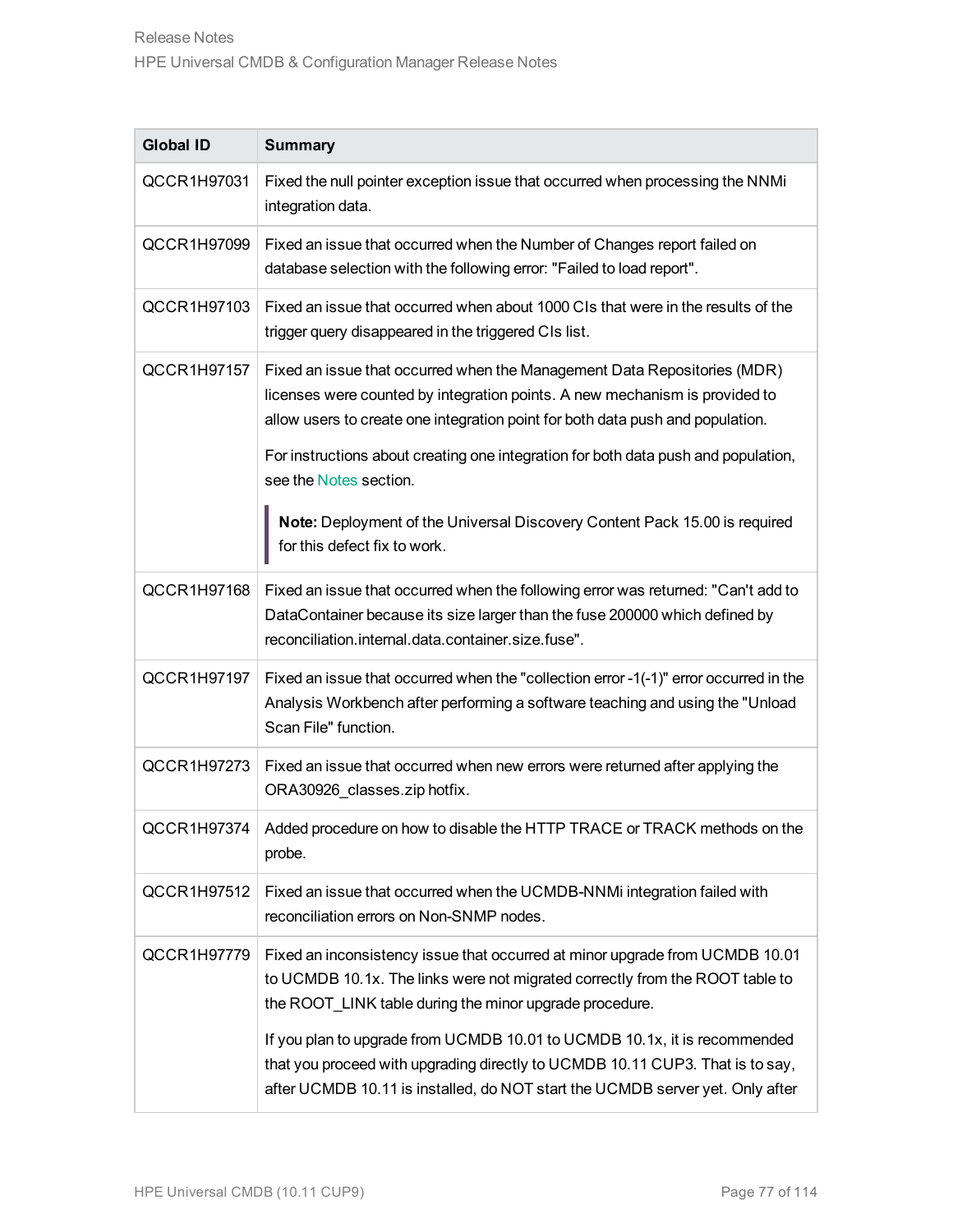| <b>Global ID</b> | <b>Summary</b>                                                                                                                                                                          |
|------------------|-----------------------------------------------------------------------------------------------------------------------------------------------------------------------------------------|
|                  | UCMDB 10.11 CUP3 is applied, start the UCMDB Server, which will then trigger<br>the minor upgrade.                                                                                      |
| QCCR1H97790      | Fixed an issue that occurred when the recognition engine incorrectly reported<br>applications after importing a new user SAI file in the Software Library in UCMDB.                     |
| QCCR1H97871      | Fixed an issue that occurred when the last use date for the discovered software<br>was incorrect.                                                                                       |
| QCCR1H97888      | Fixed an issue that occurred when the NNM sync took a long time to insert data<br>into UCMDB.                                                                                           |
| QCCR1H97904      | Fixed an issue that occurred when false restarts of UCMDB writer server<br>happened occasionally.                                                                                       |
|                  | <b>Important:</b> Before starting the UCMDB server, open the<br><b>\UCMDBServer\bin\wrapper.conf</b> file, locate the following settings and modify<br>their values as indicated below: |
|                  | wrapper.cpu.timeout=60<br>wrapper.ping.timeout=320<br>wrapper.ping.interval=30<br>wrapper.stop.timeout=320<br>wrapper.shutdown.timeout=320<br>wrapper.jvm_exit.timeout=320              |
| QCCR1H97941      | Fixed an issue that occurred when Infrastructure Service instances could not be<br>created without a name value.                                                                        |

# Fixed Defects for UCMDB 10.11 CUP2

Here is a list of the defects fixed in the CUP2 release.

| <b>Global ID</b> | <b>Summary</b>                                                                                                                      |
|------------------|-------------------------------------------------------------------------------------------------------------------------------------|
| QCCR1C20050      | Added support for reporting multiple installations of the same software version.                                                    |
| QCCR1H92474      | Fixed an issue that occurred when the MSSQL Server Connection by SQL job<br>failed to discover while using the NTLM authentication. |
| QCCR1H94134      | Fixed an issue that occurred when trigger CIs for jobs under the management                                                         |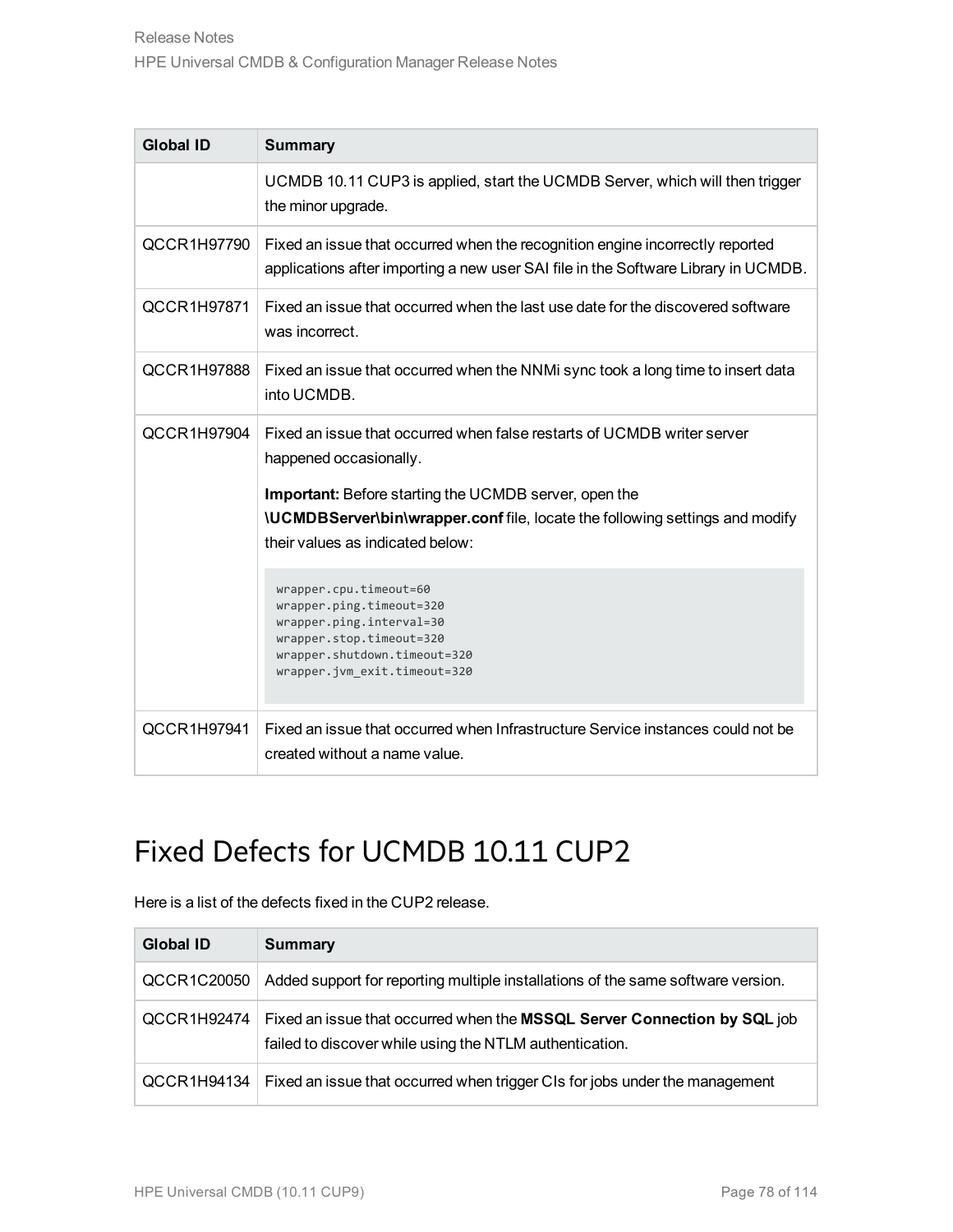| <b>Global ID</b> | <b>Summary</b>                                                                                                                                                                                                             |
|------------------|----------------------------------------------------------------------------------------------------------------------------------------------------------------------------------------------------------------------------|
|                  | zone were in the status of Progress. The UI status of the trigger CI did not update<br>and even continued for several days.                                                                                                |
| QCCR1H94525      | Fixed an issue that occurred when a misleading message indicating that all the<br>CIs were touched was returned when using the touch window.                                                                               |
| QCCR1H94615      | Fixed an issue that occurred when the Host Applications by shell job reported a<br>node CI without any properties except one IP address.                                                                                   |
| QCCR1H94693      | Fixed an issue that occurred when the upgrade from 9.05 to 10.10 failed because<br>of the missing of the server_side attribute for the adapter_config class.                                                               |
| QCCR1H94792      | Added the time value for the date cells in exported Microsoft Excel reports.                                                                                                                                               |
| QCCR1H94815      | Fixed an issue that occurred when the XML Enrichment service could not start on<br>any probes with the timezone of GMT +9:30 because of the incorrect<br>WrapperEnricherLicense.conf.                                      |
| QCCR1H94832      | Fixed an issue that occurred when discovery jobs stopped triggering all available<br>CIs after the upgrade from 10.10 to 10.11.                                                                                            |
| QCCR1H94901      | Fixed an issue that occurred when the Merge Clustered Software job did not<br>properly merge the duplicated database instances that fit the trigger TQL.                                                                   |
| QCCR1H95016      | Fixed an issue that occurred when the Inventory Discovery by Scanner job did<br>not display the correct trigger count.                                                                                                     |
| QCCR1H95063      | Fixed an issue that occurred when the Layer2 Topology Import job from NNMi<br>failed with the following error "ORA-12899: value too large for column<br>"UCMDB10"."DDM_TEMP_MAPPINGS"."TEMPID" (actual: 53, maximum: 43)". |
| QCCR1H95112      | Fixed an issue that occurred when Viewer did not work and errors were returned<br>on Windows 2012 probe.                                                                                                                   |
| QCCR1H95146      | Fixed an issue that occurred when UCMDB on postgresql could not modify the<br>CIT attribute size.                                                                                                                          |
| QCCR1H95157      | Fixed an issue that occurred when the disconnected 9.05 probes from UCMDB<br>could not be removed.                                                                                                                         |
| QCCR1H95182      | Fixed an issue that occurred when the Package Manager resource selection took<br>a long time to populate on UI.                                                                                                            |
| QCCR1H95201      | Fixed an issue that occurred when the custom adapter and script were deleted                                                                                                                                               |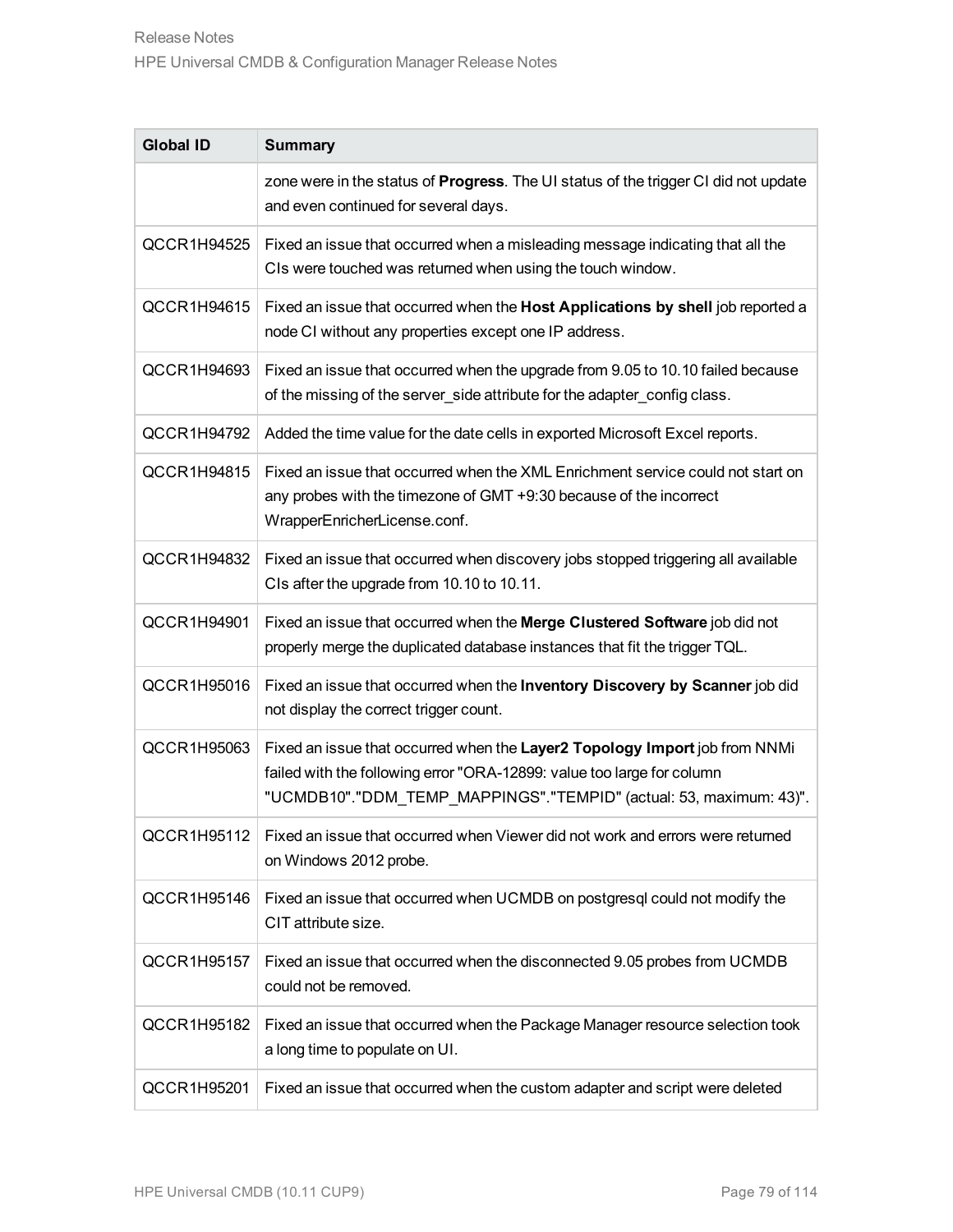| <b>Global ID</b> | <b>Summary</b>                                                                                                                                                                                                                                                                                |  |
|------------------|-----------------------------------------------------------------------------------------------------------------------------------------------------------------------------------------------------------------------------------------------------------------------------------------------|--|
|                  | from Adapter Management > Resources > Packages > << No Package>>.                                                                                                                                                                                                                             |  |
| QCCR1H95216      | Fixed an issue that occurred when a newly-installed probe or LWP could not<br>connect the UCMDB server with basic authentication enabled.                                                                                                                                                     |  |
| QCCR1H95223      | Fixed an issue that occurred when the topology reporting by SiteScope integrated<br>with BSM failed without any alerts.                                                                                                                                                                       |  |
| QCCR1H95264      | Added Application-Name to Manifest of GUI jars.                                                                                                                                                                                                                                               |  |
| QCCR1H95284      | Fixed an issue that occurred when the following warning message in the<br>WrapperProbeGw.log file was returned while running the Inventory Discovery by<br>Scanner job: "Can not execute the script. The reason is forceDontExecute=false<br>or the script file contains mainfunction=false". |  |
| QCCR1H95347      | Fixed an issue that occurred when searching in UCMDB Browser froze the server.                                                                                                                                                                                                                |  |
| QCCR1H95470      | Fixed an issue that occurred when the Push IDs into NNMi adapter produced the<br>following errors in RemoteProcesses.log: "The ucmdb_wrapper.jar module, which<br>is not valid, caused null"and "java.lang.ExceptionInInitializerError".                                                      |  |
| QCCR1H95472      | Fixed an issue that occurred when manually deployed scanners could not be<br>created.                                                                                                                                                                                                         |  |
| QCCR1H95545      | Fixed an issue that occurred when a Data Flow Probe randomly stopped<br>discovering and sending results to the server.                                                                                                                                                                        |  |
|                  | <b>Configuration Manager Fixed Defects</b>                                                                                                                                                                                                                                                    |  |
| QCCR1H95306      | Fixed an issue that occurred when the current version of the view did not match<br>the last authorized version.                                                                                                                                                                               |  |
| QCCR1H95599      | Fixed an issue that occurred when the external policies results were invisible in<br>Configuration Manager.                                                                                                                                                                                   |  |

# Fixed Defects for UCMDB 10.11 CUP1

Here is a list of the defects fixed in the CUP1 release.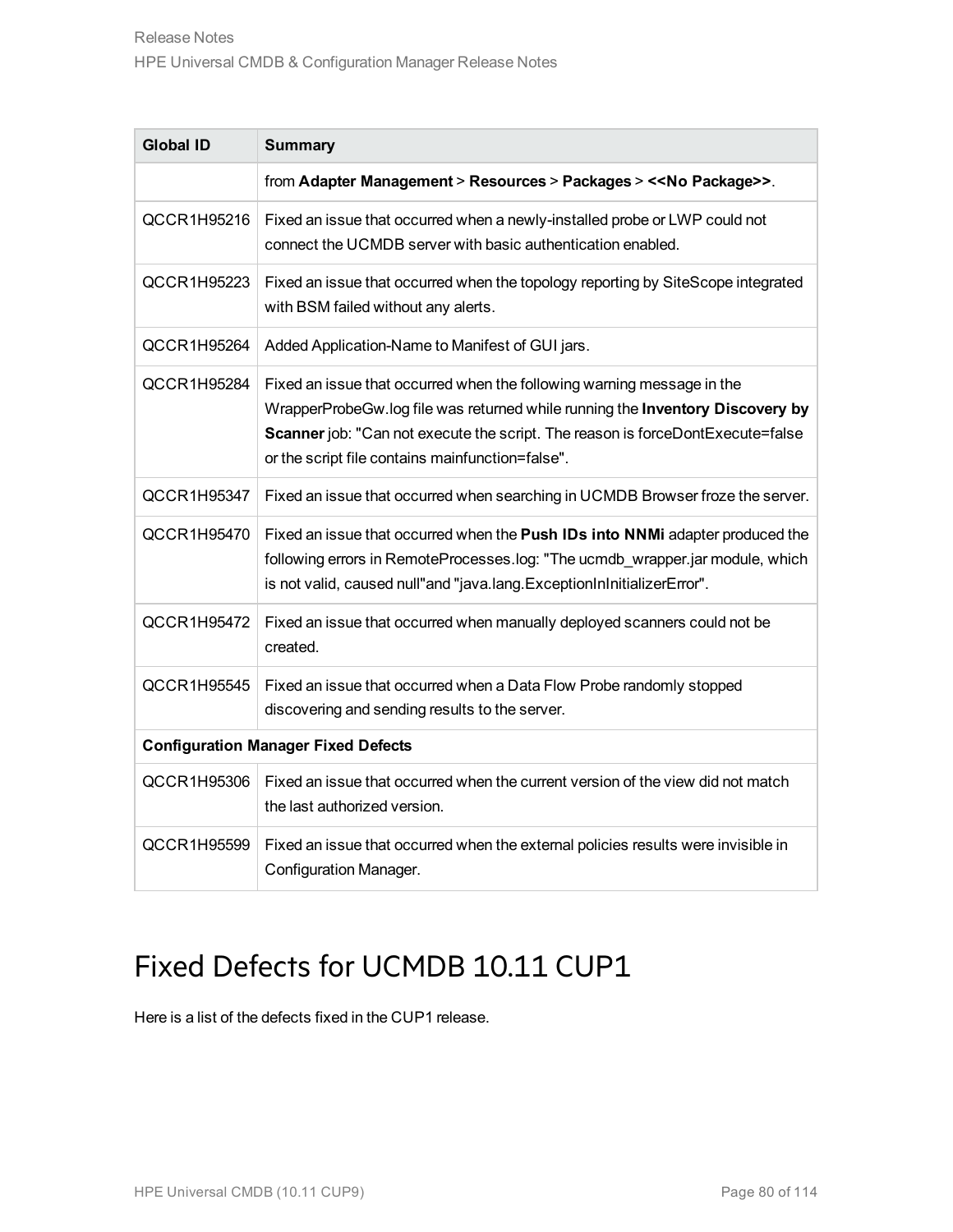| <b>Global ID</b> | <b>Summary</b>                                                                                                                                                                                                                                                                     |
|------------------|------------------------------------------------------------------------------------------------------------------------------------------------------------------------------------------------------------------------------------------------------------------------------------|
| QCCR1H84172      | Windows Server 2012 is supported for Data Flow Probe and Universal Discovery.                                                                                                                                                                                                      |
| QCCR1H89618      | Fixed an issue that occurred when UCMDB Configuration Manager login is case<br>sensitive.                                                                                                                                                                                          |
| QCCR1H91624      | Fixed an issue that occurred when a trigger was dispatched to the wrong Data<br>Flow Probe.                                                                                                                                                                                        |
| QCCR1H93238      | Fixed an issue that IP addresses CIs discovered by member probes of clusters<br>cannot be dispatched on host connection jobs.                                                                                                                                                      |
| QCCR1H93287      | Fixed an issue that occurred when Universal Discovery Agent application is not<br>populated to UCMDB.                                                                                                                                                                              |
| QCCR1H93297      | Fixed an issue that occurred when the SCCM adapter was configured to use the<br>temp table.                                                                                                                                                                                        |
| QCCR1H93418      | Fixed an issue that occurred when modifying the output node for a pattern-based<br>model and an error was returned.                                                                                                                                                                |
| QCCR1H93480      | Fixed an issue that occurred when executing UCMDB API Web Service<br>"updateProbeScope".                                                                                                                                                                                           |
| QCCR1H93712      | Fixed an issue that occurred when some scan files are moved to<br>scans\Failed\error folder with error: String index out of range: -1.                                                                                                                                             |
| QCCR1H93725      | Added support for Oracle12c.                                                                                                                                                                                                                                                       |
| QCCR1H93798      | Fixed an issue that occurred when new packages were not created.                                                                                                                                                                                                                   |
| QCCR1H93805      | Fixed an issue that occurred when a user with no permissions attempts to login to<br>UCMDB.                                                                                                                                                                                        |
| QCCR1H93836      | Fixed an issue that occurred when WebSEAL passed the PD session cookie to<br>the backend during a WebSEAL integration. A new setting is added which caused<br>the browser cookies to be read at applet start time. The setting name is<br>mam.web.should.read.web.browser.cookies. |
| QCCR1H93940      | Fixed an issue that occurred when the UcmdbService calculate Impact() method is<br>not able to cope with global Ids.                                                                                                                                                               |
| QCCR1H93980      | Fixed an issue that occurred when a processing error was returned because of a<br>List System Type definition.                                                                                                                                                                     |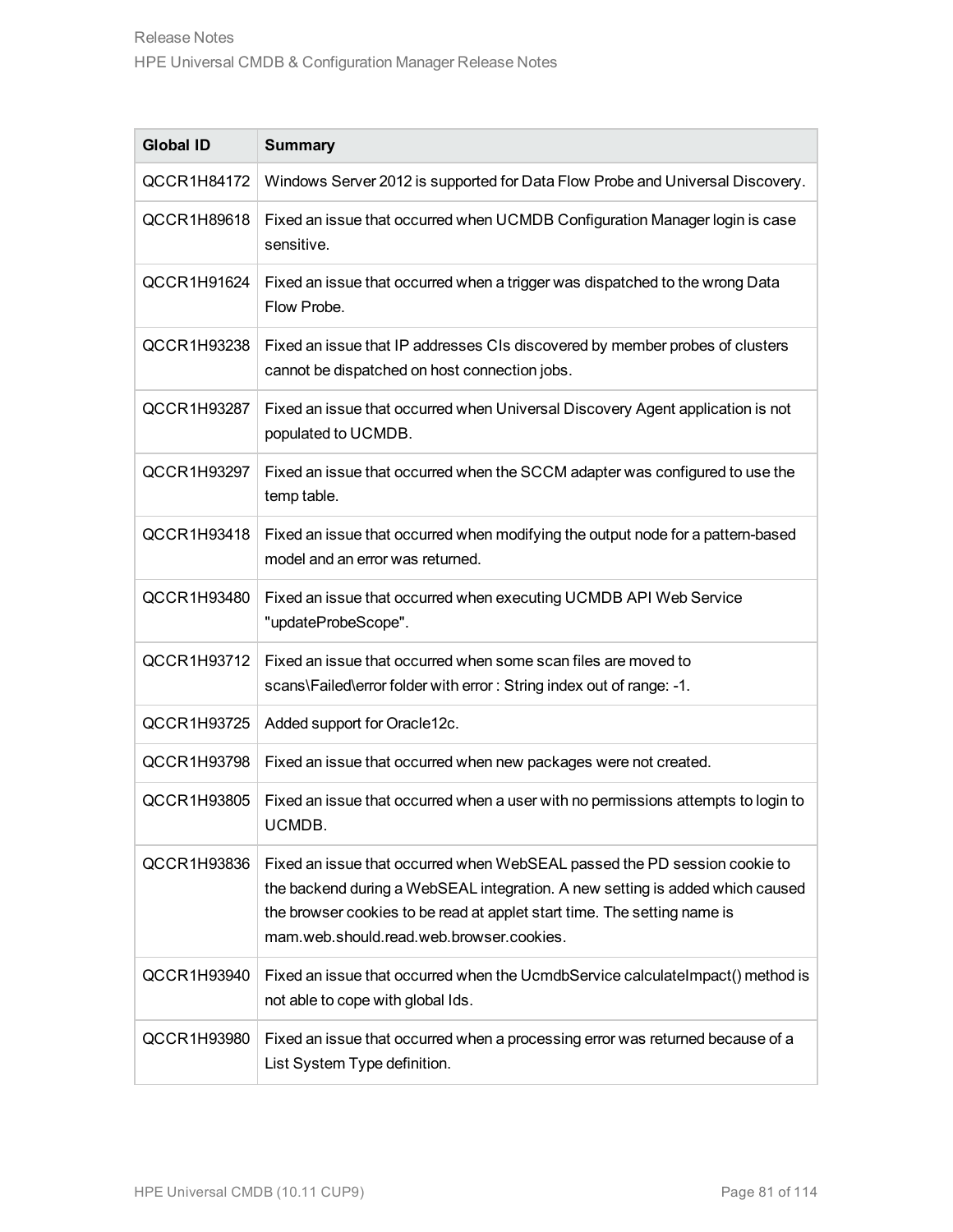| <b>Global ID</b> | <b>Summary</b>                                                                                                                                                                              |
|------------------|---------------------------------------------------------------------------------------------------------------------------------------------------------------------------------------------|
| QCCR1H93982      | Fixed an issue that occurred when an "Access Denied" error was returned while<br>logging in to Configuration Manager after an upgrade.                                                      |
| QCCR1H94051      | Fixed an issue that occurred when Pattern-Based models with ENUM Attributes<br>revert values back to default values.                                                                        |
| QCCR1H94162      | Fixed an issue that occurred when the Rerun discovery button did not rerun<br>discovery and the following error message was returned: "maximum number of<br>expressions in a list is 1000". |
| QCCR1H94313      | Fixed an issue that occurred when SQL error messages were returned in the Data<br>Flow Probe: "ddm gw task results pkey index violation".                                                   |
| QCCR1H94350      | Fixed an issue that occurred when Class B/C IPs by ICMP jobs failed with error<br>"java.lang.NumberFormatException: For input string".                                                      |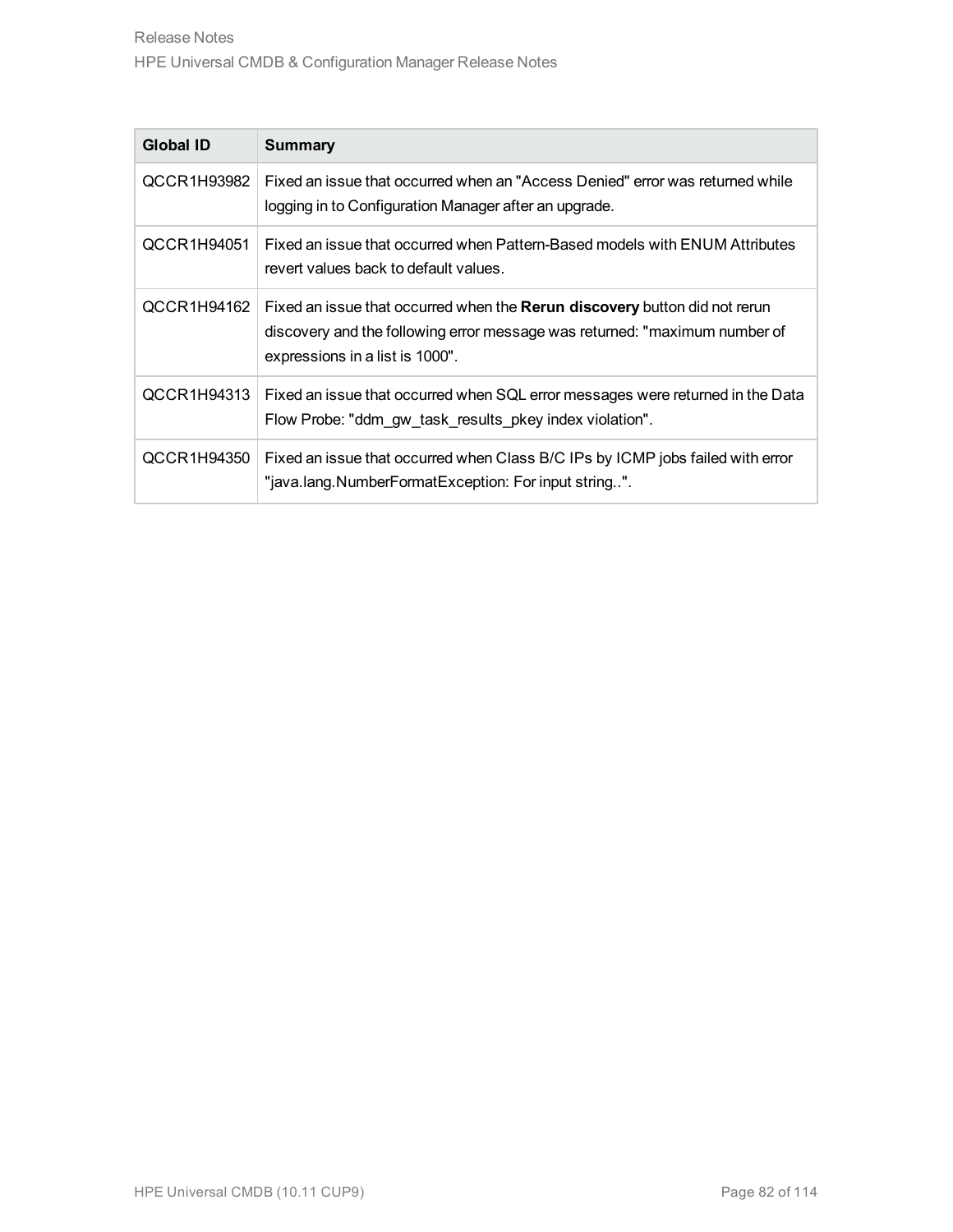# Documentation Errata

The following items are listed incorrectly in the documentation.

### *HPE Universal CMDB Administration Guide*

**Important note about a user's CIT Menu Items permissions when both custom and Out Of Box roles are assigned to the user**

**Location:** *HPE Universal CMDB Administration Guide*, version 10.10, page 188

**Error:** When multiples roles are assigned to a user, the user's permission level is set to the role with the minimum permissions. This is the desired behavior, but it is not explained in full details, thus causing confusion. (QCCR1H98051)

**Correction:** Under the current bullet as follows,

<sup>l</sup> For **CIT Menu Items**, you select a CIT from the tree and then select specific actions from the Available Actions pane and move them to the Selected Actions pane. You can also right-click a CIT and select the actions from the pop-up dialog box. If no permissions are assigned for any CIT, all the menu items are permitted by default (in accordance with the permissions granted in the General Actions tab).

The following important note shall be added to clarify the desired behavior:

**Note:** The above principle remains valid when there are multiple roles with menu items permissions/general actions. Both the menu items permissions and the general actions are accumulated. If there are NO menu items permissions accumulated from all the user's roles, all the menu items are permitted by default (in accordance with the permissions granted by accumulating all the General Actions from all the user's roles). In the opposite way, if there are menu items permissions accumulated from all the user's roles, they will be taken into account and the UI will enforce them, even in the case when a role with no CIT Menu Items is aggregated with a role with CIT Menu Items.

### *HPE UCMDB Discovery and Integrations Content Guide - Supported Content*

**The description for the Command List column in the** *SSH Protocol* **section is missing a dot**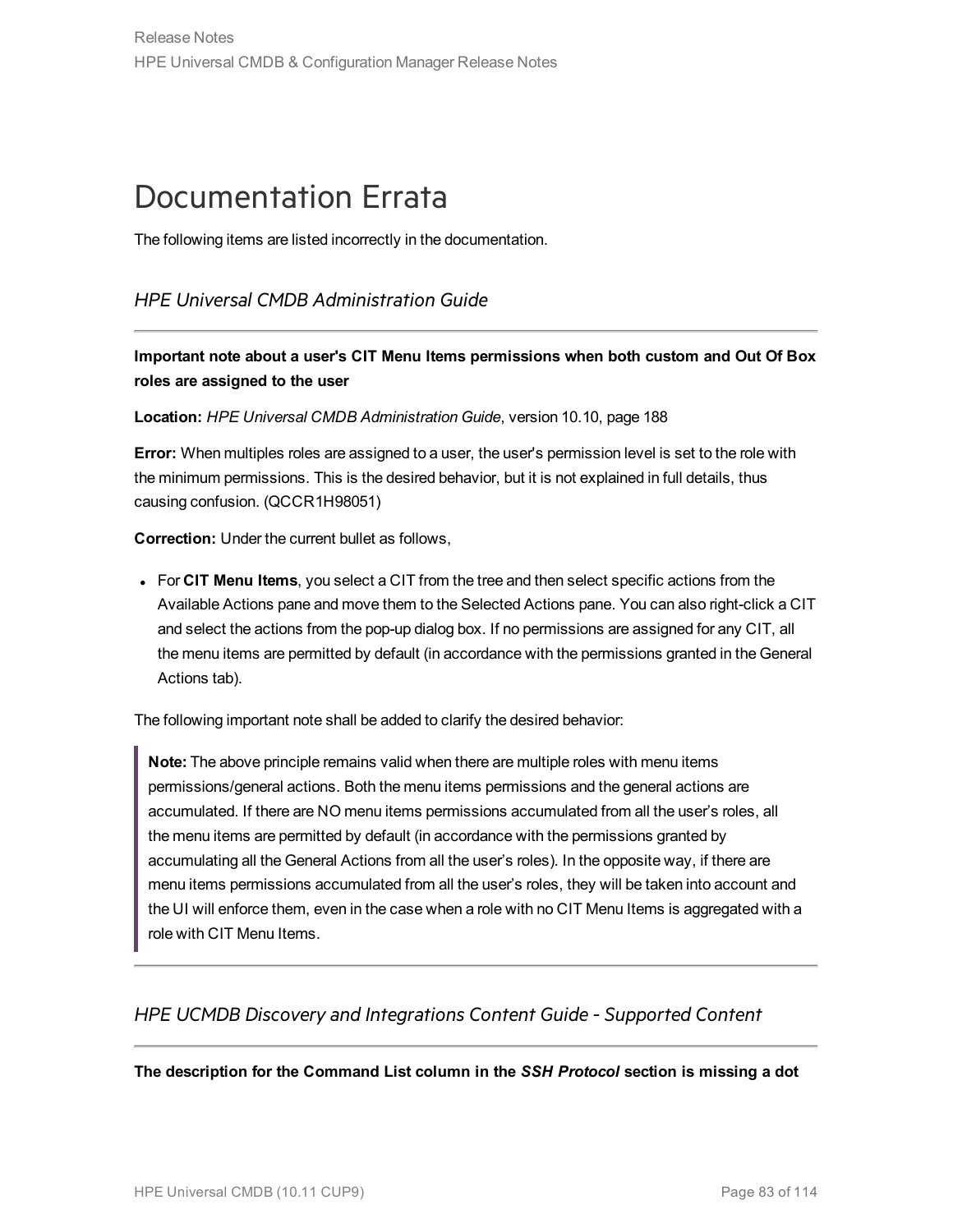**Location:** *HPE UCMDB Discovery and Integrations Content Guide - Supported Content*, page 54 (CP14); page 54 (CP15) (QCCR1H92999)

**Error:** The description for the Command List column in the *SSH Protocol* section of *Chapter 7: Supported Protocols* is missing a dot.

**Correction:** The line "For example, entering \*uname would select all of the following expressions:" should be changed to "For example, entering **.\*uname** would select all of the following expressions:"

*HPE Universal CMDB Developer Reference Guide*, *HPE Universal CMDB Data Flow Management Guide*

#### **No documentation about the binary data found in communication logs**

**Location:** *HPE Universal CMDB Developer Reference Guide*, 10.20, pages 66~67; *HPE Universal CMDB Data Flow Management Guide*, 10.20, page 256 (QCCR1H99152)

**Error:** There is no documentation about the binary data found in the communication logs, which is leading users to think that the scan files fail to parse the communication logs.

**Correction:** Add the following note to the two guides:

**Note:** CDATA mechanism is used to store information retrieved from user environment in the communication logs. When scan files get some characters or XML segments that cannot be parsed by the CDATA mechanism, the information will be saved in binary format for further troubleshooting purpose. HP Software Support will decode the binary data in the communication logs to perform troubleshooting.

### *HPE Universal CMDB Support Matrix*, *Release Notes*

**The limitation of Internet Explorer 11 not supported for Configuration Manager is not clarified in the documentation**

**Location:** *HPE Universal CMDB Support Matrix*, version 10.11, page 13 (CP14); Release Notes for UCMDB 10.11, page 8 (QCCR1H103519)

**Error:** The limitation that Internet Explorer 11 is not supported for Configuration Manager with UCMDB version 10.11 (or with a CUP, up to CUP6) is not clarified in the documentation.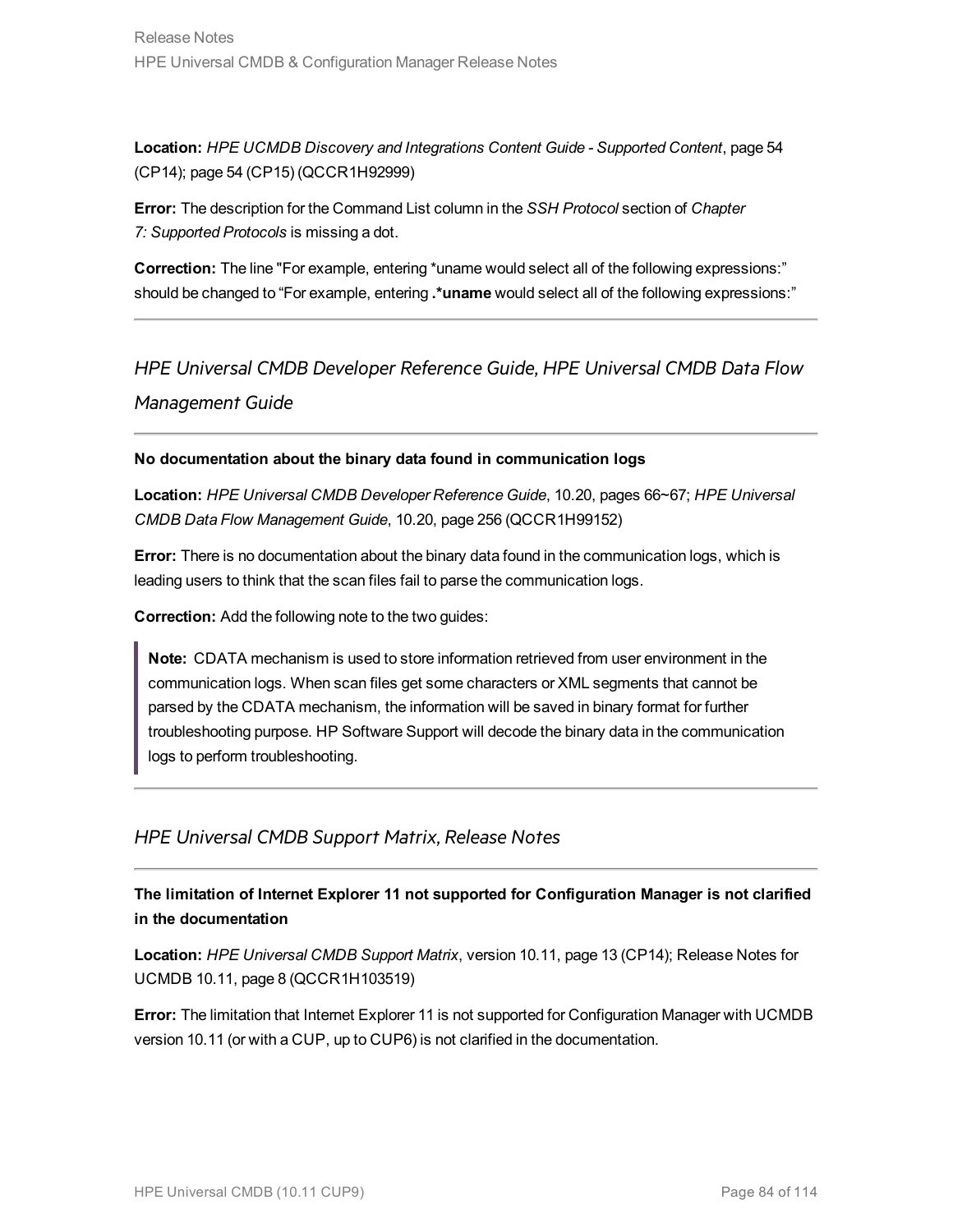**Correction:** Added clarification that Internet Explorer 11 is supported for UCMDB UI and UCMDB Browser only. Also added a note in the Support Matrix document to indicate that support for Configuration Manager requires UCMDB 10.11 CUP7.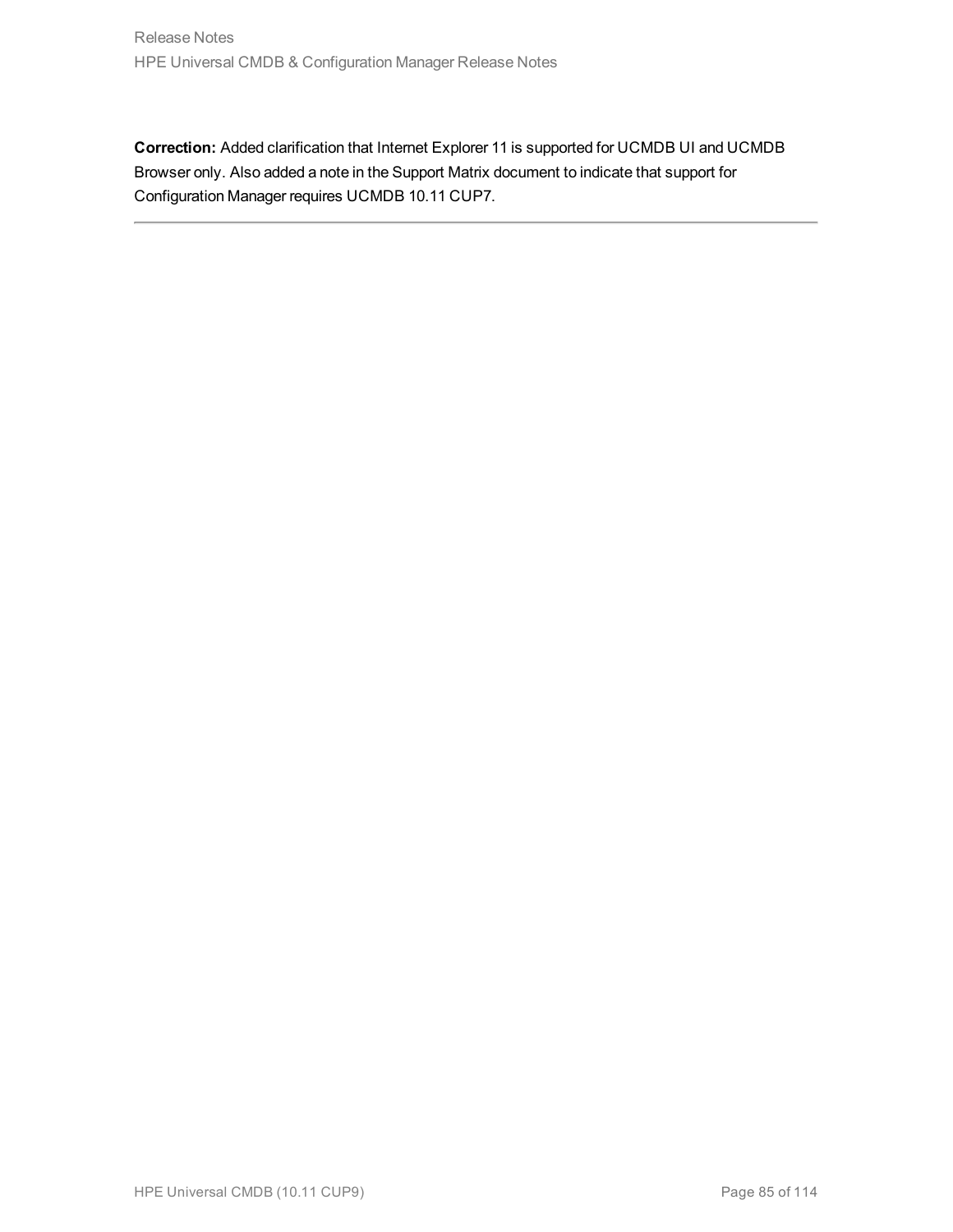# Appendixes

This appendix includes:

| Configure Basic Authentication for Upgraded Data Flow Probes (Separate Mode) Using Port         |  |
|-------------------------------------------------------------------------------------------------|--|
|                                                                                                 |  |
|                                                                                                 |  |
|                                                                                                 |  |
|                                                                                                 |  |
|                                                                                                 |  |
| How to Mark Sensitive Settings and Enable Storing Encrypted Data in the Database Using JMX 95   |  |
| How to Set Shared Key for Encrypting or Decrypting the InfrastructureSettings.xml File Using    |  |
|                                                                                                 |  |
|                                                                                                 |  |
| How to Enable CI Type Tenant Owner Verification during the Matching Phase of Identification 104 |  |
| How to Limit the XML Enricher Port to Allow Local Connection Only  108                          |  |
| How to Prevent Custom CI Attributes Values from Being Updated by Default Values During          |  |
|                                                                                                 |  |
|                                                                                                 |  |
|                                                                                                 |  |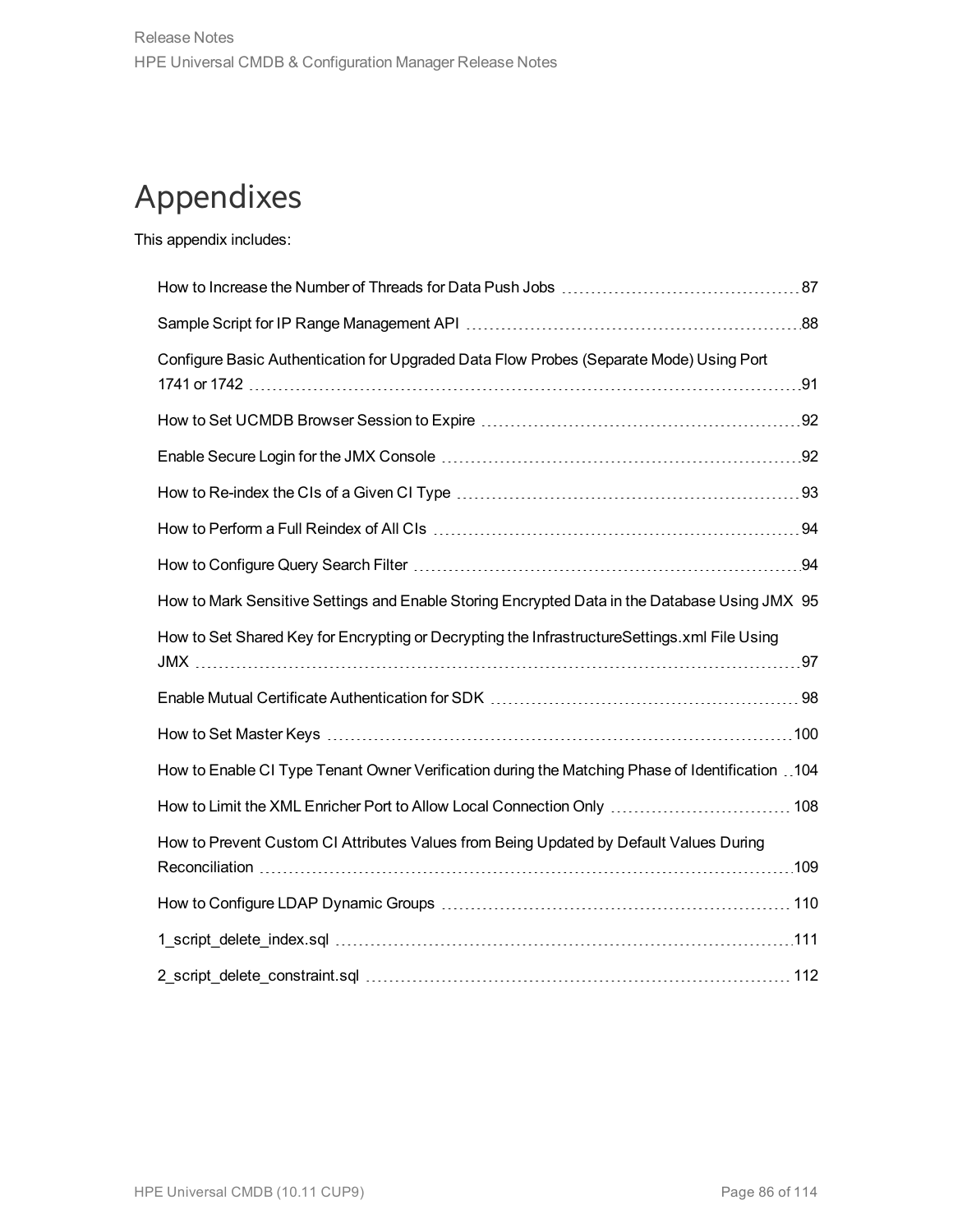# <span id="page-86-0"></span>How to Increase the Number of Threads for Data Push Jobs

Version 10.11 CUP9 introduced a new JMX setting

**com.hp.ucmdb.synchronizer.manager.SynchronizerManagerFactory**, allowing you to increase the number of threads for data push jobs from the out-of-the-box value **3** to any desired value.

How to increase the number of threads for data push jobs

**Note:** Apply this change for large UCMDB deployments where the hardware resources for UCMDB server and data flow probe are assigned as documented in the *HPE Universal CMDB Sizing Guide*.

To do so,

- 1. Log in to the UCMDB JMX console. (Launch the Web browser and enter the following address: **https://<server\_name>:8443/jmx-console**. You may have to log in with a user name and password.)
- 2. Enter **setInternalSetting** in the Quick Search field and click the link that appears with the **UCMDB:service=Settings Services** category.
- 3. Invoke the **setInternalSetting** JMX method with the following parameters:
	- <sup>o</sup> **customerID:** Enter your Customer ID. (**Default: 1**)
	- <sup>o</sup> **key:** Enter **com.hp.ucmdb.synchronizer.manager.SynchronizerManagerFactory**.
	- <sup>o</sup> **value:** Enter a desired value as the number of threads for push jobs. (**Default: 3**).
- 4. Double check the value set by invoking the **getInternalSettings** JMX method.

The returned result contains the **com.hp.ucmdb.synchronizer.manager.SynchronizerManagerFactory** setting and its value.

- 5. Restart the UCMDB Server.
- 6. The new value is loaded successfully if you see the following message logged in the **startup.log** file:

The number of threads for manager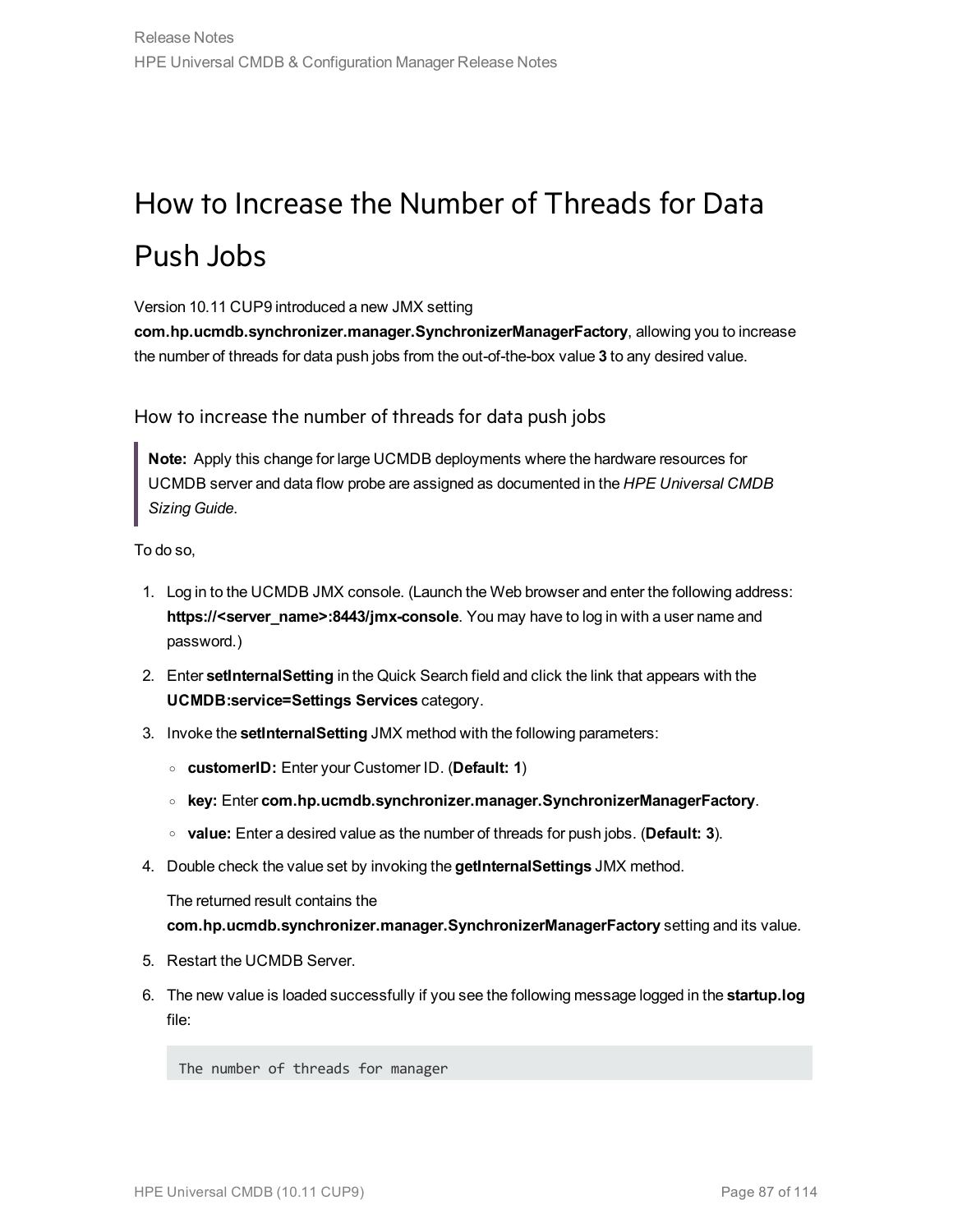com.hp.ucmdb.synchronizer.manager.SynchronizerManagerFactory was overridden to ...

**Note:** The **startup.log** file is located in the **<UCMDB\_Install\_dir>\runtime\logs\** directory.

#### Revert the change

To revert the change and use the default value,

- 1. Perform either of the following from the UCMDB JMX console:
	- <sup>o</sup> Invoke the **setInternalSetting** JMX method with the following parameters:
		- <sup>l</sup> **customerID:** Enter your Customer ID. (**Default: 1**)
		- <sup>l</sup> **key:** Enter **com.hp.ucmdb.synchronizer.manager.SynchronizerManagerFactory**.
		- <sup>l</sup> **value:** Enter the default value **3**.
	- <sup>o</sup> Delete the new setting by invoking the **listResources** method from the **UCMDB:service=URM Services** category.

If you delete the new setting, UCMDB will use the hard-coded default value.

To do so,

- i. Enter **listResources** in the Quick Search field and click the link that appears with the **UCMDB:service=URM Services** category.
- ii. Invoke the **listResources** method with the following parameters:
	- <sup>l</sup> **customerID:** Enter your Customer ID. (**Default: 1**)
	- <sup>l</sup> **resourceType:** Enter **Settings\_STATE\_CUSTOMER\_SETTING**.
- iii. On the returned result page, click **delete** for the **com.hp.ucmdb.synchronizer.manager.SynchronizerManagerFactory** setting.
- <span id="page-87-0"></span>2. Restart the UCMDB Server for the change to take effective.

## Sample Script for IP Range Management API

package com.hp.ucmdb.api.client.util;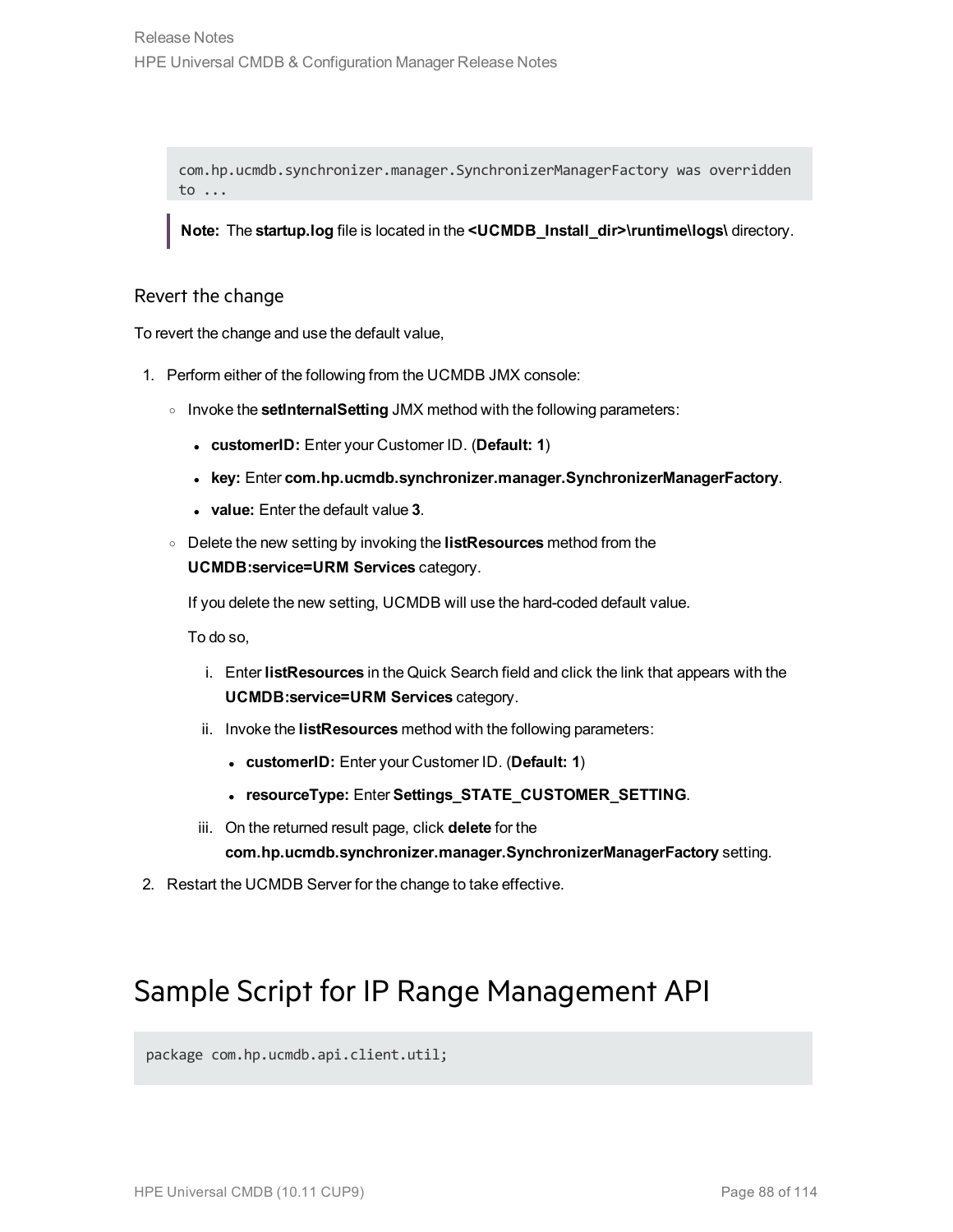Release Notes HPE Universal CMDB & Configuration Manager Release Notes

```
import com.hp.ucmdb.api.UcmdbService;
import com.hp.ucmdb.api.UcmdbServiceFactory;
import com.hp.ucmdb.api.UcmdbServiceProvider;
import com.hp.ucmdb.api.client.types.IPRangeImpl;
import com.hp.ucmdb.api.client.types.IPRangeWithExcludingImpl;
import com.hp.ucmdb.api.discovery.types.IPRange;
import java.lang.reflect.Method;
import java.util.ArrayList;
import java.util.HashMap;
import java.util.List;
/**
* Created by dingmen on 8/12/2015.
*/
public class UpdateIpRangeTest {
    private static final String HOST NAME = "16.187.189.134";
    private static final int HTTP PORT = 8080;
    private static final String HTTPS = "https";
    private static final String HTTP = "http";
    private static UcmdbService ucmdbService;
    public static void main(String[] args) {
       testSenario1();
    }
    private static void testSenario1(){
       try {
            UcmdbServiceProvider provider =
UcmdbServiceFactory.getServiceProvider(HTTP, HOST_NAME, HTTP_PORT);
            ucmdbService = provider.connect(provider.createCredentials("admin",
"admin"), provider.createClientContext("Test"));
            HashMap<String, ArrayList<String>> probeLBGroup = new
HashMap<String, ArrayList<String>>();
            HashMap<String, ArrayList<IPRange>> IPRangeGroup = new
HashMap<String, ArrayList<IPRange>>();
            HashMap<String, ArrayList<String>> domainGroup = new HashMap<String,
ArrayList<String>>();
            //put domain name as key in domainGroup, and its value is a list of
groups. 'DefaultDomain' is a existing name in UCMDB .
            domainGroup.put("DefaultDomain", new ArrayList<String>());
            domainGroup.get("DefaultDomain").add("PG1");
            //define 'PG1' as the first group name(The group name can be any
other values) in probeLBGroup ,
            //and its value is a list of probe name. 'Probe1' or 'Probe2' should
```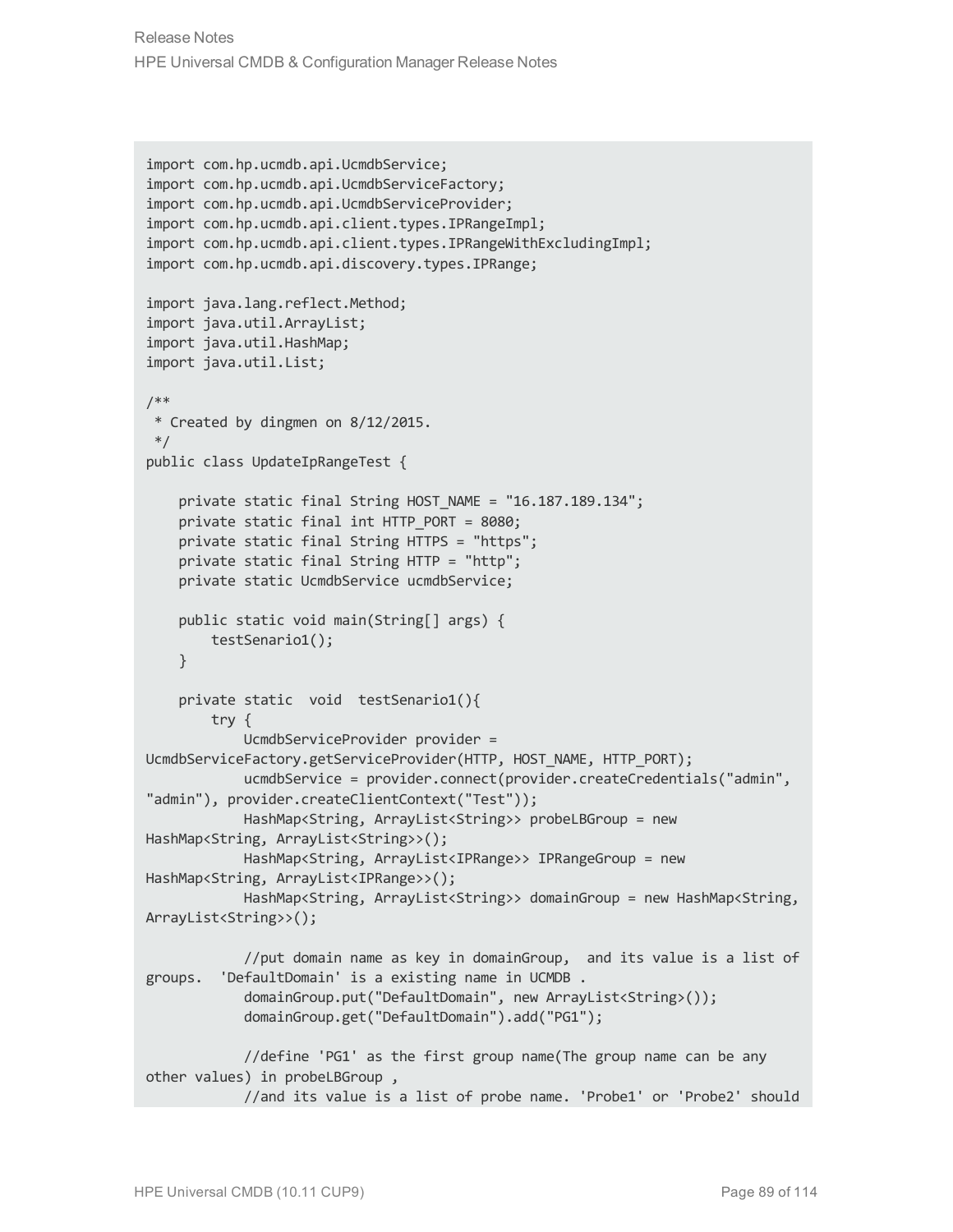```
be existing name in UCMDB .
            probeLBGroup.put("PG1", new ArrayList<String>());
            probeLBGroup.get("PG1").add("Probe1");
            probeLBGroup.get("PG1").add("Probe2");
            //Below all ranges are defined in IPRangeGroup for 'PG1' , and they
will balanced distributed to probes in 'PG1'.
            IPRangeGroup.put("PG1", new ArrayList<IPRange>());
            //should specify ip type 'IPV4/IPV6' , and ip category
'DataCenter/Client' for each range.
            IPRangeGroup.get("PG1").add(new IPRangeWithExcludingImpl("1.1.1.1",
"1.1.1.9", IPRange.IPType.IPV4, IPRange.RangeCategory.CLIENT, new
ArrayList<IPRangeImpl>()));
            List<IPRangeImpl> excludedRange1=new ArrayList<IPRangeImpl>();
            IPRangeGroup.get("PG1").add(new IPRangeWithExcludingImpl("1.1.1.10",
"1.1.1.19", IPRange.IPType.IPV4,IPRange.RangeCategory.DATA_CENTER,
excludedRange1));
            excludedRange1.add(new IPRangeImpl
("1.1.1.10","1.1.1.19",IPRange.IPType.IPV4,IPRange.RangeCategory.DATA_CENTER));
            excludedRange1.add(new IPRangeImpl
("1.1.1.12","1.1.1.15",IPRange.IPType.IPV4,IPRange.RangeCategory.DATA_CENTER));
            IPRangeGroup.get("PG1").add(new IPRangeWithExcludingImpl
("fe80:0:0:0:41f8:4318:2000:80", "fe80:0:0:0:41f8:4318:2000:83",
IPRange.IPType.IPV6,IPRange.RangeCategory.CLIENT, new ArrayList<IPRangeImpl>
());
            //below is the second group 'PG2', and assign below 'GP2' range
(1.1.1.20~1.1.1.30) to below 'PG2' probe(Probe3) .
            domainGroup.get("DefaultDomain").add("PG2");
            probeLBGroup.put("PG2", new ArrayList<String>());
            probeLBGroup.get("PG2").add("Probe3");
            IPRangeGroup.put("PG2", new ArrayList<IPRange>());
            IPRangeGroup.get("PG2").add(new IPRangeWithExcludingImpl("1.1.1.20",
"1.1.1.30", IPRange.IPType.IPV4,IPRange.RangeCategory.DATA_CENTER, new
ArrayList<IPRangeImpl>()));
            //the domain group with probe and range group in set to
importIPRanges API to update ip ranges.
            ucmdbService.getDDMConfigurationService().importIPRanges
(probeLBGroup, IPRangeGroup, domainGroup);
       } catch (Throwable e) {
            e.printStackTrace();
       }
    }
}
```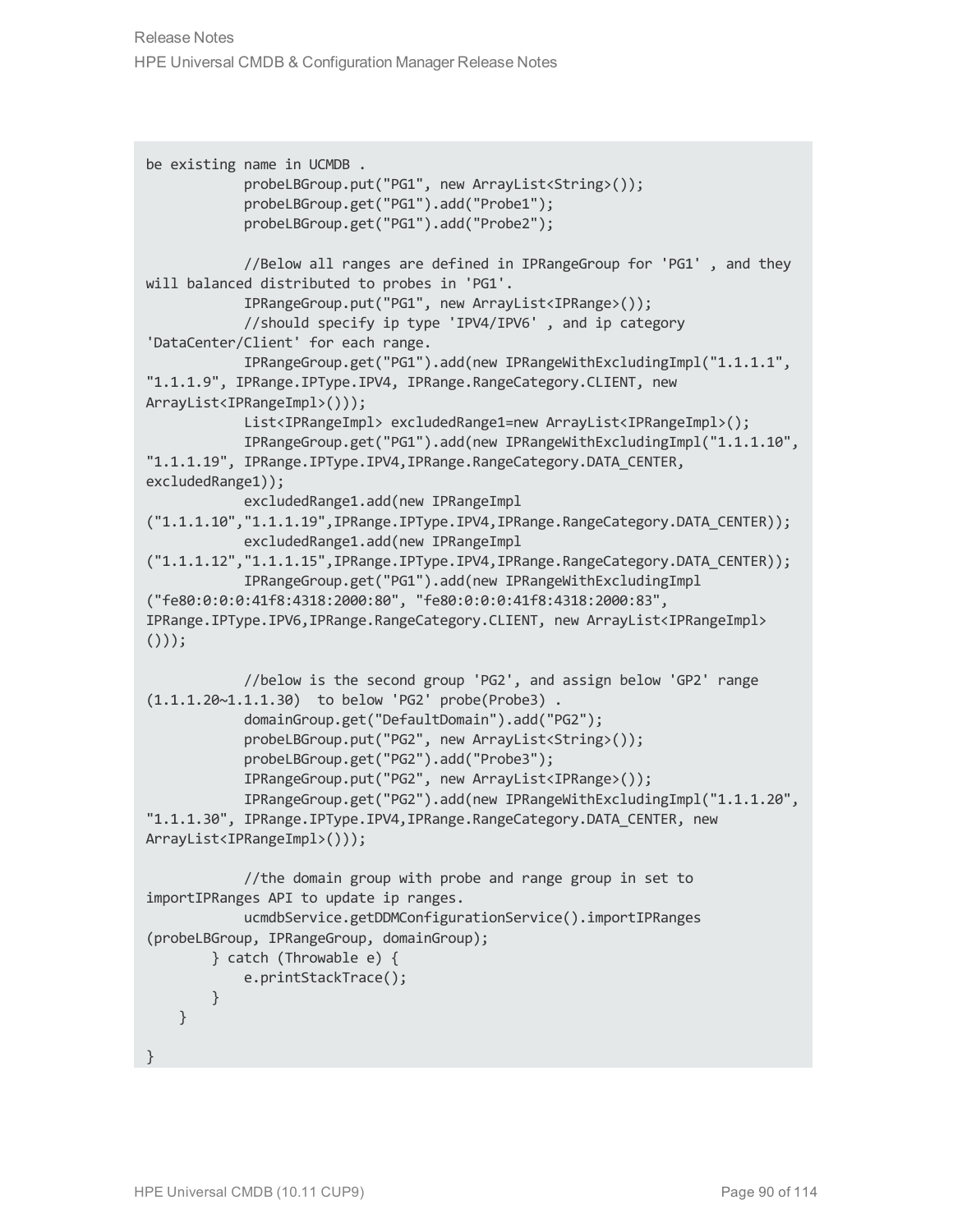# <span id="page-90-0"></span>Configure Basic Authentication for Upgraded Data Flow Probes (Separate Mode) Using Port 1741 or 1742

Starting from version 10.11 CUP9, basic authentication is enabled for upgraded data flow probes automatically.

However, you can disable basic authentication for upgraded separate mode probes that can be accessed using port 1741 or 1742, or change the default basic authentication user name and password.

To do so,

1. Open the following file on both of the probe manager and probe gateway instances using a text editor:

#### *<probe\_installation\_folder>***\conf\DataFlowProbe.properties**

2. Add the following settings to the file manually:

appilog.agent.Probe.rmi.BasicAuth.Enabled=false

```
appilog.agent.Probe.rmi.BasicAuth.User=sysadmin
```
appilog.agent.Probe.rmi.BasicAuth.Pwd=<encrypted password>

<sup>o</sup> Setting the **appilog.agent.Probe.rmi.BasicAuth.Enabled** parameter to **true** enables basic authentication for the probe in separate mode that uses port 1741 or 1742. To disable basic authentication for the probe, simply set the parameter to **false**. The default value is **true**.

**Note:** Make sure you set the parameter to the same value on both instances of probe manager and probe gateway.

- <sup>o</sup> The default user name value for the **appilog.agent.Probe.rmi.BasicAuth.User** setting is **sysadmin**.
- <sup>o</sup> The password uses encrypted text in the **DataFlowProbe.properties** file. To change the default password, use the **getEncryptedKeyPassword()** JMX method to get the encrypted text of the desired password.

For more information about how to use the **getEncryptedKeyPassword()** method, see the *HPE Universal CMDB JMX Reference Guide*.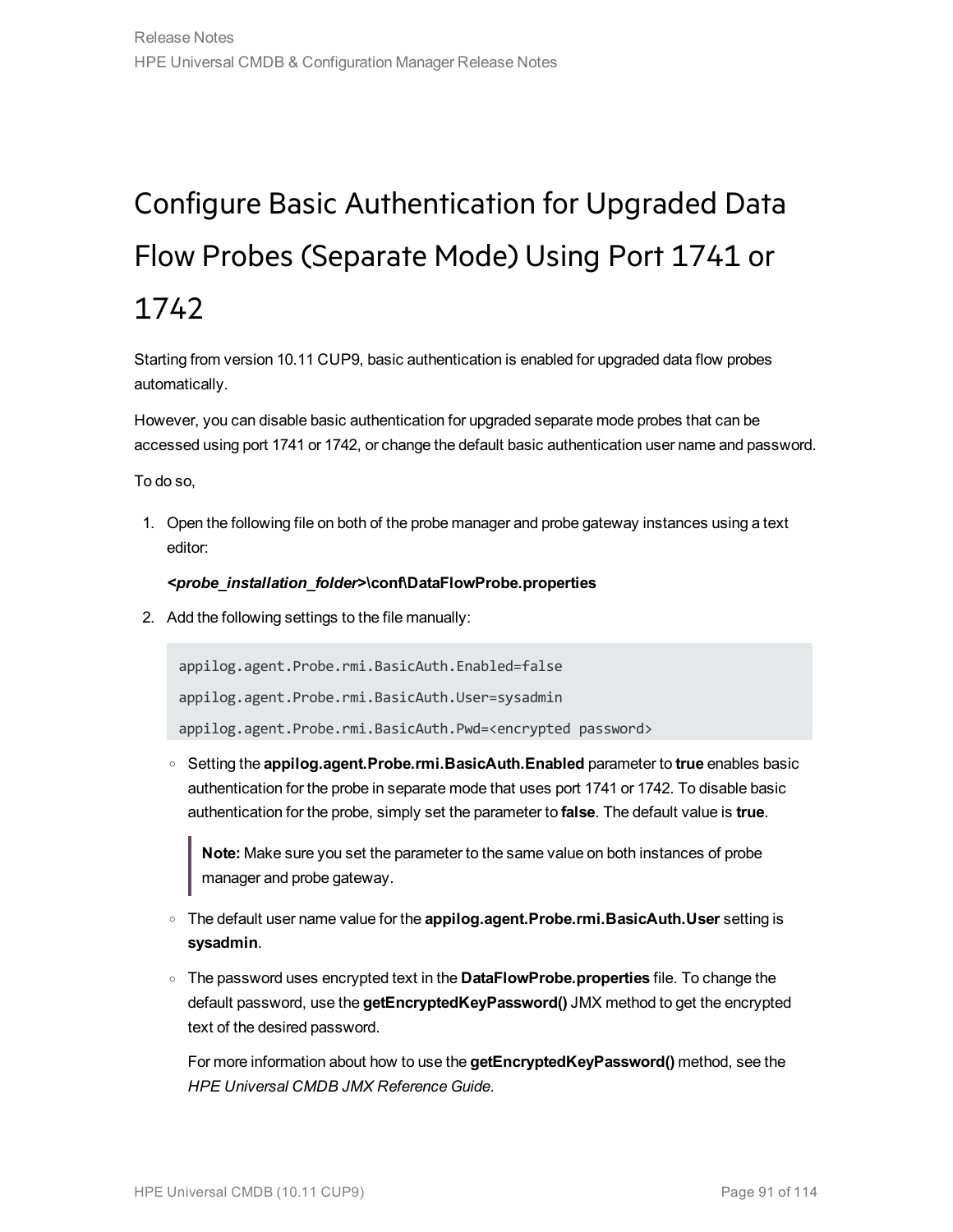- 3. Save the file.
- <span id="page-91-0"></span>4. Restart the probe.

# How to Set UCMDB Browser Session to Expire

To set a UCMDB Browser session to expire when LW-SSO is enabled,

- 1. In UCMDB, go to **Administration > Infrastructure Settings Manager**.
- 2. With all categories of infrastructure settings displayed, select **Name** for the **Filter by column** field, and enter **LW-SSO** in the field next to it to display all LW-SSO settings.
- 3. Check if the **LW-SSO cookie expiration period** setting value is smaller than the **LW-SSO ping interval** setting value. (Both of the settings are expressed in minutes.)

If not, modify the values for the two settings to ensure that **LW-SSO cookie expiration period** is smaller than the **LW-SSO ping interval**.

When **LW-SSO ping interval** is lower than **LW-SSO cookie expiration period**, this means that the session will never expire. The ping will keep the session active.

- 4. Click **Save ...**
- <span id="page-91-1"></span>5. Restart UCMDB Server.

# Enable Secure Login for the JMX Console

To enable secure login for the JMX console,

- 1. Access the UCMDB JMX console: Launch a Web browser and enter the following address: **https://localhost:8443/jmx-console**. You must log in with a user name and password.
- 2. Locate **UCMDB:service=Ports Management Services** and click the link to open the Operations page.
- 3. Locate the **mapComponentToConnectors** operation.
- 4. To enable secure login for the JMX console, invoke the **mapComponentToConnectors** method with the following parameters: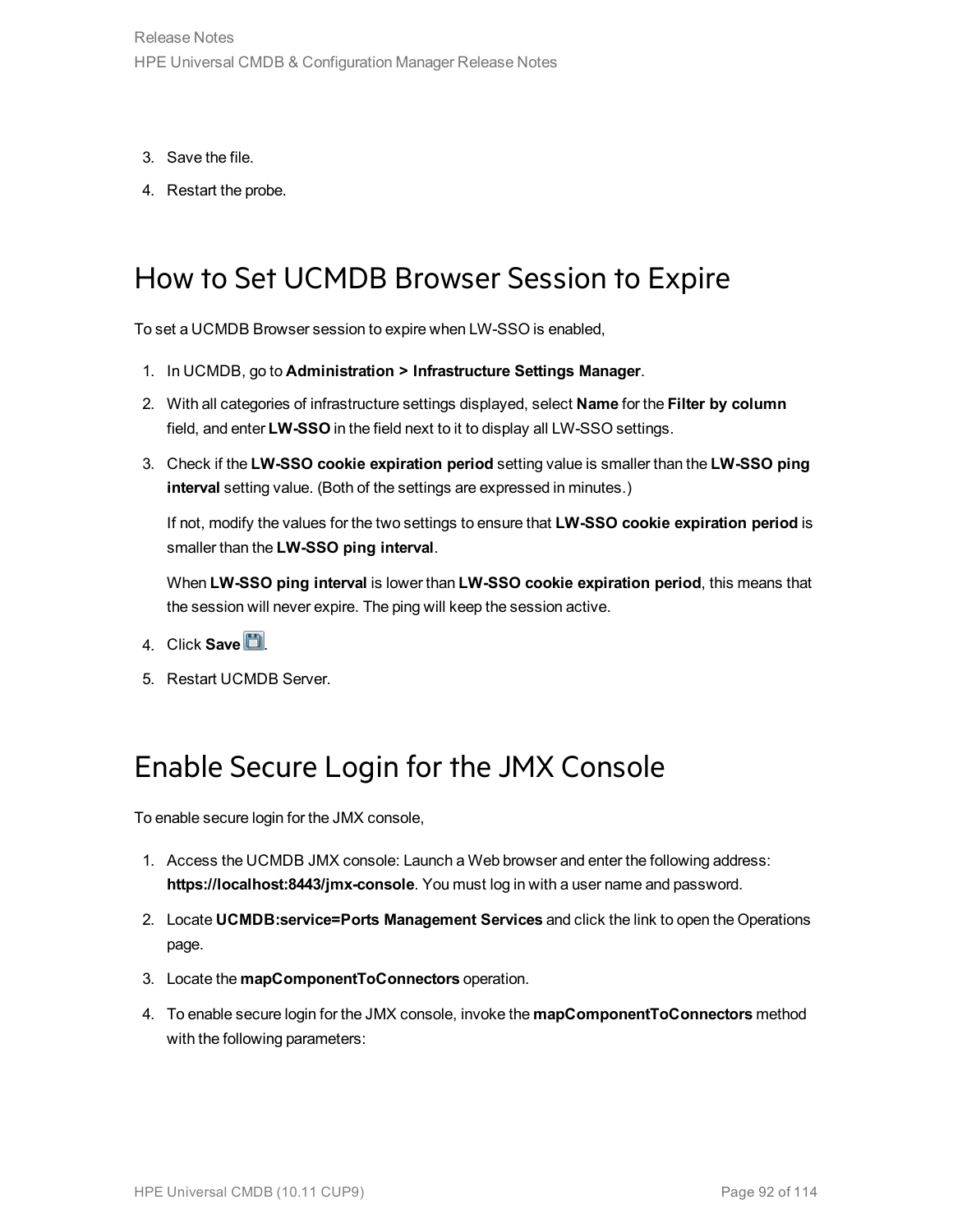- <sup>o</sup> **componentName**: jmx-console
- <sup>o</sup> **isHTTPS**: true
- <sup>o</sup> All other flags: false
- 5. Restart the server.
- 6. Log in to the JMX console using **https://** and port **8443** (default) or the one for https if it was changed.

For example, **https://localhost:8443**.

<span id="page-92-0"></span>**Note:** HP also recommends you setting a strong password for the **sysadmin** user and any other user that can access the JMX console.

## How to Re-index the CIs of a Given CI Type

You can re-index the CIs of a given CI type from the CMDB model database for search purposes. To do this, follow these steps:

- 1. Go to **JMX Console** > **UCMDB:service=Topology Search Services** > **reindexCiType**.
- 2. In the **ciType** field, enter the CI Type that you want to re-index.
- 3. Select one of the following options for the **includeSubtypes** option:
	- <sup>o</sup> **True**: Re-index all the subtypes of the specified CI Type.
	- <sup>o</sup> **False**: Do not re-index the subtypes of the specified CI Type.
- 4. Click **Invoke**.

To check the status and progress of the re-indexing operation, use the **printStatusReport** JMX method. This method can display the information such as overall status, progress, and number of indexed entries.

#### **Note:**

- . In a multi-UCMDB environment, the **reindexCiType** method triggers the re-indexing operation on all nodes in the cluster.
- During the execution of the re-index operation, search operations are allowed and will return results based on what is already indexed.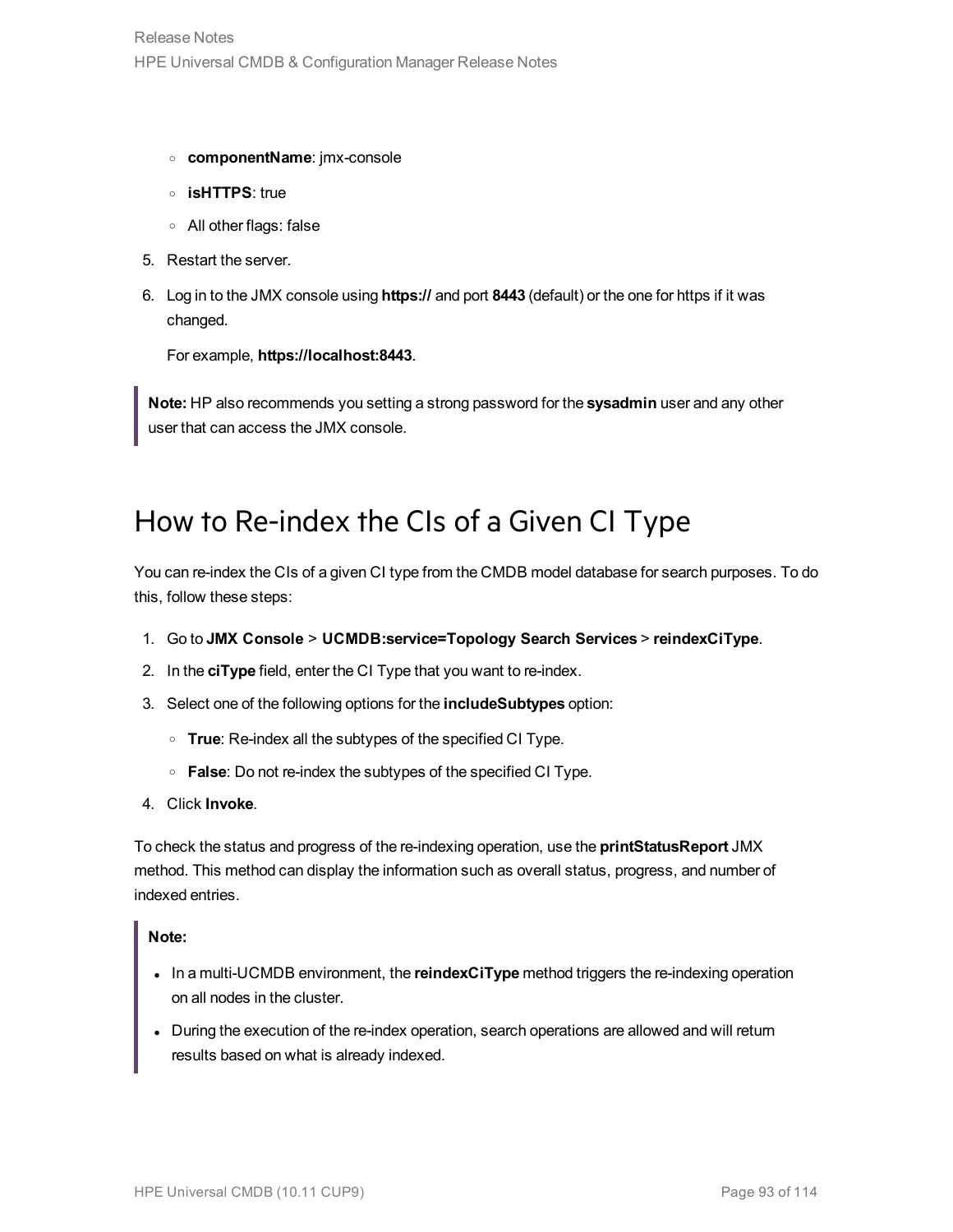# <span id="page-93-0"></span>How to Perform a Full Reindex of All CIs

### Perform a Full Reindex of All CIs

Use either of the following approaches to perform a full reindex of all CIs available for search in the UCMDB Browser:

<sup>l</sup> Go to **JMX Console > UCMDB:service=Topology Search Services** and invoke the **reindex()** method.

This method removes all CIs information stored inside the SOLR index files without removing any internal SOLR files.

**Note:** You can also invoke the **reindexCiType()** method to re-index all the CIs of a given CI type from the CMDB model database. For more information, refer to the *HPE Universal CMDB JMX Reference Guide*.

<sup>l</sup> Stop the UCMDB server, delete the *<UCMDB\_Server\_Home>***/search** folder, and then start the UCMDB server.

The deletion of the folder forces a full reindex for all UCMDB customers and reverts the SOLR configuration to the out of the box values. This process removes all internal SOLR files and hence takes longer time than the previous one.

## <span id="page-93-1"></span>How to Configure Query Search Filter

By default, the search algorithm filters out the queries that are too general. If you want to turn off the filter, follow these steps:

- 1. Go to **JMX Console** > **UCMDB:service=Settings Services** > **setGlobalSettingValue**.
- 2. In the **name** field, enter **cmdb.search.filter.queries**.
- 3. In the **value** field, enter **false**.

**Note:** Enter **true** if you want to turn on the filter.

4. Click **Invoke**.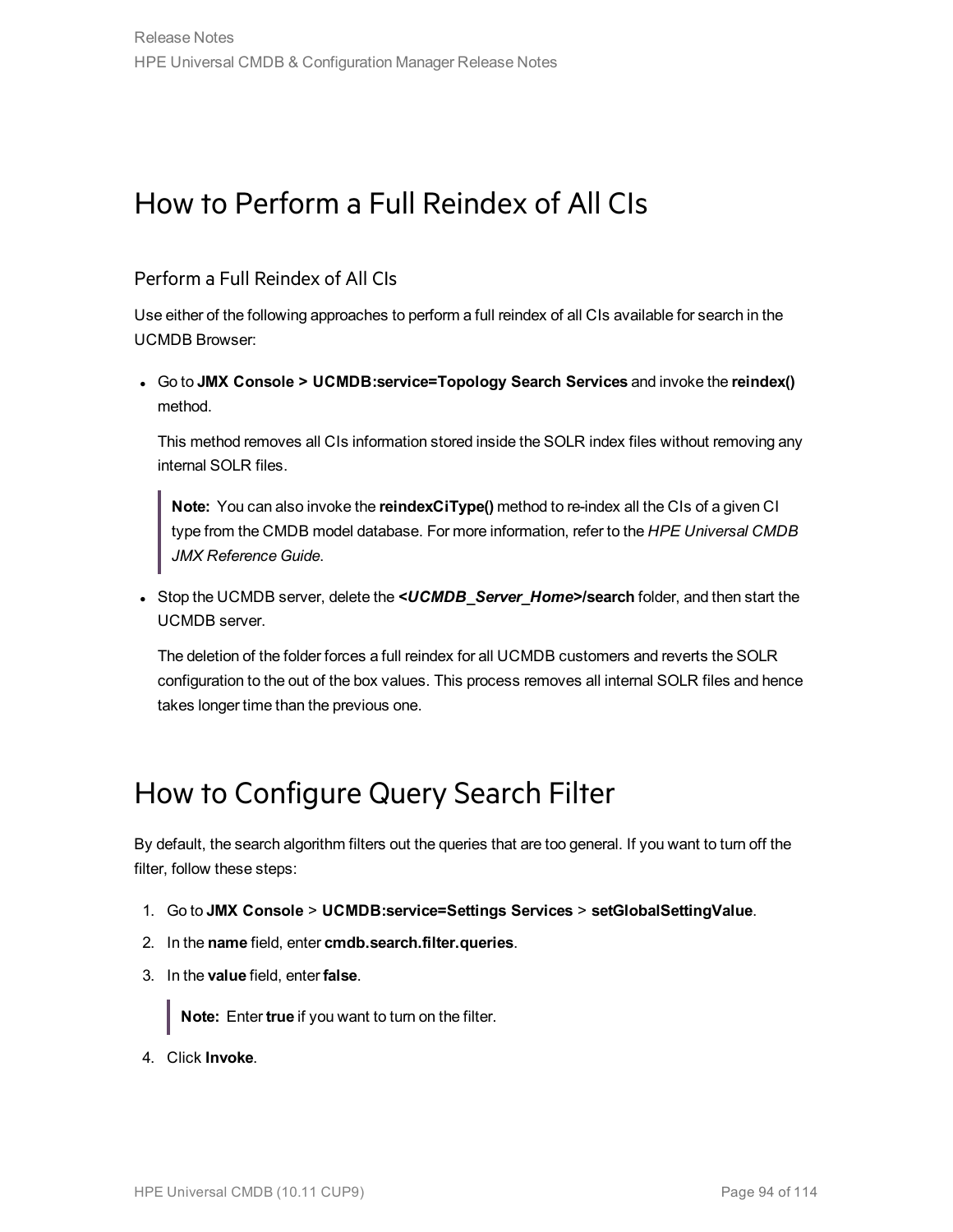# <span id="page-94-0"></span>How to Mark Sensitive Settings and Enable Storing Encrypted Data in the Database Using JMX

UCMDB administrators can mark sensitive settings and enabling storing encrypted values for the sensitive settings in the database by using the following JMX methods added in the **UCMDB:service=Settings Services** category:

- **IIstSensitiveSettings** Returns the list of settings that are marked as sensitive.
- **· markSettingAsSensitive** Marks a setting as sensitive. Usually sensitive settings contain confidential data. If a setting is marked as sensitive, its data will be encrypted when stored in the database.

**Note:** A setting can be marked as sensitive only when its value has been changed. If a setting does not have a value or if the value is out of the box, then the setting cannot be marked as sensitive.

**narkSettingAsNonsensitive** - Marks a setting as non-sensitive. Non-sensitive settings will have the value stored in plain text in database. This method is also used to decrypt the sensitive settings you encrypted using the **markSettingAsSensitive** method.

#### **To mark a setting as sensitive,**

- 1. On the UCMDB server, launch the Web browser and enter the following address: **https://localhost:8443/jmx-console.**
- 2. Click **UCMDB:service=Settings Services** to open the JMX MBEAN View page.
- 3. Click the **markSettingAsSensitive** method.
- 4. Enter the name of the setting you would like to mark as sensitive.
- 5. Click **Invoke**.

#### **To mark a setting as non-sensitive,**

1. On the UCMDB server, launch the Web browser and enter the following address: **https://localhost:8443/jmx-console.**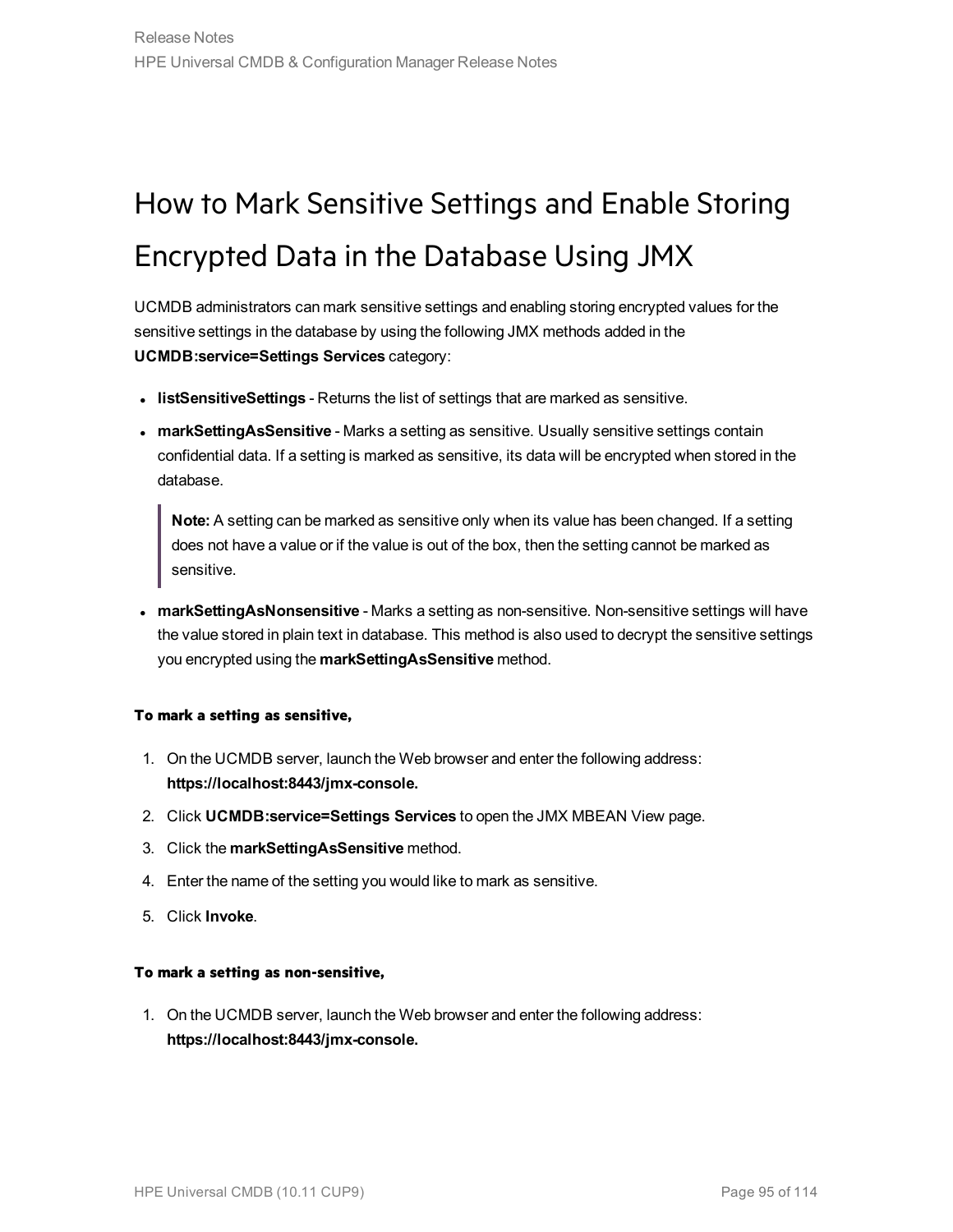- 2. Click **UCMDB:service=Settings Services** to open the JMX MBEAN View page.
- 3. Click the **markSettingAsNonsensitive** method.
- 4. Enter the name of the setting you would like to mark as non-sensitive.
- 5. Click **Invoke**.

#### **To view a list of sensitive settings,**

- 1. On the UCMDB server, launch the Web browser and enter the following address: **https://localhost:8443/jmx-console.**
- 2. Click **UCMDB:service=Settings Services** to open the JMX MBEAN View page.
- 3. Click the **listSensitiveSettings** method.
- 4. Click **Invoke**.

A list of settings that are marked as sensitive is returned.

**Note:** The following existing settings are already encrypted in the database and cannot be marked as sensitive:

- <sup>l</sup> **ha.cluster.authentication.keystore.password**
- <sup>l</sup> **ha.cluster.authentication.shared.secret**
- $\bullet$  ha.cluster.message.encryption.keystore.password
- <sup>l</sup> **ssl.server.keystore.password**
- <sup>l</sup> **ssl.server.truststore.password**

After upgrading to version 10.11 CUP6, two new OOTB settings introduced in version 10.11 CUP6 are marked as sensitive by default:

- <sup>l</sup> **java.naming.ldap.search.password**
- <sup>l</sup> **jetty.connections.http.probe.basicAuthentication.defaultPassword**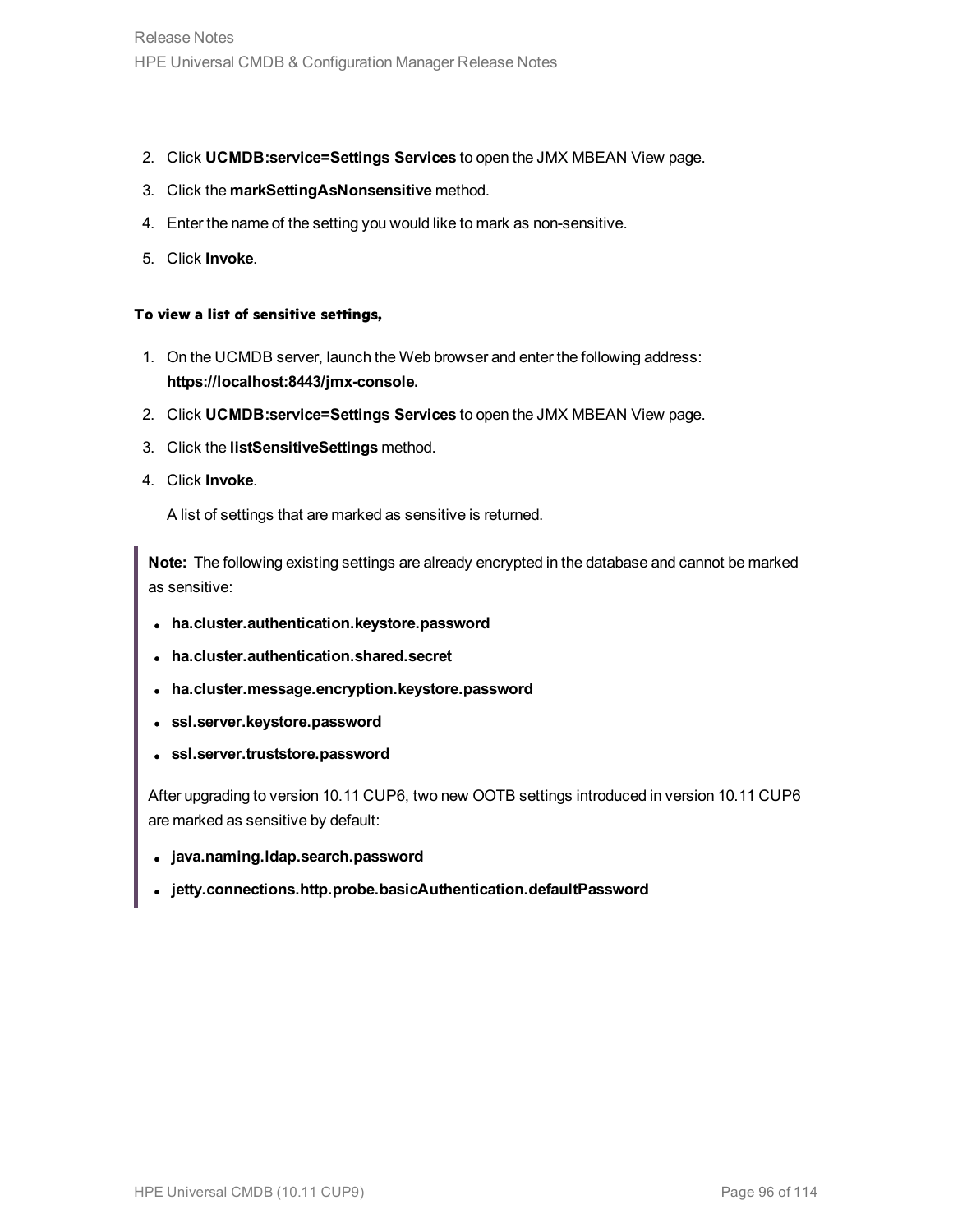# <span id="page-96-0"></span>How to Set Shared Key for Encrypting or Decrypting the InfrastructureSettings.xml File Using JMX

UCMDB administrators can set a shared key for encrypting or decrypting the **InfrastructureSettings.xml** file on the UCMDB Server side or the Data Flow Probe/Integration Service side by using the **setSharedKey** JMX method.

Once you have set a shared key on the server side, make sure you set the same shared key on the Data Flow Probe/Integration Service side as well. This ensures that the Data Flow Probe/Integration Service can properly decrypt the **InfrastructureSettings.xml** file.

To set a shared key on the UCMDB Server side,

- 1. On the UCMDB server, launch the Web browser and enter the following address: **http://localhost:8443/jmx-console.**
- 2. Click **UCMDB:service=Discovery Manager** to open the JMX MBEAN View page.
- 3. Click the **setSharedKey** method.
- 4. Enter a new value in the **Value** field for the shared key.
- 5. Click **Invoke**.

To set a shared key on the Data Flow Probe/Integration Service side,

1. Access the Data Flow Probe/Integration Service JMX console: On the probe machine, launch a Web browser and enter the following address: **https://localhost:8453**.

You may have to log in with a user name and password.

- 2. Locate the **Probe\_<Probe Name> type=MainProbe** service and click the link to open the JMX MBEAN View page.
- 3. Click the **setSharedKey** method.
- 4. In the **Value** field, enter the same value you provided on the UCMDB Server side for the shared key.
- 5. Click **Invoke**.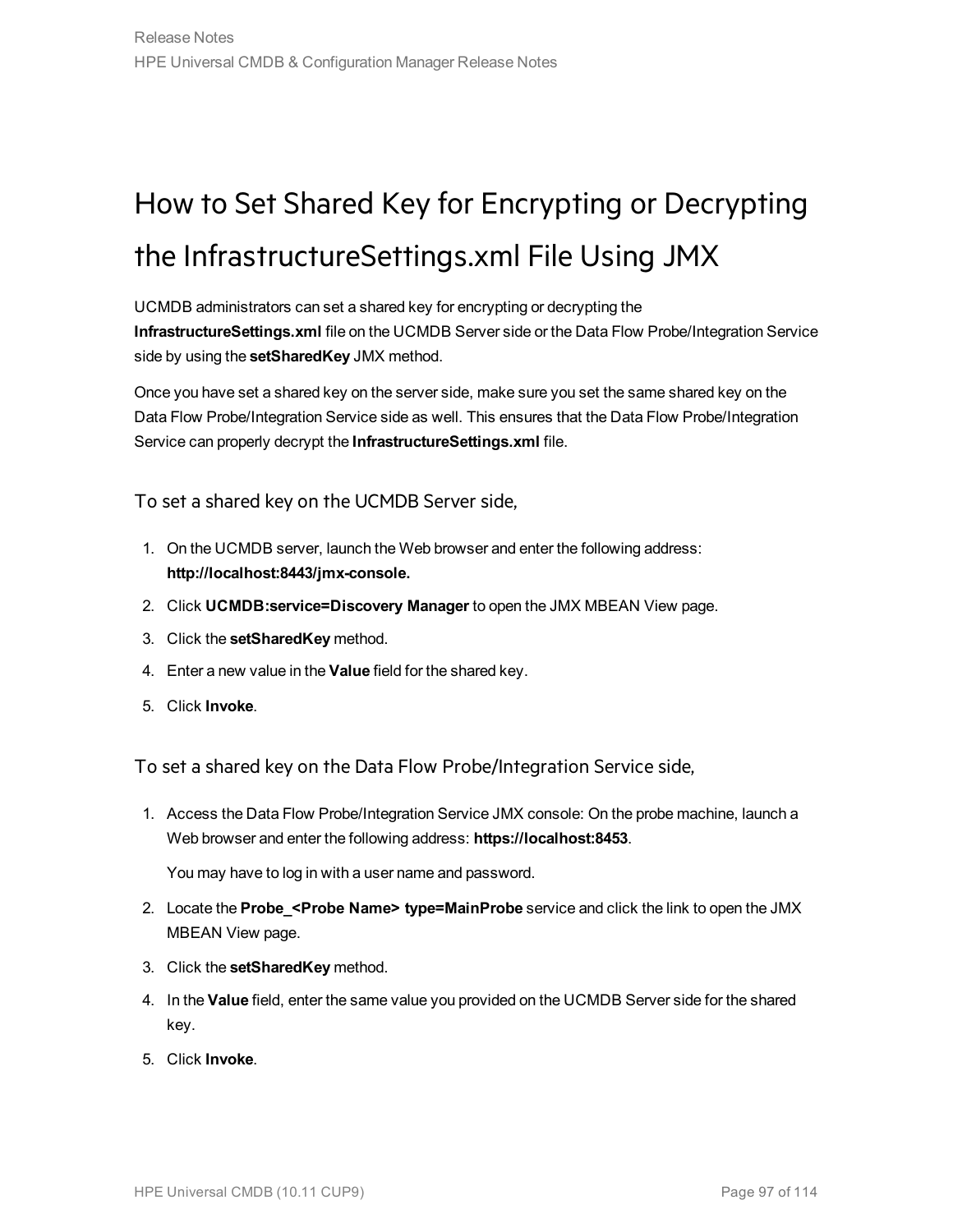<span id="page-97-0"></span>**Note:** If the Data Flow Probe is running in separate mode, make sure you set the shared key on both probeManager and probeGateway.

## Enable Mutual Certificate Authentication for SDK

This mode uses SSL and enables both server authentication by the UCMDB and client authentication by the UCMDB-API client. Both the server and the UCMDB-API client send their certificates to the other entity for authentication.

### **Note:**

- The following method of enabling SSL on the SDK with mutual authentication is the most secure of the methods and is therefore the recommended communication mode.
- The keystore used for client SDK must be in Java Keystore (JKS) format. The Java Cryptography Extension KeyStore (JCEKS) or other formats are not supported.
- The keystore used for SDK must contain only one key-pair and nothing else in it. The password for this key-pair must be the same as the one for keystore.
- <span id="page-97-1"></span>1. Harden the UCMDB-API client connector in UCMDB:
	- a. Access the UCMDB JMX console: Launch a Web browser and enter the following address: **https://<UCMDB machine name or IP address>:8443/jmx-console**. You may have to log in with a user name and password (default is sysadmin/sysadmin).
	- b. Locate **UCMDB:service=Ports Management Services** and click the link to open the Operations page.
	- c. Locate the **PortsDetails** operation and click **Invoke**. Make a note of the HTTPS with client authentication port number. The default is 8444 and it should be enabled.
	- d. Return to the Operations page.
	- e. To map the ucmdb-api connector to the mutual authentication mode, invoke the **mapComponentToConnectors** method with the following parameters:
		- **componentName:** ucmdb-api
		- **.** isHTTPSWithClientAuth: true
		- All other flags: false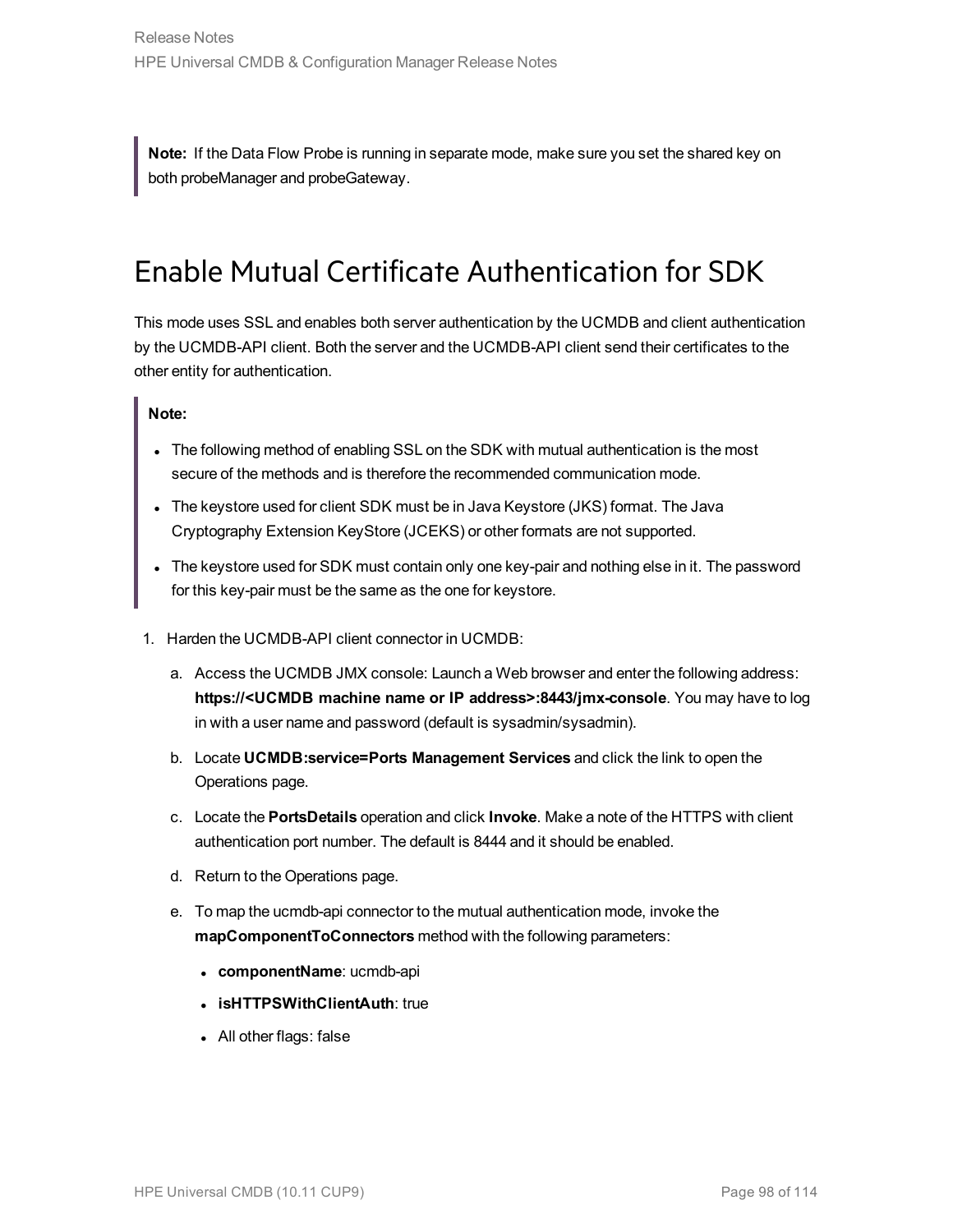The following message is displayed:

**Operation succeeded. Component ucmdb-api is now mapped to: HTTPS\_CLIENT\_ AUTH ports.**

- f. Return to the Operations page.
- 2. Repeat [step](#page-97-1) 1 for the **ping** component.
- 3. Make sure the JRE that runs the UCMDB-API client has a keystore containing a client certificate.

**Note:** The UCMDB-API client certificate must have the minimum size key no less than 2048 bits.

- 4. Export the UCMDB-API client certificate from its keystore.
- 5. Import the exported UCMDB-API client certificate to the UCMDB Server Truststore.
	- a. On the UCMDB machine, copy the created UCMDB-API client certificate file to the following directory on UCMDB:

#### **C:\HP\UCMDB\UCMDBServer\conf\security**

b. Run the following command:

```
C:\HP\UCMDB\UCMDBServer\bin\jre\bin\keytool.exe -import -v -keystore
C:\HP\UCMDB\UCMDBServer\conf\security\server.truststore -file <exported
UCMDB-api client certificate> -alias ucmdb-api
```
- c. Enter the UCMDB Server Truststore password.
- d. When asked, **Trust this certificate?**, press **y** and then **Enter**.
- e. Make sure the output **Certificate** was added to the keystore.
- 6. Export the UCMDB server certificate from the server keystore.
	- a. On the UCMDB machine, run the following command:

```
C:\HP\UCMDB\UCMDBServer\bin\jre\bin\keytool.exe -export -alias hpcert
-keystore
C:\HP\UCMDB\UCMDBServer\conf\security\server.keystore
-file C:\HP\UCMDB\UCMDBServer\conf\security\server.cert
```
- b. Enter the UCMDB Server keystore password.
- c. Verify that the certificate is created in the following directory:

#### **C:\HP\UCMDB\UCMDBServer\conf\security\server.cert**

7. Import the exported UCMDB certificate to the JRE of the UCMDB-API client truststore.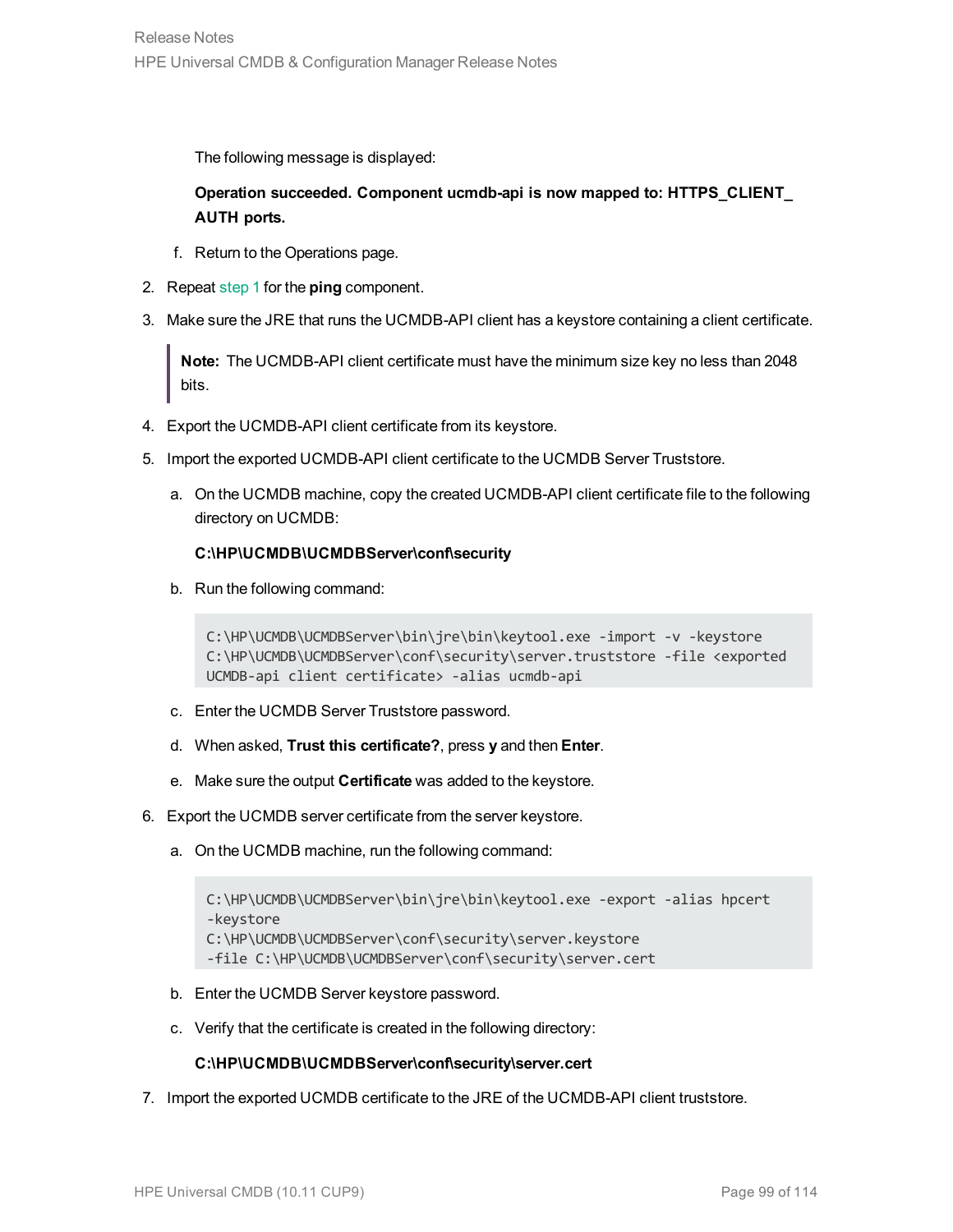8. The certificate used by the API Client must contain in it's Common Name (CN) field the name of a user that's present in UCMDB.

This user MUST have an EMPTY password and all required permissions for SDK access.

To set an empty password to an existing UCMDB user,

- a. Go to **JMX Console > UCMDB:service=URM Services > listResourceTypes**.
- b. Click **Auth\_USER**.
- c. Click your user and wait for the XML to load.
- d. In the XML, replace the password with **s39t3O\*tfoZXg30xd/nvJGL5is8=**.
- e. Click **Save resource**.
- 9. Restart the UCMDB Server and the UCMDB-API client.
- 10. To connect from the UCMDB-API client to UCMDB-API server, use the following code:

```
UcmdbServiceProvider provider = UcmdbServiceFactory.getServiceProvider
("https", <SOME_HOST_NAME>, <HTTPS_WITH_CLIENT_AUTH_PORT_NUMBER
(default:8444>));
UcmdbService ucmdbService = provider.connect
(provider.createCertificateCredentials(<TheClientKeystore.
e.g: "c:\\client.keystore">, <KeystorePassword>),
provider.createClientContext(<ClientIdentification>));
```
## <span id="page-99-0"></span>How to Set Master Keys

<span id="page-99-1"></span>You can use the JMX console to change the master key that is used to encrypt all UCMDB keys.

### Change the master key for a cluster

This method assumes that your UCMDB environment is deployed in a high-availability setup.

#### **Caution:**

- This method involves a restart of the entire cluster, so plan accordingly. It is recommended to change the master key of the cluster when there is little or no load on the servers. For example, you should avoid using this method during data-in operations.
- Do not change any settings in the time period between changing the master key and restarting the server. Not following this instruction may result in a failure to start the server.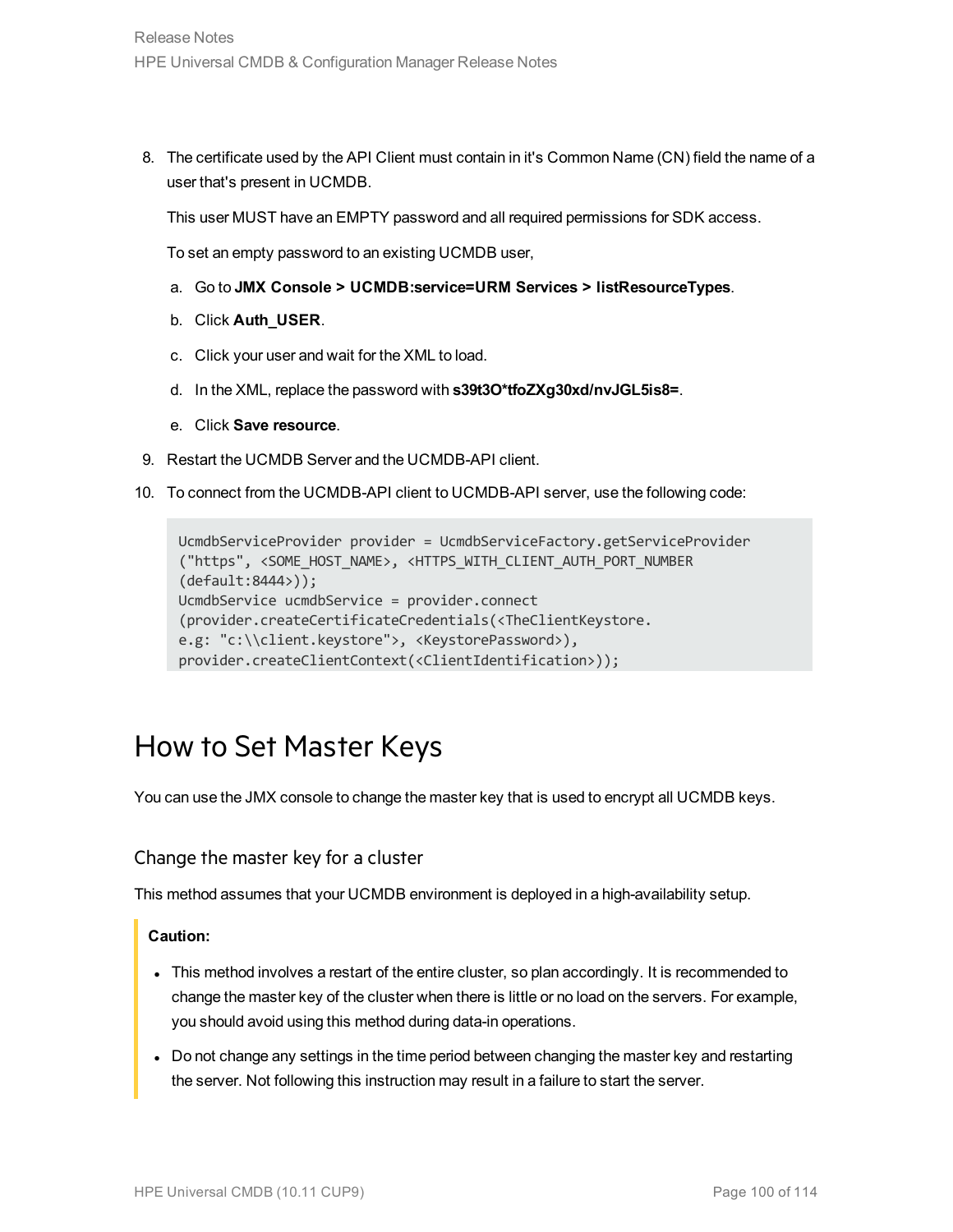- Machines that are not up or that will be added later to the cluster will need to be configured manually. Until they are configured, at most they can run as reader machines; trying to run them as writer machines will fail.
- 1. Back up the **c:\hp\UCMDB\UCMDBServer\conf\cmdb.conf** file and the values for the following settings:
	- <sup>o</sup> ha.cluster.authentication.keystore.password
	- <sup>o</sup> ha.cluster.authentication.shared.secret
	- <sup>o</sup> ha.cluster.message.encryption.keystore.password
	- <sup>o</sup> ssl.server.keystore.password
	- <sup>o</sup> ssl.server.truststore.password
- 2. Make sure all the servers in the cluster are up and running.
- 3. On the writer machine, launch the Web browser and enter the following address to log in to the JMX console: **https://localhost:8443/jmx-console**.

**Note:** If a load balancer is present, you must bypass it and not log on to the writer machine through a load balancer.

- 4. Do one of the following:
	- <sup>o</sup> Search for **changeMasterKeyForCluster**.
	- <sup>o</sup> Click **UCMDB:service=Security Services > changeMasterKeyForCluster**.
- 5. Enter and confirm the master key, and click **Invoke**. The master key will be changed first on the writer machine and then on all reader machines.

#### **Note:**

The master key must be exactly 32 characters and include at least one of each of the following four types of characters:

- <sup>o</sup> Uppercase alphabetic characters
- <sup>o</sup> Lowercase alphabetic characters
- <sup>o</sup> Numeric characters
- <sup>o</sup> At least one of these special characters: **,\:/.\_?&%=+-[]()|**
- 6. Restart all the machines in the cluster. You can use the JMX method **High Availability Services > restartCluster** to do this.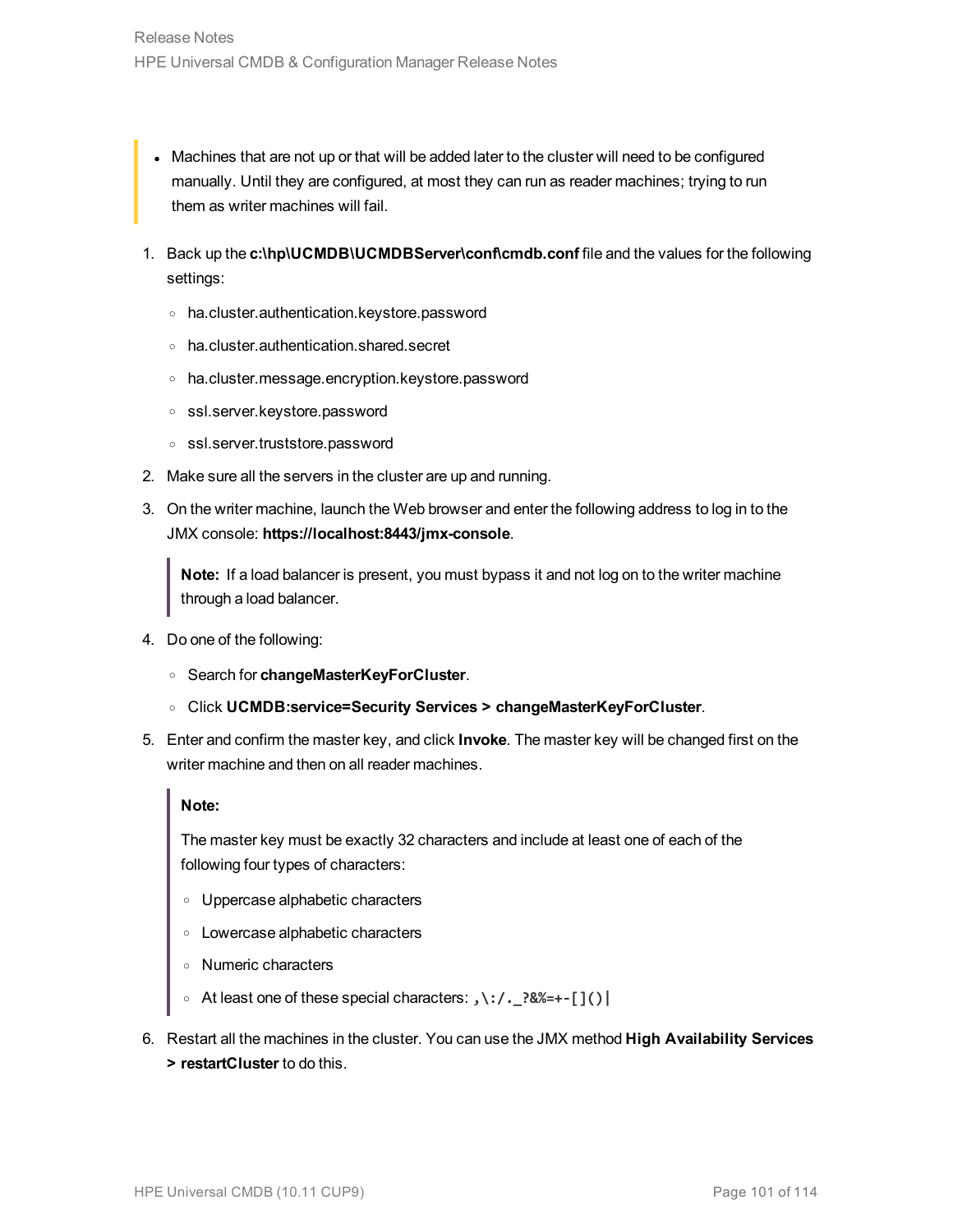**Note:** Restart the cluster immediately after changing the master key. If you do not, future database connections may fail.

### Change the master key for a new machine in a cluster

If at least one of the following settings was changed, use Method A; otherwise, use Method B:

- ha.cluster.authentication.keystore.password
- ha.cluster.authentication.shared.secret
- ha.cluster.message.encryption.keystore.password
- ssl.server.keystore.password
- ssl.server.truststore.password

### **Method A**

This method assumes that you already have properly configured a master key for the writer machine that is up and running in the cluster. If not, follow the instructions in ["Change](#page-99-1) the master key for a [cluster"](#page-99-1) on page 100.

- 1. Copy the **c:\hp\UCMDB\UCMDBServer\bin\wrapper.conf** file from the writer machine to the same location on the new (reader) machine.
- 2. Restart the server.

### **Method B**

- 1. Back up the **c:\hp\UCMDB\UCMDBServer\conf\cmdb.conf** file.
- 2. On the writer machine, launch the Web browser and enter the following address to log in to the JMX console: **https://localhost:8443/jmx-console**.
- 3. Do one of the following:
	- <sup>o</sup> Search for **changeMasterKey**.
	- <sup>o</sup> Click **UCMDB:service=Security Services > changeMasterKey**.
- 4. Enter and confirm the master key, and click **Invoke**.

**Note:** The master key must be exactly 32 characters and include at least one of each of the following four types of characters: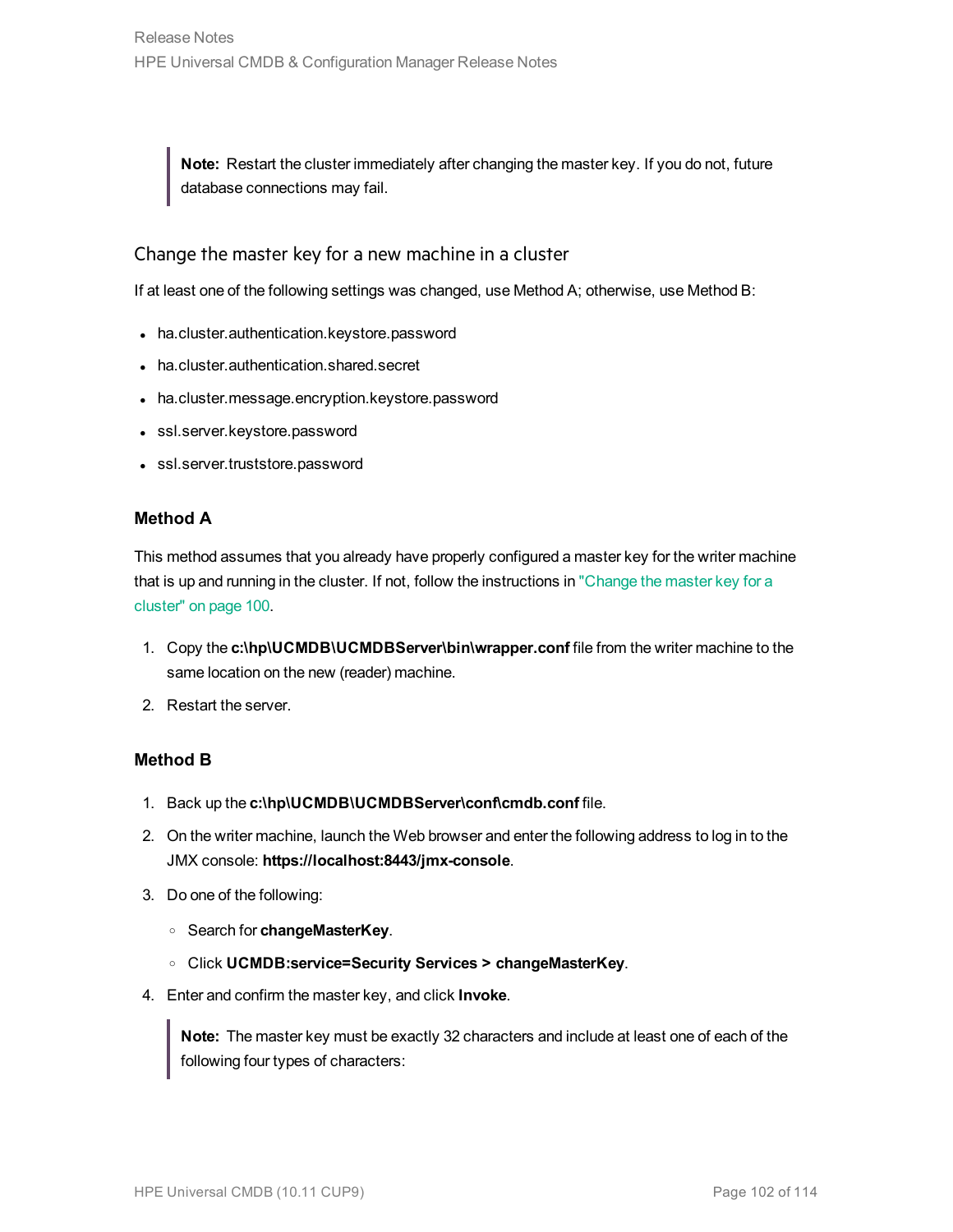- <sup>o</sup> Uppercase alphabetic characters
- <sup>o</sup> Lowercase alphabetic characters
- <sup>o</sup> Numeric characters
- <sup>o</sup> At least one of these special characters: **,\:/.\_?&%=+-[]()|**
- 5. Restart the machine.

**Note:** Restart the cluster immediately after changing the master key. If you do not, future database connections may fail.

### Revert the master key for a cluster to its default value

This procedure resets the master key for an entire cluster.

- 1. Make sure all the servers in the cluster are up and running.
- 2. On the writer machine, launch the Web browser and enter the following address to log in to the JMX console: **https://localhost:8443/jmx-console**.

**Note:** If a load balancer is present, you must bypass it and not log on to the writer machine through a load balancer.

- 3. Do one of the following:
	- <sup>o</sup> Search for**restoreMasterKeyForCluster**.
	- <sup>o</sup> Click **UCMDB:service=Security Services > restoreMasterKeyForCluster**.
- 4. Click **Invoke**. The master key will be changed first on the writer machine and then on all reader machines.
- 5. Restart all the machines in the cluster. You can use the JMX method **High Availability Services > restartCluster** to do this.

**Note:** Restart the cluster immediately after changing the master key. If you do not, future database connections may fail.

Revert the master key for a machine that was down when master key was reverted for whole cluster

1. Back up the **c:\hp\UCMDB\UCMDBServer\conf\cmdb.conf** file.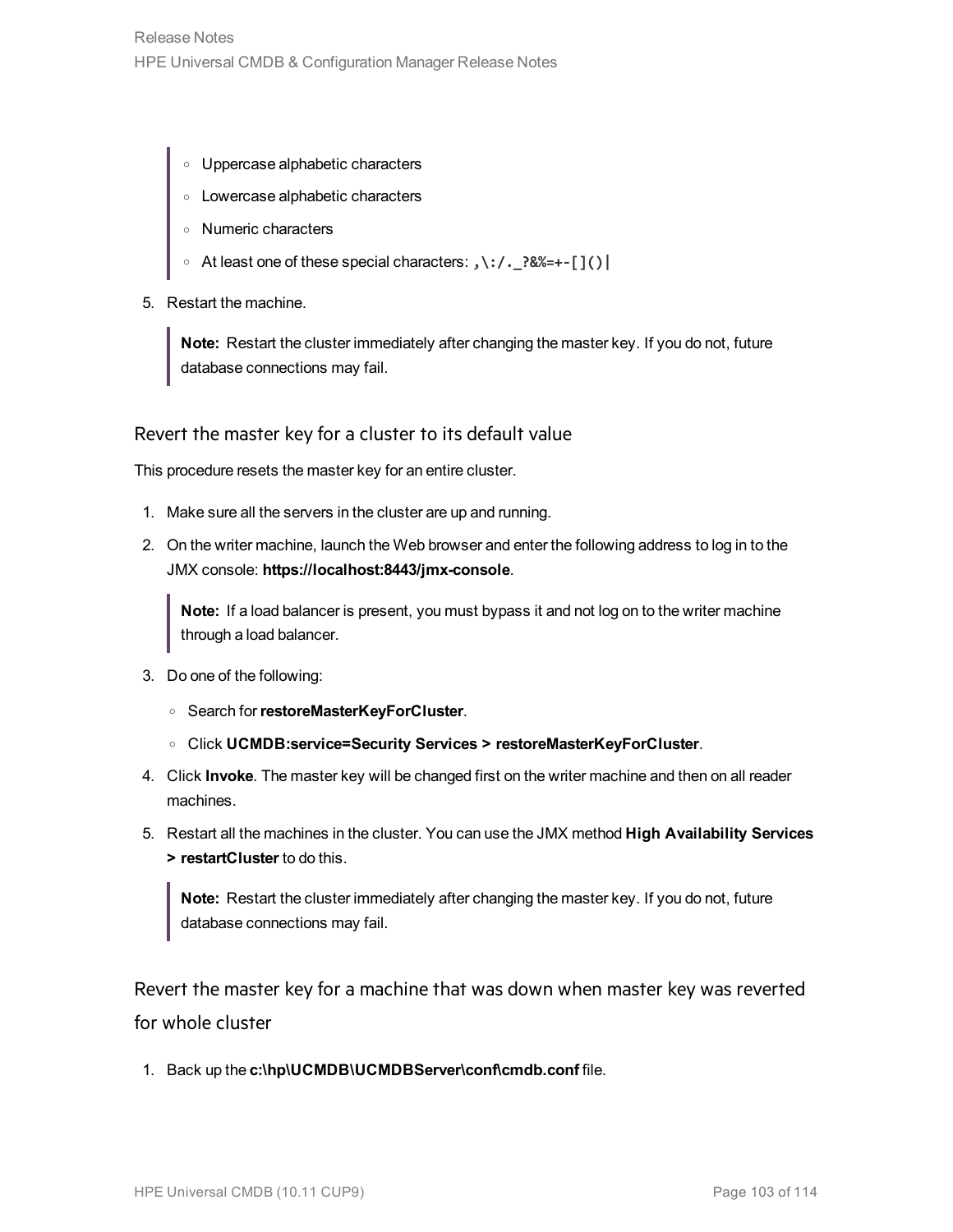- 2. On the writer machine, launch the Web browser and enter the following address to log in to the JMX console: **https://localhost:8443/jmx-console**.
- 3. Do one of the following:
	- <sup>o</sup> Search for**restoreMasterKey**.
	- <sup>o</sup> Click **UCMDB:service=Security Services > restoreMasterKey**.
- 4. Click **Invoke**.
- 5. Restart the machine.

**Note:** Restart the cluster immediately after changing the master key. If you do not, future database connections may fail.

# <span id="page-103-0"></span>How to Enable CI Type Tenant Owner Verification during the Matching Phase of Identification

You can dynamically add a verification criterion based on the **TenantOwner** attribute during the matching phase of the identification process for CIs by using the new JMX setting **reconciliation.tenantaware.citypes**. If, compared to the other CI, there is a different value among the CI attribute values defined in this setting, the verification process stops and the match is rejected.

The following example explains how this setting works:

- If you have two node CIs:
	- <sup>o</sup> Node1 with **TenantOwner**=t1 and **name**=n
	- <sup>o</sup> Node2 with **TenantOwner**=t2 and **name**=n
	- <sup>o</sup> **reconciliation.tenantaware.citypes** set to **node**

This scenario will result in the two nodes not matching.

. If Node1 does not have **TenantOwner** set, the default Tenant will be provided.

**Note:** If you add a node CIT, UNIX for example, you do not have to add it since it is inherited by identification rule. Only if you change the UNIX CIT identification rule, you need to add it explicitly.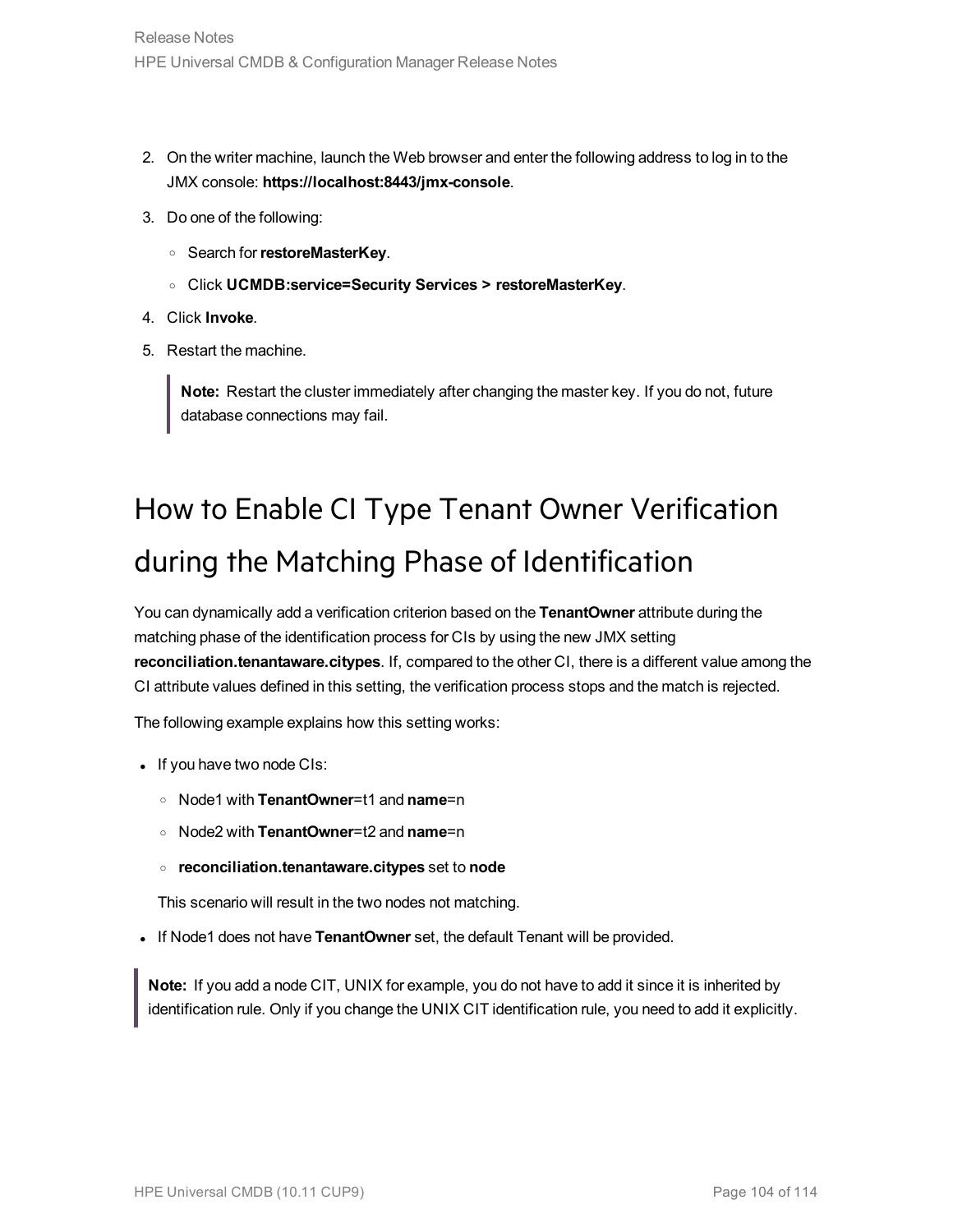**To enable TenantOwner attribute verification for CITs that are identified by key attributes,**

1. Add the **ID\_ATTRIBUTE** qualifier for the **TenantOwner** attribute of the **managed\_object** CIT.

**Note:** The **TenantOwner** attribute will be inherited to all the child classes. Make sure that a child class does not override it.

- a. Go to the **JMX console > UCMDB:service=URM Services**.
- b. Invoke the **listResourceTypes** method.
- c. On the returned page, click **CM\_CLASS**, then click **managed\_object**.
- d. In the Resource XML box, add the following attribute qualifier to the **TenantOwner** attribute:

```
<Attribute-Qualifier name="ID_ATTRIBUTE" is-factory="true" is-user-
modified="true" version="15" >
       <Data-Items/>
</Attribute-Qualifier>
```
- e. Click **Save resource**.
- 2. Invoke the JMX method **updateClassModel** to update the class model (go to the **JMX console > UCMDB:service=Class Model Services**, and invoke the **updateClassModel** method with **1** in the **Value** field for customerID).
- 3. Reload the class model from persistency (go to the **JMX console > UCMDB:service=Class Model Services**, and invoke the **reloadClassModelFromPersistency** method).
- 4. Go to **JMX console > UCMDB:service=Model Services**, invoke the **recalculateID** method with **classname** field empty.

This may take a while as it updates the calculated IDs for all instances of the classes with key attributes identification.

### **To enable the reconciliation.tenantaware.citypes setting for specific CITs (separated by comma) that are identified based on identification rules,**

- 1. Go to **JMX Console > UCMDB:service=Settings Services > setSettingValue**.
- 2. In the **name** field, enter**reconciliation.tenantaware.citypes**.
- 3. In the **value** field, enter names of the CITs, separated by comma.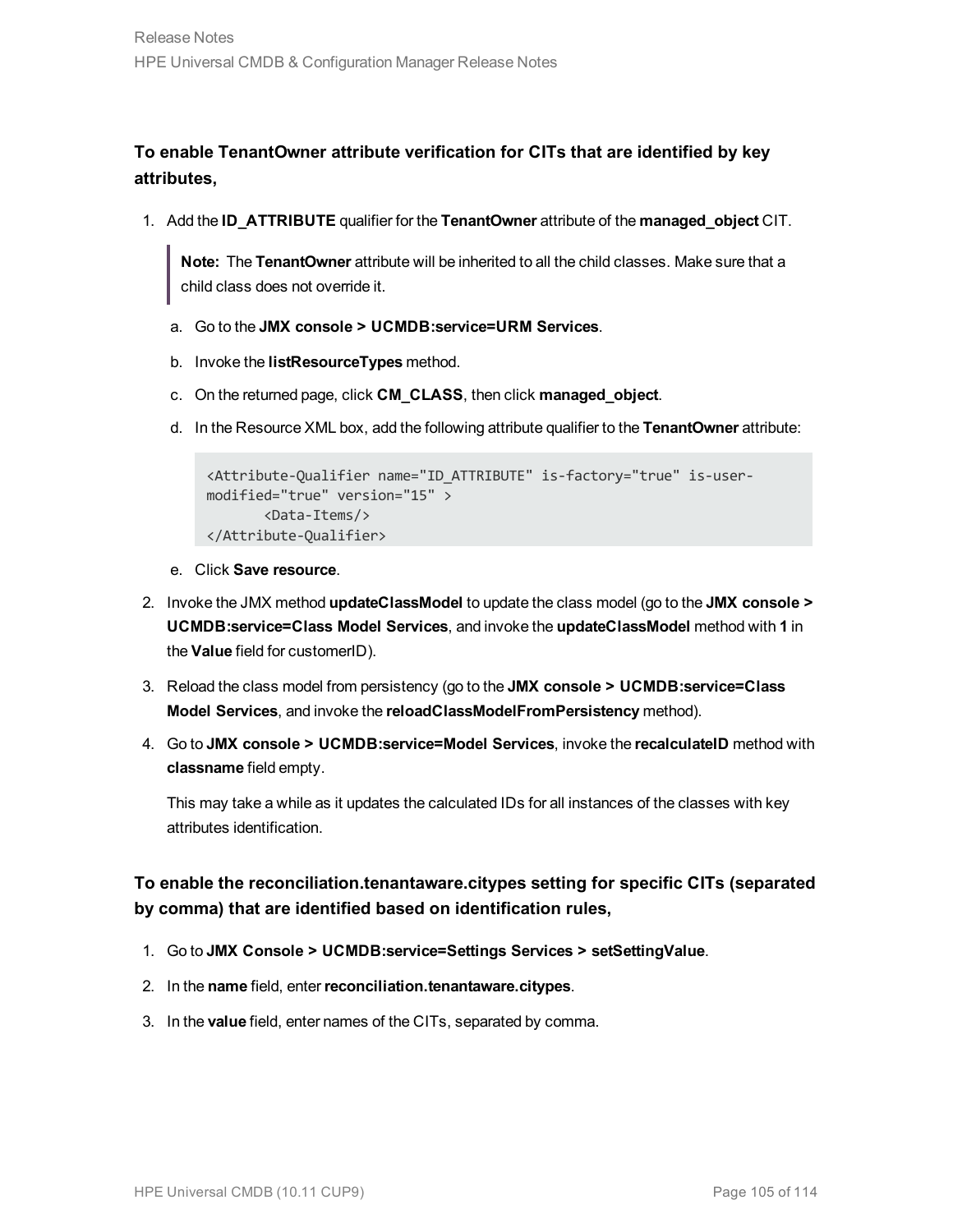**Note:** To disable this setting, leave the **value** field empty.

4. Click **Invoke**.

### **To enable the reconciliation.tenantaware.citypes setting for all the CITs that are identified based on identification rules,**

- 1. Go to **JMX Console > UCMDB:service=Settings Services > setSettingValue**.
- 2. In the **name** field, enter**reconciliation.tenantaware.citypes**.
- 3. In the **value** field, enter**\***.
- 4. Click **Invoke**.

#### **Note:**

- If you changed the Tenant ID on the Data Flow Probe, make sure you clear the probe cache as well by performing either of the following:
	- <sup>o</sup> Log in to the probe server, run the following script:

**Windows:\hp\UCMDB\DataFlowProbe\tools\clearProbeData.bat**

**Linux:\hp\UCMDB\DataFlowProbe\tools\clearProbeData.sh**

- <sup>o</sup> Log in to the UCMDB server UI, go to **Data Flow Management > Universal Discovery > Discovery Modules/Jobs**. For each of the jobs that run on the probe, right-click the job and select **Clear Probe Results Cache**.
- . In a multi-tenant aware environment, a tenant must be specified for the Data Flow Probe.

# Tenant Owner Related Known Issues, Problems, and Workaround

**PROBLEM:** After switching to Tenant aware reconciliation, the **OwnerTenant** attribute becomes readonly in the Configuration Item Properties dialog.

**Workaround:** Use **Assign Tenants** functionality from the CI's context menu.

**PROBLEM:** After removing the Key Attributes qualifier from the **OwnerTenant** attribute of the Managed Object, sometime no properties are displayed for the CIs in UI.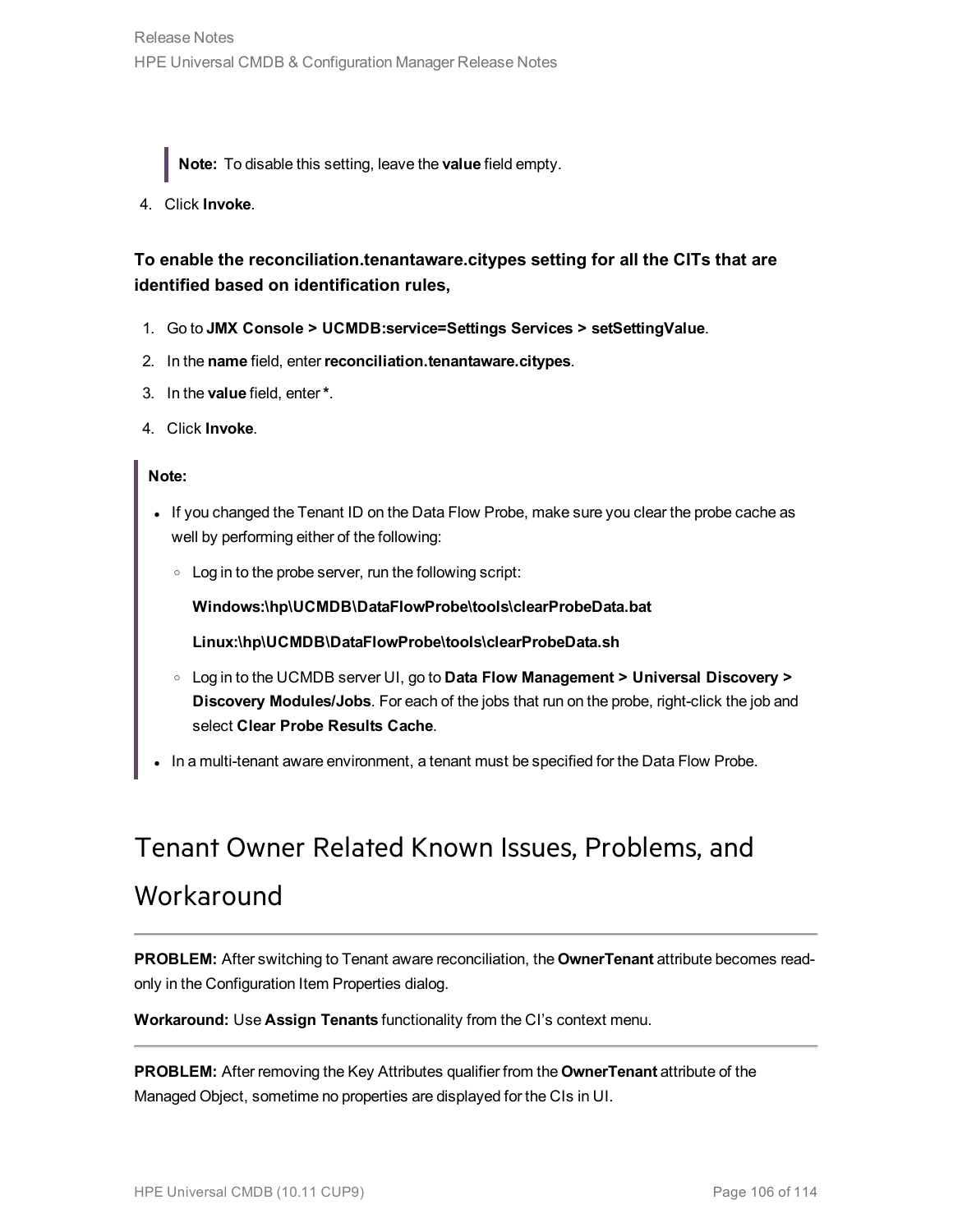**Workaround:** If you want to switch back (to disable Tenant aware reconciliation), do the following:

- 1. Remove the **ID\_ATTRIBUTE** qualifier for the **TenantOwner** attribute on the **managed\_object** CIT.
- 2. Remove the value of the **reconciliation.tenantaware.citypes** setting.
- 3. Reload the class model from persistency (go to the **JMX console > UCMDB:service=Class Model Services**, and invoke the **reloadClassModelFromPersistency** method).
- 4. Go to **JMX console > UCMDB:service=Model Services**, invoke the **recalculateID** method with **classname** field empty.
- 5. Go to **JMX console > UCMDB:service=Model Services**, invoke the **updateClasModel** method.

**LIMITATION:** Enrichment is not invoking the Reconciliation on Update **OwnerTenant** via **Associate Tenant Rule**. As a result, you may have duplicated data in the system in case if you update the **OwnerTenant**'s CI to a tenant that already has this CI.

**Workaround:** None.

**LIMITATION:** CIs with Identification rule would be duplicated in case if the user is updating the **OwnerTenant** CI to a tenant that already has this CI from **Update OwnerTenant** in the **Assign Tenants** module.

**Workaround:** None.

**PROBLEM:** When adding Consumer Tenants to a CI, the System Default Tenant appears in the list of Consumers after saving, even if it was not selected. This issue occurs only when changing the Owner Tenant or the Consumer Tenant.

**Workaround:** None.

**PROBLEM:** When removing all Consumer Tenants from a CI (from the IT Universe), an error is thrown and the Owner Tenant is overwritten with the System Default Tenant.

**Workaround:** To avoid removing the System Default Tenant from the Consumer Tenants list, make sure you set the System Default Tenant as consumer.

Only when the System Default Tenant is not set as consumer, the Owner Tenant will be overwritten with the System Default Tenant when trying to save.

**PROBLEM:** Import topology from Excel Workbook adapter cannot import the CIs of the CI Type with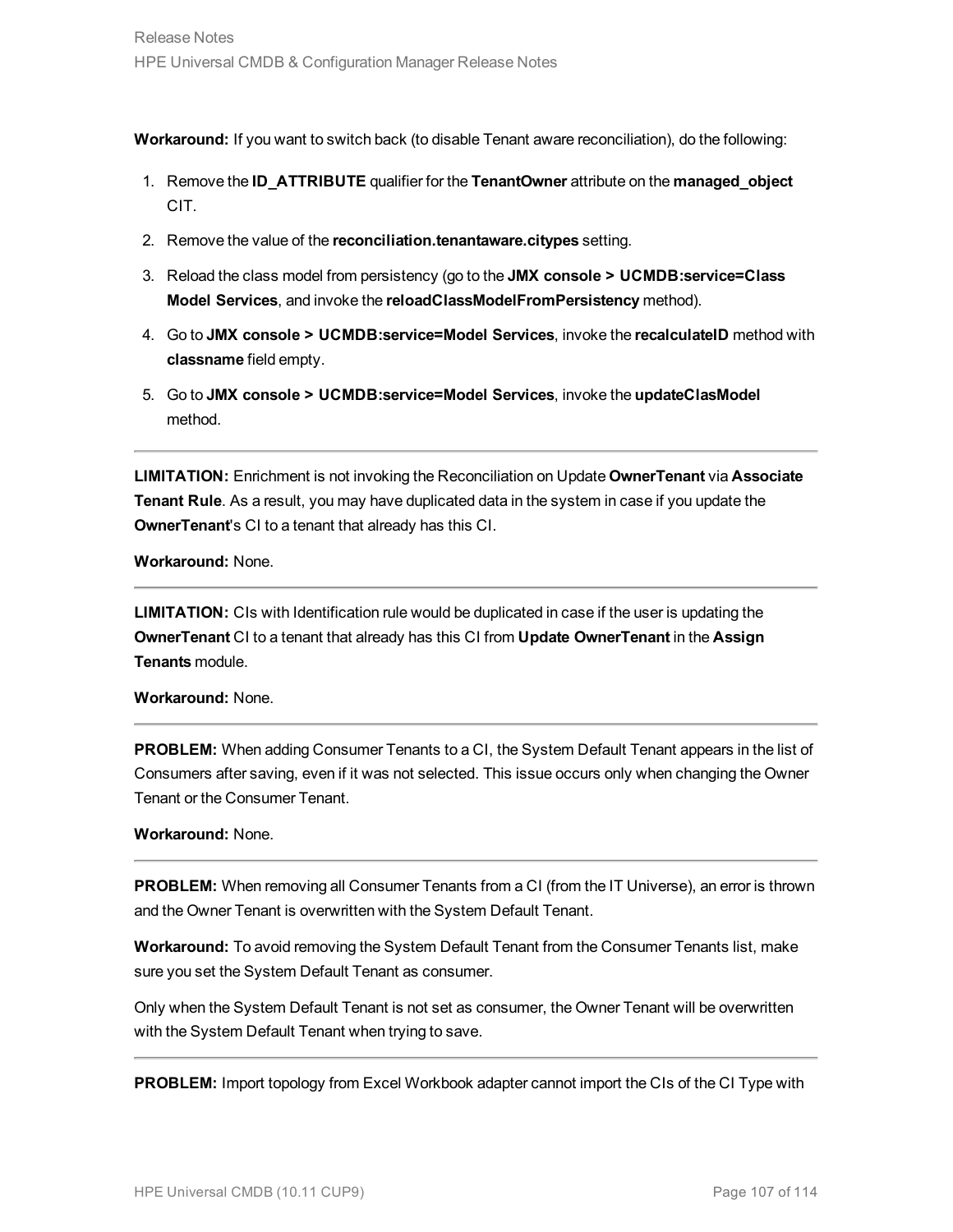reconciliation **By key attributes** if the **OwnerTenant** value is not defined in the Excel file and it is set as Key attribute.

**Workaround:** Specify **TenantOwner** value in the Excel spreadsheet.

**PROBLEM:** Error message received when setting up a tenant aware environment, for the OOTB enrichments which are adding CIs. (QCCR1H104949)

**Workaround:** If there are enrichments which are creating new CIs, after setting the environment as tenant aware, the attribute **Owner tenant** should be set for those CI Types which are being created through enrichments.

# <span id="page-107-0"></span>How to Limit the XML Enricher Port to Allow Local Connection Only

The port 34545 only listens on localhost when a Data Flow Probe is newly installed. However, for Data Flow Probes upgraded to the latest version, to limit the XML Enricher port to allow local connection only, you need to perform a manual step.

To do so,

1. On the Data Flow Probe machine, locate the **WrapperEnricher.conf** file in the following folder:

#### **c:\hp\UCMDB\DataFlowProbe\bin\xmlenricher**

- 2. Open the file in any text editor.
- 3. Add the following setting to the **wrapperEnricher.conf** file manually.

# Make rmi listen on localhost only

wrapper.java.additional.*<the number>*=-Djava.rmi.server.hostname=localhost

**Note:** Make sure this line is added to the end of settings starting with **wrapper.java.additional**.

For subsequent settings, make sure you manually adjust the value of <*the number*> part so that they are properly numbered.

- 4. Save the file.
- 5. Restart the Data Flow Probe.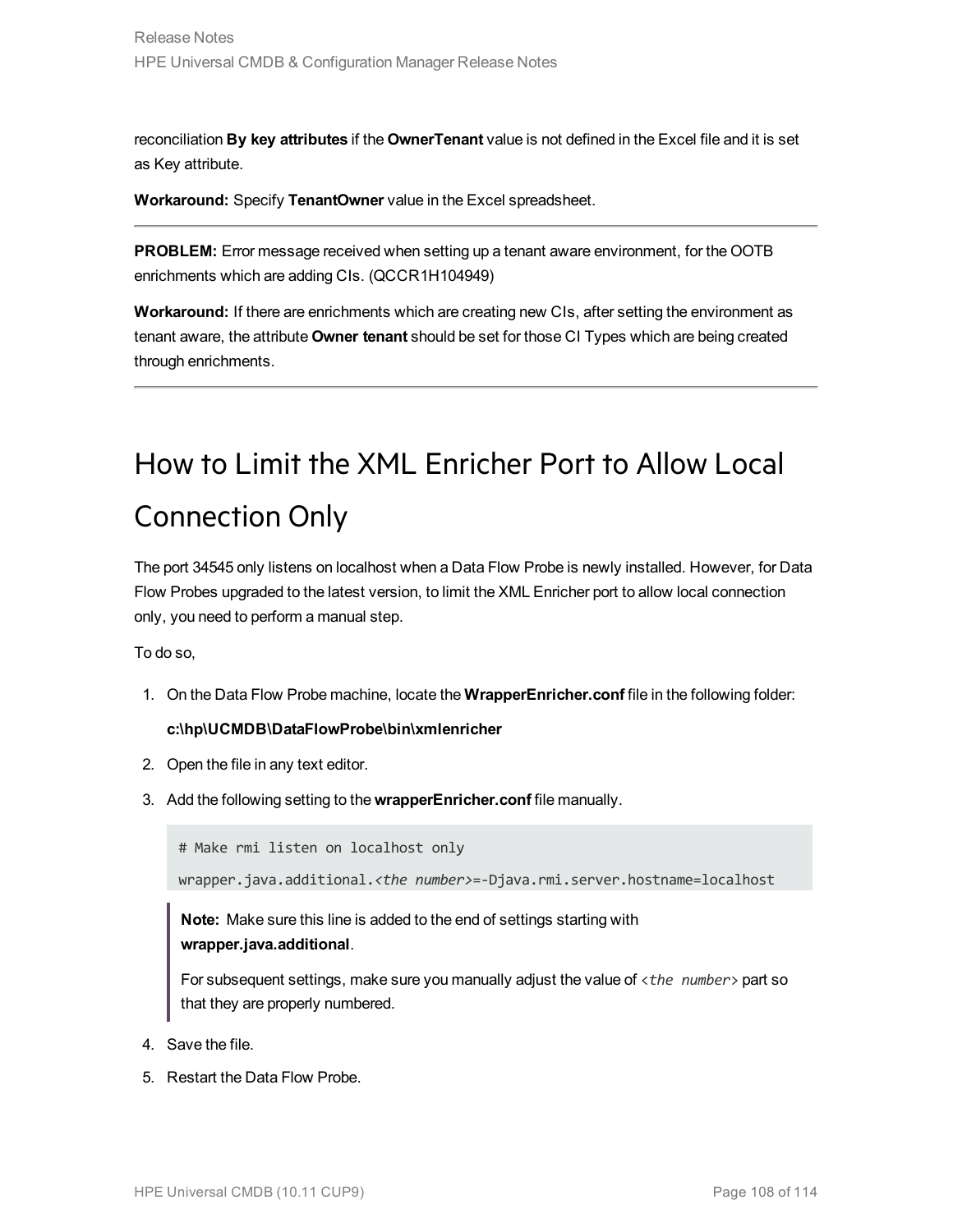# How to Prevent Custom CI Attributes Values from Being Updated by Default Values During Reconciliation

Previously, during reconciliation, by default Universal Discovery updates custom CI attributes values filled manually or by an integration with the values it discovered. For example, when the default value of a CI property is not NULL, like "N/A" , then if the incoming value equals "N/A" , Universal Discovery will update the existing value of this CI property in the database with the default value.

Now if you want to keep custom CI attributes values, you can change the **enable.default.value.update** setting to **false** (default value: **true**). Then the validation logic works as follows:

If:

- <sup>l</sup> **enable.default.value.update** is **false**
- The CI property is required and its default value is not null
- The incoming value of the CI property equals the default value

#### Then:

Universal Discovery will not update the incoming value to the database. The custom value of the CI property will not be overwritten.

To set **enable.default.value.update** to **false**, do the following:

- 1. Go to **JMX Console > UCMDB:service=Settings Services > setSettingValue**.
- 2. In the **name** field, enter **enable.default.value.update**.
- 3. In the **value** field, enter **false**.
- 4. Click **Invoke**.
- 5. Restart the UCMDB server service.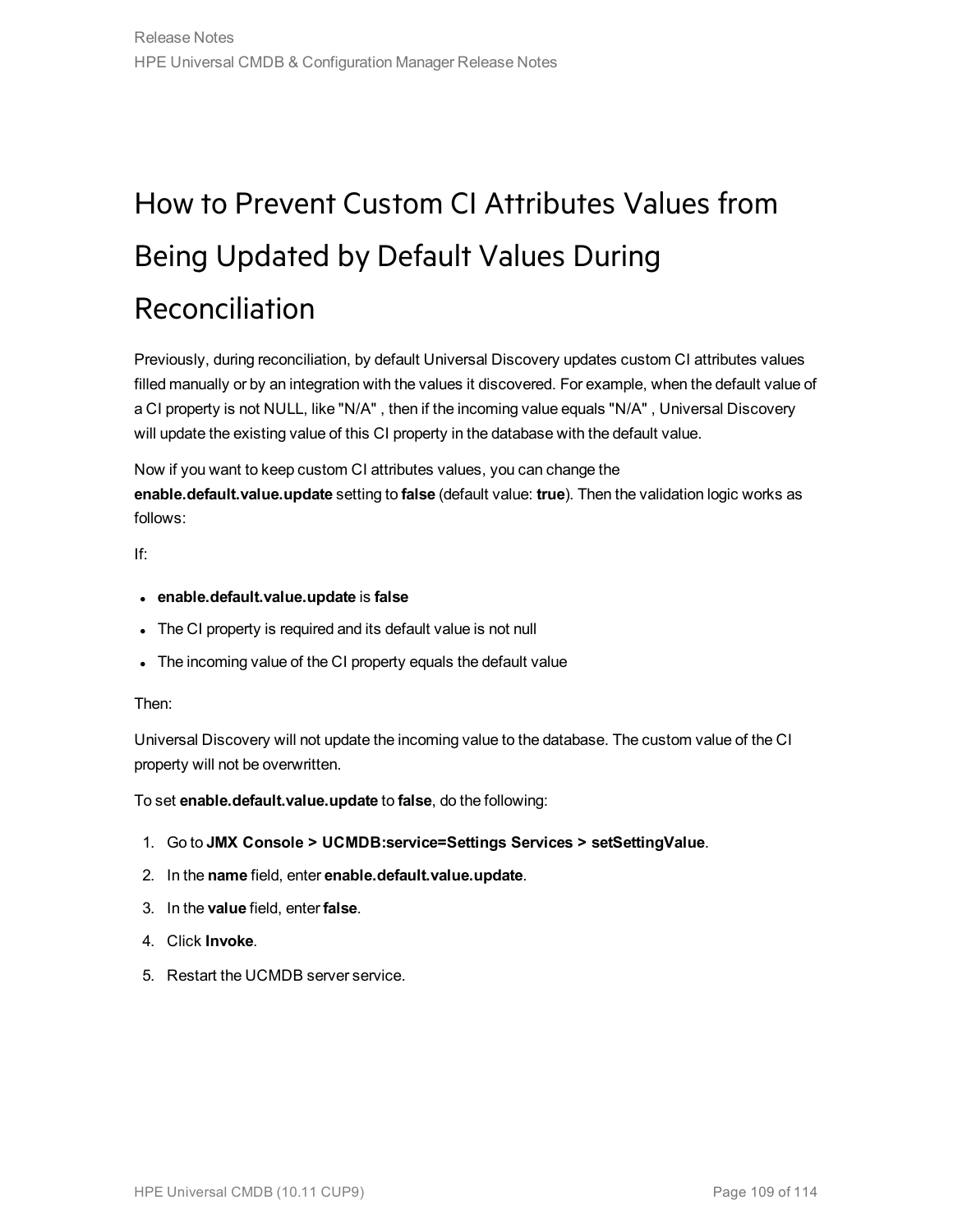### How to Configure LDAP Dynamic Groups

Support for LDAP dynamic groups is now available with the introduction of two new JMX methods. You can configure LDAP dynamic groups using JMX method **configureLdapDynamicGroups** and enable the use of dynamic groups by invoking **useDynamicGroups**.

How to configure new LDAP dynamic groups

1. On the UCMDB server machine, launch your Web browser and enter the following address: **https://localhost:8443/jmx-console**.

You may need to log in with a user name and password.

- 2. Under **UCMDB,** click **UCMDB:service=LDAP Services** to open the Operations page.
- 3. To configure new LDAP dynamic groups, locate the **configureLdapDynamicGroups** operation.
- 4. Provide values for one or more of the general configuration settings for dynamic groups as described below:

| <b>Parameter Name</b>             | <b>Description</b>                                                                                                                      | <b>Sample</b><br>Value |
|-----------------------------------|-----------------------------------------------------------------------------------------------------------------------------------------|------------------------|
| <b>IdapHost</b>                   | Host name of an already configured<br>LDAP server                                                                                       |                        |
| dynamicGroupsClass                | Class from which the groups inherit.<br>For example, in SunONE, a static<br>group inherits from the<br>groupOfUniqueNames object class. | groupOfURLs            |
| dynamicGroupsDescAttribute        | Description of the dynamic groups                                                                                                       | desc                   |
| dynamicGroupsDisplayNameAttribute | Display name of the dynamic groups                                                                                                      | cn                     |
| dynamicGroupsMemberAttribute      | Attribute that is found being used by<br>dynamic group members, which<br>defines if a user is member of a<br>dynamic group              | memberURL              |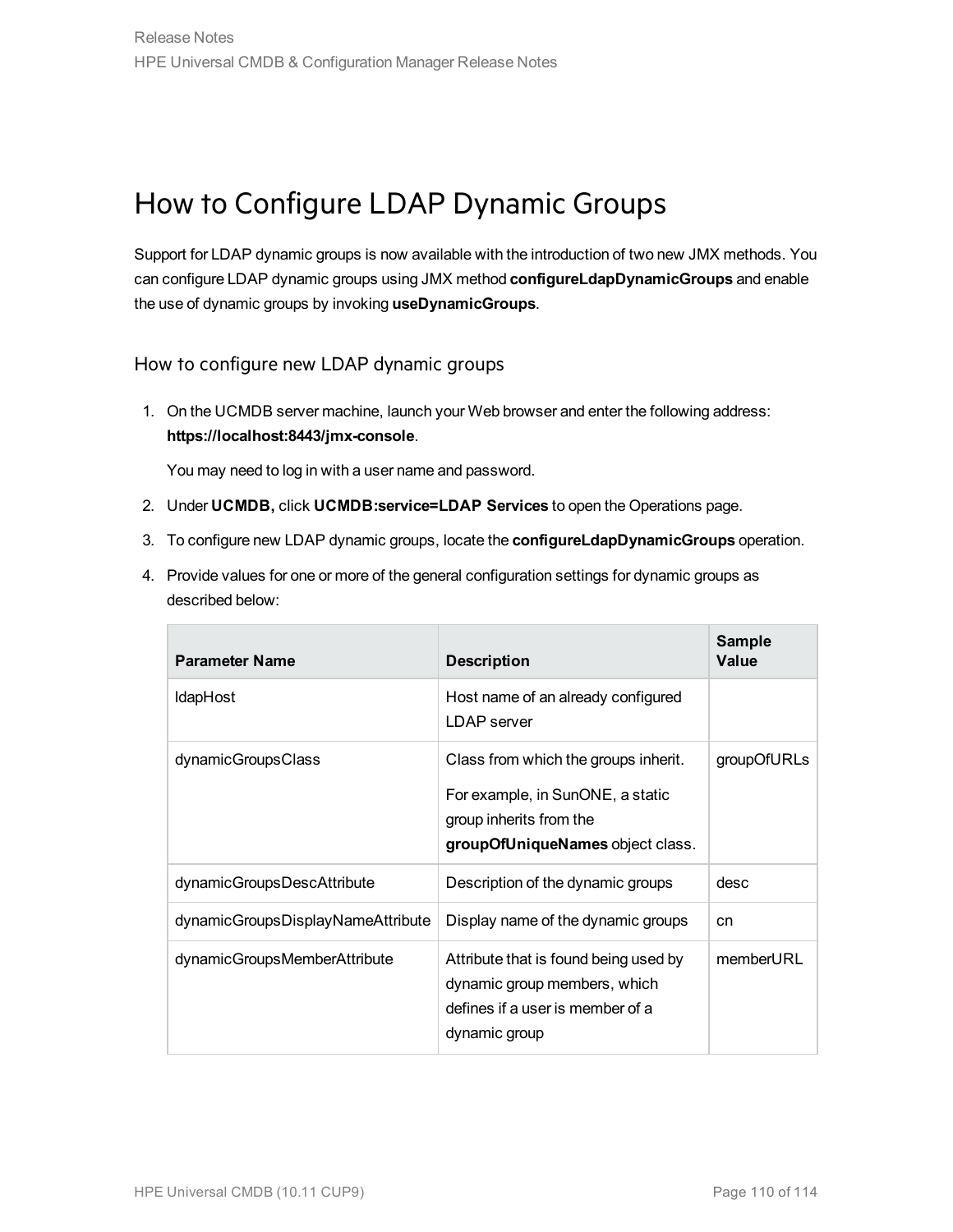| <b>Parameter Name</b>      | <b>Description</b> | Sample<br>Value |
|----------------------------|--------------------|-----------------|
| dynamicGroupsNameAttribute | Dynamic group name | cn              |

#### 5. Click **Invoke**.

The JMX MBEAN Operation Result page indicates whether the new LDAP dynamic groups are configured successfully.

**Note:** When you configure new LDAP dynamic groups, both the static and dynamic groups on the target LDAP server are enabled automatically.

#### How to enable or disable the use of dynamic groups

In case you want to enable or disable the dynamic group configurations for an LDAP server, do the following:

1. On the UCMDB server machine, launch your Web browser and enter the following address: **https://localhost:8443/jmx-console**.

You may need to log in with a user name and password.

- 2. Under **UCMDB,** click **UCMDB:service=LDAP Services** to open the Operations page.
- 3. Locate the **useDynamicGroups** operation.
- 4. Provide the LDAP server host name in the **ldapHost** field, and set the **isEnable** flat to **True** or **False** to enable or disable the use of dynamic groups.
- 5. Click **Invoke**.

### 1\_script\_delete\_index.sql

The **1\_script\_delete\_index.sql** script is as follows:

```
use 'CMDB Database'
declare
  @column_name nvarchar(255),
  @index_name nvarchar(255),
```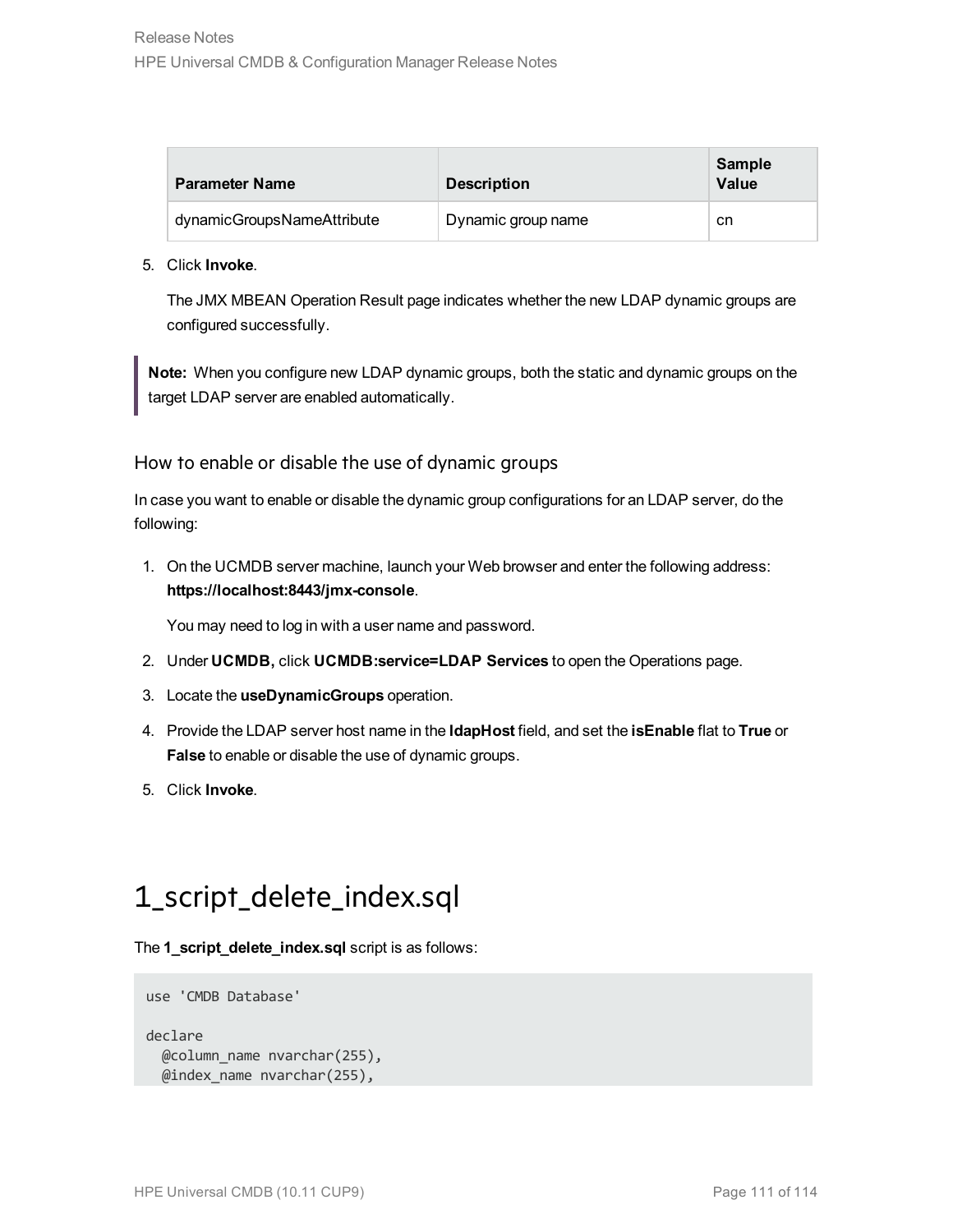```
@table_name nvarchar(255),
  \textsf{Qsql} str nvarchar(4000) = ''
SET @column_name = 'COLUMN_NAME'
DECLARE ColumnCursor CURSOR FOR
SELECT
  ind.name as index name,
 t.name as table_name
FROM sys.indexes ind
INNER JOIN sys.index_columns ic
  ON ind.object_id = ic.object_id
 AND ind.index_id = ic.index_id
INNER JOIN sys.columns col
  ON ic.object_id = col.object_id
 AND ic.column_id = col.column_id
INNER JOIN sys.tables t
  ON ind.object id = t.object idWHERE col.name = @column name
OPEN ColumnCursor
FETCH NEXT FROM ColumnCursor INTO @index name, @table name
WHILE @@FETCH STATUS = 0
BEGIN
       -- drop index
       set @sql str = 'DROP INDEX ' + @index name + ' ON ' + @table name
       print @sql_str
       exec sp_executesql @sql_str
FETCH NEXT FROM ColumnCursor INTO @index name, @table name
END
CLOSE ColumnCursor
DEALLOCATE ColumnCursor
```
### 2\_script\_delete\_constraint.sql

The **2\_script\_delete\_constraint.sql** script is as follows:

```
use 'CMDB Database'
declare
  @column_name nvarchar(255),
```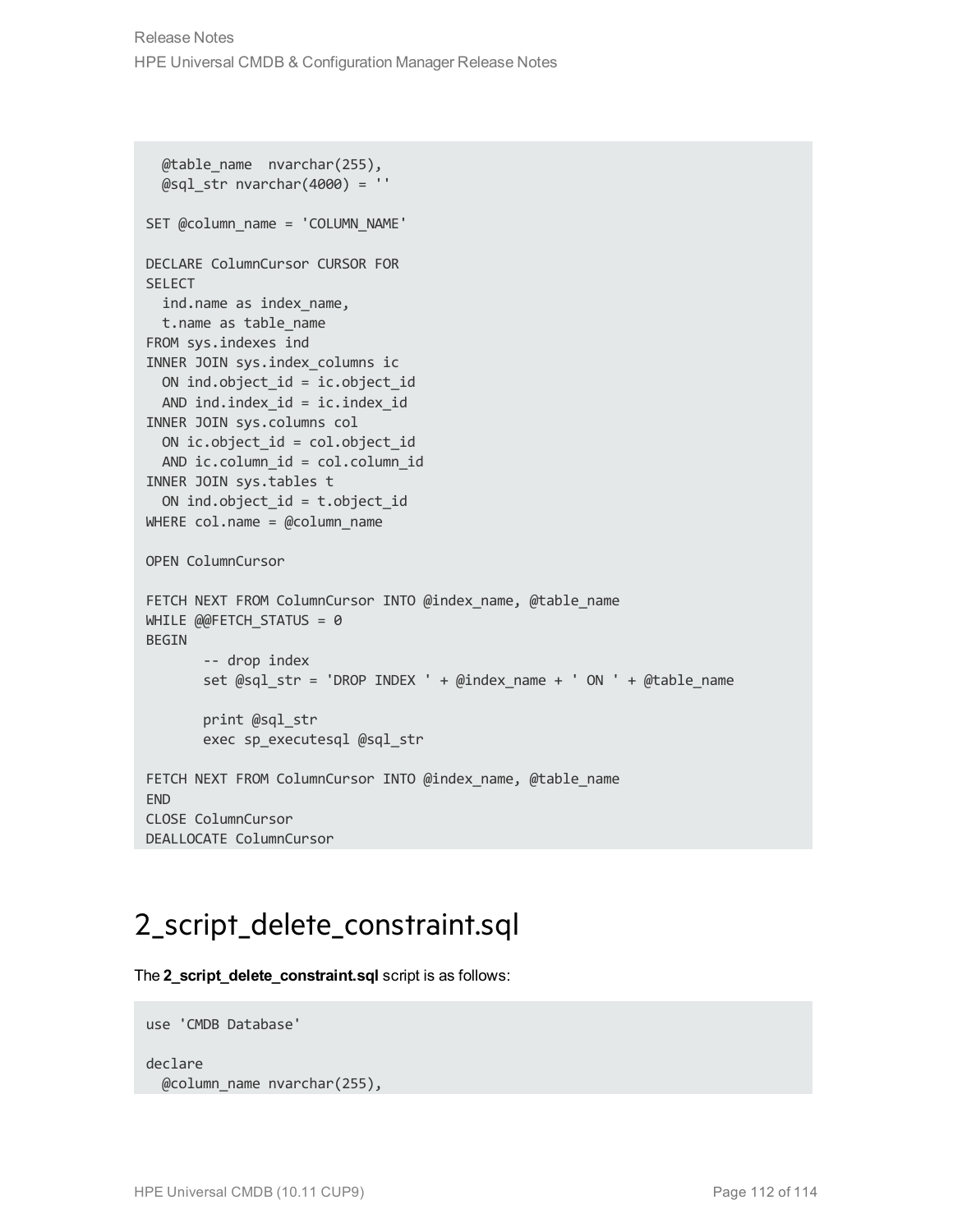```
@constraint_name nvarchar(255),
  @table_name nvarchar(255),
  @sql str nvarchar(4000) = ''
SET @column_name = 'COLUMN_NAME'
DECLARE ColumnCursor CURSOR FOR
SELECT
    df.name constraint name ,
   t.name table_name
FROM sys.default constraints df
INNER JOIN sys.tables t ON df.parent_object_id = t.object_id
INNER JOIN sys.columns c ON df.parent_object_id = c.object_id AND df.parent_
column_id = c.column_id
WHERE c.name = @column nameOPEN ColumnCursor
FETCH NEXT FROM ColumnCursor INTO @constraint name, @table name
WHILE @@FETCH STATUS = 0
BEGIN
       -- drop constraint
       set @sql str = 'ALTER TABLE ' + @table name + ' DROP CONSTRAINT ' +
@constraint_name
       print @sql_str
       exec sp_executesql @sql_str
       --drop column
       set @sql_str = 'ALTER TABLE ' + @table_name + ' DROP COLUMN ' + @column_name
       print @sql_str
       exec sp_executesql @sql_str
FETCH NEXT FROM ColumnCursor INTO @constraint name, @table name
END
CLOSE ColumnCursor
DEALLOCATE ColumnCursor
```